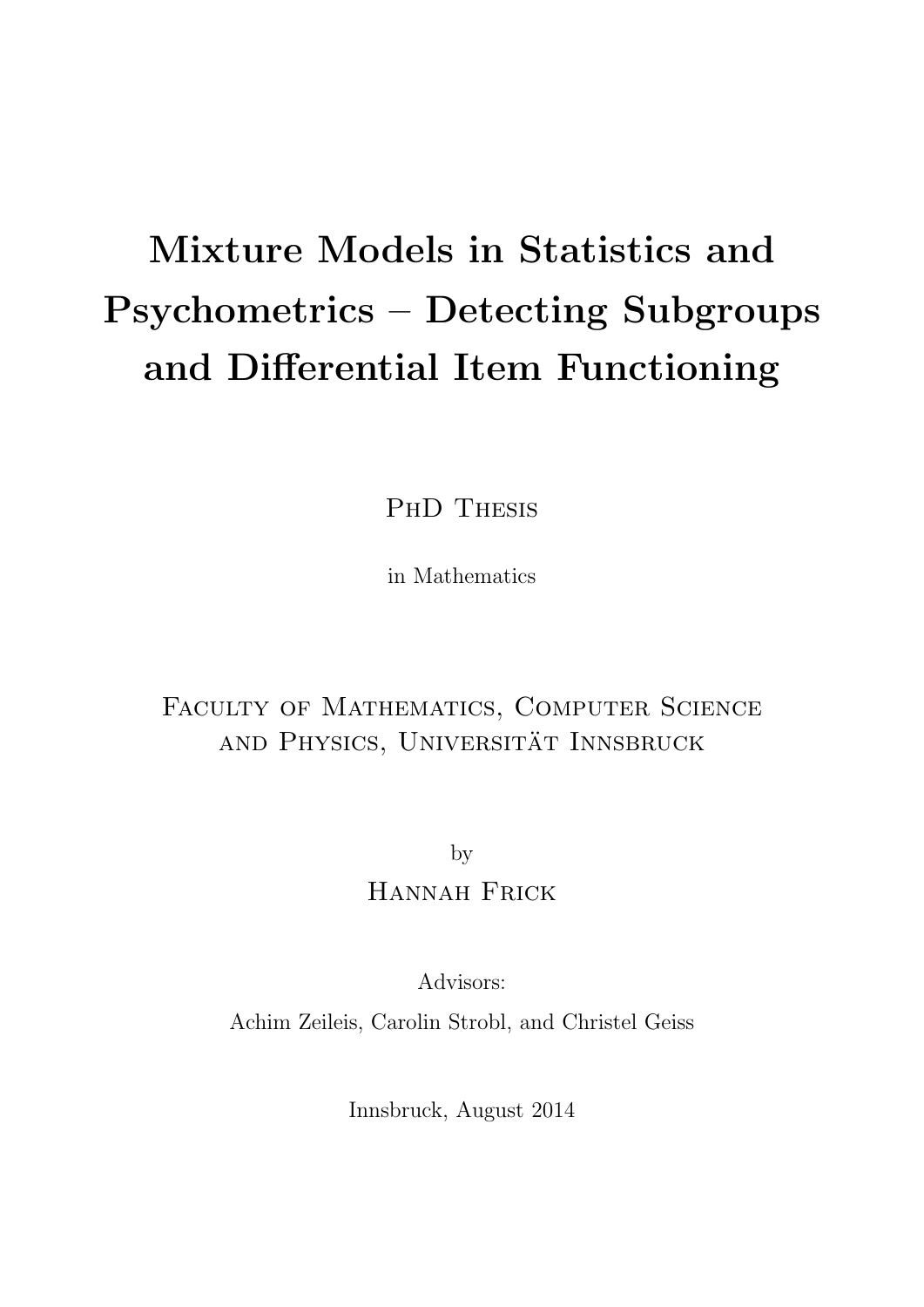## Suggested reviewing committee:

- 1. Bettina Grün, Johannes Kepler Universität $\rm Linz$
- 2. Carolin Strobl, Universität Zürich
- 3. David Magis, Université de Liège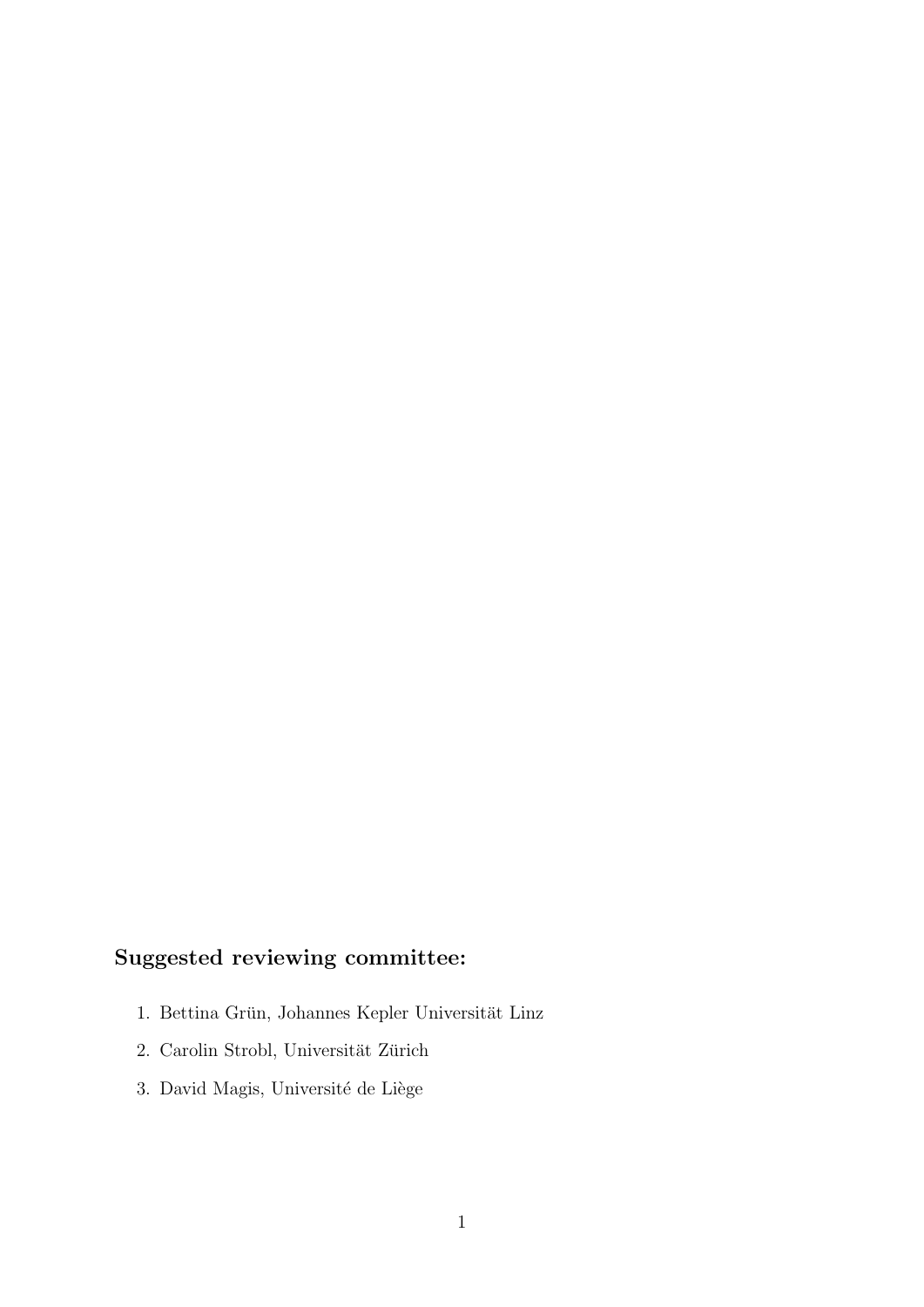## <span id="page-2-0"></span>Abstract

Mixture models are a flexible tool to uncover latent groups for which separate models hold. The Rasch model can be used to measure latent traits by modeling the probability of a subject solving an item through the subject's ability and the item's difficulty. A crucial assumption of the Rasch model is measurement invariance: each item measures the latent trait in the same way for all subjects. Measurement invariance is violated if, e.g., an item is of different difficulty for different (groups of) subjects. Mixtures of Rasch models can be used to check if one Rasch model with a single set of item difficulties holds for all subjects and thus measurement invariance is not violated. However, estimation of the item difficulties in a Rasch mixture model is not independent of the specification of the score distribution, which is based on the abilities. The latent groups detected with such a Rasch mixture model are not solely based on the item difficulties but also – or even only – the scores and thus subject abilities. If the aim is to detect violations of measurement invariance, only latent groups based on item difficulties are of interest because different ability groups do not infringe on measurement invariance.

This thesis aims at making three different yet connected contributions: The methodological, psychometric contribution is a new specification of the Rasch mixture model. It ensures that latent classes uncovered by a Rasch mixture model are based solely on the item difficulties and thus increases the model's suitability as a tool to detect violations of measurement invariance. The computational contribution is open-source software in form of the R package **psychomix** for estimation of various flavors of the Rasch mixture model with or without concomitant variables and several options for the score distribution including the newly suggested specification. The statistical contribution connects and compares mixture models to model-based recursive partitioning. This is another method to detect subgroups in the data for which a stable set of model parameters holds and has also been applied to Rasch models to detect violations of measurement invariance. Here, mixture models and model-based recursive partitioning are presented in a unifying framework and the relative (dis-)advantages are illustrated in a simulation study.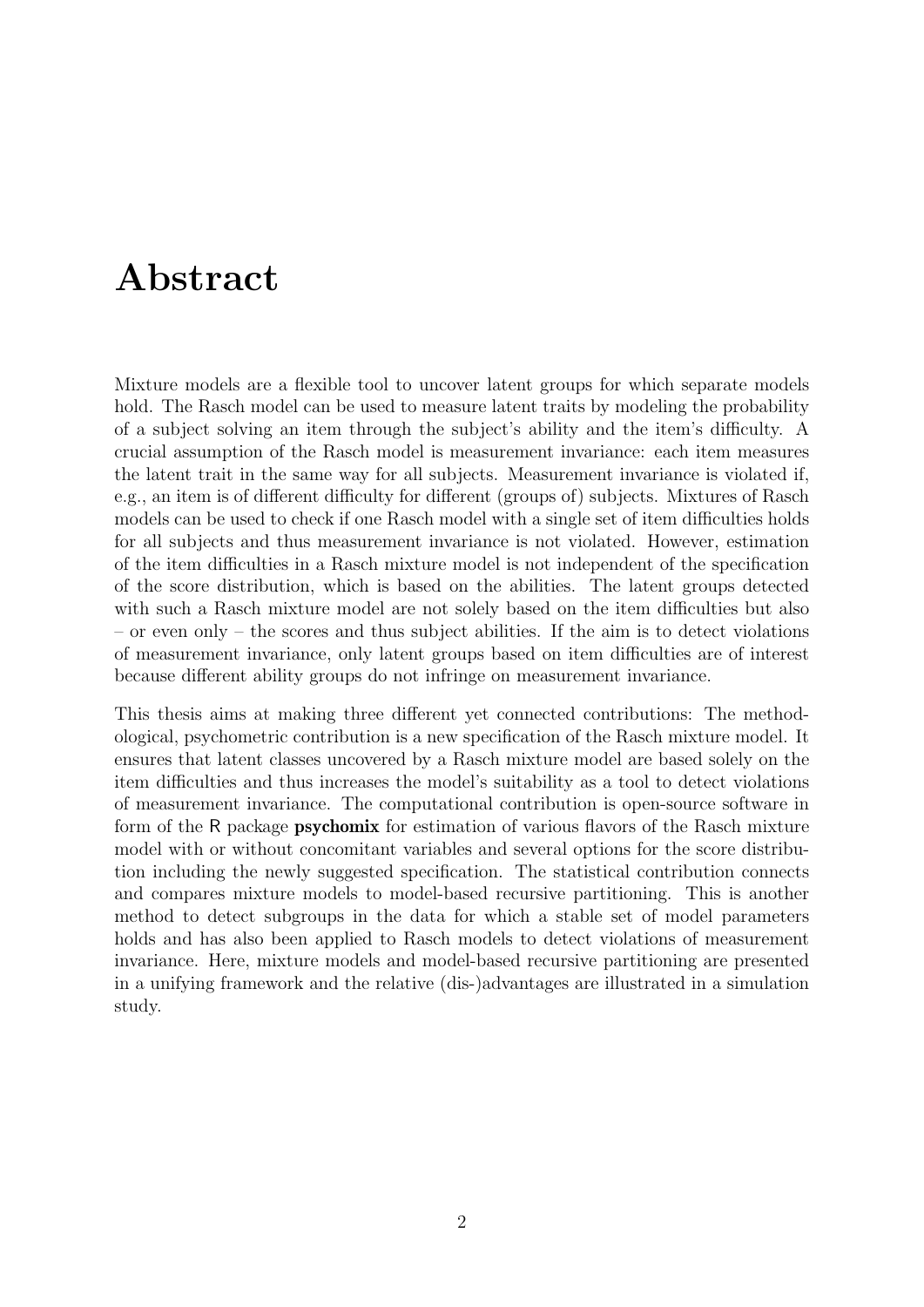# <span id="page-3-0"></span>Acknowledgments

This work would not have been possible without the support of several people whom I would like to thank here.

A particularly big thank you goes to Achim Zeileis for offering me this opportunity in the first place, accompanying me all the way, and leaving a lasting impression with regard to academic work in its many aspects and beyond.

Carolin Strobl introduced me to psychometrics, and gave valuable advise throughout the project. In addition, I am thankful for her being a champion of a productive work-life balance and the Wort zum Montag.

Christel Geiss facilitated the exchange between the Mathematics and Statistics Departments.

Friedrich Leisch sparked my interest in statistical computing.

All members of our department contributed to a great workplace environment and made me feel welcome amidst the many mountains. Helene Roth taught me proper Austrian German (it's *Bankomat*, not *Geldautomat*) and shared the everyday office life with me. Niki Umlauf and Jakob Meßner were reliably hungry at noon and pointed the way to post-PhD life. Julia Kopf shared the journey, albeit from Munich, and occasionally her couch.

Thank you, family and friends, for all the non-academic support along the way.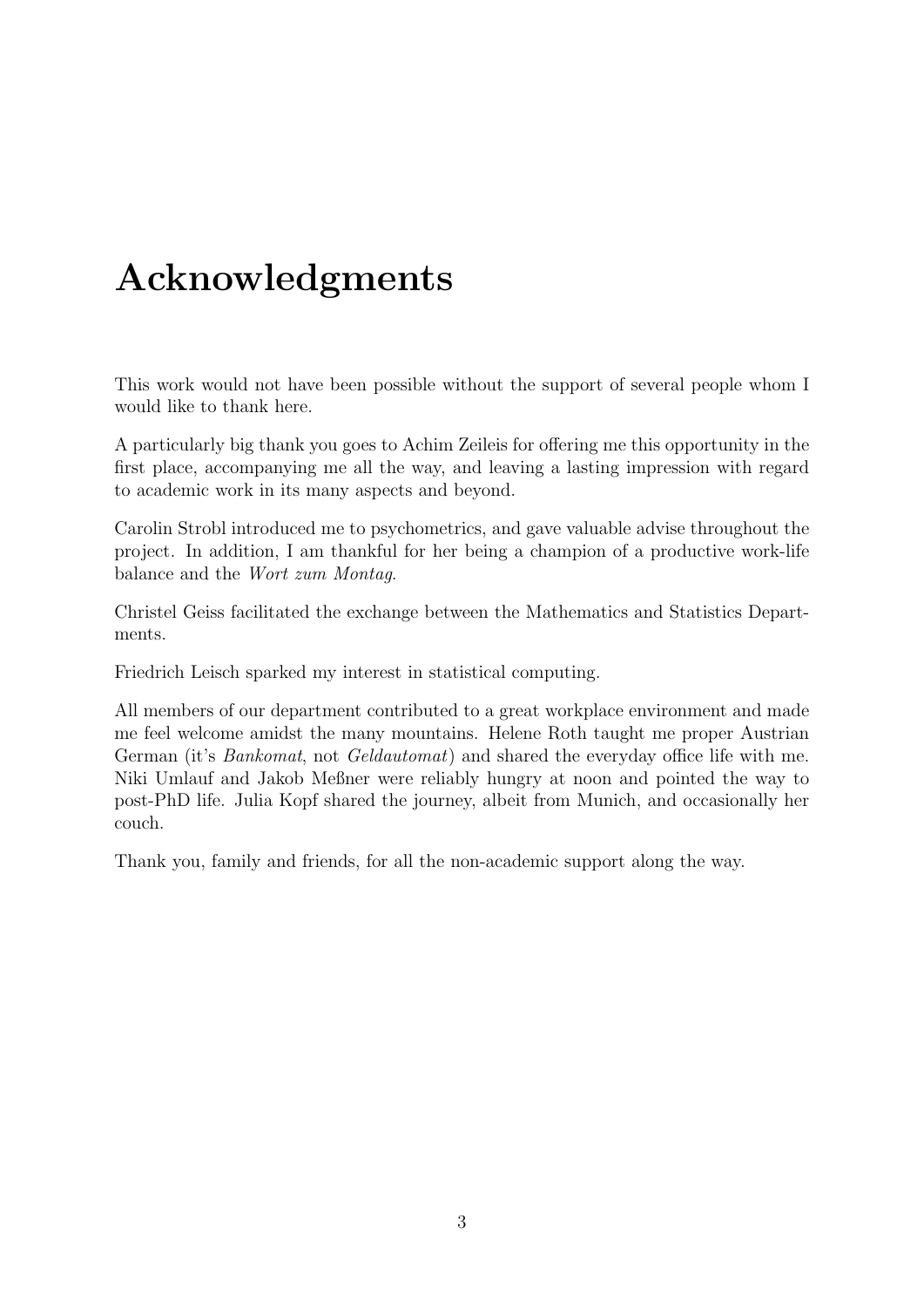# **Contents**

|                | Abstract |                 |                                                                                                     | $\overline{2}$ |
|----------------|----------|-----------------|-----------------------------------------------------------------------------------------------------|----------------|
|                |          | Acknowledgments |                                                                                                     | 3              |
| $\mathbf{1}$   |          | Introduction    |                                                                                                     | $\overline{7}$ |
|                | 1.1      |                 |                                                                                                     | $\overline{7}$ |
|                | 1.2      |                 | Measuring latent traits with the Rasch model                                                        | 8              |
|                | 1.3      |                 | Mixtures of Rasch models                                                                            | 9              |
|                | 1.4      |                 |                                                                                                     | 10             |
|                | 1.5      |                 | Specification of the score distribution $\ldots \ldots \ldots \ldots \ldots \ldots \ldots$          | 10             |
|                | 1.6      |                 | Beyond mixtures: Detecting subgroups with tree models $\dots \dots$                                 | 11             |
| $\overline{2}$ |          |                 | Flexible Rasch Mixture Models with Package psychomix                                                | 13             |
|                | 2.1      |                 |                                                                                                     | 13             |
|                | 2.2      |                 |                                                                                                     | 15             |
|                |          | 2.2.1           |                                                                                                     | 15             |
|                |          | 2.2.2           |                                                                                                     | 16             |
|                |          | 2.2.3           |                                                                                                     | 17             |
|                |          | 2.2.4           |                                                                                                     | 19             |
|                | 2.3      |                 | Implementation in R $\dots \dots \dots \dots \dots \dots \dots \dots \dots \dots \dots \dots \dots$ | 20             |
|                |          | 2.3.1           |                                                                                                     | 20             |
|                |          | 2.3.2           |                                                                                                     | 21             |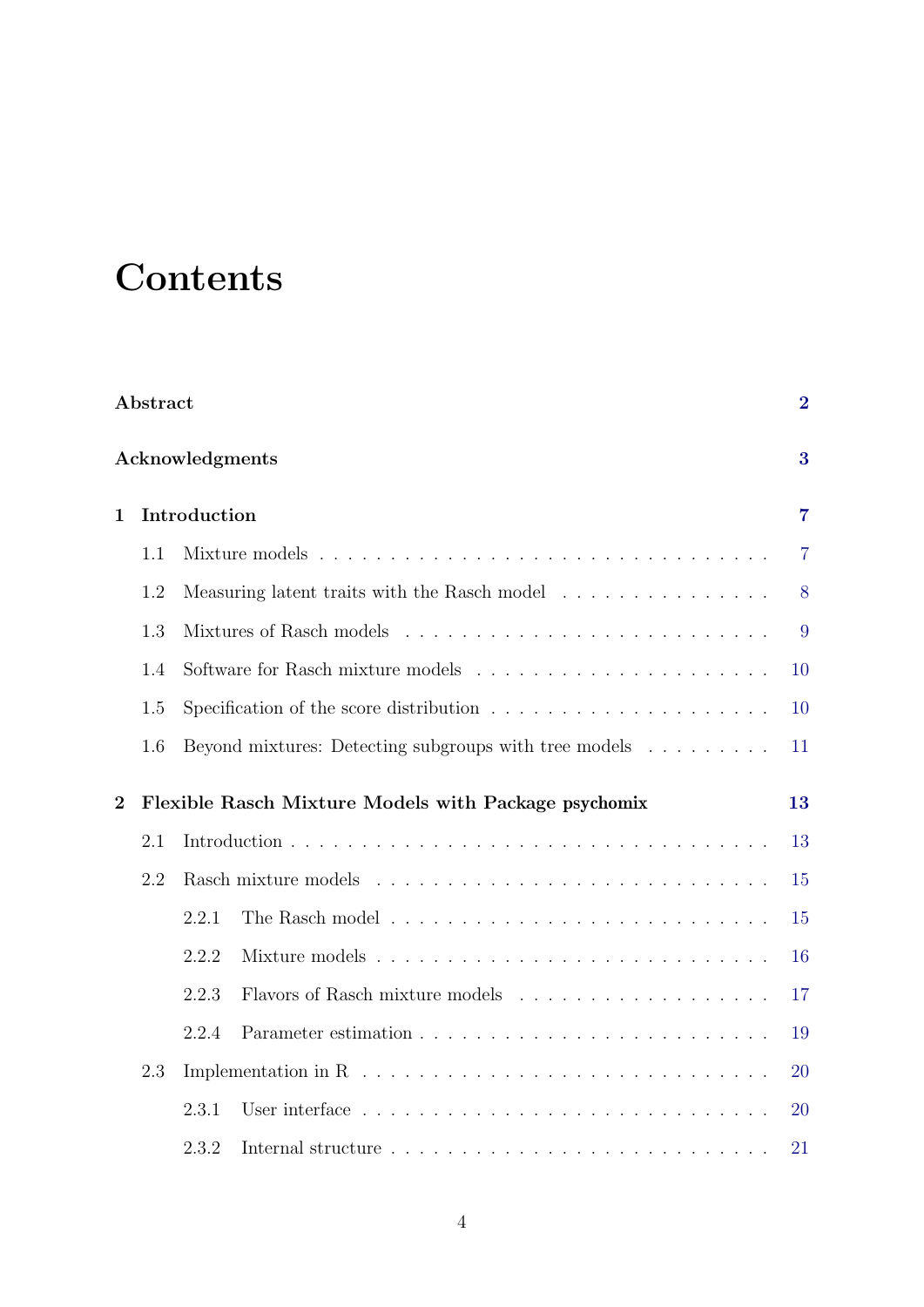|   |     | 2.3.3                                                                                        | 23 |
|---|-----|----------------------------------------------------------------------------------------------|----|
|   | 2.4 |                                                                                              | 30 |
|   | 2.5 |                                                                                              | 34 |
| 3 |     | Rasch Mixture Models for DIF Detection:<br>A Comparison of Old and New Score Specifications  | 35 |
|   | 3.1 |                                                                                              | 35 |
|   | 3.2 |                                                                                              | 37 |
|   |     | 3.2.1                                                                                        | 37 |
|   |     | 3.2.2                                                                                        | 38 |
|   |     | 3.2.3<br>Score distribution $\ldots \ldots \ldots \ldots \ldots \ldots \ldots \ldots \ldots$ | 40 |
|   | 3.3 |                                                                                              | 42 |
|   |     | 3.3.1                                                                                        | 42 |
|   |     | 3.3.2                                                                                        | 44 |
|   |     | 3.3.3                                                                                        | 47 |
|   |     | 3.3.4                                                                                        | 53 |
|   |     | 3.3.5<br>Summary and implications for practical use $\dots \dots \dots$                      | 55 |
|   | 3.4 |                                                                                              | 56 |
|   | 3.5 |                                                                                              | 58 |
| 4 |     | To Split or to Mix? Tree vs. Mixture Models for Detecting Subgroups                          | 60 |
|   | 4.1 |                                                                                              | 60 |
|   | 4.2 |                                                                                              | 61 |
|   |     | 4.2.1                                                                                        | 61 |
|   |     | Model-based recursive partitioning $\ldots \ldots \ldots \ldots \ldots \ldots$<br>4.2.2      | 62 |
|   |     | 4.2.3                                                                                        | 63 |
|   | 4.3 |                                                                                              | 63 |
|   |     | 4.3.1                                                                                        | 64 |
|   |     | 4.3.2                                                                                        | 65 |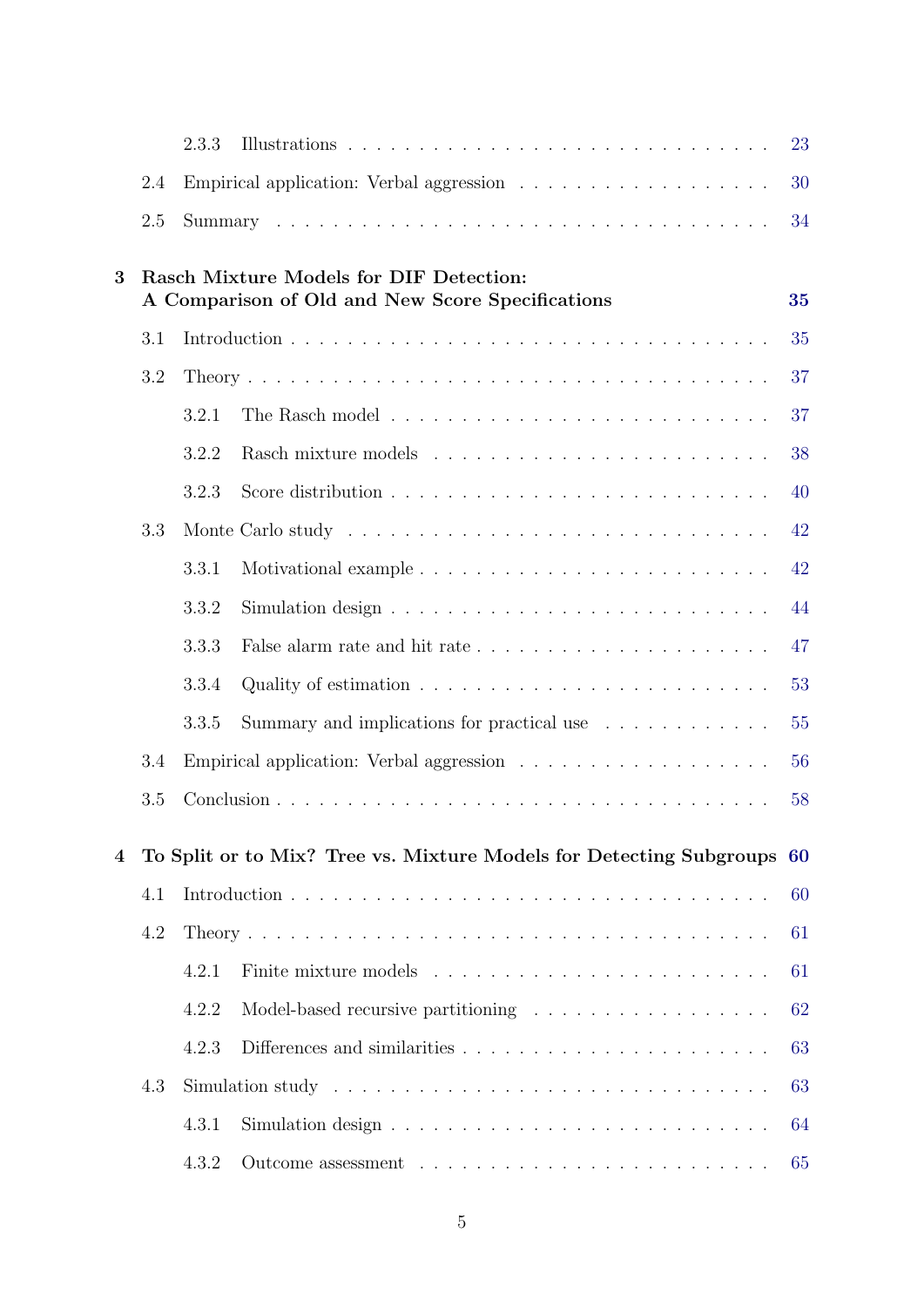|                |     | 4.3.3                    |                                                             | -65 |
|----------------|-----|--------------------------|-------------------------------------------------------------|-----|
|                | 4.4 |                          |                                                             | 66  |
| 5 <sup>5</sup> |     |                          | <b>Summary and Outlook</b>                                  | 69  |
|                |     | <b>Bibliography</b>      |                                                             | 71  |
|                |     |                          | A Using the FLXMCrasch() driver directly with stepFlexmix() | 76  |
|                |     | <b>Own Contributions</b> |                                                             | 78  |
|                |     |                          | Eidesstattliche Erklärung                                   | 79  |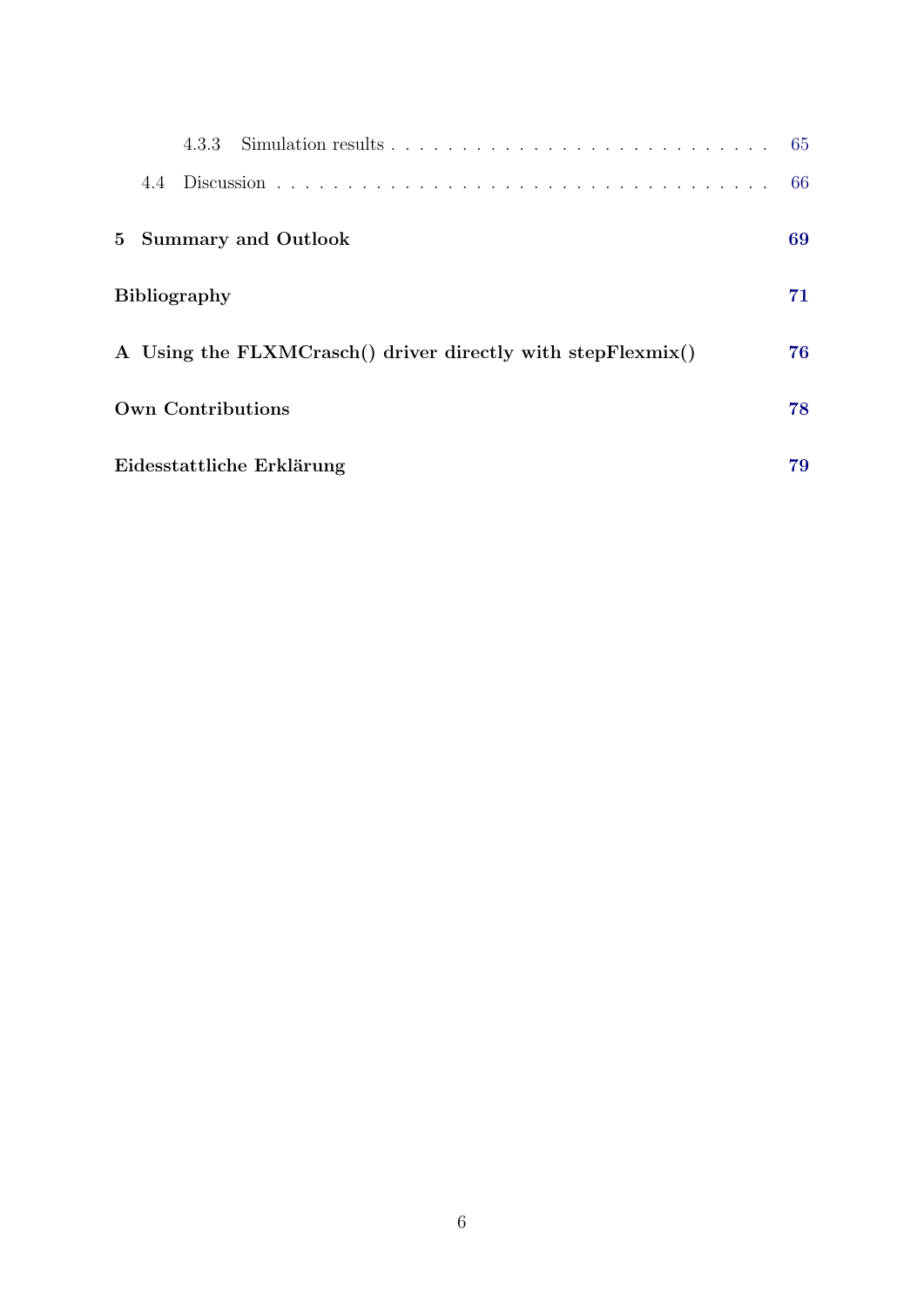## <span id="page-7-0"></span>Chapter 1

## Introduction

## <span id="page-7-1"></span>1.1 Mixture models

A very general and very common assumption in statistics is that all observations of a sample stem from the same distribution. However, sometimes a sample consists of data from different groups, which do not necessarily all follow the same distribution and group membership is unknown. In such situations, mixture models are an adequate and popular tool [\(McLachlan and Peel,](#page-73-0) [2000,](#page-73-0) Chapter 1). One of the first major applications of mixture models was the analysis by [Pearson](#page-73-1) [\(1894\)](#page-73-1). His colleague [Weldon](#page-75-0) [\(1893\)](#page-75-0) collected the forehead to body length ratio of crabs sampled from the Bay of Naples and suspected from the asymmetry in the histogram that two subspecies were evolving. To account for both, the asymmetry and the two (suspected) subspecies, Pearson fitted a weighted mixture of two normal densities to the data. Each density represented one of the two subspecies and had its own mean and variance. The resulting mixture density fitted the histogram considerably better than a single normal density.

The basic form of a mixture model is a weighted sum over several components. In the example of the crabs data, those components are plain densities. However, statistical models can also be used as such components. If the component is, e.g., a normal distribution and its mean is specified to depend on a set of covariates through a linear predictor, the component is also a linear model [\(McLachlan and Peel,](#page-73-0) [2000,](#page-73-0) Chapter 3.6). In such cases, the components do not only represent different groups with different means (as in the crabs example), but since the mean depends on covariates, the different groups can also be described in terms of this relationship between response and regressors. As each group is described through its component, each group can be described through its corresponding statistical model. Or in other words, a different model holds for each of the groups in the data. Note that since mixture models are usually employed with a finite number of components, finite mixture models are commonly referred to as mixture models.

These groups in the data are considered latent as group membership is unknown and not determined by any covariates – covariates employed within component models do not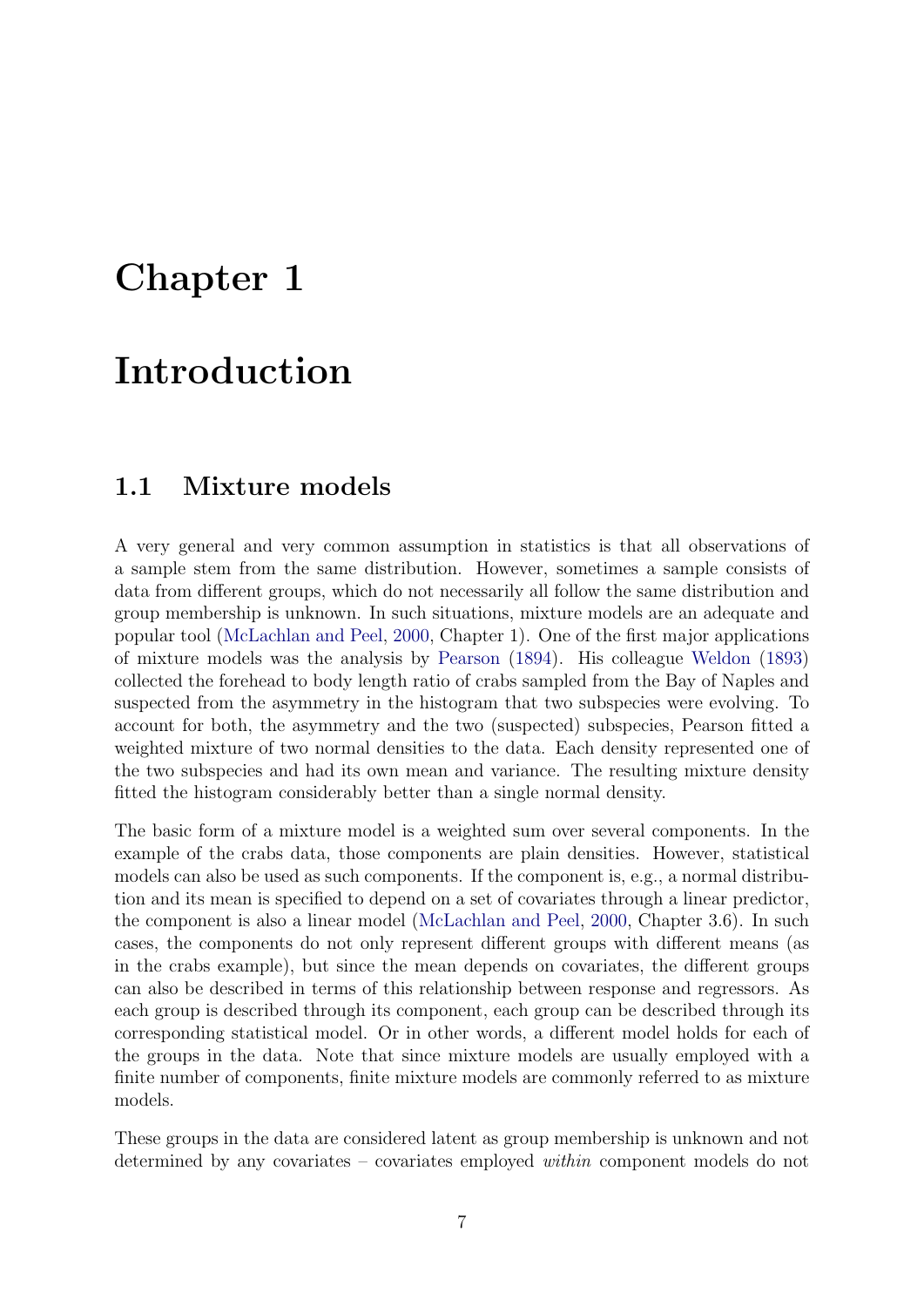directly determine which observations belong to which group. Posterior probabilities of belonging to a component (or the latent class it represents) can be derived for every observation. If additional covariates are available which influence group membership rather than the relationship modeled within each component, they can be incorporated in the mixture model through a so-called concomitant variable model [\(Dayton and Macready,](#page-71-1) [1988\)](#page-71-1). A common choice for such a concomitant variable model is a multinomial logit model. The resulting probabilities are used as weights for the components in the mixture model.

Mixture models constitute a flexible tool to model data for which one model with one set of parameters is not adequate. However, it can also be used to check if such a deviation from one model with a single set of parameters is necessary. This is usually done by comparing the fit of a single model to that of mixture models with several components via an information criterion such as the Akaike Information Criterion (AIC, [Akaike,](#page-71-2) [1973\)](#page-71-2) or Schwarz's Bayesian Information Criterion (BIC, [Schwarz,](#page-74-0) [1978\)](#page-74-0). Note that regularity conditions for the likelihood ratio test are not fulfilled [\(McLachlan and Peel,](#page-73-0) [2000,](#page-73-0) Chapter 6.4).

Here, the focus will be on determining whether or not latent groups are present in the data which require different model parameters. In a broader statistical context this topic is also referred to as parameter stability whereas in the field of psychometrics it is often approached in the context of measurement invariance.

## <span id="page-8-0"></span>1.2 Measuring latent traits with the Rasch model

To measure latent traits such as intelligence, knowledge (be it of a specific form or general knowledge), mathematical or reading skills as in the PISA study, etc., subjects are usually asked to respond to a set of items, e.g., through a questionnaire which is then referred to as a psychological test or an instrument. Item response theory provides several models for estimating such a latent trait. The Rasch model [\(Rasch,](#page-74-1) [1960\)](#page-74-1) is the stateof-the-art model for binary items, which will be the focus here. For polytomous items, several extensions of the Rasch model exist, which include the rating scale model (RSM, [Andrich,](#page-71-3) [1978\)](#page-71-3) and the partial credit model (PCM, [Masters,](#page-73-2) [1982\)](#page-73-2).

In the Rasch model, the probability of a subject to solve an item is based on the subject's ability – the latent trait – and the item's difficulty. A Rasch model thus contains two types of parameters: person and item parameters for abilities and difficulties, respectively. Joint estimation of both types of parameters is inconsistent for a fixed number of items [\(Molenaar,](#page-73-3) [1995a\)](#page-73-3). Two alternative approaches have been developed, which both aim at untangling the problem by transforming the likelihood so that first the item parameters and then the person parameters can be estimated. In the marginal maximum likelihood (MML) approach (e.g., [Molenaar,](#page-73-3) [1995a\)](#page-73-3), a distribution across abilities is assumed and used to drop the person parameters from the joint likelihood via integration. In the conditional maximum likelihood (CML) approach (e.g., [Molenaar,](#page-73-3) [1995a\)](#page-73-3), the person parameters are shed by conditioning on a sufficient statistic for the abilities, the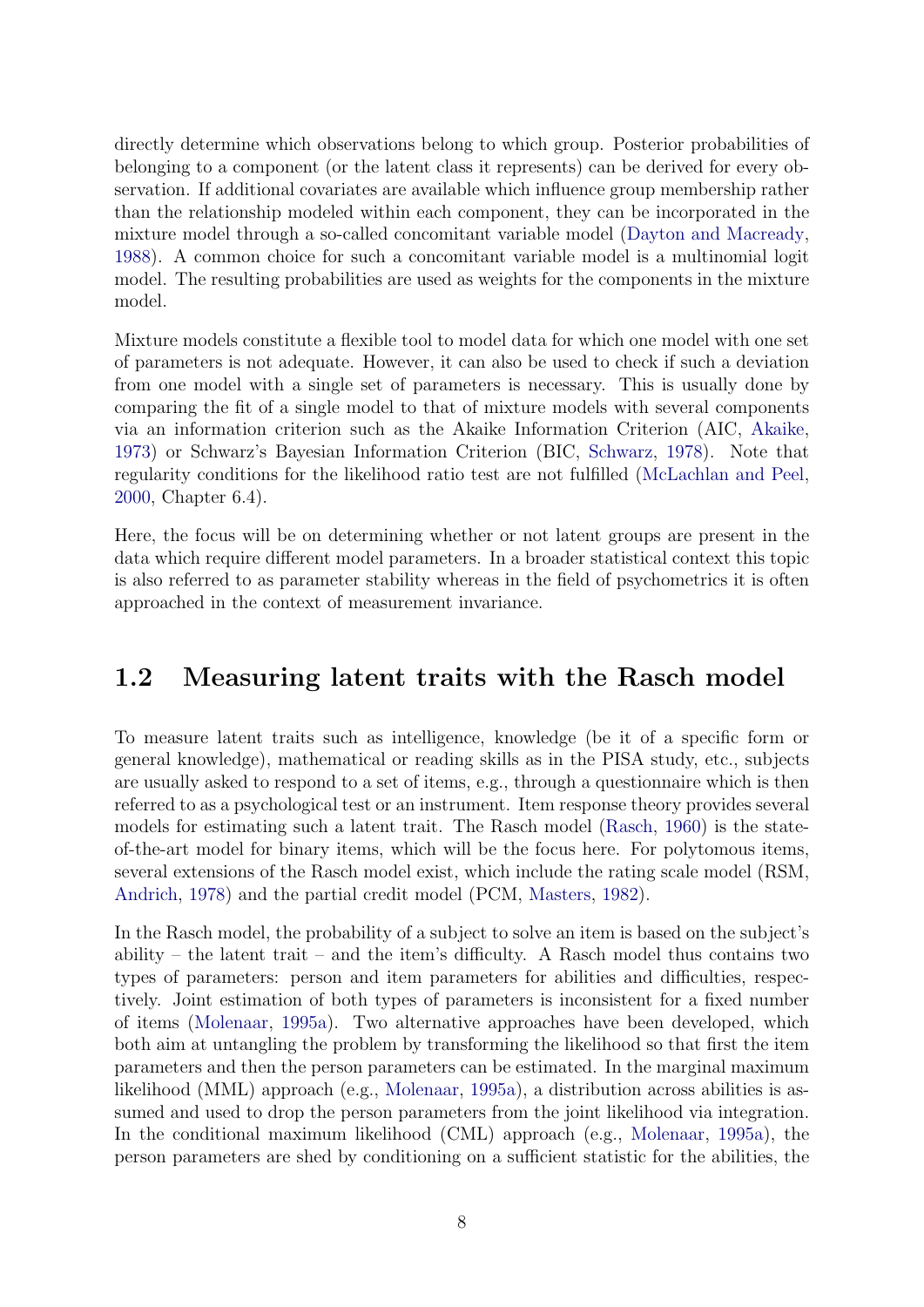so-called scores. The score of a subject is the number of correctly solved items. The joint likelihood can then be split into two parts: one part conditional on the scores which does not depend on the person parameters and is thus used to estimate the item parameters, and the second part for the conditioning scores. Here, the CML approach is adopted as no assumption on the distribution of the abilities – or the scores – needs to be made in order to estimate the item difficulties. Given estimates for the item parameters, the person parameters are estimated in a second step.

If the Rasch model is used as a measurement tool, one is mainly interested in the ability parameters as they are the estimates for the subjects' latent traits. However, in order to make fair comparisons between subjects based on these estimates, the crucial assumption of measurement invariance needs to be fulfilled: each item needs to measure the latent trait in the same way for all subjects. This is violated if, e.g., an item is of different difficulty for different (groups of) subjects. Difficulty may (and should, for a good instrument) vary across items but no item may vary in its difficulty across subjects. If this is the case for an item, this is usually referred to as differential item functioning (DIF) and is a violation of the assumption of measurement invariance. From a statistical viewpoint this can also be seen as parameter instability since one item difficulty (parameter) does not hold for all subjects if the item is easier for some subjects and more difficult for others. In order to avoid unfair comparisons between subjects, all items of an instrument are checked for such violations like DIF. Many tests are available to establish whether or not DIF is present. Some tests such as the Mantel-Haenszel test [\(Holland and Thayer,](#page-72-0) [1988\)](#page-72-0) are item-wise tests which test each item separately for DIF. Global tests such as the likelihood ratio (LR) test [\(Andersen,](#page-71-4) [1972;](#page-71-4) [Gustafsson,](#page-72-1) [1980\)](#page-72-1) assess a set of item difficulties (e.g., for all items of a questionnaire) at once for DIF in any of the items. An alternative approach for DIF detection are mixture models.

## <span id="page-9-0"></span>1.3 Mixtures of Rasch models

As indicated earlier, mixtures of Rasch models [\(Rost,](#page-74-2) [1990\)](#page-74-2) can be seen as a tool to relax the assumption of measurement invariance by allowing for several sets of item difficulties instead of just one set which is required to hold for all observations. However, it can also be seen as a tool to investigate whether this is necessary in the first place. It follows the straightforward rationale that if a mixture of Rasch models (with two or more components) fits the data better than a single Rasch model, the data consist of several groups of subjects for which different Rasch models hold. Therefore, measurement invariance is violated and a single Rasch model is not applicable to the data.

In its basic form a Rasch mixture model is a weighted sum over several Rasch models. On the basis of the CML approach, the Rasch models are written as the product of the conditional likelihood of the item difficulties and the score probabilities. In the introduction of Rasch mixture models, [Rost](#page-74-2) [\(1990\)](#page-74-2) suggested a saturated parametrization of the score distribution with one probability parameter for each possible score. This can be challenging in model estimation and/or model selection. Thus, a more parsimonious parametrization has been suggested by [Rost and von Davier](#page-74-3) [\(1995\)](#page-74-3), which uses only two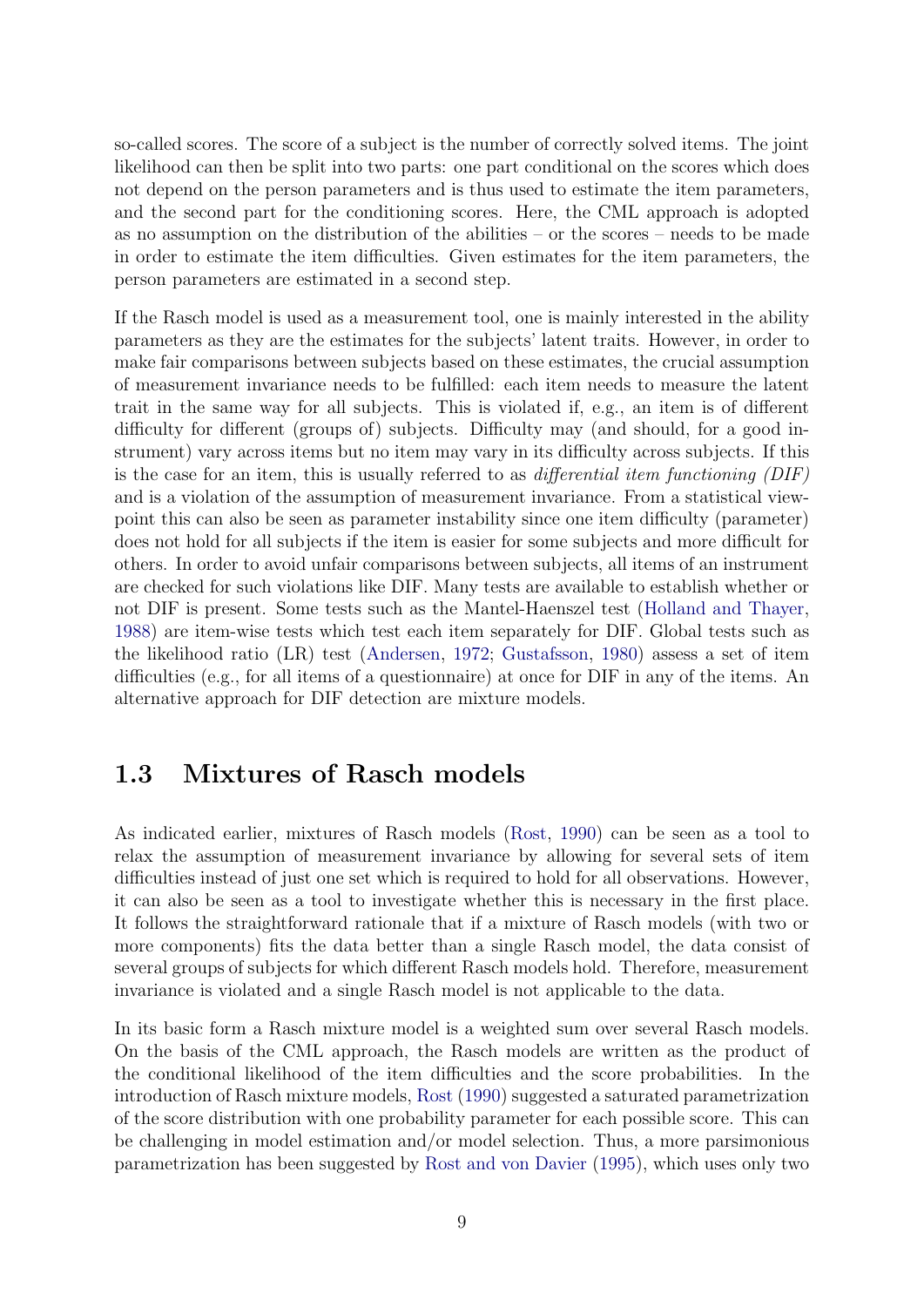parameters: one for the mean and one for the variance.

While Rasch mixture model do not constitute a significance test like the DIF tests mentioned above, they have the advantage of detecting latent DIF groups. For the DIF tests, the groups which are tested against need to be pre-specified and are usually based on covariates such as gender and (categorized) age. Rasch mixture models, however, do not a priori assume specific (DIF) groups but rather establish them in a data-driven way [\(Rost and von Davier,](#page-74-3) [1995\)](#page-74-3). In particular, the detection of latent classes can also be achieved if only the item responses are available but no additional covariates.

### <span id="page-10-0"></span>1.4 Software for Rasch mixture models

Rasch models can be fitted through a large variety of software, whereas the selection is smaller for mixtures of Rasch models. Software for all major platforms is available, however, not all programs are available for all platforms. Among the commercial programs, WINMIRA 2001 [\(von Davier,](#page-75-1) [2000\)](#page-75-1) is one of the most well-known options. Among the open-source options, the R system for statistical computing [\(R Core Team,](#page-74-4) [2014\)](#page-74-4), available for all major platforms, is one of the most versatile tools for statistical analysis and beyond. A base distribution is provided by the R Core Team and add-on packages for a large variety of tasks are contributed by numerous useRs. Two notable examples for fitting Rasch models are the packages  $eRm$  [\(Mair and Hatzinger,](#page-73-4) [2007\)](#page-73-4) and  $\text{lim}$ [\(Rizopoulos,](#page-74-5) [2006\)](#page-74-5). Rasch mixture models can be fitted with the packages **mixRasch** [\(Willse,](#page-75-2) [2011\)](#page-73-5) and  $\mathbf{mRm}$  [\(Preinerstorfer and Formann,](#page-73-5) 2011), using joint and conditional maximum likelihood estimation, respectively. Unfortunately, neither package allows for different score specifications or the inclusion of concomitant variables. To close this gap, the psychomix package [\(Frick, Strobl, Leisch, and Zeileis,](#page-72-2) [2012\)](#page-72-2) leverages the framework for mixture models (including concomitant variable models) provided by the **flexmix** package [\(Leisch,](#page-73-6) [2004;](#page-73-6) Grün and Leisch, [2008\)](#page-72-3) together with the **psychotools** package [\(Zeileis, Strobl, and Wickelmaier,](#page-75-3) [2011\)](#page-75-3) for estimating psychometric models. The options for different specifications of the score distribution are implemented directly in the psychomix package. Chapter [2](#page-13-0) is a slightly modified version of Frick [et al.](#page-72-2) [\(2012\)](#page-72-2) which contains an introduction to the package, implementation details and hands-on guidance for practical use.

### <span id="page-10-1"></span>1.5 Specification of the score distribution

For a single Rasch model, the CML approach allows for an estimation of the item parameters without a specification of the score distribution. In the context of a Rasch mixture model, however, the estimation of the item difficulties is not independent of the score distribution. As the components of a Rasch mixture model are full Rasch models, the components are made up by both parts of the factorized likelihood, the conditional likelihood of the item parameters and the score distribution. The estimation of the Rasch mixture model is therefore influenced by both difficulties and abilities. In the context of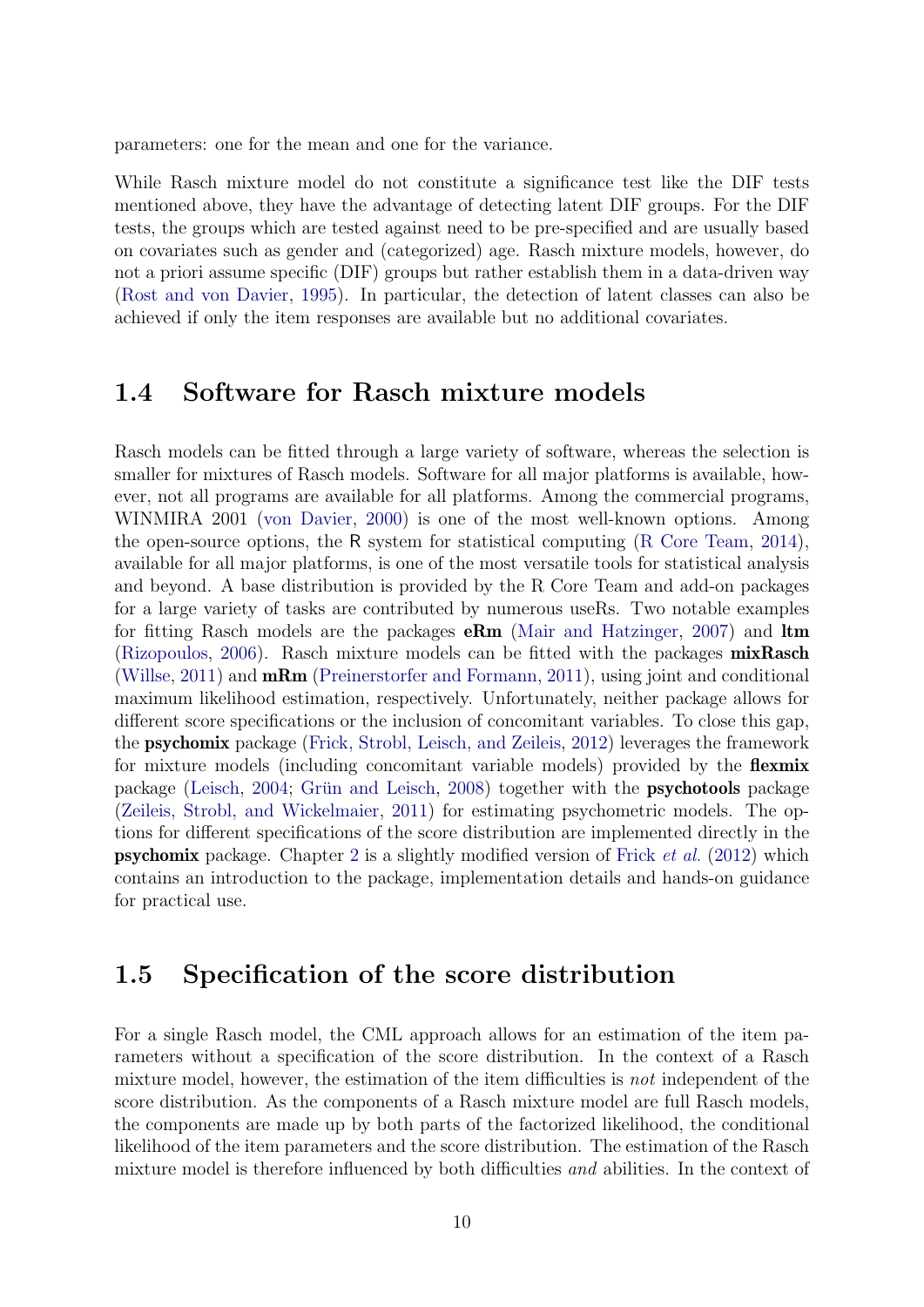DIF detection, this not desirable because only latent groups based on the item difficulties are of interest. Latent ability groups based on the person parameters are possible but not a violation of measurement invariance [\(Ackerman,](#page-71-5) [1992\)](#page-71-5).

Chapter [3](#page-35-0) is a slightly modified version of [Frick, Strobl, and Zeileis](#page-72-4) [\(2014a\)](#page-72-4). It is explained how the score distribution influences the estimation of the Rasch mixture model – even if the CML approach is employed – and a new specification of the score distribution is suggested which restores the independence of item parameter estimation from the specification of the score distribution in Rasch mixture models. The basic idea is to restrict the score distribution to be equal across all components of the mixture. This corresponds to a mixture of just the conditional likelihoods of the item parameters as the score distribution is not component-specific and thus does not influence the mixture. The resulting latent classes are then based on the item parameters only and thus corresponds to DIF groups only. The accompanying simulation study illustrates how DIF detection via Rasch mixture models with a saturated or mean-variance specification for the scores can be misleading if ability groups are present in the data. It also illustrates how this can be avoided by the restricted score distribution. The implementation of all discussed specifications for the score distribution, including the restricted specification, are included in the psychomix package.

## <span id="page-11-0"></span>1.6 Beyond mixtures: Detecting subgroups with tree models

The first aim of DIF detection, of course, is to decide if any DIF, and thus any DIF groups, is present in the data. In a second step, it is usually of interest which subjects are in which DIF group and how those can be described through covariates. This can be done in a post-hoc analysis once group membership is estimated/established. In the context of mixture model, this can also be part of the initial analysis when such covariates are included through a concomitant variable model. Subjects then have different probabilities of belonging to a certain DIF group based on their covariates characteristics. Another fairly recent approach to detect DIF, which also establishes DIF groups in a data-driven way, are Rasch trees [\(Strobl, Kopf, and Zeileis,](#page-74-6) [2014\)](#page-74-6). In this approach, the sample is split into DIF groups based on covariates such that for each group one set of item difficulties holds. Since this method uses significance tests to determine whether or not to split the sample, it may seem more closely related to classical DIF tests than Rasch mixture models. Nonetheless, it shares a lot of similarities with Rasch mixture models. Both methods can be embedded in a larger statistical framework, namely mixture models and model-based recursive partitioning [\(Zeileis, Hothorn, and Hornik,](#page-75-4) [2008\)](#page-75-4).

Chapter [4](#page-60-0) is a slightly modified version of [Frick, Strobl, and Zeileis](#page-72-5) [\(2014b\)](#page-72-5) and gives a brief introduction to both frameworks. The basic ideas are explained and illustrated via the linear model. The differences and similarities between the two methods are pointed out and systematically investigated by means of a simulation study. The results suggest that neither method universally outperforms the other and thus both methods should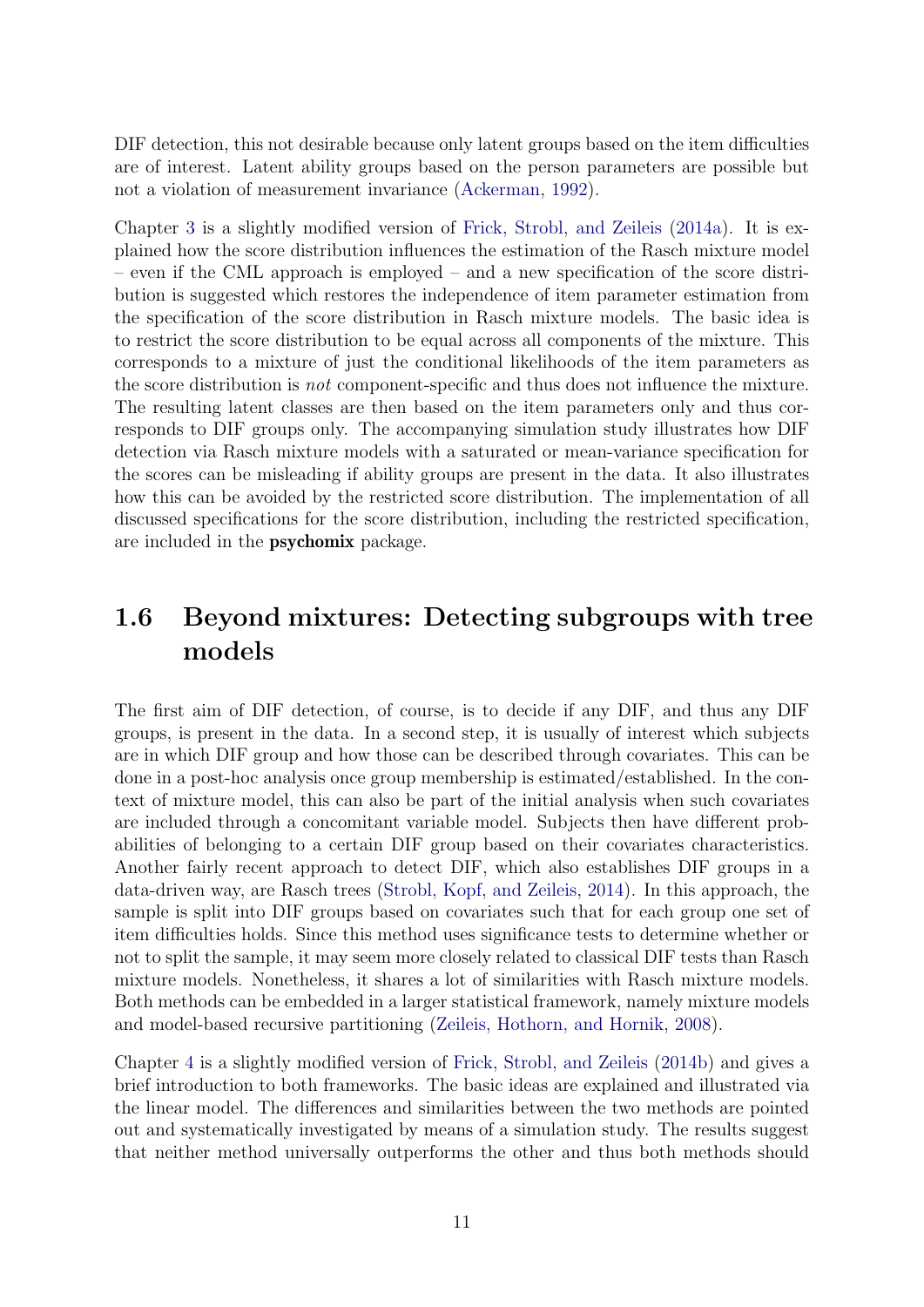be part of a statistical toolbox for assessing parameter stability and model assumptions.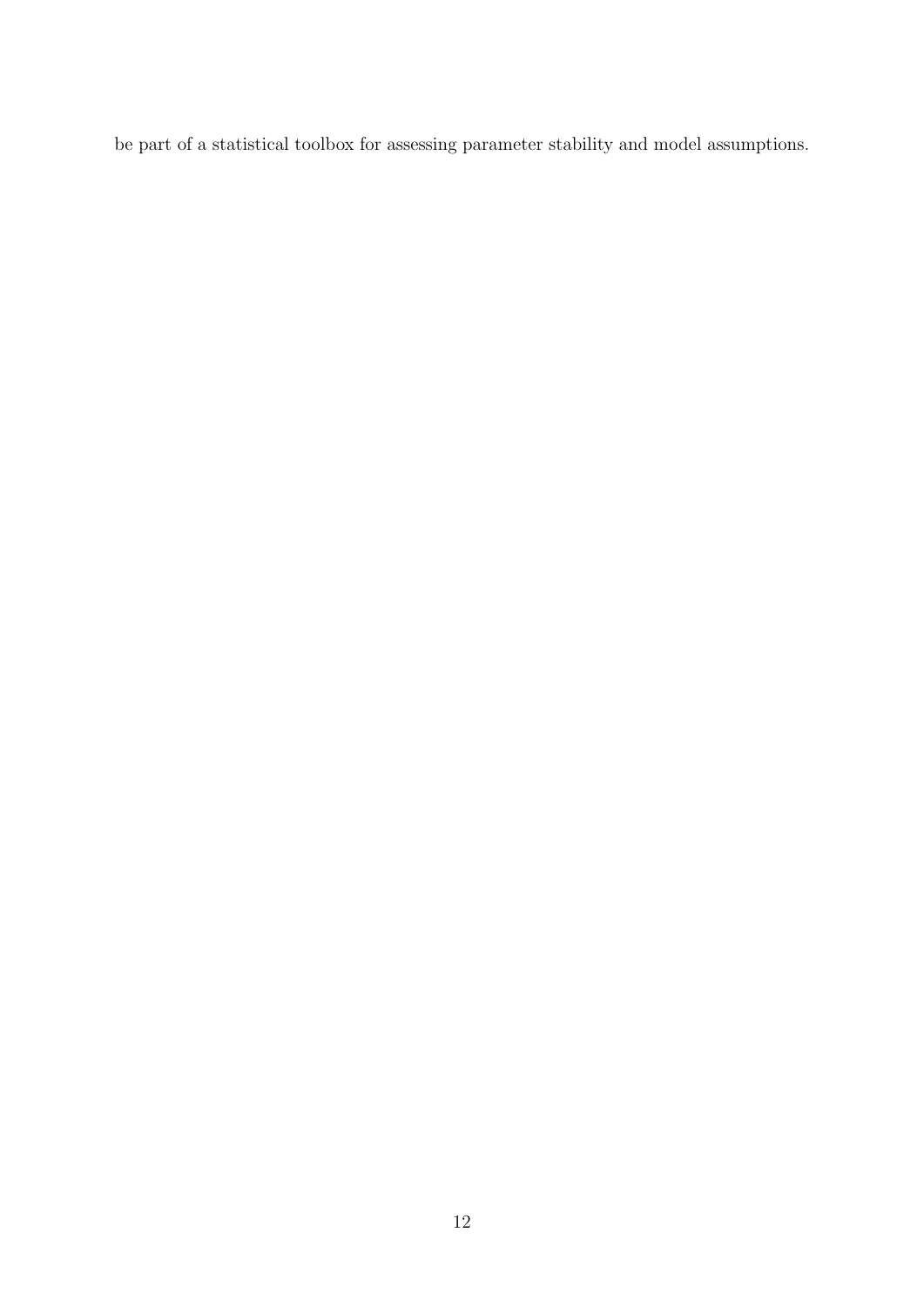## <span id="page-13-0"></span>Chapter 2

# Flexible Rasch Mixture Models with Package psychomix

This chapter is a (slightly) modified version of Frick [et al.](#page-72-2) [\(2012\)](#page-72-2), published in the Journal of Statistical Software.

#### Abstract:

Measurement invariance is an important assumption in the Rasch model and mixture models constitute a flexible way of checking for a violation of this assumption by detecting unobserved heterogeneity in item response data. Here, a general class of Rasch mixture models is established and implemented in R, using conditional maximum likelihood estimation of the item parameters (given the raw scores) along with flexible specification of two model building blocks: (1) Mixture weights for the unobserved classes can be treated as model parameters or based on covariates in a concomitant variable model. (2) The distribution of raw score probabilities can be parametrized in two possible ways, either using a saturated model or a specification through mean and variance. The function raschmix() in the R package **psychomix** provides these models, leveraging the general infrastructure for fitting mixture models in the flexmix package. Usage of the function and its associated methods is illustrated on artificial data as well as empirical data from a study of verbally aggressive behavior.

### <span id="page-13-1"></span>2.1 Introduction

In item response theory (IRT), latent traits are usually measured by employing probabilistic models for responses to sets of items. One of the most prominent examples for such an approach is the Rasch model [\(Rasch,](#page-74-1) [1960\)](#page-74-1) which captures the difficulty (or equivalently easiness) of binary items and the respondent's trait level on a single common scale. Generally, a central assumption of most IRT models (including the Rasch model) is measurement invariance, i.e., that all items measure the latent trait in the same way for all subjects. If violated, measurements obtained from such a model provide no fair comparisons of the subjects. A typical violation of measurement invariance in the Rasch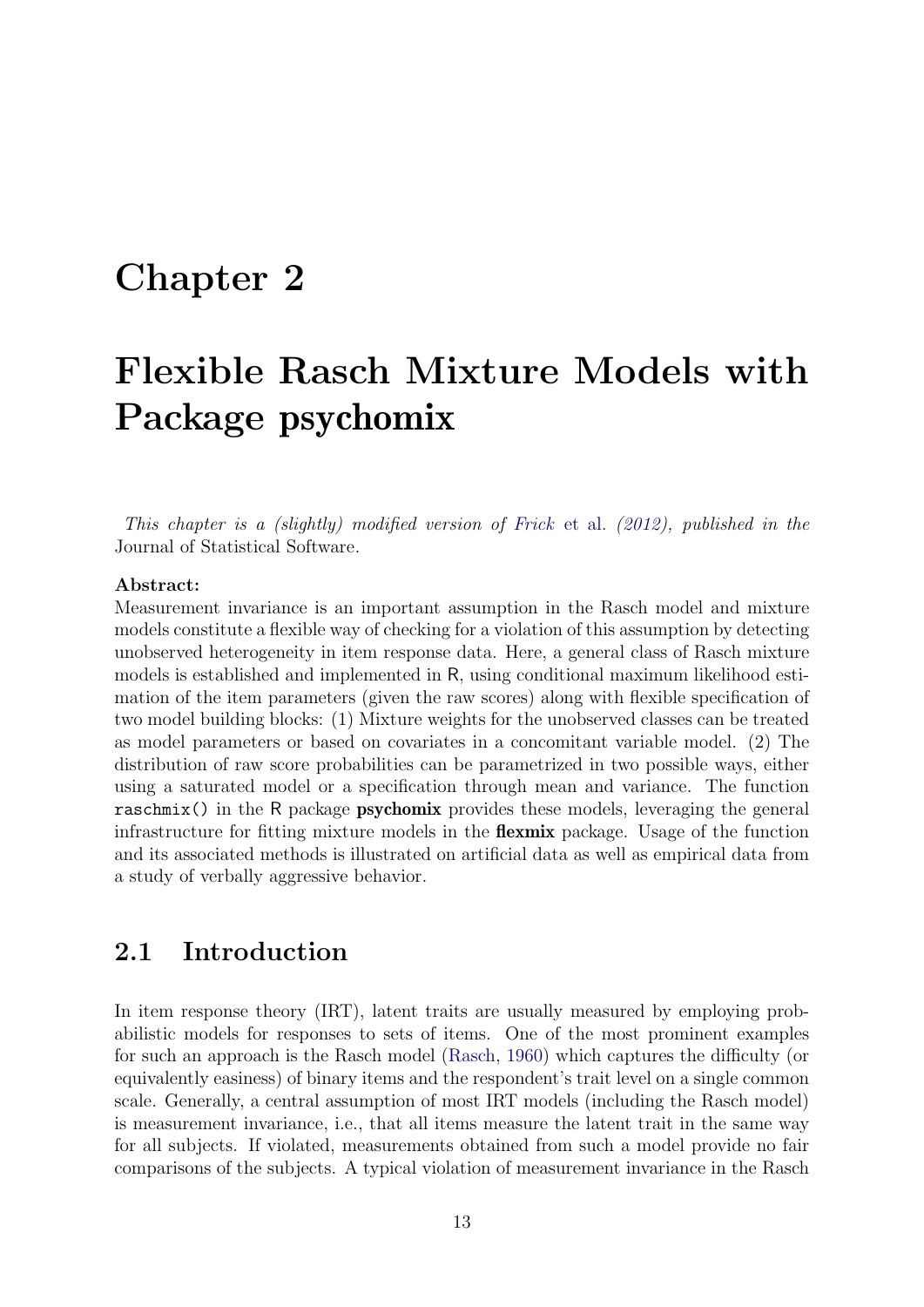model is differential item functioning (DIF), see [Ackerman](#page-71-5) [\(1992\)](#page-71-5).

Therefore, assessing the assumption of measurement invariance and checking for DIF is crucial when establishing a Rasch model for measurements of latent traits. Hence, various approaches have been suggested in the literature that try to assess heterogeneity in (groups of) subjects either based on observed covariates or unobserved latent classes. If covariates are available, classical tests like the Wald or likelihood ratio test can be employed to compare model fits between some reference group and one or more focal groups [\(Glas and Verhelst,](#page-72-6) [1995\)](#page-72-6). Typically, these groups are defined by the researcher based on categorical covariates or arbitrary splits in either numerical covariates or the raw scores [\(Andersen,](#page-71-4) [1972\)](#page-71-4). More recently, extensions of these classical tests have also been embedded into a mixed model representation [\(Van den Noortgate and De Boeck,](#page-75-5) [2005\)](#page-75-5). Another recently suggested technique is to recursively define and assess groupings in a data-driven way based on all available covariates (both numerical and categorical) in so-called Rasch trees [\(Strobl, Kopf, and Zeileis,](#page-74-7) [2011a\)](#page-74-7).

Heterogeneity occurring in latent classes only (i.e., not observed or captured by covariates), however, is typically addressed by mixtures of IRT models. Specifically, [Rost](#page-74-2) [\(1990\)](#page-74-2) combined a mixture model approach with the Rasch model. If any covariates are present, they can be used to predict the latent classes (as opposed to the item parameters themselves) in a second step [\(Cohen and Bolt,](#page-71-6) [2005\)](#page-71-6). More recently, extensions to this mixture model approach have been suggested that encompass this prediction, see [Tay,](#page-74-8) [Newman, and Vermunt](#page-74-8) [\(2011\)](#page-74-8) for a unifying framework.

DIF cannot be separated from multidimensionality when items measure several different latent traits which also differ in (groups of) subjects (cf., e.g., [Ackerman,](#page-71-5) [1992,](#page-71-5) and the references therein). In this sense, mixtures of Rasch models can also be used to assess the assumption of unidimensionality, see [Rijmen and De Boeck](#page-74-9) [\(2005\)](#page-74-9) on the relationship of between-item multidimensional models and mixtures of Rasch models.

In this paper, we introduce the **psychomix** package for the R system for statistical computing (R [Development Core Team,](#page-74-10) [2011\)](#page-74-10) that provides software for fitting a general and flexible class of Rasch mixture models along with comprehensive methods for model selection, assessment, and visualization. The package leverages the general and object-oriented infrastructure for fitting mixture models from the **flexmix** package [\(Leisch,](#page-73-6) [2004;](#page-73-6) Grün and Leisch, [2008\)](#page-72-3), combining it with the function  $\texttt{RaschModel.fit}()$ from the **psychotools** package [\(Zeileis](#page-75-3) *et al.*, [2011\)](#page-75-3) for the estimation of Rasch models. All packages are freely available from the Comprehensive R Archive Network at <http://CRAN.R-project.org/>.

The reason for using RaschModel.fit() as opposed to other previously existing (and much more powerful and flexible) R packages for Rasch modeling – such as  $\text{lim}$  [\(Rizopou](#page-74-5)[los,](#page-74-5) [2006\)](#page-74-5) or  $eRm$  [\(Mair and Hatzinger,](#page-73-4) [2007\)](#page-73-4) – is reduced computational complexity: RaschModel.fit() is intended to provide a "no frills" implementation of simple Rasch models, useful when refitting a model multiple times in mixtures or recursive partitions (see also [Strobl](#page-74-7) et al., [2011a\)](#page-74-7).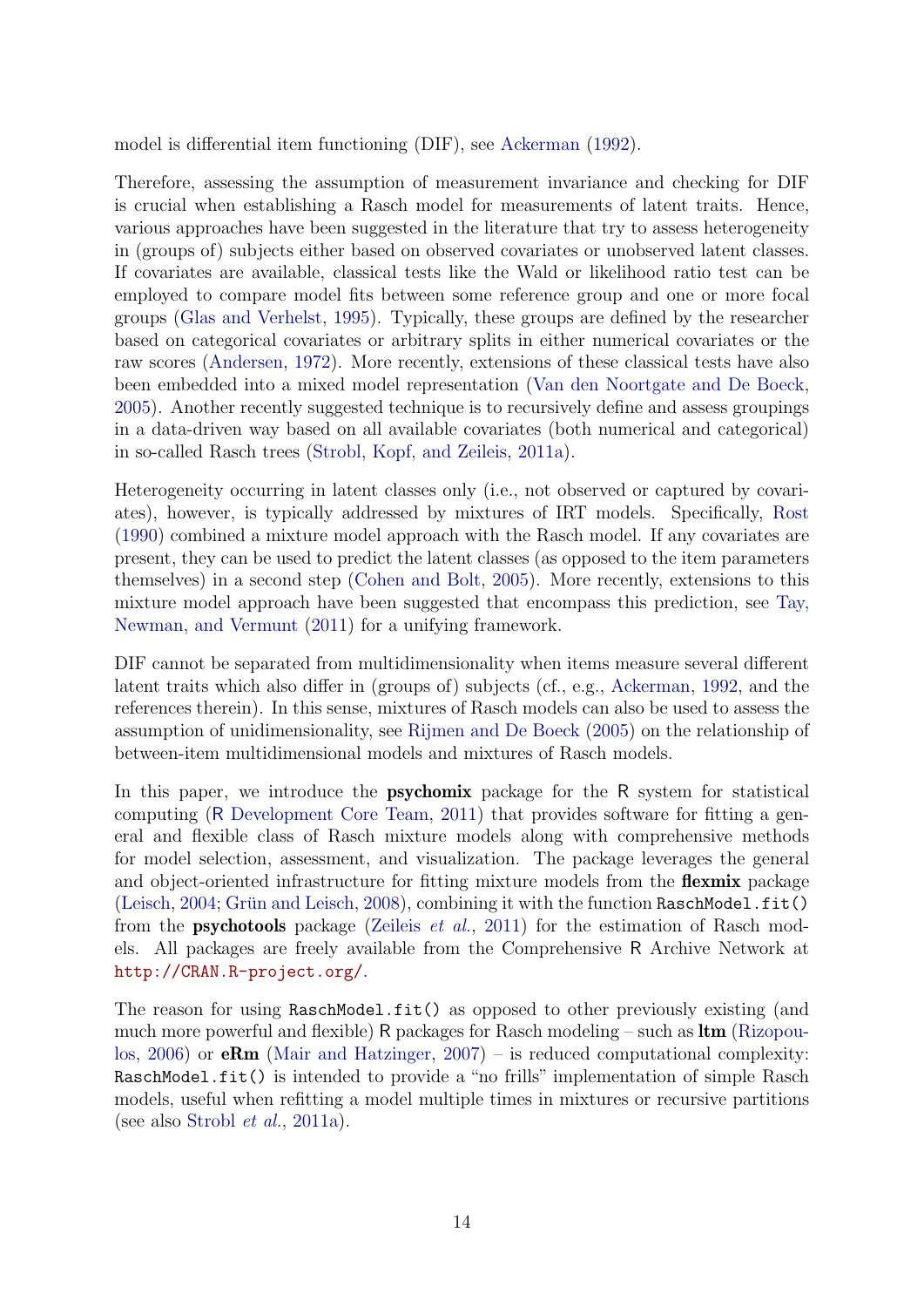While **psychomix** was under development, another R implementation of the [Rost](#page-74-2) [\(1990\)](#page-74-2) model became available in package  $mRm$  [\(Preinerstorfer and Formann,](#page-73-5) [2011\)](#page-73-5). As this builds on specialized  $C_{++}$  code, it runs considerably faster than the generic **flexmix** approach – however, it only covers this one particular type of model and offers fewer methods for specifying, inspecting, and assessing (fitted) models. In psychomix, both approaches are reconciled by optionally employing the mRm solution as an input to the flexmix routines.

In the following, we first briefly review both Rasch and mixture models and combine them in a general Rasch mixture framework (Section [2.2\)](#page-15-0). Subsequently, the R implementation in psychomix is introduced (Section [2.3\)](#page-20-0), illustrated by means of simulated data, and applied in practice to a study of verbally aggressive behavior (Section [2.4\)](#page-30-0). Concluding remarks are provided in Section [2.5.](#page-34-0)

### <span id="page-15-0"></span>2.2 Rasch mixture models

In the following, we first provide a short introduction to the Rasch model, subsequently outline the basics of mixture models in general, and finally introduce a general class of Rasch mixture models along with the corresponding estimation techniques.

#### <span id="page-15-1"></span>2.2.1 The Rasch model

Latent traits can be measured through a set of items to which binary responses are given. Success of solving an item or agreeing with it is coded as "1", while "0" codes the opposite response. The model suggested by [Rasch](#page-74-1) [\(1960\)](#page-74-1) uses the person's ability  $\theta_i$  ( $i = 1, \ldots, n$ ) and the item's difficulty  $\beta_j$   $(j = 1, ..., m)$  to model the response  $y_{ij}$  of person i to item j:

<span id="page-15-2"></span>
$$
P(Y_{ij} = y_{ij} | \theta_i, \beta_j) = \frac{\exp\{y_{ij}(\theta_i - \beta_j)\}}{1 + \exp\{\theta_i - \beta_j\}}.
$$
\n(2.1)

Under the assumption of independence – both across persons and items within persons (see [Molenaar,](#page-73-7) [1995b\)](#page-73-7) – the likelihood for the whole sample  $y = (y_{ij})_{n \times m}$  can be written as the product of the likelihood contributions from Equation [2.1](#page-15-2) for all combinations of subjects and items. It is parametrized by the vector of all person parameters  $\theta =$  $(\theta_1,\ldots,\theta_n)^\top$  and the vector of all item parameters  $\beta = (\beta_1,\ldots,\beta_m)^\top$  (see Equation [2.2\)](#page-16-1). Since the probability of solving an item is modeled only through the logit of the difference between person ability and item difficulty, these parameters are on an interval scale with an arbitrary zero point. To obtain a fixed reference point, usually one item difficulty (e.g., the first  $\beta_1$ ) or the sum of item difficulties is restricted to zero. See [Fischer](#page-72-7) [\(1995\)](#page-72-7) for details.

 $\sum_{j=1}^{m} y_{ij}$ , the likelihood for the full sample can be factorized into a conditional likelihood On the basis of the number of correctly solved items, the so-called "raw" scores  $r_i =$ of the item parameters  $h(\cdot)$  and the score probabilities  $g(\cdot)$  (Equation [2.3\)](#page-16-1). Because the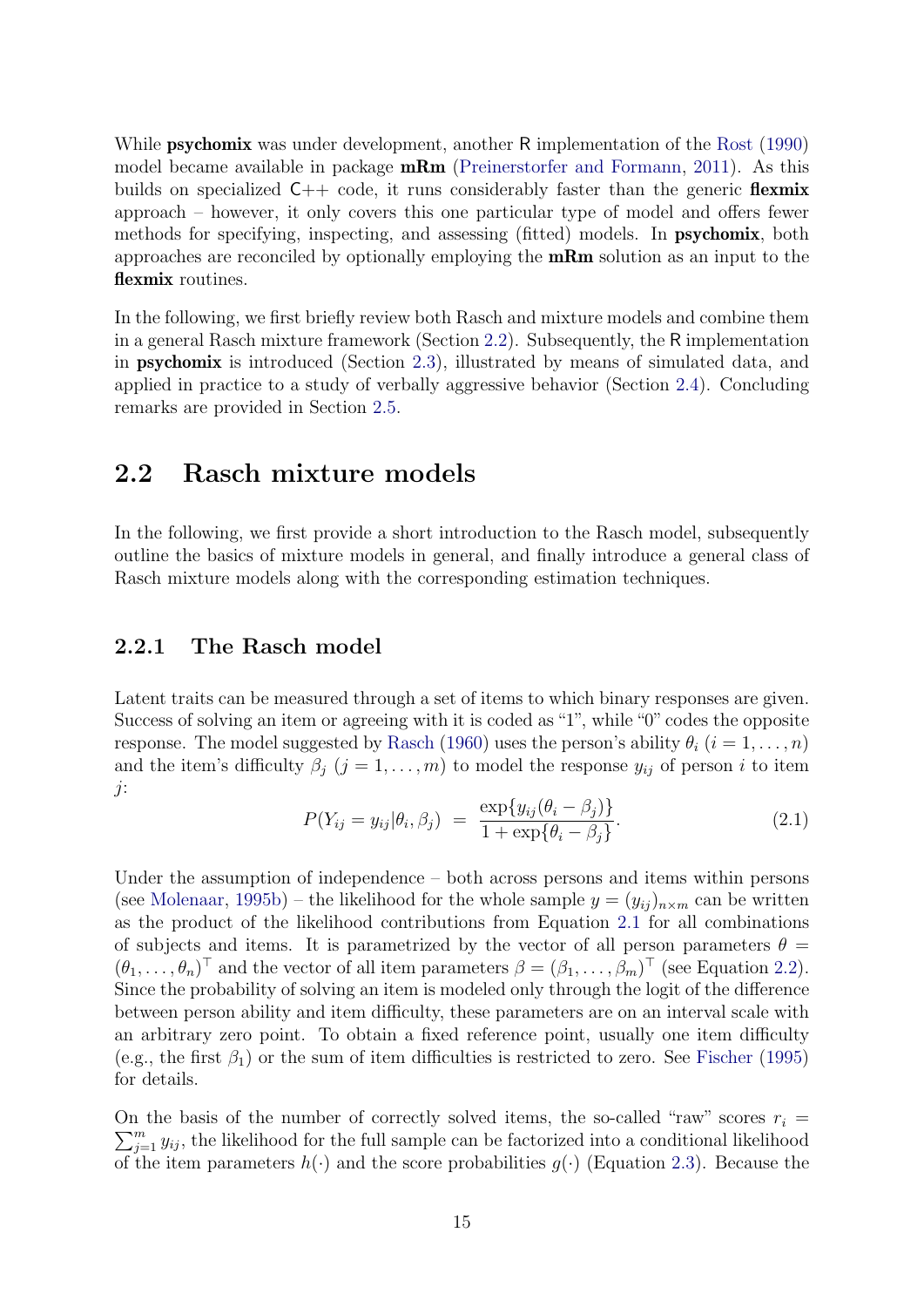scores r are sufficient statistics for the person parameters  $\theta$ , the likelihood of the item parameters  $\beta$  conditional on the scores r does not depend on the person parameters  $\theta$ (Equation [2.4\)](#page-16-1).

<span id="page-16-1"></span>
$$
L(\theta, \beta) = f(y|\theta, \beta) \tag{2.2}
$$

$$
= h(y|r, \theta, \beta)g(r|\theta, \beta) \tag{2.3}
$$

$$
= h(y|r, \beta)g(r|\theta, \beta). \tag{2.4}
$$

The conditional likelihood of the item parameters takes the form

<span id="page-16-2"></span>
$$
h(y|r,\beta) = \prod_{i=1}^{n} \frac{\exp\{-\sum_{j=1}^{m} y_{ij}\beta_j\}}{\gamma_{r_i}(\beta)}
$$
\n(2.5)

where  $\gamma_{r_i}(\cdot)$  is the elementary symmetric function of order  $r_i$ , capturing all possible response patterns leading to a certain score (see [Molenaar,](#page-73-3) [1995a,](#page-73-3) for details).

There are several approaches to estimating the Rasch model: *Joint maximum likelihood* (ML) estimation of  $\beta$  and  $\theta$  is inconsistent, thus two other approaches have been established. Both are two-step approaches but differ in the way the person parameters  $\theta$ are handled. For *marginal ML* estimation a distribution for  $\theta$  is assumed and integrated out in  $L(\theta, \beta)$ , or equivalently in  $g(r|\theta, \beta)$ . In the *conditional ML* approach only the conditional likelihood of the item parameters  $h(y|r, \beta)$  from Equation [2.5](#page-16-2) is maximized for estimating the item parameters. Technically, this is equivalent to maximizing  $L(\theta, \beta)$ with respect to  $\beta$  if one assumes that  $g(r|\delta) = g(r|\theta, \beta)$  does not depend on  $\theta$  or  $\beta$ , but potentially other parameters  $\delta$ .

In R, the **ltm** package [\(Rizopoulos,](#page-74-5) [2006\)](#page-74-5) uses the marginal ML approach while the  $eRm$ package [\(Mair and Hatzinger,](#page-73-4) [2007\)](#page-73-4) employs the conditional ML approach, i.e., uses and reports only the conditional part of the likelihood in the estimation of  $\beta$ . The latter approach is also taken by the RaschModel.fit() function in the **psychotools** package [\(Zeileis](#page-75-3) et al., [2011\)](#page-75-3).

#### <span id="page-16-0"></span>2.2.2 Mixture models

Mixture models are a generic approach for modeling data that is assumed to stem from different groups (or clusters) but group membership is unknown.

The likelihood  $f(\cdot)$  of such a mixture model is a weighted sum (with prior weights  $\pi_k$ ) of the likelihood from several components  $f_k(\cdot)$  representing the different groups:

$$
f(y_i) = \sum_{k=1}^K \pi_k f_k(y_i).
$$

Generally, the components  $f_k(\cdot)$  can be densities or (regression) models. Typically, all K components  $f_k(\cdot)$  are assumed to be of the same type  $f(y|\xi_k)$ , distinguished through their component-specific parameter vector  $\xi_k$ .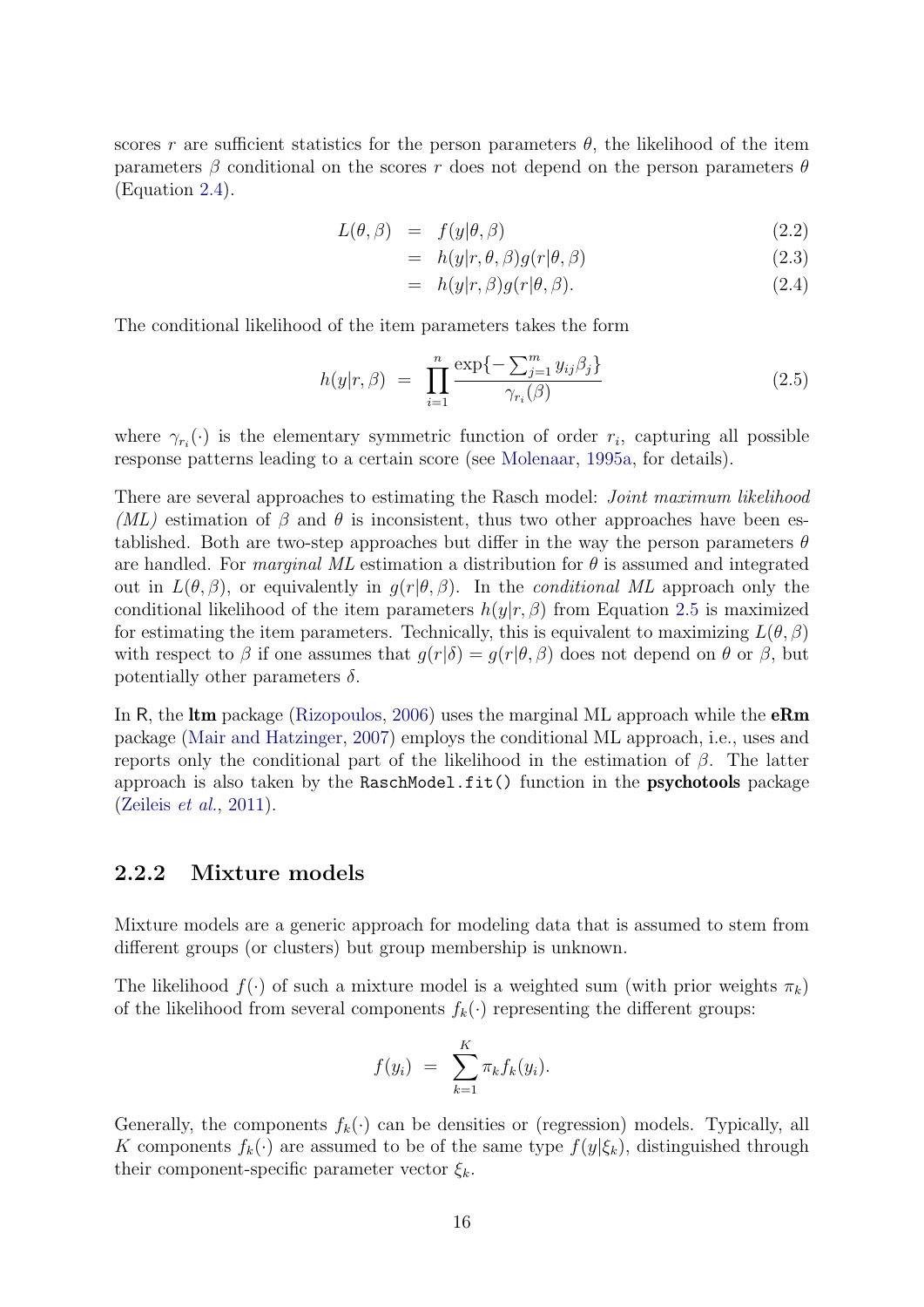If variables are present which do not influence the components  $f_k(\cdot)$  themselves but rather the prior class membership probabilities  $\pi_k$ , they can be incorporated in the model as so-called *concomitant variables* [\(Dayton and Macready,](#page-71-1) [1988\)](#page-71-1). In the psychometric literature, such covariates predicting latent information are also employed, e.g., by Tay [et al.](#page-74-8) [\(2011\)](#page-74-8) who advocate a unifying IRT framework that also optionally encompasses concomitant information (labeled MM-IRT-C for mixed-measurement IRT with covariates). To embed such concomitant variables  $x_i$  into the general mixture model notation, a model for the component membership probability  $\pi(k|x_i,\alpha)$  with parameters  $\alpha$  is employed:

<span id="page-17-1"></span>
$$
f(y_i|x_i, \alpha, \xi_1, \dots, \xi_K) = \sum_{k=1}^K \pi(k|x_i, \alpha) f(y_i|\xi_k), \qquad (2.6)
$$

where commonly a multinomial logit model is chosen to parametrize  $\pi(k|x_i,\alpha)$  (see e.g., Grün and Leisch, [2008;](#page-72-3) Tay [et al.](#page-74-8), [2011\)](#page-74-8). Note that the multinomial model collapses to separate  $\pi_k$   $(k = 1, ..., K)$  if there is only an intercept and no real concomitants in  $x_i$ .

#### <span id="page-17-0"></span>2.2.3 Flavors of Rasch mixture models

When combining the general mixture model framework from Equation [2.6](#page-17-1) with the Rasch model based on Equation [2.1,](#page-15-2) several options are conceivable for two of the building blocks. First, the component weights can be estimated via a separate parameter  $\pi_k$ for each component or via a concomitant variable model  $\pi(k|x_i,\alpha)$  with parameters  $\alpha$ . Second, the full likelihood function  $f(y_i|\xi_k)$  of the components needs to be defined. If a conditional ML approach is adopted, it is clear that the conditional likelihood  $h(y_i|r_i, \beta)$ from Equation [2.5](#page-16-2) should be one part, but various choices for modeling the score probabilities are available. One option is to model each score probability with its own parameter  $g(r_i) = \psi_{r_i}$ , while another (more parsimonious) option would be to adopt a parametric distribution of the score probabilities with fewer parameters [\(Rost and von Davier,](#page-74-3) [1995\)](#page-74-3).

Note that while for a single-component model, the estimates of the item parameters  $\beta$ are invariant to the choice of the score probabilities (as long as it is independent from  $\beta$ ), this is no longer the case for a mixture model with  $K \geq 2$ . The estimation of the item parameters in the mixture is invariant given the weights  $\pi(k|x_i,\alpha)$  but the weights and thus the estimates of  $\beta$  may depend on the score distribution in a mixture model. (This dependency is introduced through the posterior probabilities calculated in the E-step of the algorithm that is explained Section [2.2.4.](#page-19-0)) Also note that the conditional ML approach employed here uses a model  $q(r|\delta)$  directly on the score probabilities rather than a distribution on the person parameters  $\theta$  as does the marginal ML approach.

#### Rost's original parametrization

One of these possible mixtures – the so-called "mixed Rasch model" introduced by [Rost](#page-74-2) [\(1990\)](#page-74-2) – is already well-established in the psychometric literature. It models the score probabilities through separate parameters  $g(r_i) = \psi_{r_i}$  (under the restriction that they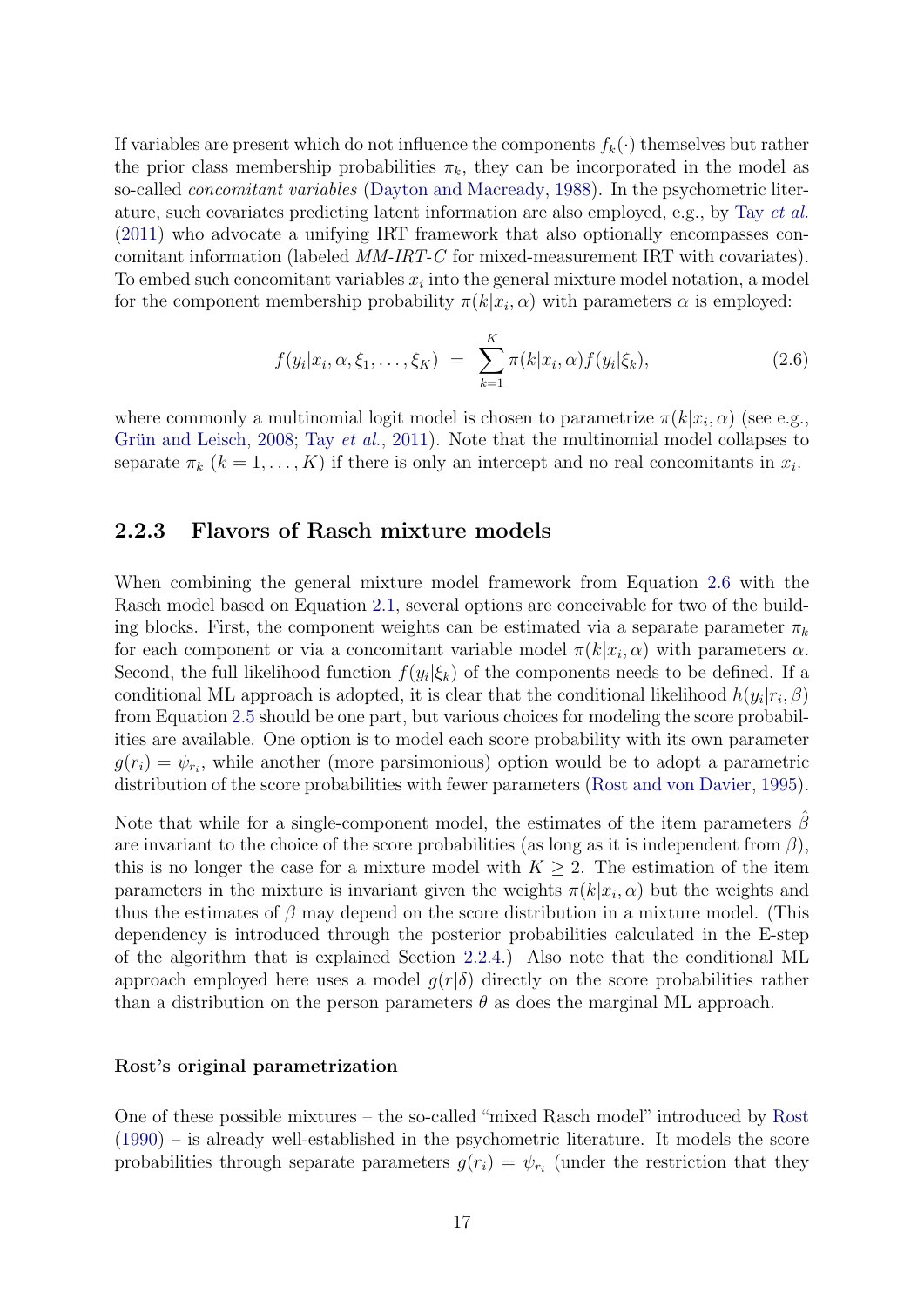sum to unity) and does not employ concomitant variables. The likelihood of Rost's mixture model can thus be written as

<span id="page-18-0"></span>
$$
f(y|\pi, \psi, \beta) = \prod_{i=1}^{n} \sum_{k=1}^{K} \pi_k h(y_i|r_i, \beta_k) \psi_{r_i, k}.
$$
 (2.7)

This particular parametrization is implemented in the R package **mRm** [\(Preinerstorfer](#page-73-5) [and Formann,](#page-73-5) [2011\)](#page-73-5).

Since subjects who solve either none or all items (i.e.,  $r_i = 0$  or m, respectively) do not contribute to the conditional likelihood of the item parameters they cannot be allocated to any of the components in this parametrization. Hence, [Rost](#page-74-2) [\(1990\)](#page-74-2) proposed to remove those "extreme scorers" from the analysis entirely and fix the corresponding score probabilities  $\psi_0$  and  $\psi_m$  at 0. However, if one wishes to include these extreme scorers in the analysis, the corresponding score probabilities can be estimated through their relative frequency (across all components) and the remaining score probabilities within each component are rescaled to sum to unity together with those extreme score probabilities. Nevertheless, the extreme scorers still do not contribute to the estimation of the mixture itself.

#### Other score distributions

As noted by [Rost and von Davier](#page-74-3) [\(1995\)](#page-74-3), the disadvantage of this saturated model for the raw score probabilities is that many parameters need to be estimated  $(K \times (m-2))$ , not counting potential extreme scorers) that are typically not of interest. To check for DIF, the item parameters are of prime importance while the raw score distribution can be regarded as a nuisance term. This problem can be alleviated by embedding the model from Equation [2.7](#page-18-0) into a more general framework that also encompasses more parsimonious parametrizations. More specifically, a conditional logit model can be established

$$
g(r|\delta) = \frac{\exp\{z_r^{\top}\delta\}}{\sum_{j=1}^{m-1} \exp\{z_j^{\top}\delta\}},
$$
\n(2.8)

containing some auxiliary regressors  $z_i$  with coefficients  $\delta$ .

The saturated  $g(r_i) = \psi_{r_i}$  model is a special case when constructing the auxiliary regressor from indicator/dummy variables for the raw scores  $2, \ldots, m-1: z_i = (I_2(r_i), \ldots, I_{m-1}(r_i))^{\top}$ . Then  $\delta = (\log(\psi_2) - \log(\psi_1), \dots, \log(\psi_{m-1}) - \log(\psi_1))^{\top}$  is a simple logit transformation of  $\psi$ .

As an alternative [Rost and von Davier](#page-74-3) [\(1995\)](#page-74-3) suggests a specification with only two parameters that link to mean and variance of the score distribution, respectively. More specifically, the auxiliary regressor is  $z_i = (r_i/m, 4r_i(m - r_i)/m^2)$ <sup>T</sup> so that  $\delta$  pertains to the vector of location and dispersion parameters of the score distribution. Thus, for  $m > 4$  items, this parametrization is more parsimonious than the saturated model.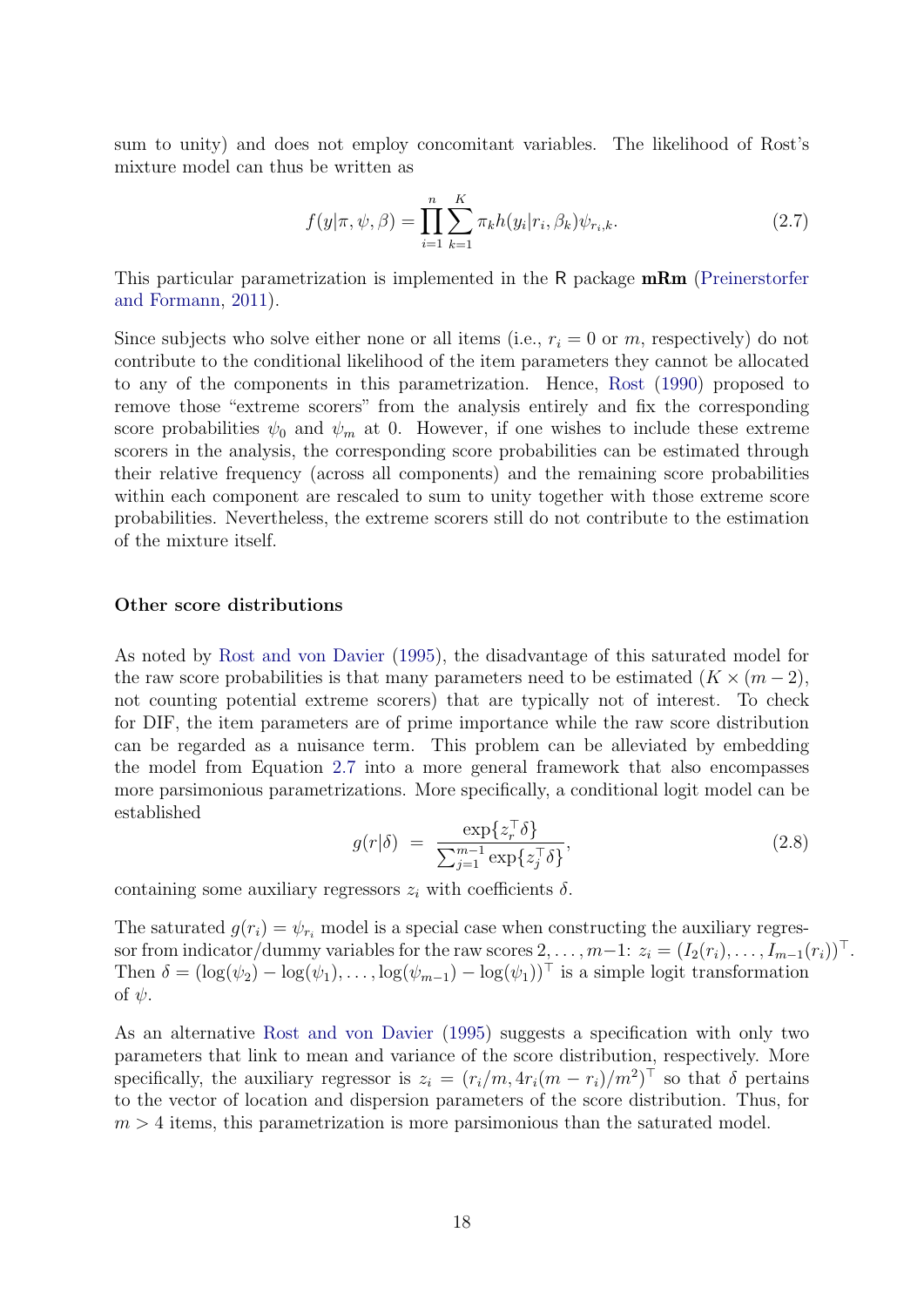#### General Rasch mixture model

Combining all elements of the likelihood this yields a more general specification of the Rasch mixture model

$$
f(y|\alpha, \beta, \delta) = \prod_{i=1}^{n} \sum_{k=1}^{K} \pi(k|x_i, \alpha) h(y_i|r_i, \beta_k) g(r_i|\delta_k)
$$
 (2.9)

with (a) the concomitant model  $\pi(k|x_i,\alpha)$  for modeling component membership, (b) the component-specific conditional likelihood of the item parameters given the scores  $h(y_i | r_i, \beta_k)$ , and (c) the component-specific score distribution  $g(r_i|\delta_k)$ .

#### <span id="page-19-0"></span>2.2.4 Parameter estimation

Parameter estimation for mixture models is usually done via the expectation-maximization (EM) algorithm [\(Dempster, Laird, and Rubin,](#page-72-8) [1977\)](#page-72-8). It treats group membership as unknown and optimizes the complete-data log-likelihood including the group membership on basis of the observed values only. It iterates between two steps until convergence: estimation of group membership (E-step) and estimation of the components (M-step).

In the E-step, the posterior probabilities of each observation for the  $K$  components is estimated through:

$$
\hat{p}_{ik} = \frac{\hat{\pi}_k f(y_i | \hat{\xi}_k)}{\sum_{g=1}^K \hat{\pi}_g f(y_i | \hat{\xi}_g)}
$$
\n(2.10)

using the parameter estimates from the previous iteration for the component weights π and the model parameters  $\xi$  which encompass  $\beta$  and  $\delta$ . In the case of concomitant variables, the weights are  $\hat{\pi}_{ik} = \pi(k|x_i, \hat{\alpha})$ .

In the M-step, the parameters of the mixture are re-estimated with the posterior probabilities as weights. Thus, observations deemed unlikely to belong to a certain component have little influence on estimation within this component. For each component, the weighted ML estimation can be written as

<span id="page-19-1"></span>
$$
\hat{\xi}_k = \underset{\xi_k}{\operatorname{argmax}} \sum_{i=1}^n \hat{p}_{ik} \log f(y_i | \xi_k) \quad (k = 1, \dots, K)
$$
\n
$$
= \left\{ \underset{\beta_k}{\operatorname{argmax}} \sum_{i=1}^n \hat{p}_{ik} \log h(y_i | r_i, \beta_k); \underset{\delta_k}{\operatorname{argmax}} \sum_{i=1}^n \hat{p}_{ik} \log g(r_i | \delta_k) \right\}
$$
\n(2.11)

which for the Rasch model amounts to separately maximizing the weighted conditional log-likelihood for the item parameters and the weighted score log-likelihood.

The concomitant model can be estimated separately from the posterior probabilities:

$$
\hat{\alpha} = \underset{\alpha}{\operatorname{argmax}} \sum_{i=1}^{n} \sum_{k=1}^{K} \hat{p}_{ik} \log(\pi(k|x_i, \alpha)), \tag{2.12}
$$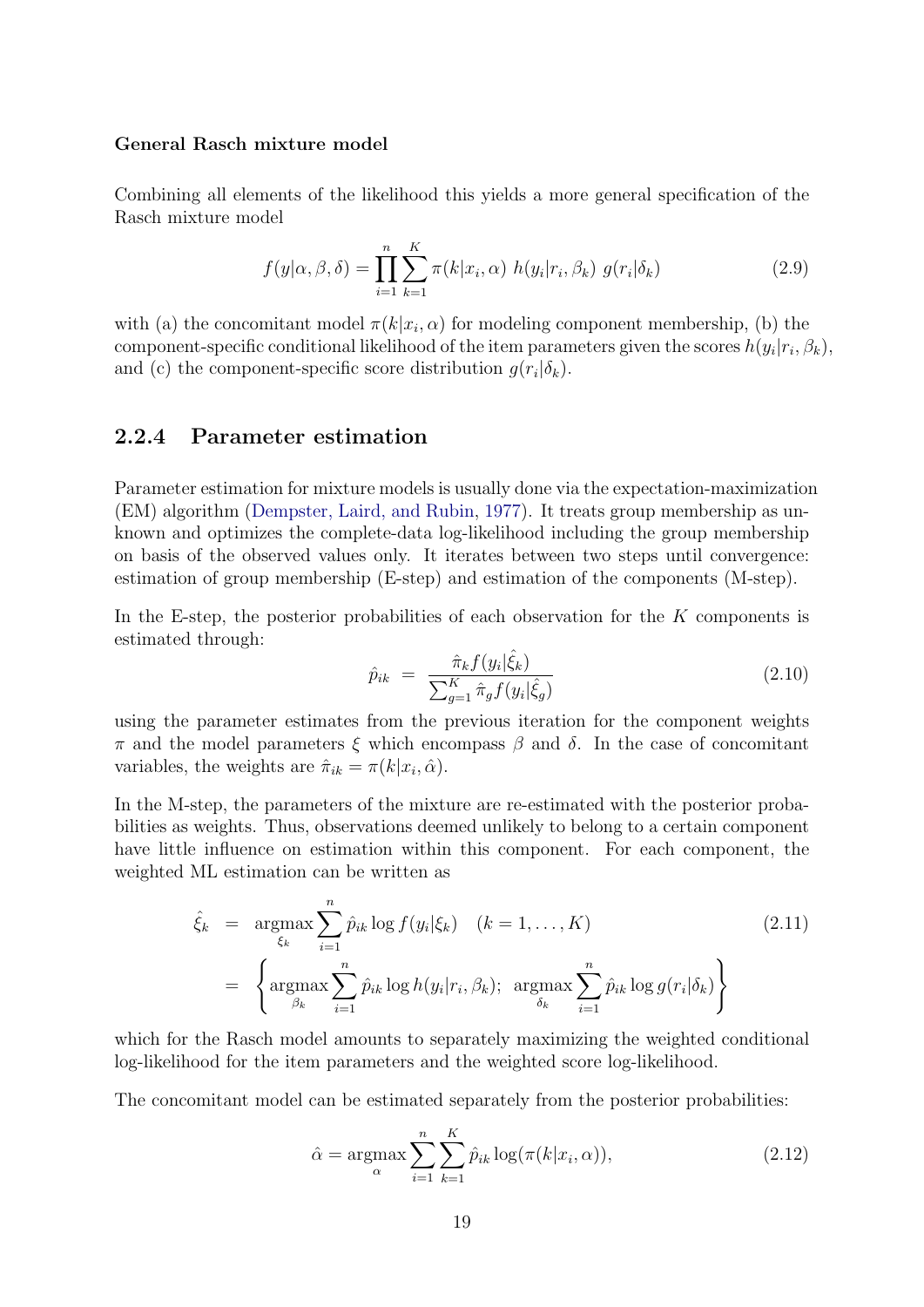where  $\pi(k|x_i,\alpha)$  could be, e.g, a multinomial model.

Finally, note that the number of components  $K$  is not a standard model parameter (because the likelihood regularity conditions do not apply) and thus it is not estimated through the EM algorithm. Either it needs to be chosen by the practitioner or by model selection techniques such as information criteria, as illustrated in the following examples.

## <span id="page-20-0"></span>2.3 Implementation in R

#### <span id="page-20-1"></span>2.3.1 User interface

The function raschmix() can be used to fit the different flavors of Rasch mixture models described in Section [2.2.3:](#page-17-0) with or without concomitant variables in  $\pi(k|x_i,\alpha)$ , and with different score distributions  $g(r_i|\delta_k)$  (saturated vs. mean/variance parametrization). The function's synopsis is

```
raschmix(formula, data, k, subset, weights, scores = "saturated",
 nrep = 3, cluster = NULL, control = NULL,
  verbose = TRUE, drop = TRUE, unique = FALSE, which = NULL,gradtol = 1e-6, deriv = "sum", hessian = FALSE, ...)
```
where the lines of arguments pertain to (1) data/model specification processed within raschmix(), (2) control arguments for fitting a single mixture model, (3) control arguments for iterating across mixtures over a range of numbers of components  $K$ , all passed to stepFlexmix(), and (4) control arguments for fitting each model component within a mixture (i.e., the M-step) passed to RaschModel.fit(). Details are provided below, focusing on usage in practice first.

A formula interface with the usual formula, data, subset, and weights arguments is used: The left-hand side of the formula sets up the response matrix  $y$  and the righthand side the concomitant variables  $x$  (if any). The response may be provided by a single matrix or a set of individual dummy vectors, both of which may be contained in an optional data frame. Example usages are  $\texttt{raschmix}(\texttt{resp} \; \; 1, \; \ldots)$  if the matrix resp is an object in the environment of the formula, typically the calling environment, or raschmix(item1 + item2 + item3  $\tilde{ }$  1, data = d, ...) if the item\* vectors are in the data frame  $d$ . In both cases,  $\tilde{ }$  1 signals that there are no concomitant variables – if there were, they could be specified as raschmix(resp  $\tilde{\ }$  conc1 + conc2, ...). As an additional convenience, the formula may be omitted entirely if there are no concomitant variables, i.e., raschmix(data = resp,  $\ldots$ ) or alternatively raschmix(resp,  $\ldots$ ).

The scores of the model can be set to either "saturated" (see Equation [2.7\)](#page-18-0) or "meanvar" for the mean/variance specification of [Rost and von Davier](#page-74-3) [\(1995\)](#page-74-3). Finally, the number of components K of the mixture is specified through k, which may be a vector resulting in a mixture model being fitted for each element.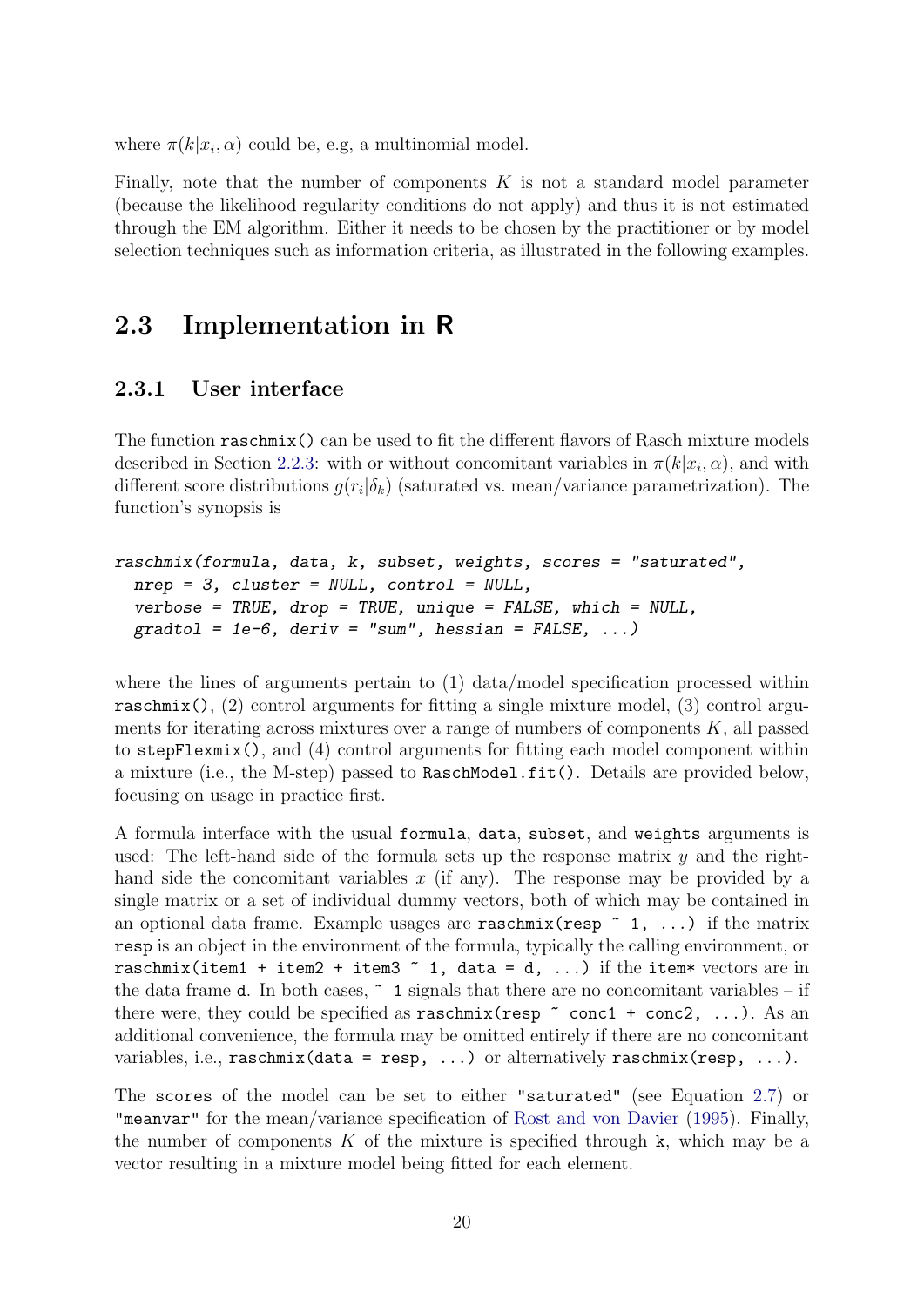To control the EM algorithm for fitting the specified mixture models, cluster may optionally specify starting probabilities  $\hat{p}_{ik}$  and control can set certain control arguments through a named list or an object of class "FLXcontrol". One of these control arguments named minprior sets the minimum prior probability for every component. If in an iteration of the EM algorithm, any component has a prior probability smaller then minprior, it is removed from the mixture in the next iteration. The default is 0, i.e., avoiding such shrinkage of the model. If cluster is not provided, nrep different random initializations are employed, keeping only the best solution (to avoid local optima). Finally, cluster can be set to " $m r m$ " in which case the fast  $C++$  implementation from  $m R m$  [\(Preinerstor](#page-73-5)[fer and Formann,](#page-73-5) [2011\)](#page-73-5) can be leveraged to generate optimized starting values. Again, the best solution of **nrep** runs of  $m \in \mathbb{R}$  is used. Note that as of version 1.0 of  $mRm$ only the model from Equation [2.7](#page-18-0) is supported in mrm(), resulting in suboptimal – but potentially still useful – posterior probabilities  $\hat{p}_{ik}$  for any other model flavor.

Internally, stepFlexmix() is called to fit all individual mixture models and takes control arguments verbose, drop, and unique. If k is a vector, the whole set of models is returned by default but one may choose to select only the best model according to an information criterion. For example,  $r$ aschmix( $r$ esp,  $k = 1:3$ , which = "AIC", ...) or raschmix(resp  $\degree$  1, data = d, k = 1:4, which = "BIC", ...).

The arguments gradtol, deriv and hessian are used to control the estimation of the item parameters in each M-step (Equation [2.11\)](#page-19-1) carried out via RaschModel.fit().

Function raschmix() returns objects of class "raschmix" or "stepRaschmix", respectively, depending on whether a single or multiple mixture models are fitted. These classes extend "flexmix" and "stepFlexmix", respectively, for more technical details see the next section. For standard methods for extracting or displaying information, either for "raschmix" directly or by inheritance, see Table [2.1](#page-22-0) for an overview.

#### <span id="page-21-0"></span>2.3.2 Internal structure

As briefly mentioned above, raschmix() leverages the flexmix package [\(Leisch,](#page-73-6) [2004;](#page-73-6) Grün and Leisch, [2008\)](#page-72-3) and particularly its stepFlexmix() function for the estimation of (sets of) mixture models.

The **flexmix** package is designed specifically to provide the infrastructure for flexible mixture modeling via the EM algorithm, where the type of a mixture model is determined through the model employed in the components. In the estimation process, this component model definition corresponds to the definition of the M-step (Equation [2.11\)](#page-19-1). Consequently, the **flexmix** package provides the framework for fitting mixture models by leveraging the modular structure of the EM algorithm. Provided with the right M-step, flexmix takes care of the data handling and iterating estimation through both E-step and M-step.

The M-step needs to be provided in the form of a flexmix driver inheriting from class "FLXM" (see Grün and Leisch, [2008,](#page-72-3) for details). The **psychomix** package includes such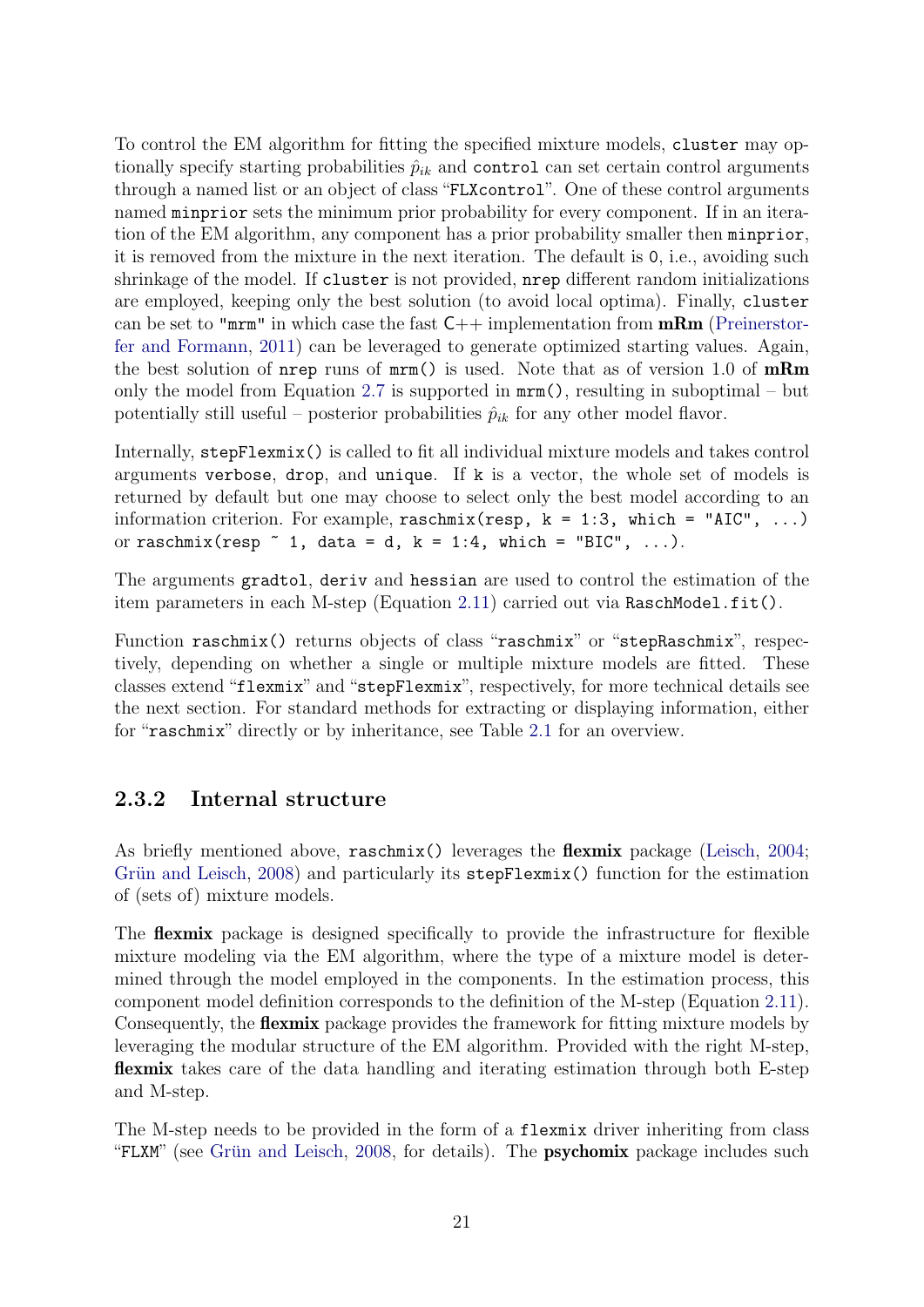| Function     | Class         | Description                                                  |
|--------------|---------------|--------------------------------------------------------------|
| summary()    | "raschmix"    | display information about the posterior probabili-           |
|              |               | ties and item parameters; returns an object of class         |
|              |               | "summary.raschmix" containing the relevant sum-              |
|              |               | mary statistics (which has a print () method)                |
| parameters() | "raschmix"    | extract estimated parameters of the model for all            |
|              |               | or specified components, extract either parameters           |
|              |               | $\alpha$ of the concomitant model or item parameters $\beta$ |
|              |               | and/or score parameters $\delta$                             |
| worth()      | "raschmix"    | extract the item parameters $\beta$ under the restriction    |
|              |               | $\sum_{j=1}^m \beta_j = 0$                                   |
| scoreProbs() | "raschmix"    | extract the score probabilities $g(r \delta)$                |
| plot()       | "raschmix"    | base graph of item parameter profiles in all or spec-        |
|              |               | ified components                                             |
| xyplot()     | "raschmix"    | lattice graph of item parameter profiles of all or           |
|              |               | specified components in a single or multiple panels          |
| histogram()  | "raschmix"    | lattice rootogram or histogram of posterior proba-           |
|              |               | bilities                                                     |
| print()      | "stepFlexmix" | simple printed display of number of components,              |
|              |               | log-likelihoods, and information criteria                    |
| plot()       | "stepFlexmix" | plot information criteria against number of com-             |
|              |               | ponents                                                      |
| getModel()   | "stepFlexmix" | select model according to either an information cri-         |
|              |               | terion or the number of components                           |
| print()      | "flexmix"     | simple printed display with cluster sizes and con-           |
|              |               | vergence                                                     |
| clusters()   | "flexmix"     | extract predicted class memberships                          |
| posterior()  | "flexmix"     | extract posterior class probabilities                        |
| logList()    | "flexmix"     | extract fitted log-likelihood                                |
| AIC(); BIC() | "flexmix"     | compute information criteria AIC, BIC                        |

<span id="page-22-0"></span>Table 2.1: Methods for objects of classes "raschmix", "flexmix", and "stepFlexmix".

a driver function: FLXMCrasch() relies on the function RaschModel.fit() from the psychotools package for estimation of the item parameters (i.e., maximization of the conditional likelihood from Equation [2.5\)](#page-16-2) and adds different estimates of raw score probabilities depending on their parametrization. The driver can also be used directly with functions flexmix() and stepFlexmix(). The differences in model syntax and functionality for the classes of the resulting objects are illustrated in the Appendix [A.](#page-76-0) As noted in the introduction, the reason for employing RaschModel.fit() rather than one of the more established Rasch model packages such as eRm or ltm is speed.

In the **flexmix** package, two fitting functions are provided. **flexmix()** is designed for fitting one model once and returns an object of class "flexmix". stepFlexmix() extends this so that either a single model or several models can be fitted. It also provides the functionality to fit each model repeatedly to avoid local optima.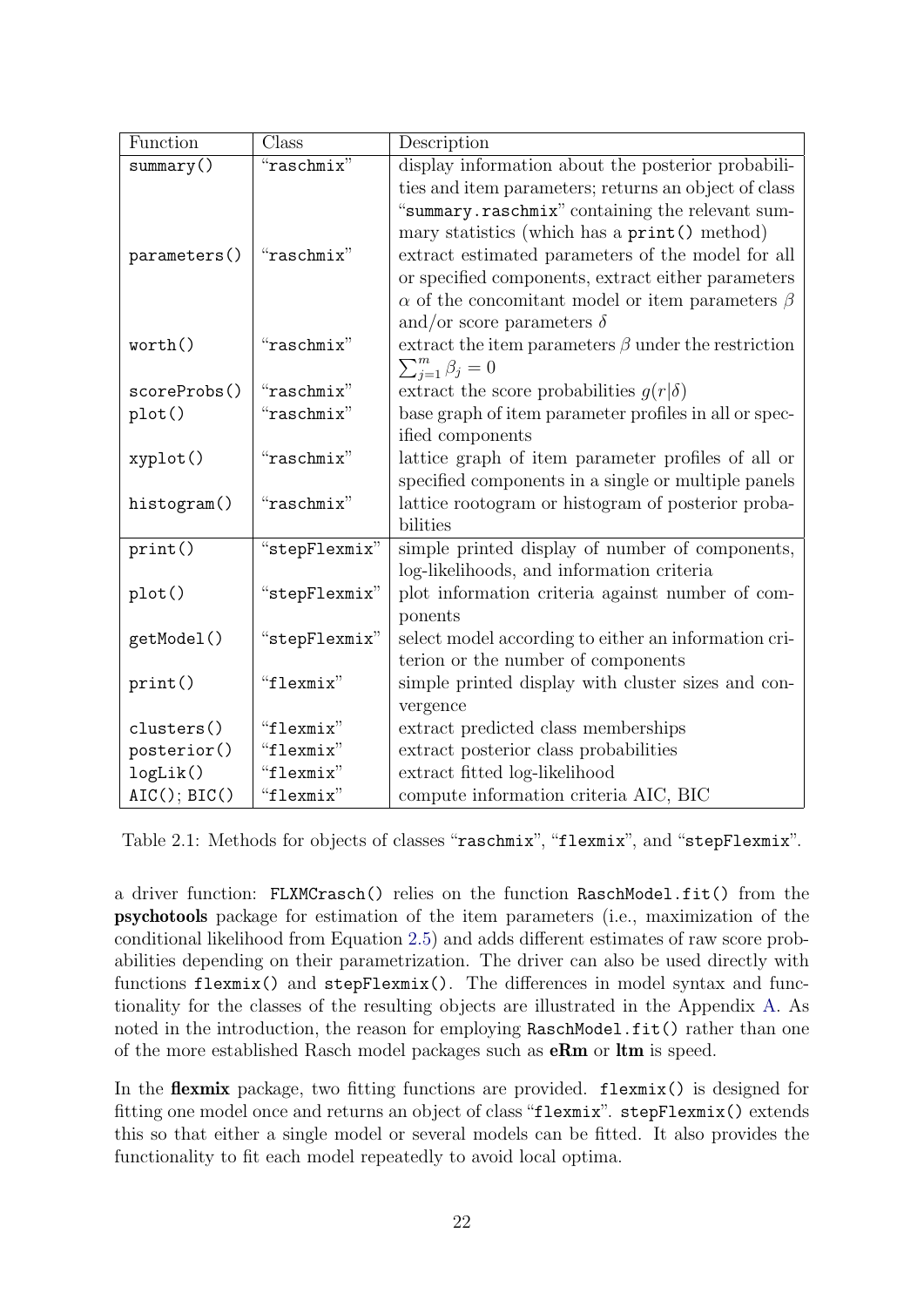When fitting models repeatedly, only the solution with the highest likelihood is returned. Thus, if stepFlexmix() is used to repeatedly fit a single model, it returns an object of class "flexmix". If stepFlexmix() is used to fit several different models (repeatedly or just once), it returns an object of class "stepFlexmix".

This principle extends to raschmix(): If it is used to fit a single model, the returned object is of class "raschmix". If used for fitting multiple models, raschmix() returns an object of class "stepRaschmix". Both classes extend their flexmix counterparts.

#### <span id="page-23-0"></span>2.3.3 Illustrations

For illustrating the flexible usage of raschmix(), we employ an artificial data set drawn from one of the three data generating processes (DGPs) suggested by [Rost](#page-74-2) [\(1990\)](#page-74-2) for the introduction of Rasch mixture models. All three DGPs are provided in the function simRaschmix() setting the design to "rost1", "rost2", or "rost3", respectively. The DGPs contain mixtures of  $K = 1$ , and 2, and 3 components, respectively, all with  $m = 10$ items.

The DGP "rost1" is intended to illustrate the model's capacity to correctly determine when no DIF is present. Thus, it includes only one latent class with item parameters  $\beta^{(1)} = (2.7, 2.1, 1.5, 0.9, 0.3, -0.3, -0.9, -1.5, -2.1, -2.7)$ <sup>T</sup>. (Rost originally used opposite signs to reflect item easiness parameters but since difficulty parameters are estimated by raschmix() the signs have been reversed.) The DGP "rost2" draws observations from two latent classes of equal sizes with item parameters of opposite signs:  $\beta^{(1)}$  and  $\beta^{(2)} = -\beta^{(1)}$ , respectively (see Figure [2.2](#page-28-0) for an example). Finally, for the DGP "rost3" a third component is added with item parameters  $\beta^{(3)}$  =  $(-0.5, 0.5, -0.5, 0.5, -0.5, 0.5, -0.5, 0.5, -0.5, 0.5)^T$ . The prior probabilities for the latent classes with item parameters  $\beta^{(1)}$ ,  $\beta^{(2)}$ , and  $\beta^{(3)}$  are 4/9, 2/9, and 3/9 respectively. In all three DGPs, the person parameters  $\theta$  are drawn from a discrete uniform distribution on  $\{2.7, 0.9, -0.9, -2.7\}$ , except for the third class of DGP "rost3" which uses only one level of ability, drawn from the before-mentioned set of four ability levels. In all DGPs, response vectors for 1800 subjects are initially drawn but the extreme scorers who solved either none or all items are excluded.

Here, a dataset from the second DGP is generated along with two artificial covariates x1 and x2. Covariate x1 is an informative binary variable (i.e., correlated with the true group membership) while x2 is an uninformative continuous variable.

```
R> set.seed(1)
R > r2 <- simRaschmix(design = "rost2")
R > d \le - data.frame(
+ x1 = \text{rbinom}(\text{nrow}(r2), \text{prob} = c(0.4, 0.6) [\text{attr}(r2, "cluster")], \text{size} = 1),+ x2 = \text{rnorm}(\text{nrow}(r2))+ )
R> d$resp <- r2
```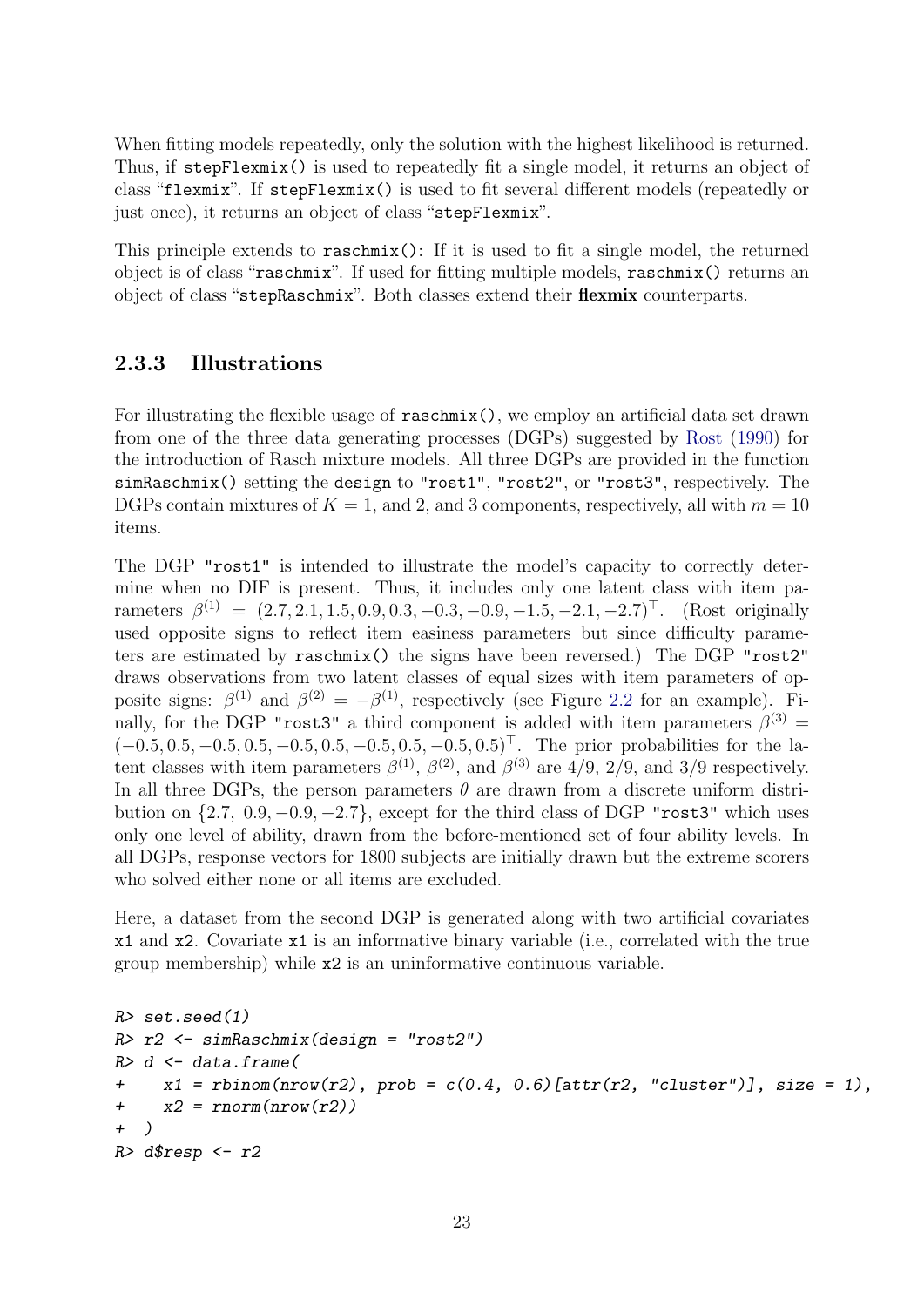

<span id="page-24-0"></span>Figure 2.1: Information criteria for Rost's model with  $K = 1, 2, 3$  components for the artificial scenario 2 data.

The [Rost](#page-74-2)  $(1990)$  version of the Rasch mixture model – i.e., with a saturated score model and without concomitant variables – is fitted for one to three components. As no concomitants are employed in this model flavor, the matrix r2 can be passed to raschmix() without formula:

```
R> set.seed(2)
R > m1 <- raschmix(r2, k = 1:3)
R > m1Call:
raschmix(formula = r2, k = 1:3)
 iter converged k k0 logLik AIC BIC ICL
1 2 TRUE 1 1 -10484.227 21002.45 21094.39 21094.39
2 9 TRUE 2 2 -8829.038 17728.08 17917.35 17987.30
3 67 TRUE 3 3 -8817.848 17741.70 18028.32 18307.13
```
To inspect the results, the returned object can either be printed, as illustrated above, or plotted yielding a visualization of information criteria (see Figure [2.1\)](#page-24-0). Both printed display and visualization show a big difference in information criteria across number of components K, with the minimum always being assumed for  $K = 2$ , thus correctly recovering the two latent classes constructed in the underlying DGP.

The values of the information criteria can also be accessed directly via the functions of the corresponding names. To select a certain model from a "stepRaschmix" object, the getModel() function from the flexmix package can be employed. The specification of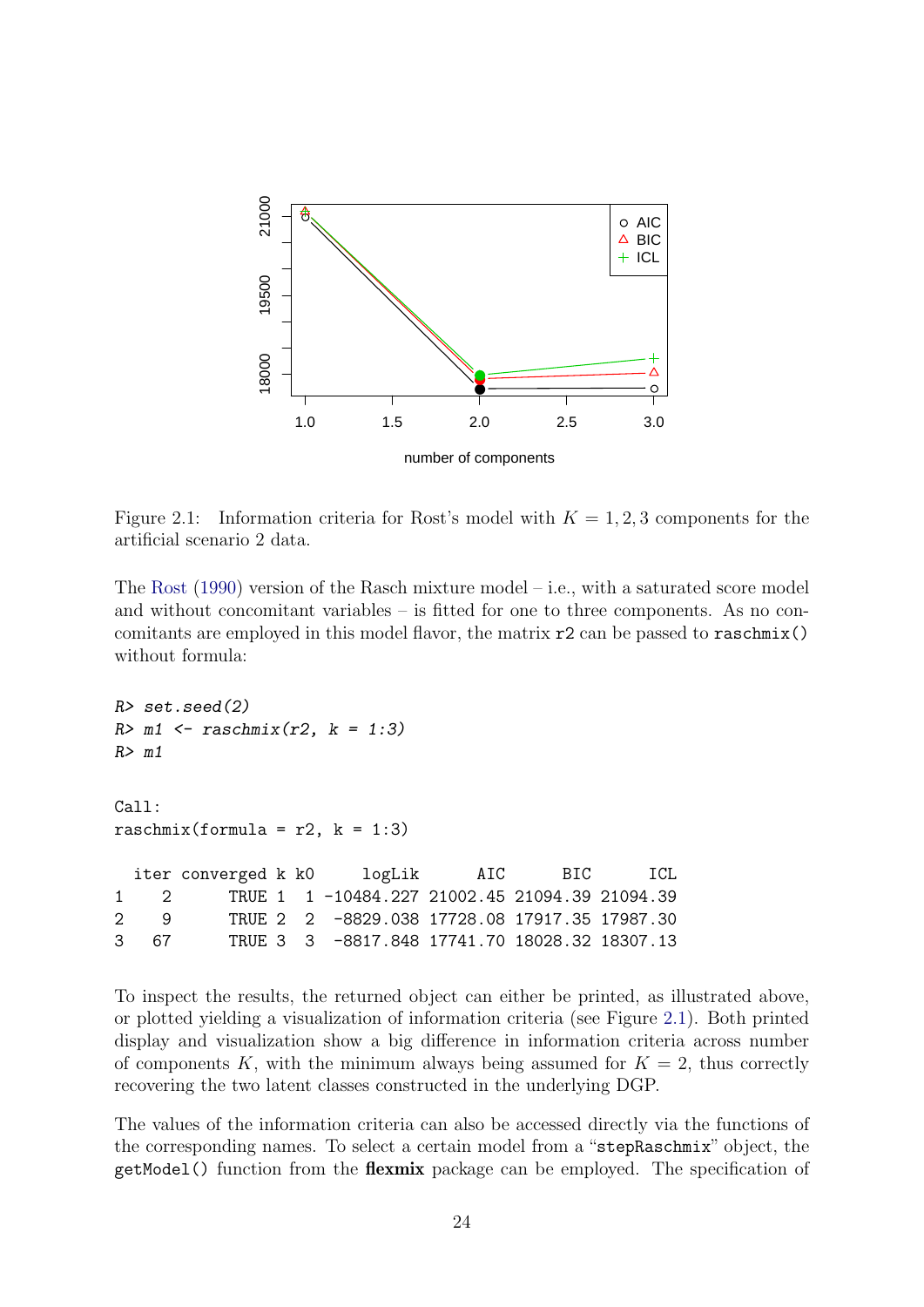which model is to be selected can either be an information criterion, or the number of components as a string, or the index of the model in the original vector k. In this particular case, which = "BIC", which = "2", and which = 2 would all return the model with  $K = 2$  components.  $R > BTC(m1)$ 1 2 3 21094.39 17917.35 18028.32  $R > m1b$  <- getModel(m1, which = "BIC") R> summary(m1b) Call: raschmix(formula =  $r2$ ,  $k = 2$ ) prior size post>0 ratio Comp.1 0.5 819 1285 0.637 Comp.2 0.5 830 1301 0.638 Item Parameters: Comp.1 Comp.2 Item01 -2.5461200 2.6278031 Item02 -2.1053835 2.1250746 Item03 -1.6716294 1.3812228 Item04 -1.0293901 0.8535203 Item05 -0.2233486 0.3129260 Item06 0.2737782 -0.2937386 Item07 0.9561390 -0.8701059 Item08 1.5512468 -1.4464421 Item09 2.0670820 -2.0540182 Item10 2.7276257 -2.6362421 'log Lik.' -8829.038 (df=35) AIC: 17728.08 BIC: 17917.35

To inspect the main properties of the model, summary() can be called. The information about the components of the mixture includes a priori component weights  $\pi_k$  and sizes as well as the estimated item parameters  $\hat{\beta}$  per component. Additionally, the fitted loglikelihood and the information criteria AIC and BIC are reported. As one of the item parameters in the Rasch model is not identified, a restriction needs to be applied to the item parameters. In the output of the summary() function, the item parameters of each component are scaled to sum to zero.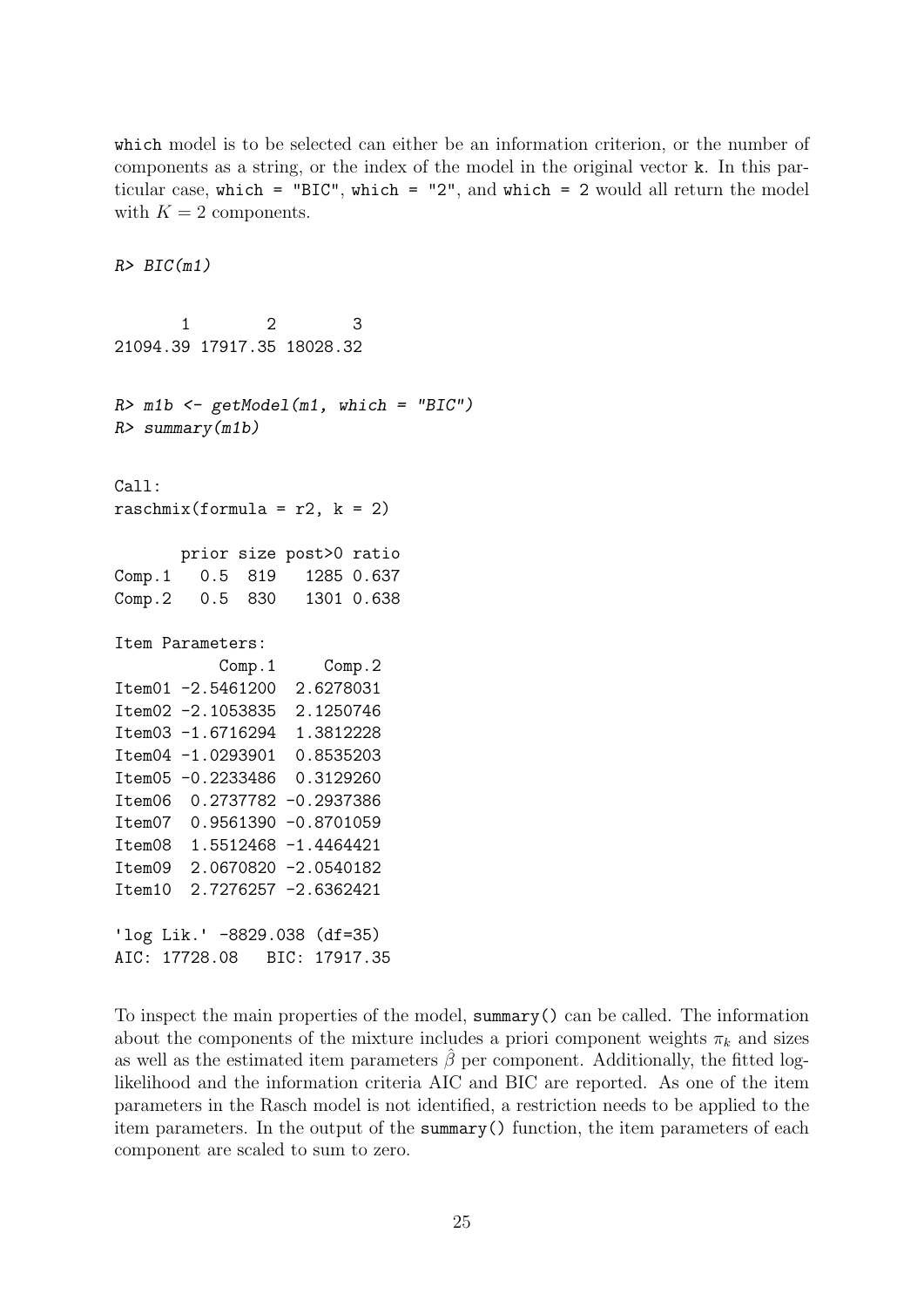Two other functions, worth() and parameters(), can be used to access the item parameters. The sum restriction employed in the summary() output is also applied by worth(). Additionally, worth() provides the possibilities to select several or just one specific component and to transform item difficulty parameters to item easiness parameters. The function parameters() also offers these two options but restricts the first item parameter to be zero (rather than to restrict the sum of item parameters), as this restriction is used in the internal computations. Thus, for the illustrative dataset with 10 items, parameters() returns 9 item parameters, leaving out the first item parameter restricted to zero while worth() returns 10 item parameters summing to zero. The latter corresponds to the parametrization employed by [Rost](#page-74-2) [\(1990\)](#page-74-2) and simRaschmix(). For convenience reasons, the true parameters are attached to the simulated dataset as an attribute named "difficulty". These are printed below and visualized in Figure [2.2](#page-28-0) (left), showing that all item parameters are recovered rather well. Note that the ordering of the components in mixture models is generally arbitrary.

```
R> parameters(m1b, "item")
```

|                                  | Comp.1 | Comp.2 |
|----------------------------------|--------|--------|
| item.Item01                      | ΝA     | ΝA     |
| item.Item02 0.4407365 -0.5027285 |        |        |
| item.Item03 0.8744906 -1.2465803 |        |        |
| item.Item04 1.5167298 -1.7742828 |        |        |
| item.Item05 2.3227714 -2.3148771 |        |        |
| item.Item06 2.8198982 -2.9215417 |        |        |
| item.Item07 3.5022589 -3.4979090 |        |        |
| item.Item08 4.0973667 -4.0742453 |        |        |
| item.Item09 4.6132020 -4.6818213 |        |        |
| item.Item10 5.2737457 -5.2640452 |        |        |

R> worth(m1b)

|        | Comp.1            | Comp.2                 |
|--------|-------------------|------------------------|
|        | Item01 -2.5461200 | 2.6278031              |
|        | Item02 -2.1053835 | 2.1250746              |
|        | Item03 -1.6716294 | 1.3812228              |
|        | Item04 -1.0293901 | 0.8535203              |
|        | Item05 -0.2233486 | 0.3129260              |
| Item06 |                   | 0.2737782 -0.2937386   |
| Item07 |                   | $0.9561390 -0.8701059$ |
| Item08 |                   | 1.5512468 -1.4464421   |
| Item09 |                   | 2.0670820 -2.0540182   |
| Item10 |                   | 2.7276257 -2.6362421   |

 $R$ > attr(r2, "difficulty")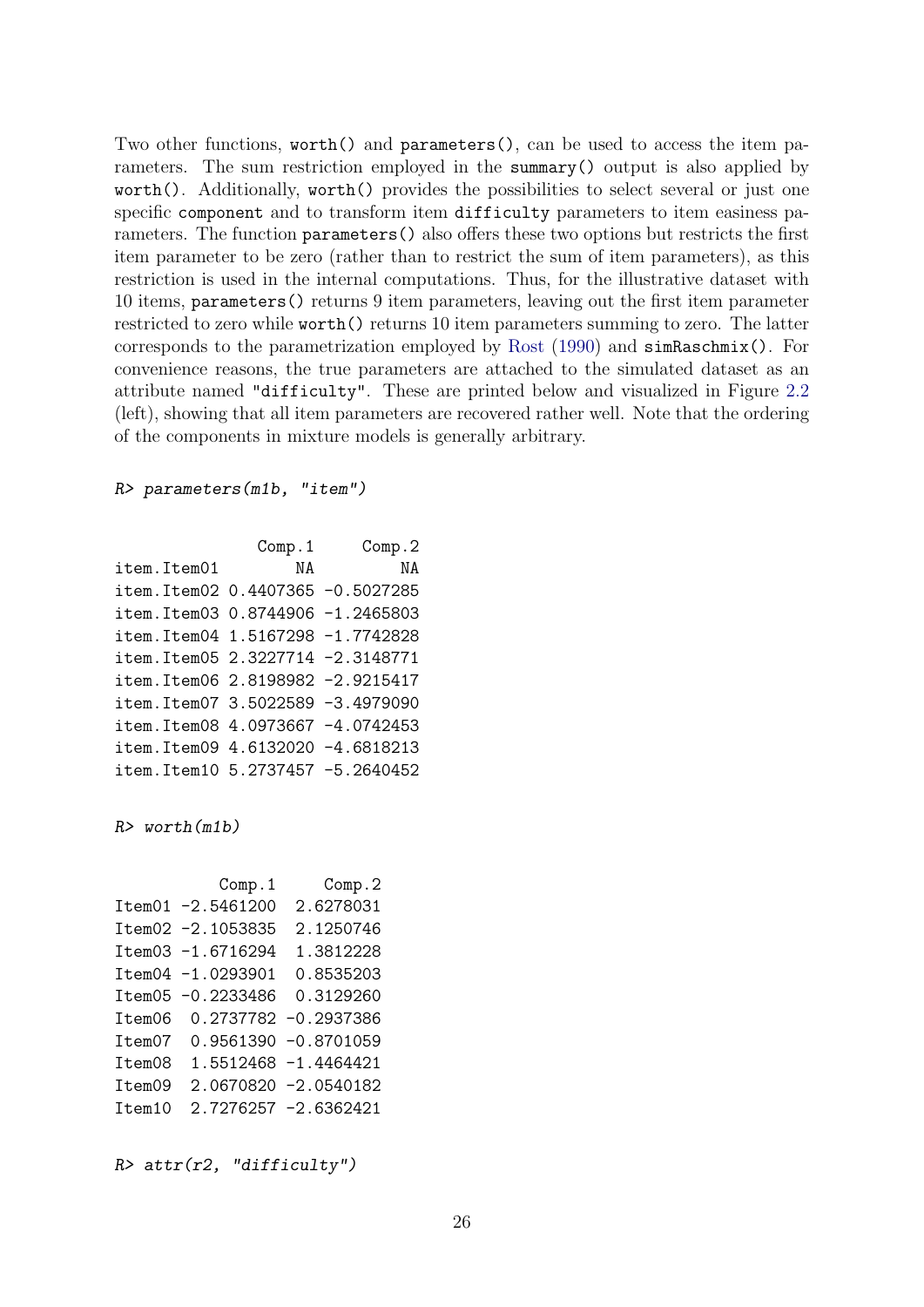|         | $[,1]$ $[,2]$ |             |
|---------|---------------|-------------|
| [1,]    |               | $2.7 - 2.7$ |
| [2,]    | 2.1           | $-2.1$      |
| [3,]    |               | $1.5 - 1.5$ |
| [4,]    | 0.9           | $-0.9$      |
| [5,]    | 0.3           | $-0.3$      |
| [6,]    | $-0.3$        | 0.3         |
| [7,]    | $-0.9$        | 0.9         |
| [8,]    | $-1.5$        | 1.5         |
| $[9,$ ] | $-2.1$        | 2.1         |
| [10,    | $-2.7$        | 2.7         |

In addition to the item parameters, the parameters() function can also return the parameters of the "score" model and the "concomitant" model (if any). The type of parameters can be set via the which argument. Per default parameters() returns both item and score parameters.

A comparison between estimated and true class membership can be conducted using the clusters() function and the corresponding attribute of the data, respectively. As already noticeable from the item parameters, the first component of the mixture matches the second true group of the data and vice versa. This label-switching property of mixture models in general can also be seen in the cross-table of class memberships. We thus have 32 misclassifications among the 1649 observations.

```
R> table(model = clusters(m1b), true = attr(r2, "cluster"))
```
true model 1 2 1 14 805 2 812 18

For comparison, a Rasch mixture model with mean/variance parametrization for the score probabilities, as introduced in Section [2.2.3,](#page-17-0) is fitted with one to three components and the best BIC model is selected.

```
R> set.seed(3)
R > m2 <- raschmix(data = r2, k = 1:3, scores = "meanvar")
R > mCall:
raschmix(data = r2, k = 1:3, scores = "meanvar")
```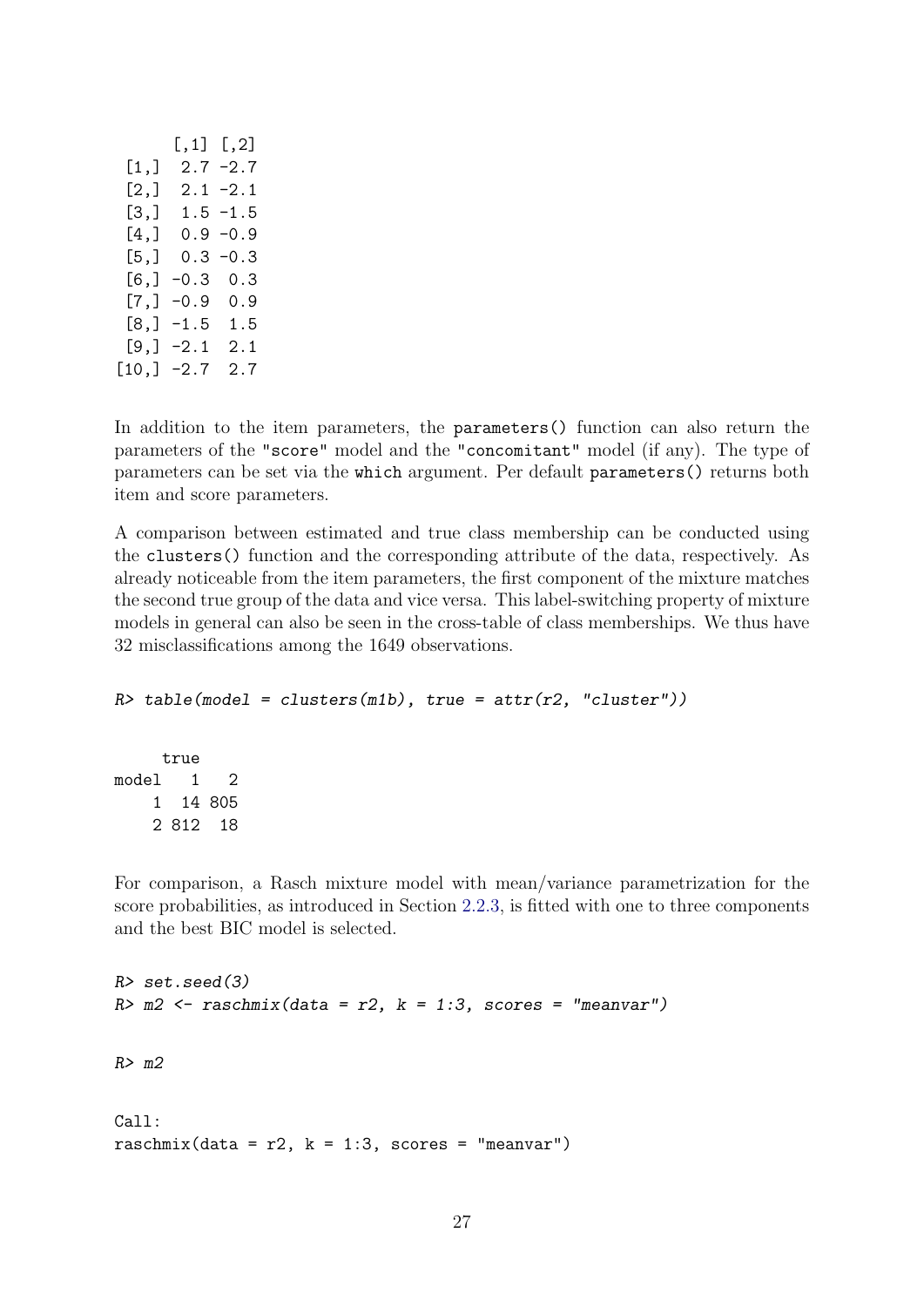

<span id="page-28-0"></span>Figure 2.2: True (black) and estimated (blue/red) item parameters for the two model specifications, "saturated" (left) and "meanvar" (right), for the artificial scenario 2 data.

|          | iter converged k k0 |  | logLik                                         | AIC | - BIC - | ICL |
|----------|---------------------|--|------------------------------------------------|-----|---------|-----|
| $1 \t 2$ |                     |  | TRUE 1 1 -10486.816 20995.63 21055.12 21055.12 |     |         |     |
| 28       |                     |  | TRUE 2 2 -8834.887 17715.77 17840.16 17910.21  |     |         |     |
| 3 121    |                     |  | TRUE 3 3 -8827.652 17725.30 17914.58 18352.78  |     |         |     |

 $R > m2b$  <- getModel(m2, which = "BIC")

As in the saturated version of the Rasch mixture model, all three information criteria prefer the two-component model. Thus, this version of a Rasch mixture model is also capable of recognizing the two latent classes in the data while using a more parsimonious parametrization with 23 instead of 35 parameters.

R> logLik(m2b)

'log Lik.' -8834.887 (df=23) R> logLik(m1b)

'log Lik.' -8829.038 (df=35)

The estimated parameters of the distribution of the score probabilities can be accessed through parameters() while the full set of score probabilities is returned by scoreProbs(). The estimated score probabilities of the illustrative model are approximately equal across components and roughly uniform.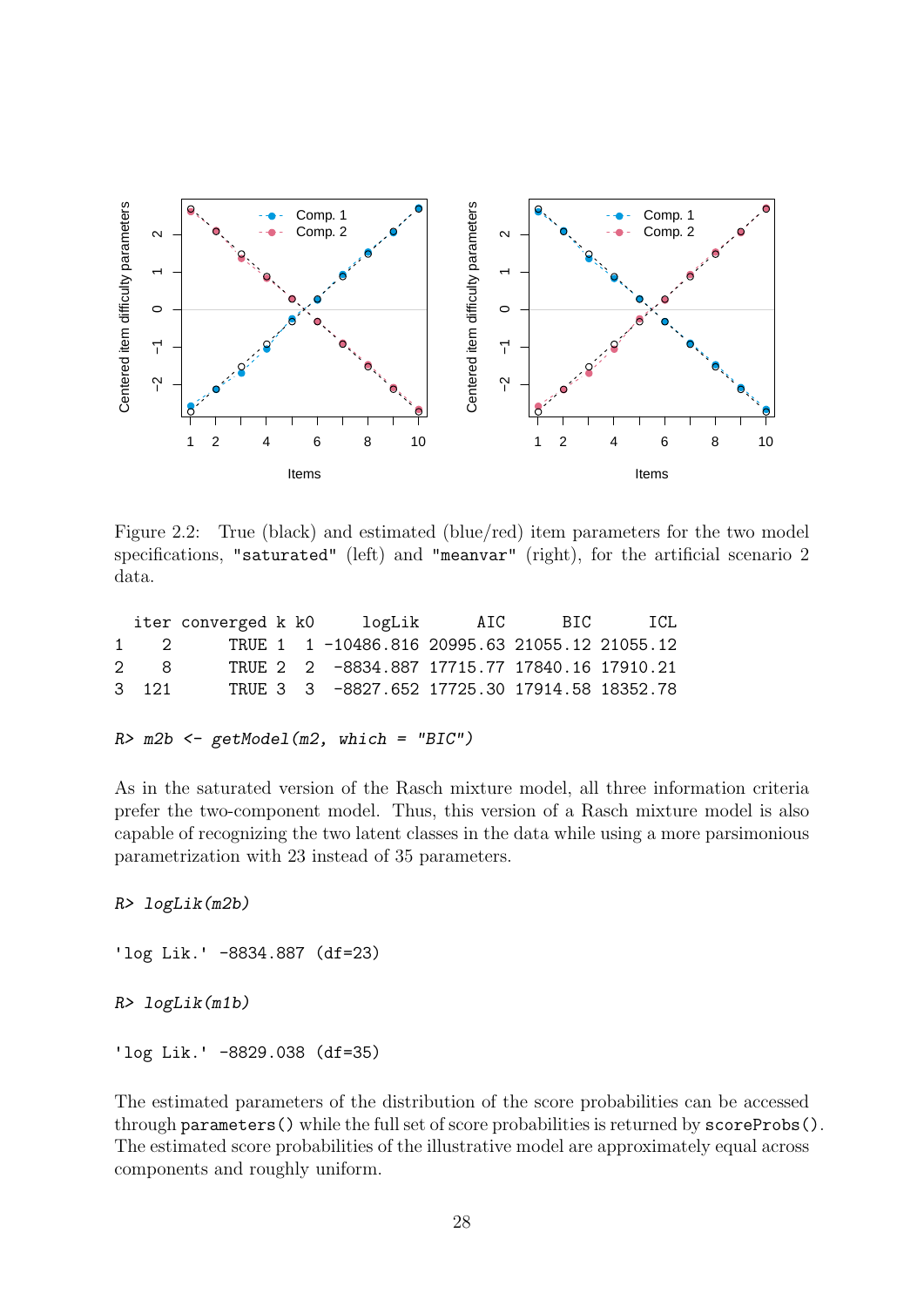$R$ > parameters(m2b, which = "score")

Comp.1 Comp.2 score.location 0.1662452 0.1001153 score.dispersion -0.1679713 -0.2514496

R> scoreProbs(m2b)

Comp.1 Comp.2 [1,] 0.0000000 0.0000000 [2,] 0.1104995 0.1170100 [3,] 0.1071901 0.1101524 [4,] 0.1053864 0.1058038 [5,] 0.1050149 0.1036919 [6,] 0.1060603 0.1036871 [7,] 0.1085652 0.1057891 [8,] 0.1126327 0.1101268 [9,] 0.1184334 0.1169719 [10,] 0.1262176 0.1267671 [11,] 0.0000000 0.0000000

The resulting item parameters for this particular data set are virtually identical to those from the saturated version, as can be seen in Figure [2.2.](#page-28-0)

To demonstrate the use of a concomitant variable model for the weights of the mixture, the two artificial variables x1 and x2 are employed. They are added on the right-hand side of the formula, yielding a multinomial logit model for the weights (only if  $k = 2$  or more components are specified).

```
R> set.seed(4)
R> cm2 <- raschmix(resp \tilde{r} x1 + x2, data = d, k = 1:3, scores = "meanvar")
```
The BIC is used to compare the models with and without concomitant variables and different number of components. The two true groups are recognized correctly with and without concomitant variables, while the model with concomitants manages to employ the additional information and reaches a somewhat improved model fit.

 $R> rbind(m2 = BIC(m2), cm2 = BIC(cm2))$ 

1 2 3 m2 21055.12 17840.16 17914.58 cm2 21055.12 17776.30 17867.25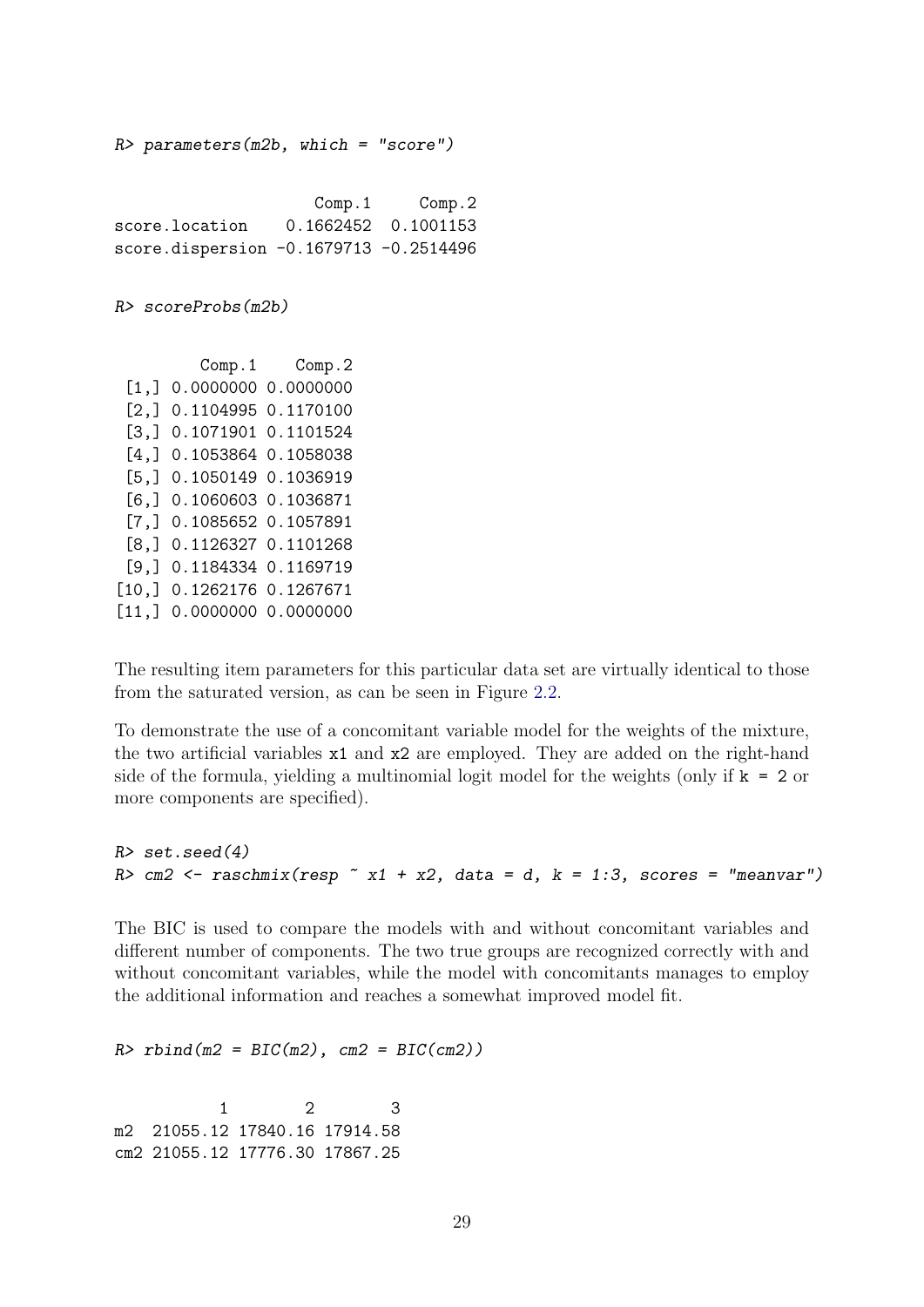While the likelihood ratio (LR) test cannot be employed to choose the number of components in a mixture model, it can be used to assess the concomitant variable model for a mixture model with a fixed number of components. Testing the 3-component model with concomitant variables against the 3-component model without concomitant variables yields a test statistic of 78.67 ( $p < 0.001$ ).

As mentioned above, the parameters of the concomitant model can be accessed via the parameters() function, setting which = "concomitant". The influence of the informative covariate x1 is reflected in the large absolute coefficient while the estimated coefficient for the noninformative covariate x2 is close to zero.

```
R> cm2b <- getModel(cm2, which = "BIC")
R> parameters(cm2b, which = "concomitant")
```
1 2 (Intercept) 0 0.45759154 x1 0 -0.91231698 x2 0 0.02909326

The corresponding estimated item parameters parameters (cm2b, "item") are not very different from the previous models (and are hence not shown here). This illustrative application shows that the inclusion of concomitant variables can provide additional information, e.g., that x1 but not x2 is associated with the class membership. Note also that this is picked up although a rather weak association was simulated here.

```
R> table(x1 = d$x1, clusters = clusters(cm2b))
```
clusters x1 1 2 0 318 501 1 505 325

## <span id="page-30-0"></span>2.4 Empirical application: Verbal aggression

The verbal aggression dataset [\(De Boeck and Wilson,](#page-71-7) [2004\)](#page-71-7) contains item response data from 316 first-year psychology students along with gender and trait anger (assessed by the Dutch adaptation of the state-trait anger scale) as covariates [\(Smits, De Boeck, and](#page-74-11) [Vansteelandt,](#page-74-11) [2004\)](#page-74-11). The 243 women and 73 men responded to 24 items constructed the following way: Following the description of a frustrating situation, subjects are asked to agree or disagree with a possible reaction. The situations are described by the following four sentences: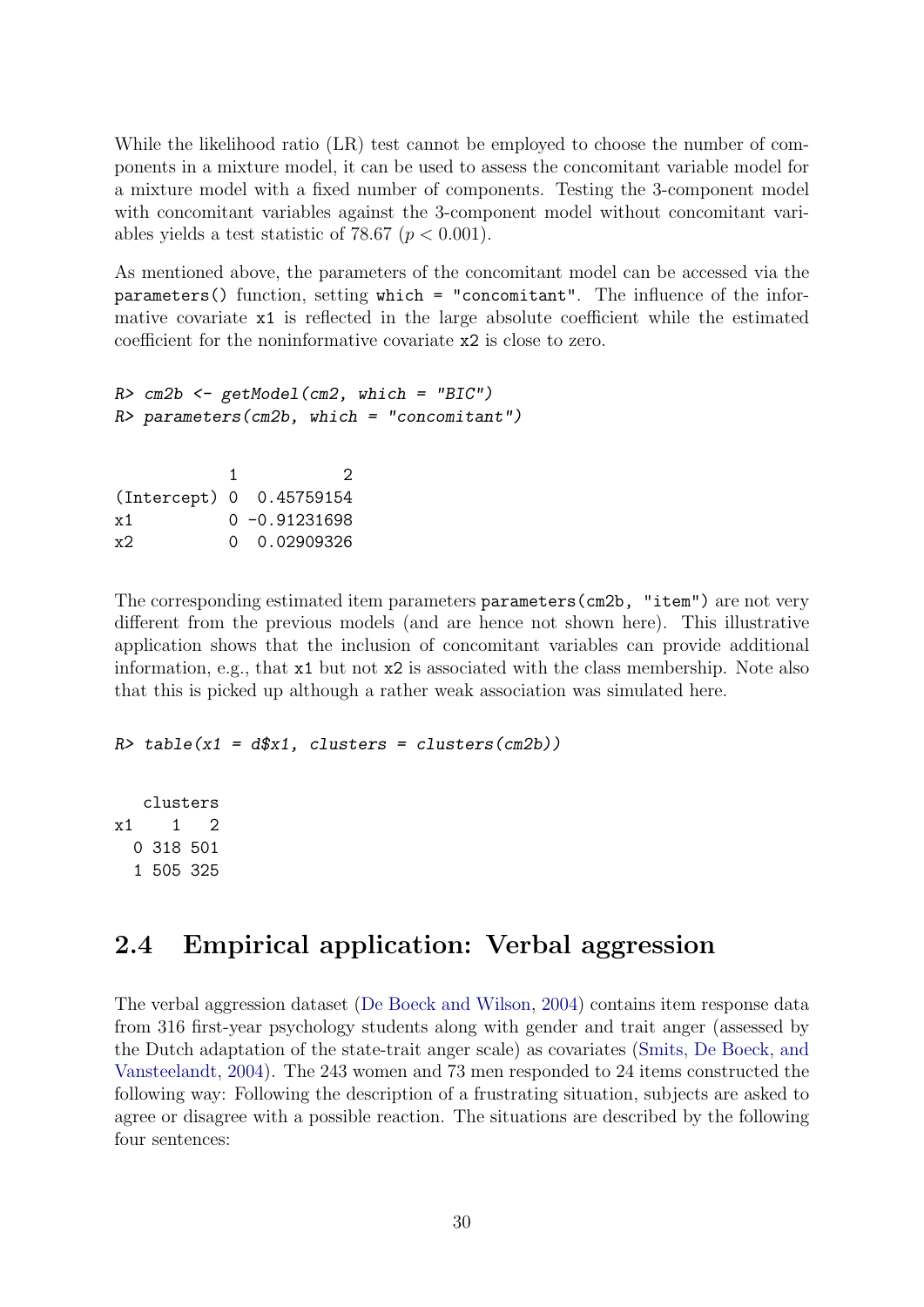- S1: A bus fails to stop for me.
- S2: I miss a train because a clerk gave me faulty information.
- S3: The grocery store closes just as I am about to enter.
- S4: The operator disconnects me when I had used up my last 10 cents for a call.

Each reaction begins with either "I want to" or "I do" and is followed by one of the three verbally aggressive reactions "curse", "scold", or "shout", e.g., "I want to curse", "I do curse", "I want to scold", or "I do scold".

For our illustration, we use only the first two sentences which describe situations in which the others are to blame. Extreme-scoring subjects agreeing with either none or all responses are removed.

```
R> data("VerbalAggression", package = "psychotools")
R> VerbalAggression$resp2 <- VerbalAggression$resp2[, 1:12]
R> va12 <- subset(VerbalAggression,
+ rowSums(resp2) > 0 & rowSums(resp2) < 12)
R> colnames(va12$resp2)
```

| [1] "S1WantCurse" "S1DoCurse" | "S1WantScold" "S1DoScold" |  |
|-------------------------------|---------------------------|--|
| [5] "S1WantShout" "S1DoShout" | "S2WantCurse" "S2DoCurse" |  |
| [9] "S2WantScold" "S2DoScold" | "S2WantShout" "S2DoShout" |  |

We fit Rasch mixture models with the mean/variance score model, one to four components, and with and without the two concomitant variables, respectively (the single component model being only fitted without covariates).

```
R> set.seed(1)
R> va12_mix1 <- raschmix(resp2 \tilde{ } 1, data = va12, k = 1:4, scores = "meanvar")
R> set.seed(2)R> va12_mix2 <- raschmix(resp2 \tilde{ } gender + anger, data = va12, k = 1:4,
+ scores = "meanvar")
```
The corresponding BIC for all considered models can be computed by

R> rbind(BIC(va12\_mix1), BIC(va12\_mix2))

1 2 3 4 [1,] 3874.632 3857.549 3854.353 3889.432 [2,] 3874.632 3859.120 3854.823 3881.705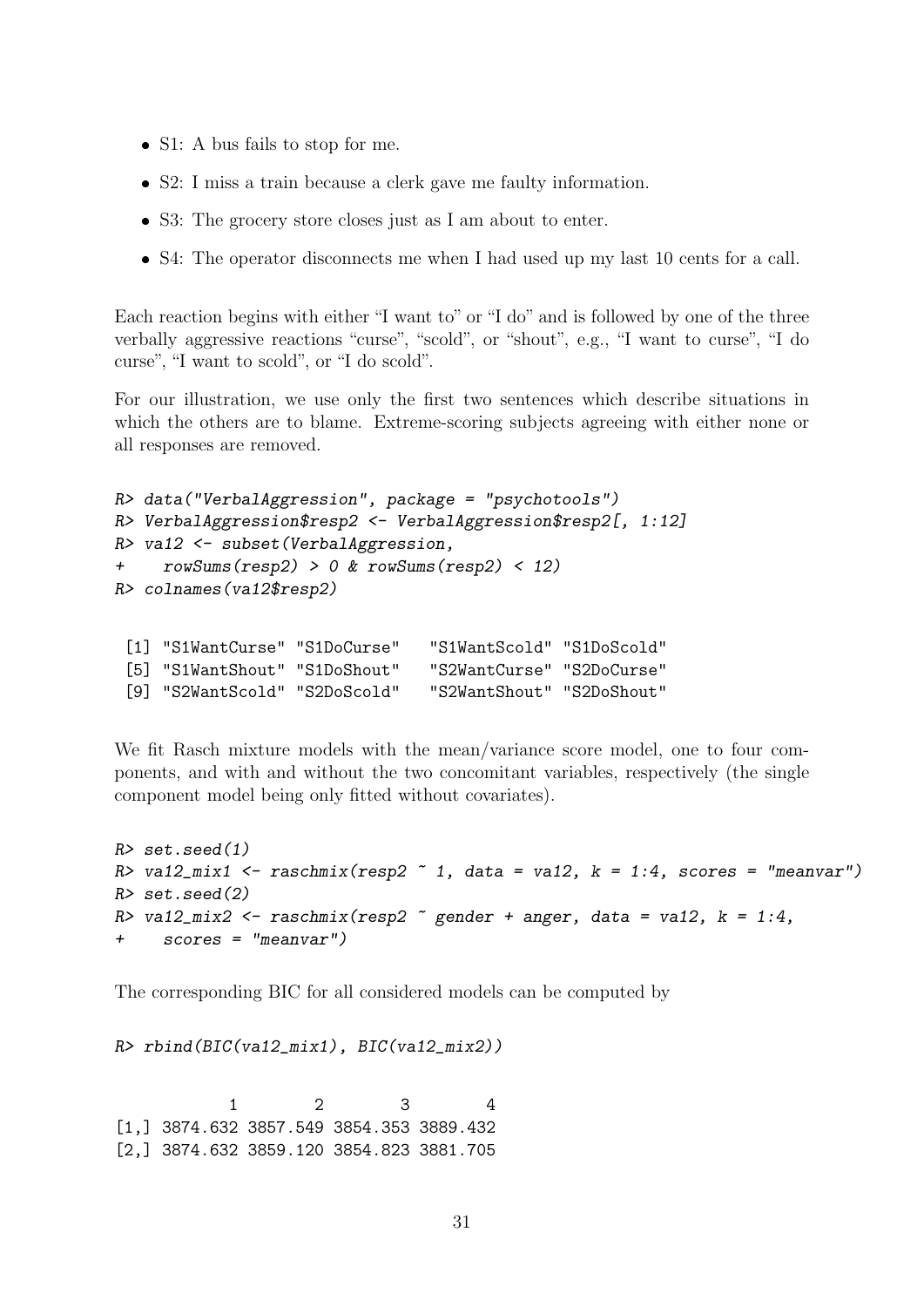

<span id="page-32-0"></span>Figure 2.3: Rootogram of posterior probabilities in the 3-component Rasch mixture model on verbal aggression data.

#### $R$  va12 mix3 <- getModel(va12 mix2, which = "3")

showing that three components are preferred regardless of whether or not concomitant variables are used. The difference in BIC between the models with and without concomitant variables is very small and the LR test yields a test statistic of  $21.97$  ( $p < 0.001$ ), thus the 3-component model with concomitant variables is chosen.

The posterior probabilities for the three components can be visualized via histogram(va12\_mix3) – by default using a square-root scale, yielding a so-called rootogram – as shown in Figure [2.3.](#page-32-0) In the ideal case, posterior probabilities of the observations for each component are either high or low, yielding a U-shape in all panels. In this case here, the components are separated acceptably well.

The item profiles in the three components can be visualized via plot(va12\_mix3) or xyplot(va12\_mix3) with the output of the latter being shown in Figure [2.4.](#page-33-0) The first six items are responses to the first sentence (bus), the remaining six refer to the second sentence (train). The six reactions are grouped in "want"/"do" pairs: first for "curse", then "scold", and finally "shout".

The second component displays a zigzag pattern which indicates that subjects in this component always find it easier or less extreme to "want to" react a certain way rather than to actually "do" react that way. In the other two components this want/do relationship is reversed, except for the shouting response (to either situation) and the scolding response to the train situation (S2) in the first component.

In the third component, there are no big differences in the estimated item parameters. Neither any situation (S1 or S2) nor any type of verbal response (curse, scold, or shout) is perceived as particularly extreme by subjects in this component. In components 1 and 2, the situation is also not very relevant but subjects differentiate between the three verbal responses. This is best visible in component 1 where item difficulty is clearly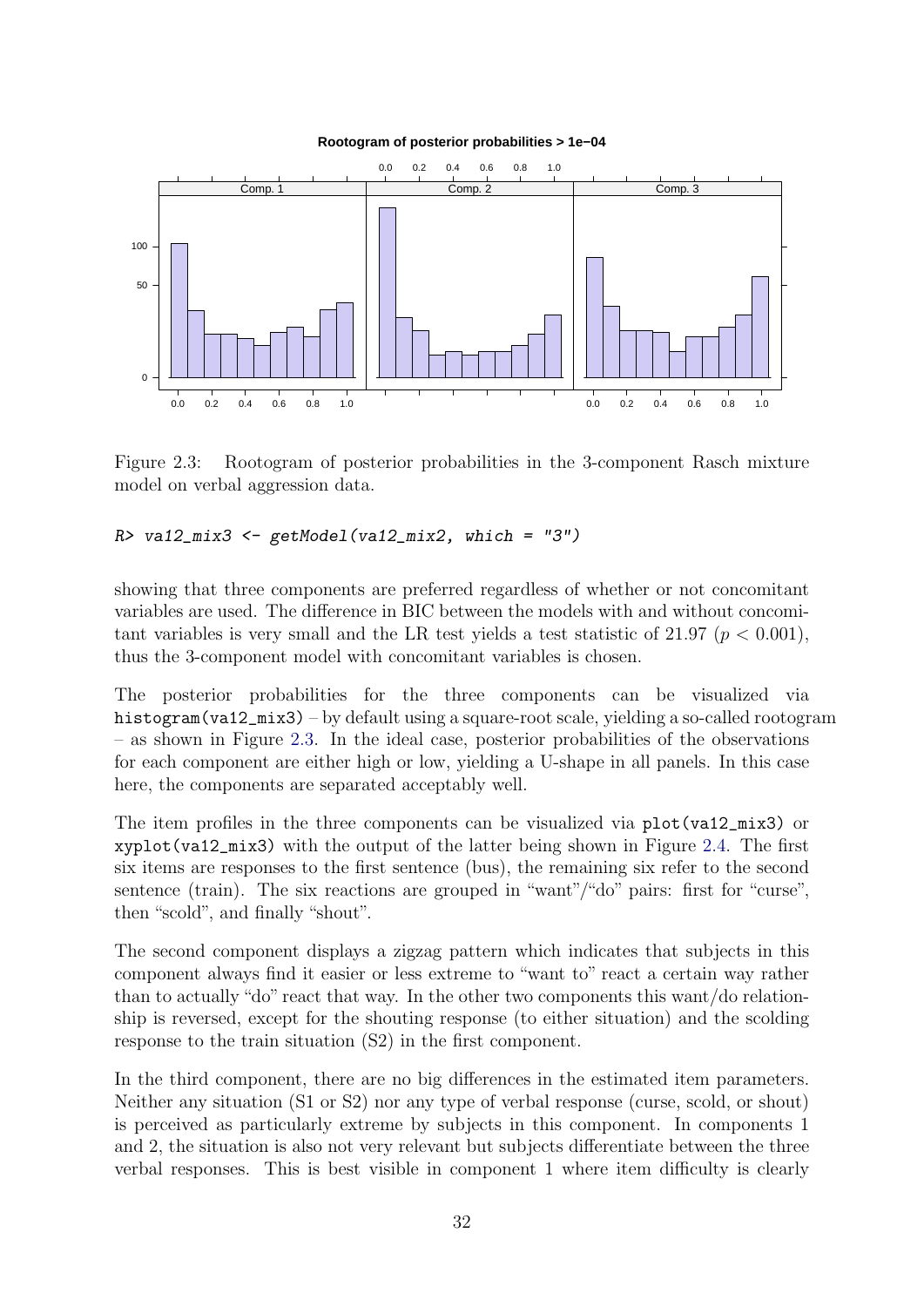

<span id="page-33-0"></span>Figure 2.4: Item profiles for the 3-component Rasch mixture model on verbal aggression data. Items 1–6 pertain to situation S1 (bus), items  $7-12$  to situation S2 (train), each in the following order: want to curse, do curse, want to scold, do scold, want to shout, do shout.

increasing from response "curse" to response "shout". Thus, shouting is perceived as the most extreme verbal response while cursing is considered a comparably moderate response. In component 2 this pattern is also visible albeit not as prominently as in component 1.

The link between the covariates and the latent classes is described through the concomitant variable model:

R> parameters(getModel(va12\_mix2, which = "3"), which = "concomitant")

1 2 3 (Intercept) 0 -2.9113698 0.76066767 gendermale 0 -0.2473712 -1.66472846 anger 0 0.1152369 -0.01154008

The absolute sizes of the coefficients reflect that there may be some association with gender but less with the anger score. However, as there is a slight increase in BIC compared to the model without concomitants, the association with the covariates appears to be relatively weak. In comparison to other approaches exploring the association of class membership with covariates  $ex$  post (e.g., as in [Cohen and Bolt,](#page-71-6) [2005\)](#page-71-6), the main advantage of the concomitant variables model lies in the simultaneous estimation of the mixture and the influence of covariates.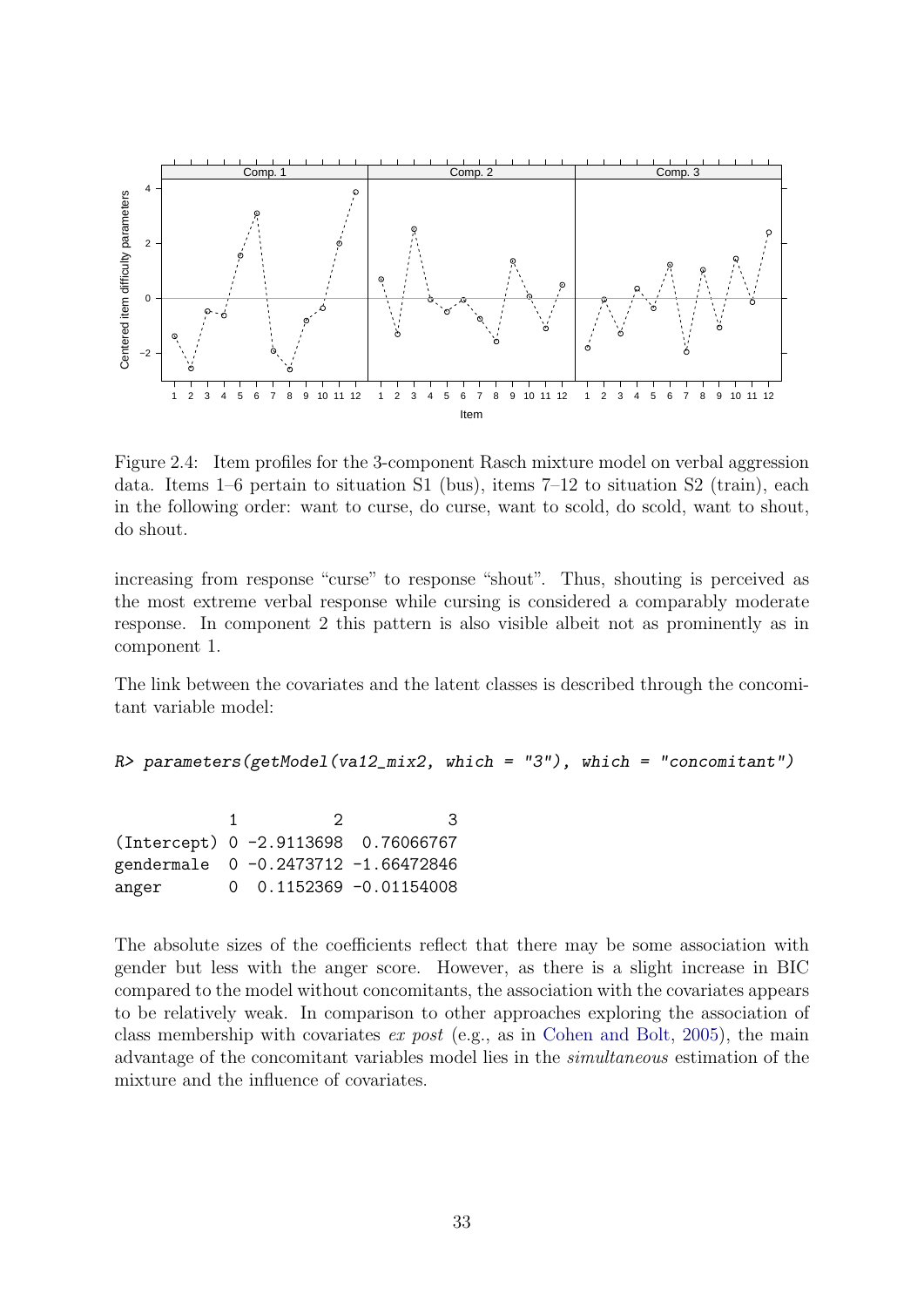## <span id="page-34-0"></span>2.5 Summary

Mixtures of Rasch models are a flexible means of checking measurement invariance and testing for differential item functioning. Here, we establish a rather general unifying conceptual framework for Rasch mixture models along with the corresponding computational tools in the R package psychomix. In particular, this includes the original model specification of [Rost](#page-74-2) [\(1990\)](#page-74-2) as well as more parsimonious parametrizations [\(Rost and von](#page-74-3) [Davier,](#page-74-3) [1995\)](#page-74-3), along with the possibility to incorporate concomitant variables predicting the latent classes (as in Tay [et al.](#page-74-8), [2011\)](#page-74-8).

The R implementation is based on the infrastructure provided by the **flexmix** package, allowing for convenient model specification and selection. The rich set of methods for flexmix objects is complemented by additional functions specifically designed for Rasch models, e.g., extracting different types of parameters in different transformations and visualizing the estimated component-specific item parameters in various ways. Optionally, speed gains can be obtained from utilizing the  $C++$  implementation in the **mRm** package for selecting optimal starting values. Thus, psychomix provides a comprehensive and convenient toolbox for the application of Rasch mixture models in psychometric research practice.

## Acknowledgments

We are thankful to the participants of the "Psychoco  $2011$ " workshop at Universität Tübingen for helpful feedback and discussions.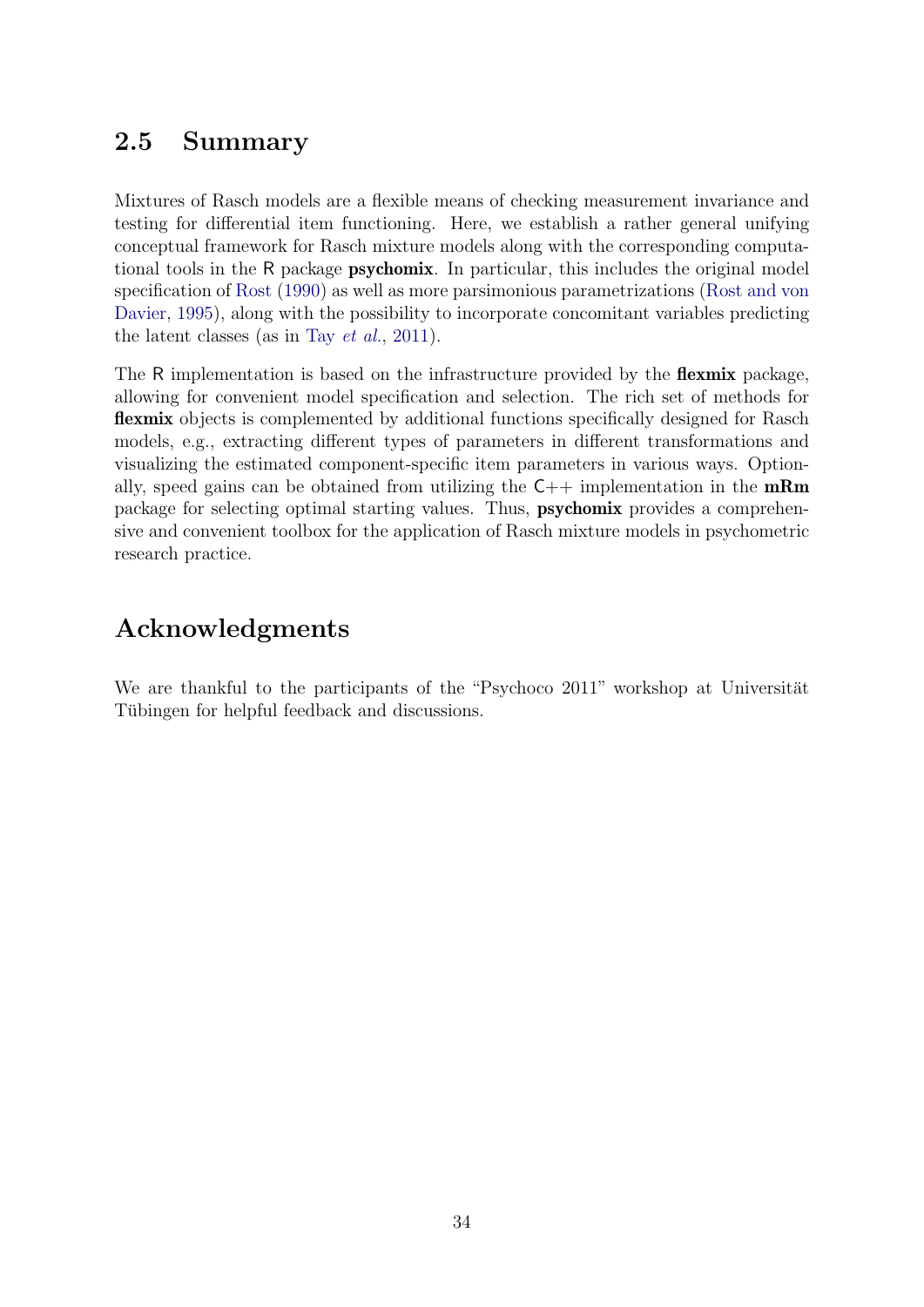## <span id="page-35-0"></span>Chapter 3

# Rasch Mixture Models for DIF Detection: A Comparison of Old and New Score Specifications

This chapter is a (slightly) modified version of Frick [et al.](#page-72-4) [\(2014a\)](#page-72-4), published in Educational and Psychological Measurement.

#### Abstract:

Rasch mixture models can be a useful tool when checking the assumption of measurement invariance for a single Rasch model. They provide advantages compared to manifest DIF tests when the DIF groups are only weakly correlated with the manifest covariates available. Unlike in single Rasch models, estimation of Rasch mixture models is sensitive to the specification of the ability distribution even when the conditional maximum likelihood approach is used. It is demonstrated in a simulation study how differences in ability can influence the latent classes of a Rasch mixture model. If the aim is only DIF detection, it is not of interest to uncover such ability differences as one is only interested in a latent group structure regarding the item difficulties. To avoid any confounding effect of ability differences (or impact), a new score distribution for the Rasch mixture model is introduced here. It ensures the estimation of the Rasch mixture model to be independent of the ability distribution and thus restricts the mixture to be sensitive to latent structure in the item difficulties only. Its usefulness is demonstrated in a simulation study and its application is illustrated in a study of verbal aggression.

## <span id="page-35-1"></span>3.1 Introduction

Based on the Rasch model [\(Rasch,](#page-74-1) [1960\)](#page-74-1), [Rost](#page-74-2) [\(1990\)](#page-74-2) introduced what he called the "mixed Rasch model", a combination of a latent class approach and a latent trait approach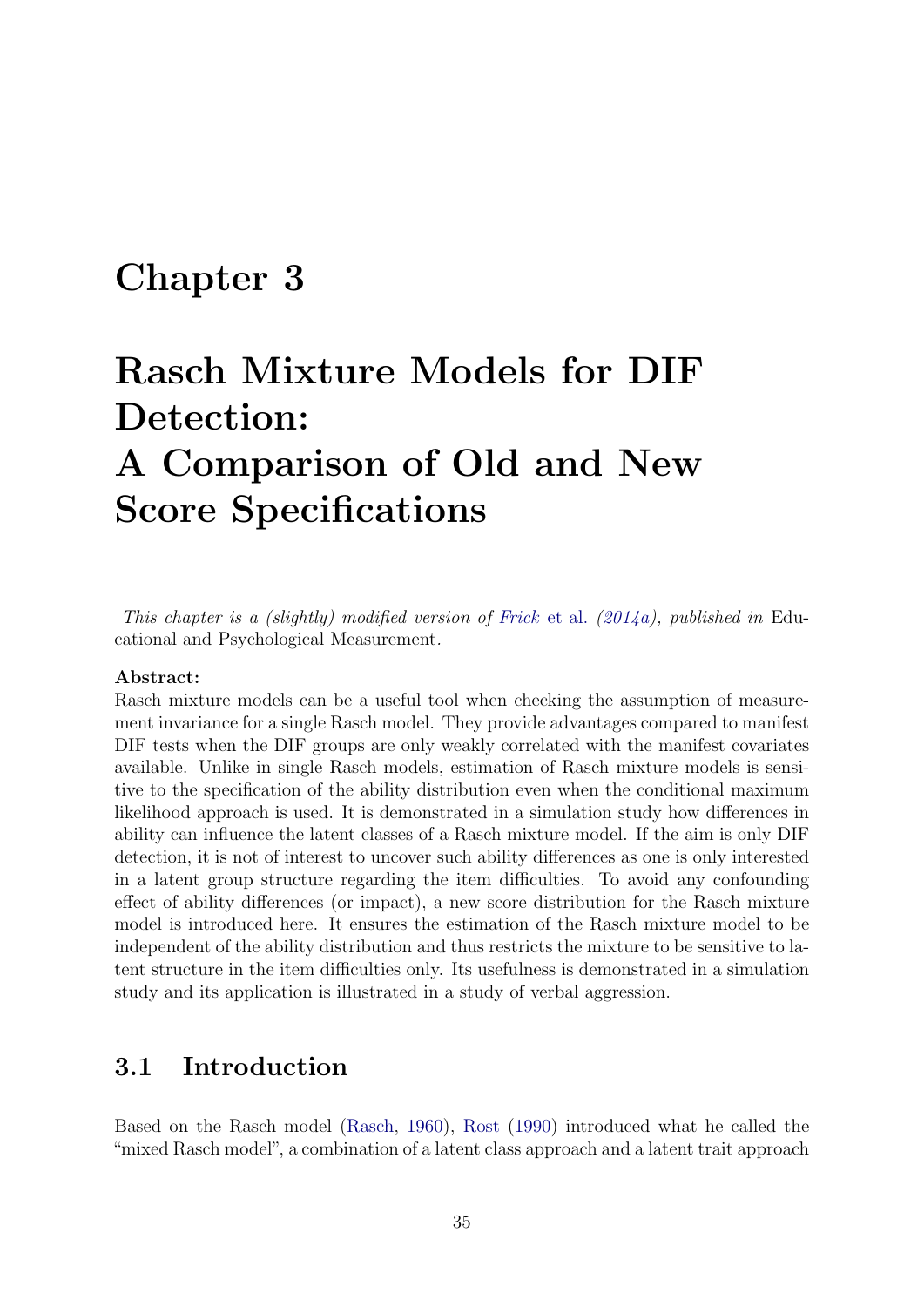to model qualitative and quantitative ability differences. As suggested by [Rost](#page-74-0) [\(1990\)](#page-74-0), it can also be used to examine the fit of the Rasch model and check for violations of measurement invariance such as differential item functioning (DIF). Since the model assumes latent classes for which separate Rasch models hold, it can be employed to validate a psychological test or questionnaire: if a model with two or more latent classes fits better than a model with one latent class, measurement invariance is violated and a single Rasch model is not suitable because several latent classes are present in the data which require separate Rasch models with separate sets of item difficulties. These classes are latent in the sense that they are not determined by covariates.

As the model assesses a questionnaire – or instrument as it will be referred to in the following – as a whole, it works similar to a global test like the likelihood ratio  $(LR)$  test [\(Andersen,](#page-71-0) [1972;](#page-71-0) [Gustafsson,](#page-72-0) [1980\)](#page-72-0), not an item-wise test like the Mantel-Haenszel test [\(Holland and Thayer,](#page-72-1) [1988\)](#page-72-1). Hence, it is the set of item parameters for all items, which is tested for differences between groups rather than each item parameter being tested separately.

The mixed Rasch model – here called Rasch mixture model to avoid confusion with mixed (effects) models and instead highlight its relation to mixture models – has since been extended by [Rost and von Davier](#page-74-1) [\(1995\)](#page-74-1) to different score distributions and by [Rost](#page-74-2) [\(1991\)](#page-74-2) and [von Davier and Rost](#page-75-0) [\(1995\)](#page-75-0) to polytomous responses. The so-called "mixed ordinal Rasch model" is a mixture of partial credit models (PCM, [Masters,](#page-73-0) [1982\)](#page-73-0) and includes a mixture of rating scale models (RSM, [Andrich,](#page-71-1) [1978\)](#page-71-1) as a special case.

The original dichotomous model as well as its polytomous version have been applied in a variety of fields. [Zickar, Gibby, and Robie](#page-75-1) [\(2004\)](#page-75-1) use a mixture PCM to detect faking in personality questionnaires, while [Hong and Min](#page-72-2) [\(2007\)](#page-72-2) identify three types/classes of depressed behavior by applying a mixture RSM to a self-rating depression scale. Another vast field of application are tests in educational measurement. [Baghaei and Carstensen](#page-71-2) [\(2013\)](#page-71-2) identify different reader types from a reading comprehension test using a Rasch mixture model. [Maij-de Meij, Kelderman, and van der Flier](#page-73-1) [\(2010\)](#page-73-1) also apply a Rasch mixture model to identify latent groups in a vocabulary test. [Cohen and Bolt](#page-71-3) [\(2005\)](#page-71-3) use a Rasch mixture model to detect DIF in a mathematics placement test.

Rasch mixture models constitute a legitimate alternative to DIF tests for manifest variables such as the LR test or the recently proposed Rasch trees [\(Strobl](#page-74-3) et al., [2014\)](#page-74-3). These methods are usually used to test DIF based on observed covariates, whereas [Maij](#page-73-1)[de Meij](#page-73-1) et al. [\(2010\)](#page-73-1) show that mixture models are more suitable to detect DIF if the "true source of bias"is a latent grouping variable. The simulation study by [Preinerstorfer](#page-73-2) [and Formann](#page-73-2) [\(2011\)](#page-73-2) suggests that parameter recovery works reasonably well for Rasch mixture models. While they did not study in detail the influence of DIF effect size or the effect of different ability distributions, they deem such differences relevant for practical concern but leave it to further research to establish just how strongly they influence estimation accuracy.

As the Rasch model is based on two aspects, subject ability and item difficulty, Rasch mixture models are sensitive not only to differences in the item difficulties – as in DIF – but also to differences in abilities. Such differences in abilities are usually called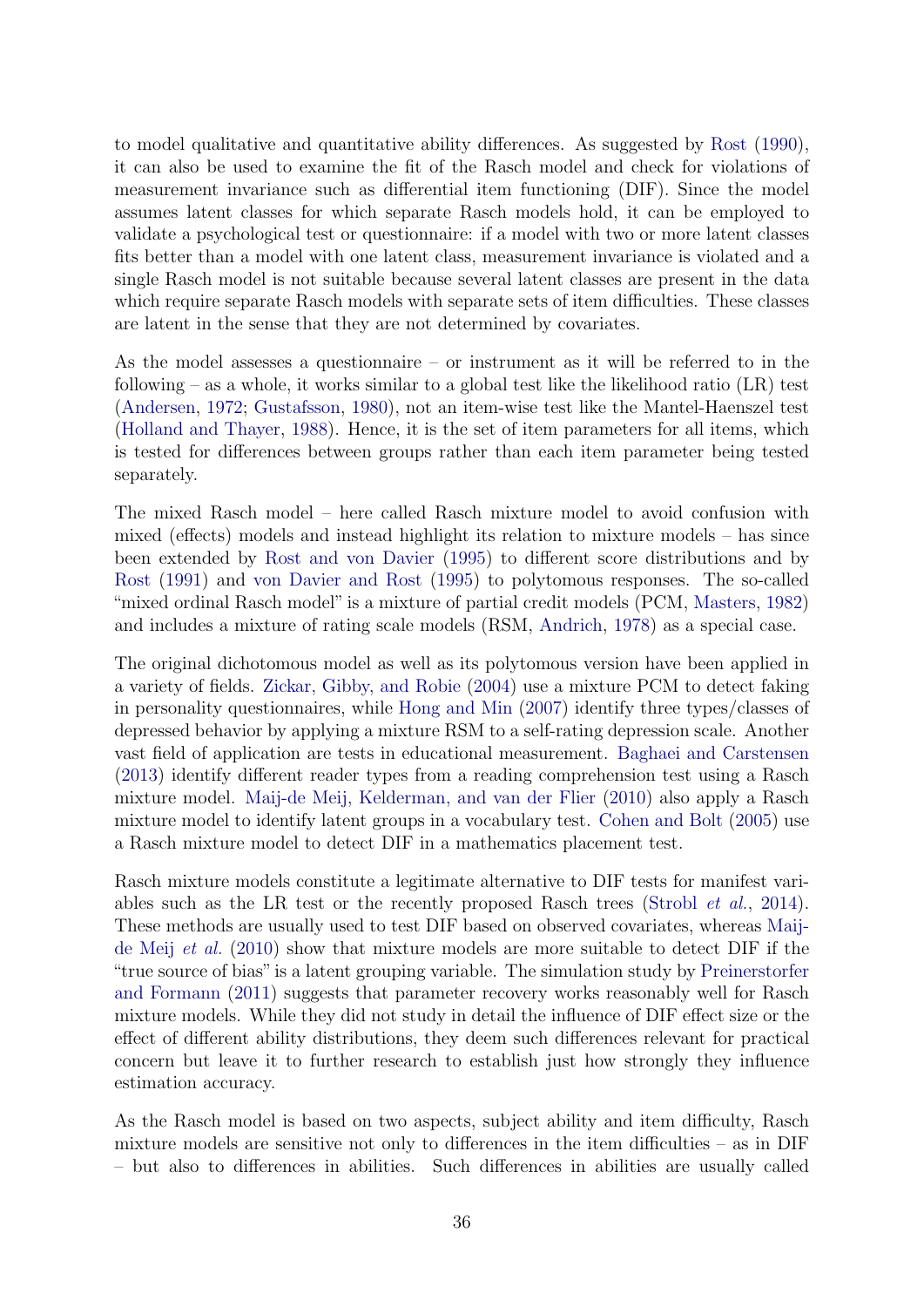impact and do not infringe on measurement invariance [\(Ackerman,](#page-71-4) [1992\)](#page-71-4). In practice, when developing a psychological test, one often follows two main steps. First, the item parameters are estimated, e.g., by means of the conditional maximum likelihood (CML) approach, checked for model violations and problematic items are possibly excluded or modified. Second, the final set of items is used to estimate person abilities. The main advantage of the CML approach is that, for a single Rasch model, the estimation and check of item difficulties are (conditionally) independent of the abilities and their distribution. Other global assessment methods like the LR test and the Rasch trees are also based on the CML approach to achieve such independence. However, in a Rasch mixture model, the estimation of the item difficulties is not independent of the ability distribution, even when employing the CML approach. [DeMars and Lau](#page-72-3) [\(2011\)](#page-72-3) find that a difference in mean ability between DIF groups affects the estimation of the DIF effect sizes. Similarly, other DIF detection methods are also affected by impact, e.g., inflated type I error rates occur in the Mantel-Haenszel and logistic regression procedures if impact is present [\(Li, Brooks, and Johanson,](#page-73-3) [2012;](#page-73-3) [DeMars,](#page-71-5) [2010\)](#page-71-5).

When using a Rasch mixture model for DIF detection, an influence of impact alone on the mixture is undesirable as the goal is to uncover DIF groups based on item difficulties, not impact groups based on abilities. To avoid such confounding effects of impact, we propose a new version of the Rasch mixture model specifically designed to detect DIF, which allows for the transfer of the crucial property of CML from a single Rasch model to the mixture: estimation and testing of item difficulties is independent of the abilities and their distribution.

A simulation study is conducted to illustrate how previously suggested versions and this new version of the Rasch mixture model react to impact, either alone or in combination with DIF, and how this affects the suitability of the Rasch mixture model as a DIF detection method.

In the following, we briefly discuss the Rasch model and Rasch mixture models to explain why the latter are sensitive to the specification of the score distribution despite employing a conditional maximum likelihood approach for estimation. This Section [3.2](#page-37-0) is concluded with our suggested new score distribution. We illustrate and discuss the behavior of Rasch mixture models with different options for the score distribution in a Monte Carlo study in Section [3.3.](#page-42-0) The suggested approach for DIF detection via Rasch mixture models is illustrated through an empirical application to a study on verbally aggressive behavior in Section [3.4.](#page-56-0) Concluding remarks are provided in Section [3.5.](#page-58-0)

## <span id="page-37-0"></span>3.2 Theory

### 3.2.1 The Rasch model

The Rasch model, introduced by Georg [Rasch](#page-74-4) [\(1960\)](#page-74-4), models the probability for a binary response  $y_{ij} \in \{0,1\}$  by subject i to item j as dependent on the subject's ability  $\theta_i$  and the item's difficulty  $\beta_j$ . Assuming independence between items given the subject, the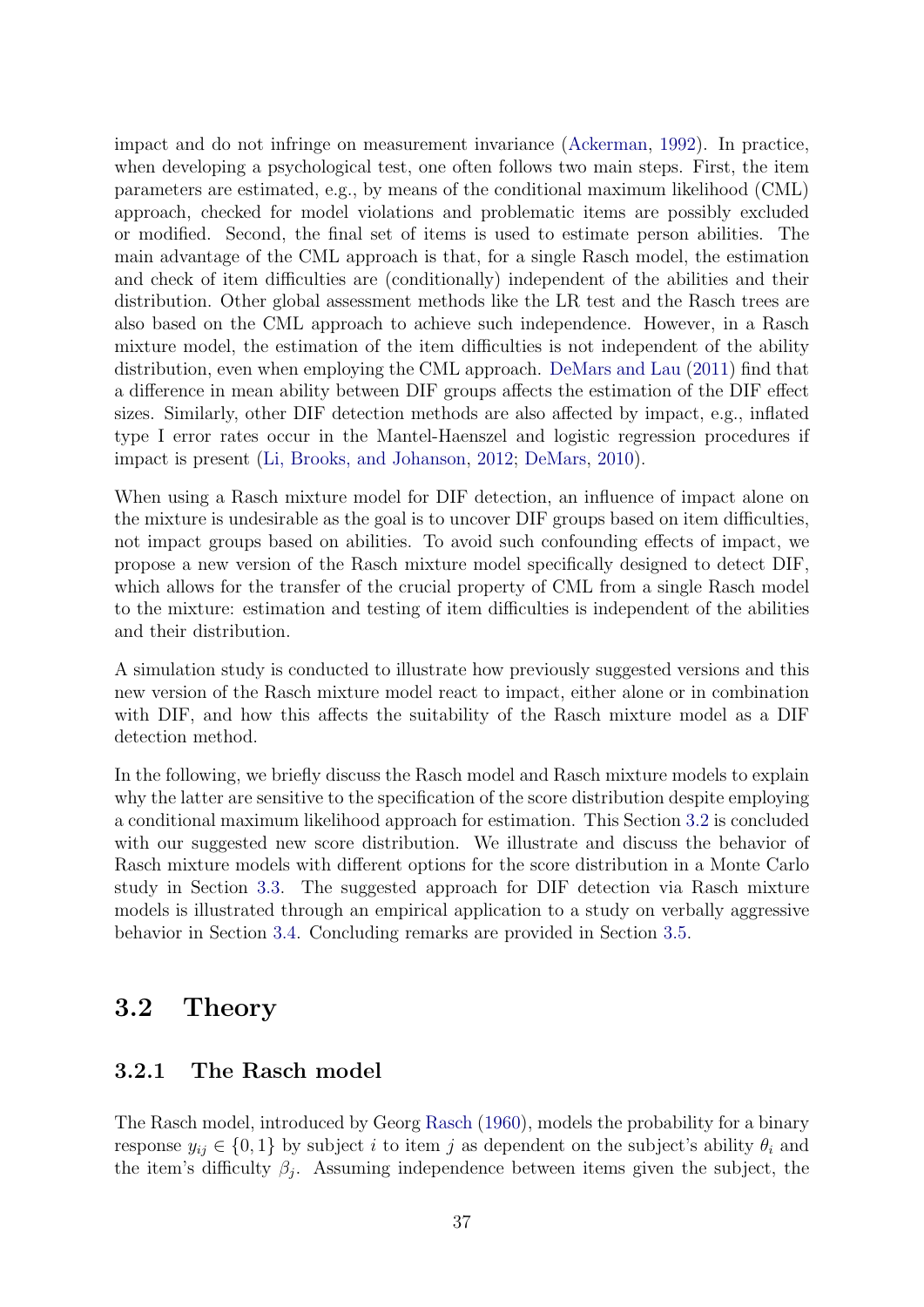probability for observing a vector  $y_i = (y_{i1}, \ldots, y_{im})^\top$  with responses to all m items by subject i can be written as

<span id="page-38-0"></span>
$$
P(Y_i = y_i | \theta_i, \beta) = \prod_{j=1}^{m} \frac{\exp\{y_{ij}(\theta_i - \beta_j)\}}{1 + \exp\{\theta_i - \beta_j\}},
$$
\n(3.1)

depending on the subject's ability  $\theta_i$  and the vector of all item difficulties  $\beta = (\beta_1, \ldots, \beta_m)^\top$ . Capital letters denote random variables and lower case letters denote their realizations.

Since joint maximum likelihood (JML) estimation of all abilities and difficulties is not consistent for a fixed number of items  $m$  [\(Molenaar,](#page-73-4) [1995a\)](#page-73-4), conditional maximum likelihood (CML) estimation is employed here. This exploits that the number of correctly scored items, the so-called raw score  $R_i = \sum_{j=1}^{m} Y_{ij}$ , is a sufficient statistic for the ability  $\theta_i$  [\(Molenaar,](#page-73-4) [1995a\)](#page-73-4). Therefore, the answer probability from Equation [3.1](#page-38-0) can be split into two factors where the first factor is conditionally independent of  $\theta_i$ :

$$
P(Y_i = y_i | \theta_i, \beta) = P(Y_i = y_i | r_i, \theta_i, \beta) P(R_i = r_i | \theta_i, \beta)
$$
  
= 
$$
\underbrace{P(Y_i = y_i | r_i, \beta)}_{h(y_i | r_i, \beta)} \underbrace{P(R_i = r_i | \theta_i, \beta)}_{g(r_i | \theta_i, \beta)}.
$$

Due to this separation, consistent estimates of the item parameters  $\beta$  can be obtained by maximizing only the conditional part of the likelihood  $h(\cdot)$ :

<span id="page-38-1"></span>
$$
h(y_i|r_i, \beta) = \frac{\exp\{-\sum_{j=1}^m y_{ij}\beta_j\}}{\gamma_{r_i}(\beta)},
$$
\n(3.2)

with  $\gamma_i(\cdot)$  denoting the elementary symmetric function of order j. The resulting CML estimates  $\hat{\beta}$  are consistent, asymptotically normal, and asymptotically efficient [\(Molenaar,](#page-73-4) [1995a\)](#page-73-4).

If not only the conditional likelihood but the full likelihood is of interest – as in Rasch mixture models – then the score distribution  $g(\cdot)$  needs to be specified as well. The approach used by [Rost](#page-74-0) [\(1990\)](#page-74-0) and [Rost and von Davier](#page-74-1) [\(1995\)](#page-74-1) is to employ some distribution for the raw scores  $r_i$  based on a set of auxiliary parameters  $\delta$ . Then the probability density function for  $y_i$  can be written as:

<span id="page-38-2"></span>
$$
f(y_i|\beta,\delta) = h(y_i|r_i,\beta) g(r_i|\delta).
$$
\n(3.3)

Based on this density, the following subsections first introduce mixture Rasch models in general and then discuss several choices for  $g(\cdot)$ . CML estimation is used throughout for estimating the Rasch model, i.e., the conditional likelihood  $h(\cdot)$  is always specified by Equation [3.2.](#page-38-1)

### 3.2.2 Rasch mixture models

Mixture models are essentially a weighted sum over several components, i.e., here over several Rasch models. Using the Rasch model density function from Equation [3.3,](#page-38-2) the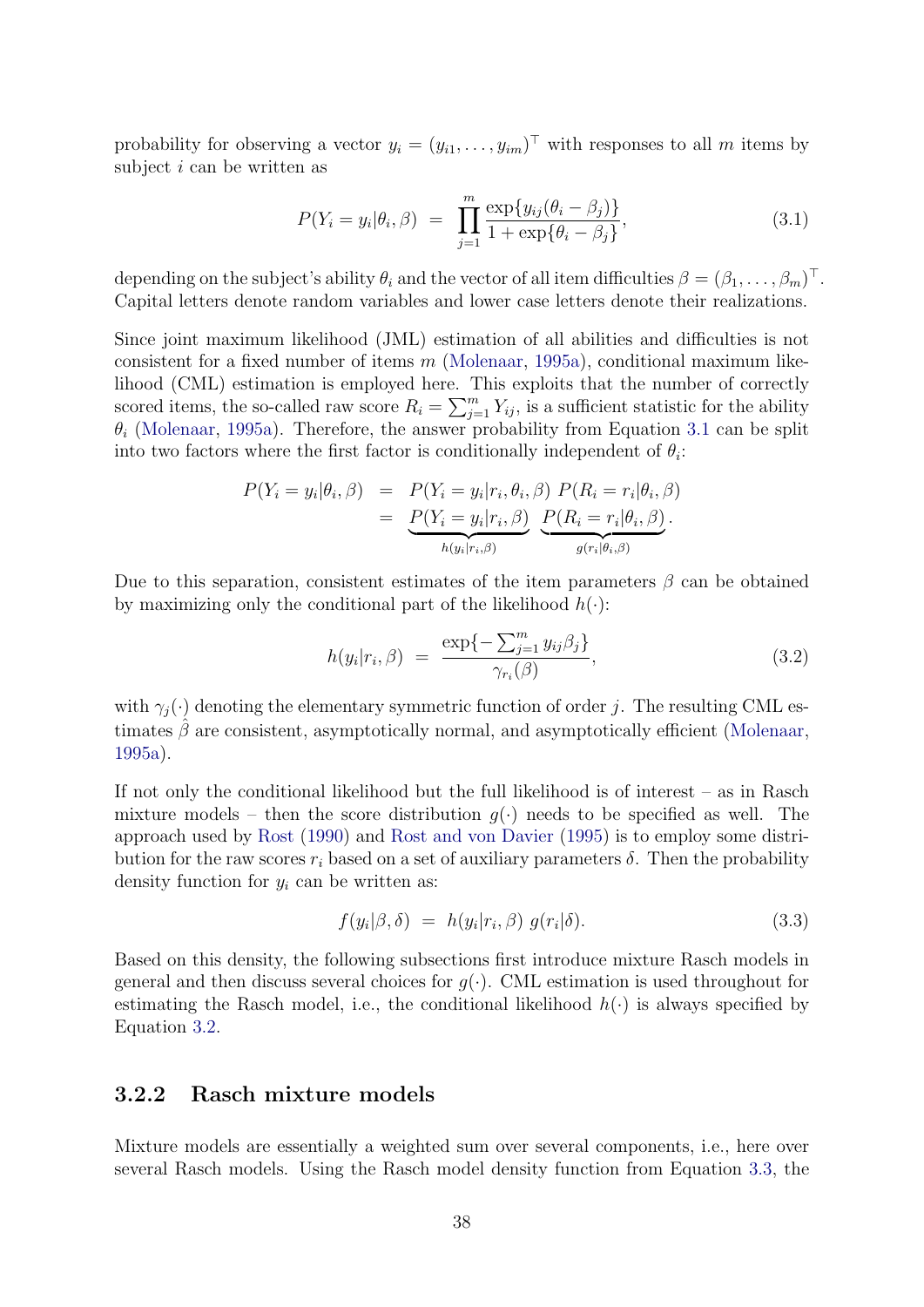likelihood  $L(\cdot)$  of a Rasch mixture model with K components for data from n respondents is given by

<span id="page-39-3"></span>
$$
L(\pi^{(1)}, \ldots, \pi^{(K)}, \beta^{(1)}, \ldots, \beta^{(K)}, \delta^{(1)}, \ldots, \delta^{(K)}) = \prod_{i=1}^{n} \sum_{k=1}^{K} \pi^{(k)} f(y_i | \beta^{(k)}, \delta^{(k)})
$$
  

$$
= \prod_{i=1}^{n} \sum_{k=1}^{K} \pi^{(k)} h(y_i | r_i, \beta^{(k)}) g(r_i | \delta^{(k)}).4)
$$

where the  $(k)$ -superscript denotes the component-specific parameters: the component weight  $\pi^{(k)}$ , the component-specific item parameters  $\beta^{(k)}$ , and the component-specific score parameters  $\delta^{(k)}$  for  $k = 1, \ldots, K$ .

This kind of likelihood can be maximized via the expectation-maximization (EM) al-gorithm [\(Dempster](#page-72-4) *et al.*, [1977\)](#page-72-4) which alternates between maximizing the componentspecific likelihoods for obtaining parameter estimates and computing expectations for each observations belonging to each cluster.

More formally, given (initial) estimates for the model parameters  $\hat{\pi}^{(k)}$ ,  $\hat{\beta}^{(k)}$ ,  $\hat{\delta}^{(k)}$  for all components  $k = 1, \ldots, K$ , posterior probabilities of each observation i belonging to a component, or latent class,  $k$  are calculated in the E-step. This is simply  $i$ 's relative contribution to component  $k$  compared to the sum of all its contributions:

<span id="page-39-0"></span>
$$
\hat{p}_{ik} = \frac{\hat{\pi}^{(k)} f(y_i | \hat{\beta}^{(k)}, \hat{\delta}^{(k)})}{\sum_{\ell=1}^K \hat{\pi}^{(\ell)} f(y_i | \hat{\beta}^{(\ell)}, \hat{\delta}^{(\ell)})} = \frac{\hat{\pi}^{(k)} h(y_i | r_i, \hat{\beta}^{(k)}) g(r_i | \hat{\delta}^{(k)})}{\sum_{\ell=1}^K \hat{\pi}^{(\ell)} h(y_i | r_i, \hat{\beta}^{(\ell)}) g(r_i | \hat{\delta}^{(\ell)})} . \tag{3.5}
$$

In the M-step of the algorithm, these posterior probabilities are used as the weights in a weighted ML estimation of the model parameters. This way, an observation deemed unlikely to belong to a certain latent class does not contribute strongly to its estimation. Estimation can be done separately for each latent class. Using CML estimation for the Rasch Model, the estimation of item and score parameters can again be done separately. For all components  $k = 1, \ldots, K$ :

<span id="page-39-1"></span>
$$
(\hat{\beta}^{(k)}, \hat{\delta}^{(k)}) = \underset{\beta^{(k)}, \delta^{(k)}}{\text{argmax}} \sum_{i=1}^{n} \hat{p}_{ik} \log f(y_i | \beta^{(k)}, \delta^{(k)})
$$

$$
= \left\{ \underset{\beta^{(k)}}{\text{argmax}} \sum_{i=1}^{n} \hat{p}_{ik} \log h(y_i | r_i, \beta^{(k)}); \underset{\delta^{(k)}}{\text{argmax}} \sum_{i=1}^{n} \hat{p}_{ik} \log g(r_i | \delta^{(k)}) \right\} (3.6)
$$

Estimates of the class probabilities can be obtained from the posterior probabilities by averaging:

<span id="page-39-2"></span>
$$
\hat{\pi}^{(k)} = \frac{1}{n} \sum_{i=1}^{n} \hat{p}_{ik}.
$$
\n(3.7)

The E-step (Equation [3.5\)](#page-39-0) and M-step (Equations [3.6](#page-39-1) and [3.7\)](#page-39-2) are iterated until convergence, always updating either the weights based on current estimates for the model parameters or vice versa.

Note that the above implicitly assumes that the number of latent classes  $K$  is given or known. However, this is typically not the case in practice and K needs to be chosen based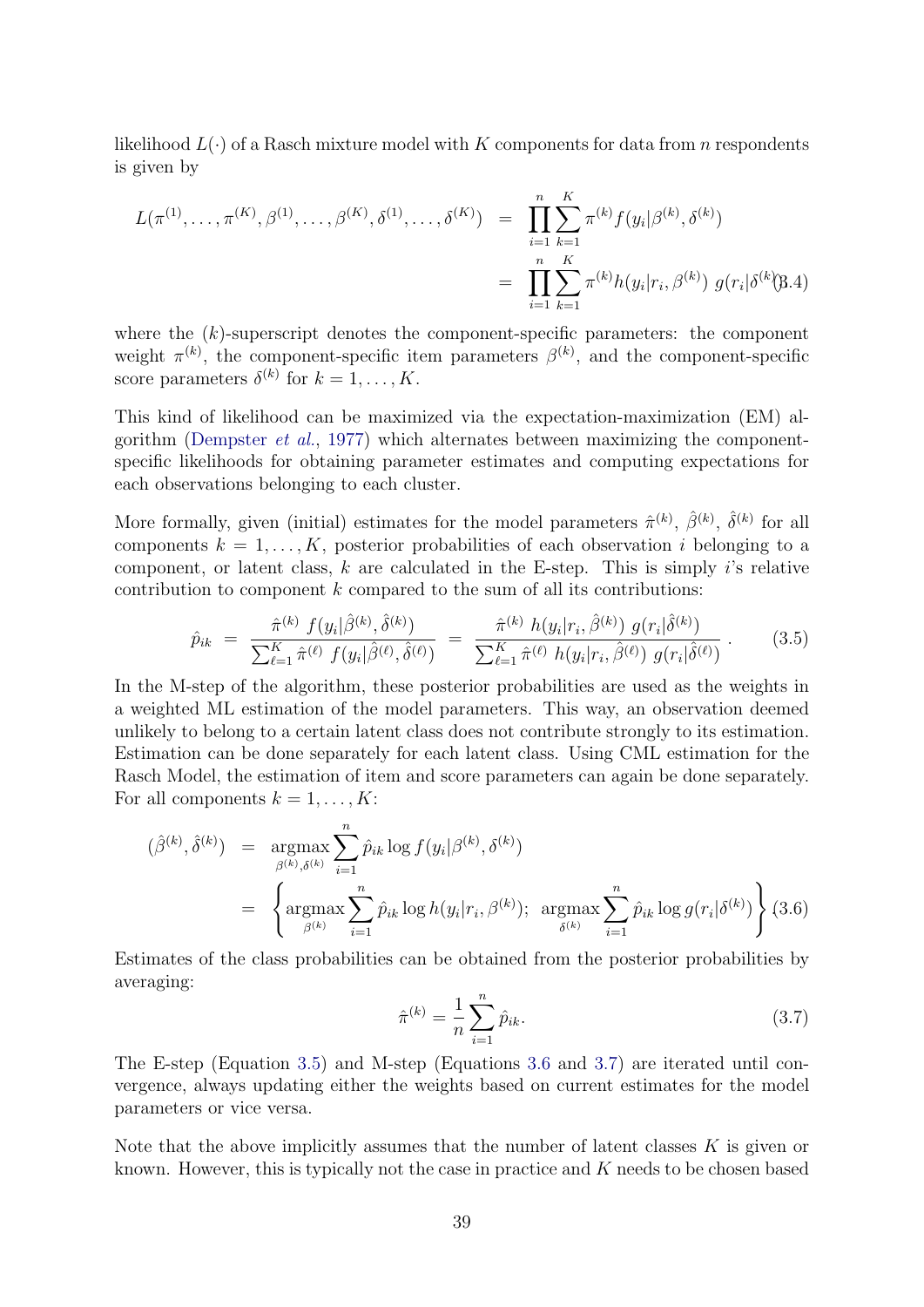on the data. As  $K$  is not a model parameter – regularity conditions for the likelihood ratio test are not fulfilled [\(McLachlan and Peel,](#page-73-5) [2000,](#page-73-5) Chapter 6.4) – it is often chosen via some information criterion that balances goodness of fit (via the likelihood) with a penalty for the number of model parameters. Since the various information criteria differ in their penalty term, the decision which model is considered "best" may depend on the information criterion chosen. In the following, the BIC (Bayesian information criterion, [Schwarz,](#page-74-5) [1978\)](#page-74-5) is used, which [Li, Cohen, Kim, and Cho](#page-73-6) [\(2009\)](#page-73-6) found to be a suitable model selection method for dichotomous mixture item response theory models. Note that this is not a formal significance test because one does not control a type I error rate.

### 3.2.3 Score distribution

In a single Rasch model, the estimation of the item parameters is invariant to the score distribution because of the separation in Equation [3.3.](#page-38-2) In the mixture context, this invariance property holds only given the weights in Equation [3.6.](#page-39-1) However, these posterior weights depend on the full Rasch likelihood, including the score distribution (Equation [3.5\)](#page-39-0). Therefore, the estimation of the item parameters in a Rasch mixture model is not independent of the score distribution for  $K > 1$ , even if the CML approach is employed. Hence, it is important to consider the specification of the score distribution when estimating Rasch mixture models and to assess the consequences of potential misspecifications.

#### Saturated and mean-variance specification

In his introduction of the Rasch mixture model, [Rost](#page-74-0) [\(1990\)](#page-74-0) suggests a discrete probability distribution on the scores with a separate parameter for each possible score. This requires  $m-2$  parameters per latent class as the probabilities need to sum to 1 (and the extreme scores,  $r = 0$  and  $r = m$ , do not contribute to the likelihood).

Realizing that this saturated specification requires a potentially rather large number of parameters, [Rost and von Davier](#page-74-1) [\(1995\)](#page-74-1) suggest a parametric distribution with one parameter each for mean and variance.

Details on both specifications can be found in [Rost](#page-74-0) [\(1990\)](#page-74-0) and [Rost and von Davier](#page-74-1)  $(1995)$ , respectively. Here, the notation of Frick *[et al.](#page-72-5)*  $(2012)$  is adopted, which expresses both specifications in a unified way through a conditional logit model for the score  $r = 1, \ldots, m - 1$ :

$$
g(r|\delta^{(k)}) = \frac{\exp\{z_r^{\top} \delta^{(k)}\}}{\sum_{j=1}^{m-1} \exp\{z_j^{\top} \delta^{(k)}\}},
$$

with different choices for  $z_r$  leading to the saturated and mean-variance specification, respectively. For the former, the regressor vector is  $(m-2)$ -dimensional with

$$
z_r = (0, \ldots, 0, 1, 0, \ldots, 0)^{\top}
$$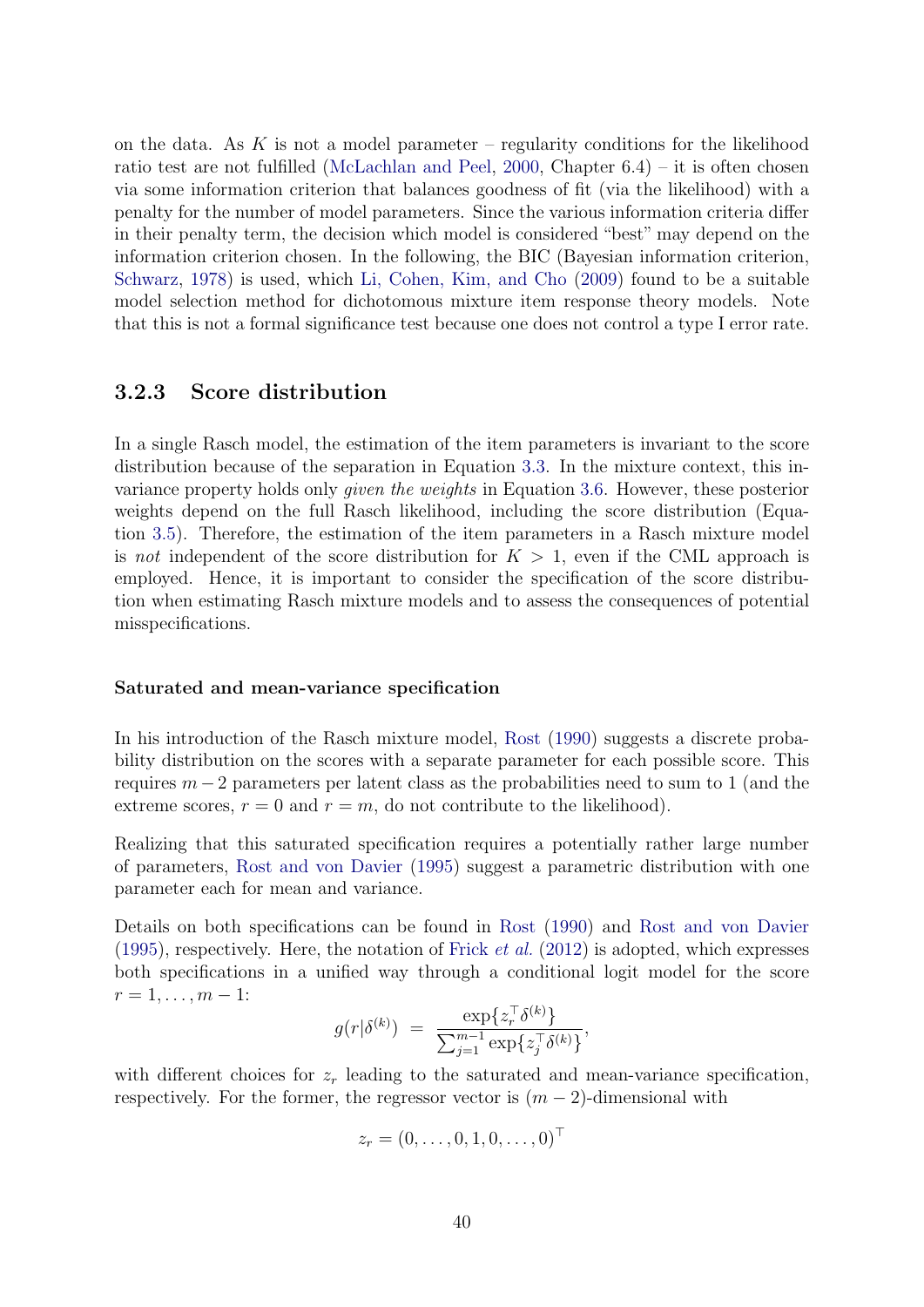and the 1 at position  $r-1$ . Consequently, if  $r=1$ ,  $z_r$  is a vector of zeros. For the mean-variance specification, the regressor vector is 2-dimensional and given by

$$
z_r = \left(\frac{r}{m}, \frac{4r(m-r)}{m^2}\right)^\top.
$$

#### Restricted specification

In the following we suggest a new specification of the score distribution in the Rasch mixture model, which aims at obtaining independence of the item parameter estimates from the specification of the score distribution and therefore enabling the Rasch mixture model to distinguish between DIF and impact. Other global DIF detection methods like the LR test and Rasch trees are able to make this distinction [\(Ankenmann, Witt,](#page-71-6) [and Dunbar,](#page-71-6) [1999;](#page-71-6) [Strobl](#page-74-3) et al., [2014\)](#page-74-3) because they are based only on the conditional part of the likelihood (Equation [3.2\)](#page-38-1). Analogously, we suggest a mixture of only this conditional part rather than the full likelihood (Equation [3.3\)](#page-38-2) of the Rasch model so that the mixture model will only be influenced by differences in the item parameters.

Mixing only the conditional likelihood  $h(\cdot)$  means that the sum over the K latent classes in the likelihood of the Rasch mixture model in Equation [3.4](#page-39-3) only applies to  $h(\cdot)$  but not to the score distribution  $g(\cdot)$ . The mixture is then only based on latent structure in the item difficulties, not on latent structure in both difficulties and scores. Moreover, such a Rasch mixture model based only on the conditional likelihood without any score distribution is equivalent to a Rasch mixture model where the score distribution is independent of the latent class  $k = 1, \ldots, K$ :

$$
g(r|\delta^{(k)}) = g(r|\delta) \qquad (k = 1, \dots, K),
$$

because then the factor  $q(r|\delta)$  is a constant that can be moved out of the sum over the components  $k$  in Equation [3.4.](#page-39-3) Consequently, compared to the case without any score distribution, the log-likelihood just changes by an additional constant without component-specific parameters. In either case, the estimation of the component-specific parameters item parameters as well as the selection of the number of components  $K$  is independent of the specification of the score distribution.

This equivalence and independence from the score distribution can also be seen easily from the definition of the posterior weights (Equation [3.5\)](#page-39-0): If restricted,  $g(\cdot)$  can be moved out of the sum and then cancels out, preserving only the dependence on  $h(\cdot)$ . Thus, the  $\hat{p}_{ik}$  depend only on  $\hat{\pi}^{(k)}$  and  $\hat{\beta}^{(k)}$  but not  $\hat{\delta}^{(k)}$ . Therefore, the component weights and component-specific item parameters can be estimated without any specification of the score distribution.

Subsequently, we adopt the restricted perspective rather than omitting  $g(\cdot)$  completely, when we want to obtain a mixture model where the mixture is independent of the score distribution. From a statistical point of view this facilitates comparisons of the restricted Rasch mixture model with the corresponding unrestricted counterpart.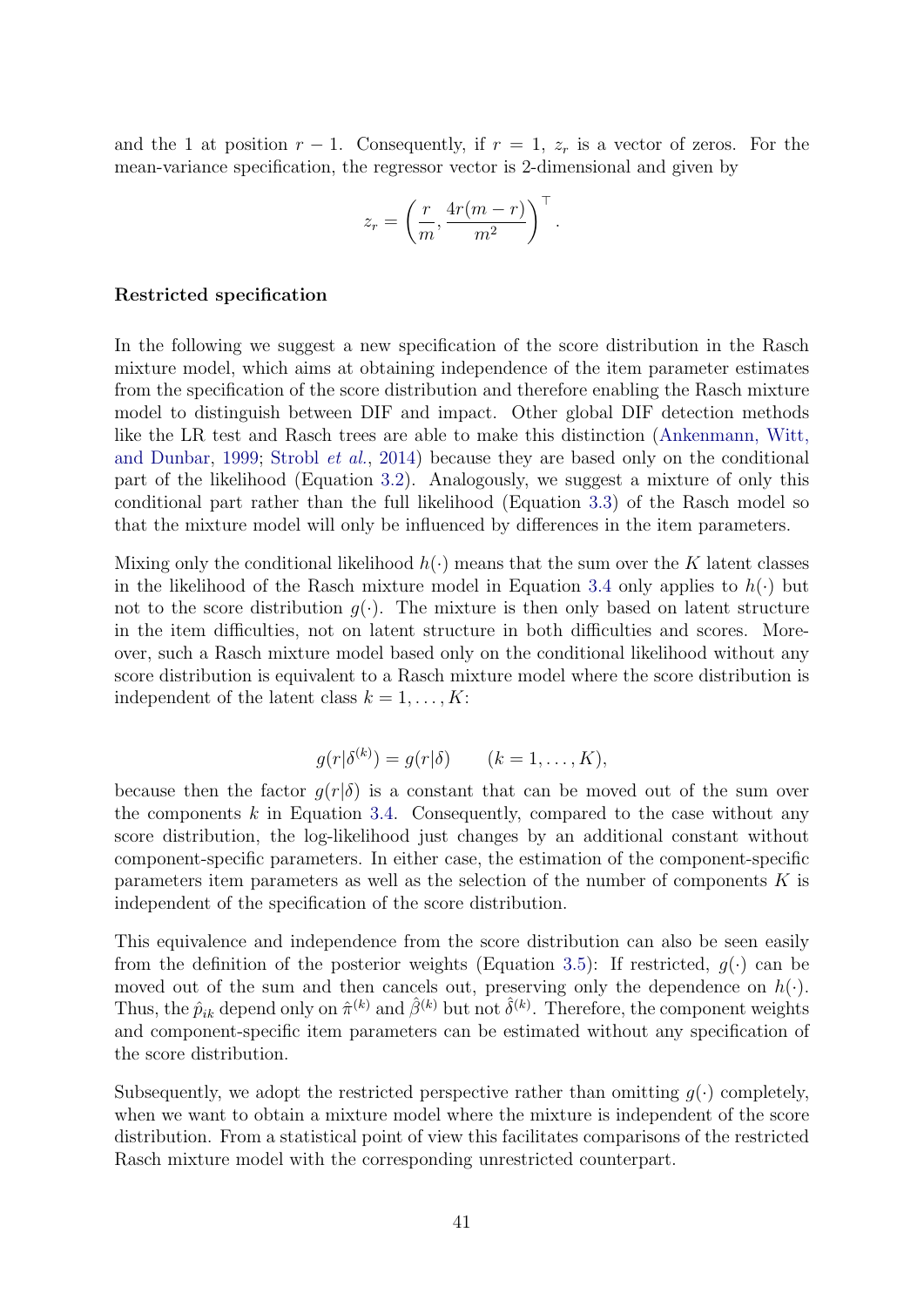### **Overview**

The different specifications of the score distribution vary in their properties and implications for the whole Rasch mixture model.

- The saturated model is very flexible. It can model any shape and is thus never misspecified. However, it needs a potentially large number of parameters which can be challenging in model estimation and selection.
- The mean-variance specification of the score model is more parsimonious as it only requires two parameters per latent class. While this is convenient for model fit and selection, it also comes at a cost: since it can only model unimodal or U-shaped distributions (see [Rost and von Davier,](#page-74-1) [1995\)](#page-74-1), it is partially misspecified if the score distribution is actually multimodal.
- A restricted score model is even more parsimonious. Therefore, the same advantages in model fit and selection apply. Furthermore, it is invariant to the latent structure in the score distribution. If a Rasch mixture model is used for DIF detection, this is favorable as only differences in the item difficulties influence the mixture. However, it is partially misspecified if the latent structure in the scores and item difficulties coincides.

# <span id="page-42-0"></span>3.3 Monte Carlo study

The simple question "DIF or no DIF?" leads to the question whether the Rasch mixture model is suitable as a tool to detect such violations of measurement invariance.

As the score distribution influences the estimation of the Rasch mixture model in general, it is of particular interest how it influences the estimation of the number of latent classes, the measure used to determine Rasch scalability.

### 3.3.1 Motivational example

As a motivation for the simulation design, consider the following example: The instrument is a knowledge test which is administered to students from two different types of schools and who have been prepared by one of two different courses for the knowledge test. Either of the two groupings might be the source of DIF (or impact). If the groupings are available as covariates to the item responses of the students, then a test for DIF between either school types or course types can be easily carried out using the LR test. However, if the groupings are not available (or even observed) as covariates, then a DIF test is still possible by means of the Rasch mixture model. The performance of such a DIF assessment is investigated in our simulation study for different effects of school and course type, respectively.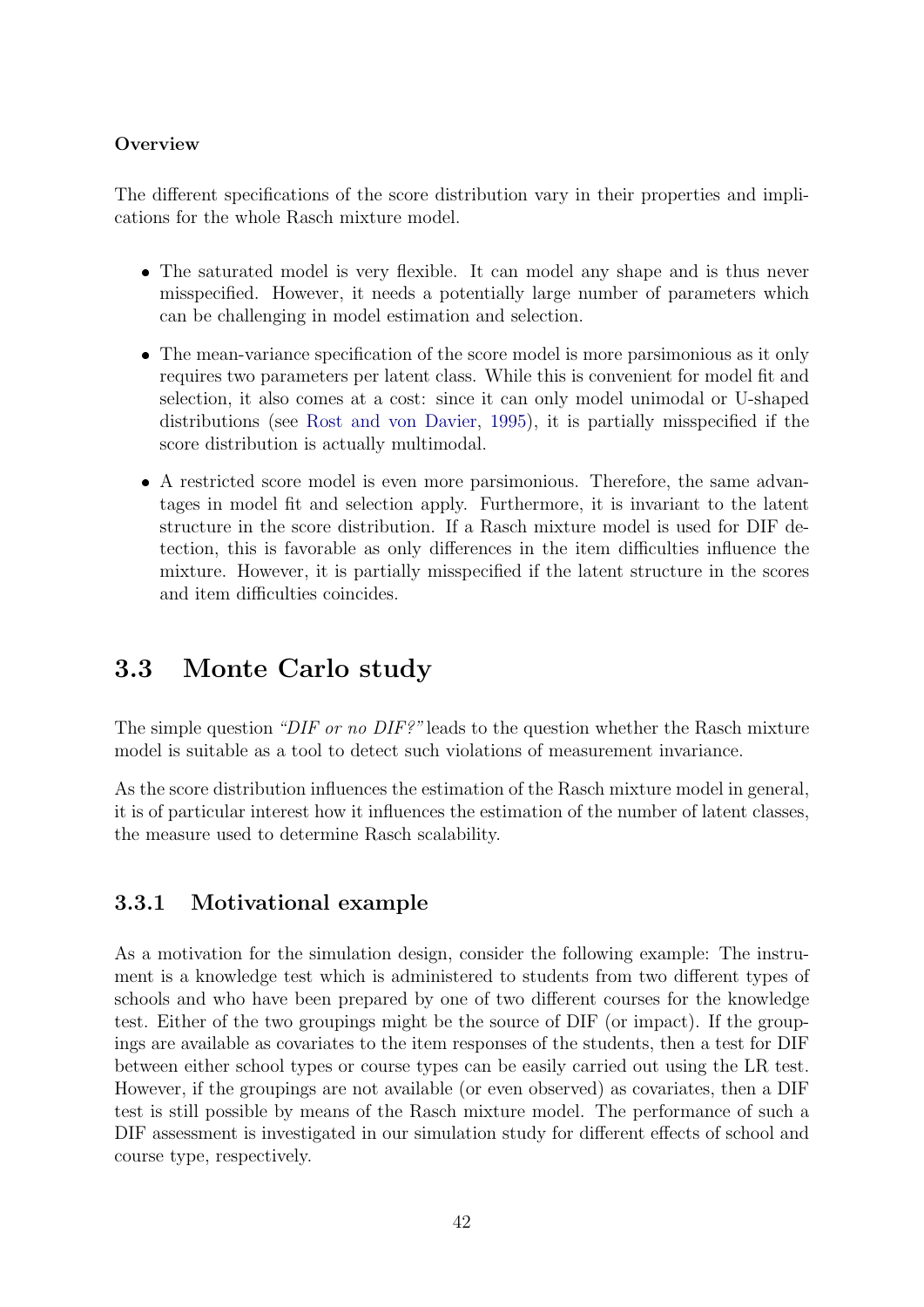

<span id="page-43-0"></span>Figure 3.1: Grouping structure in the motivational example.

In the following we assume that the school type is linked to ability difference (i.e., impact but not DIF) while the course type is the source of DIF (but not impact). This can be motivated in the following way (see also Figure [3.1\)](#page-43-0): When the students from the two school types differ in their mean ability, this is impact between these two groups. The courses might be a standard course and a new specialized course. While the standard course covers all topics of the test equally, the specialized course gives more emphasis to a relatively advanced topic and due to time constraints less emphasis to a relatively basic topic. This may lead to DIF between the students in the standard and the specialized course. See the left panel of Figure [3.2](#page-45-0) for illustrative item profiles of the standard course (in dark gray) and the specialized course (in light gray).

Finally, the ability groups by school and the DIF groups by course can either coincide or not. If all students in the first school type are being taught the standard course while all students in the second school type are being taught the specialized course, the DIF groups *coincide* with the ability groups. The DIF and ability groups do *not coincide* but only overlap partly if both course types are taught in both school types: each DIF group (based on the type of course taught) consists of a mix of students from both schools and therefore from both ability groups. An illustration of coinciding and not coinciding ability and DIF groups is provided in the upper and lower row of Figure [3.1,](#page-43-0) respectively. Ability groups, based on school type, are shown in the columns, while DIF groups, based on course type, are illustrated with dark and light gray for the standard course and specialized course, respectively. This difference of coinciding or not coinciding DIF and ability groups might have an influence on the Rasch mixture model's ability to detect the DIF because in the former case the score distributions differ between the two DIF groups while in the latter case they do not.

Subsequently, a Monte Carlo study is carried out to investigate how the Rasch mixture model performs in situations where such groupings are present in the underlying datagenerating process but are not available as observed covariates. Moreover, we vary whether or not all students come from the same school type *(i.e., from the same ability* distribution), whether or not all students receive the standard course (i.e., whether there is DIF), and whether both school types use the same or different courses (i.e., whether the groupings coincide or not). For all computations, the R system for statistical computing [\(R Core Team,](#page-73-7) [2013\)](#page-73-7) is used along with the add-on packages psychomix (Frick [et al.](#page-72-5), [2012\)](#page-72-5) and clv [\(Nieweglowski,](#page-73-8) [2013\)](#page-73-8).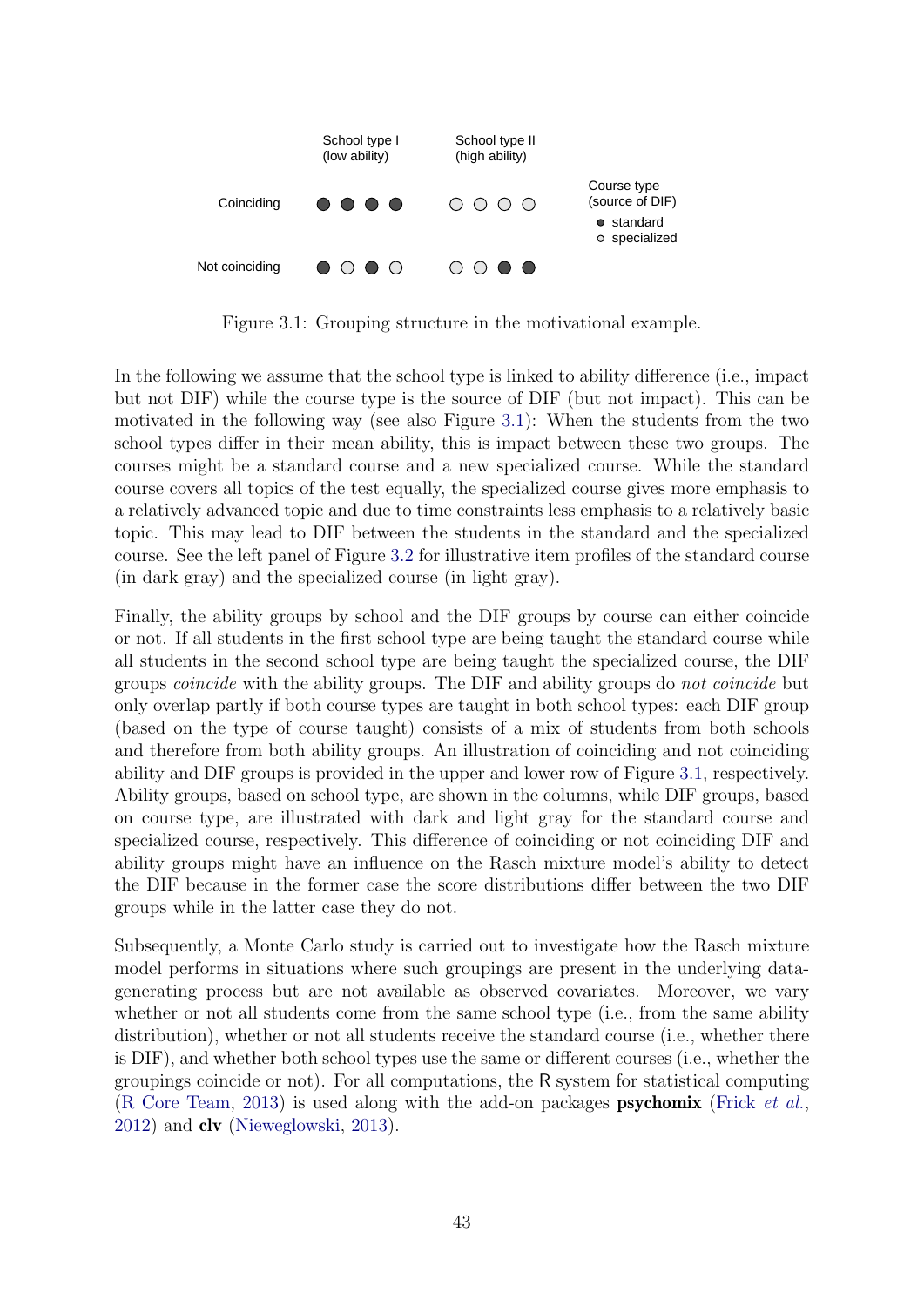| Scenario                                                       | Latent class I             |                      | Latent class II            |              |
|----------------------------------------------------------------|----------------------------|----------------------|----------------------------|--------------|
|                                                                | Mean abilities             | Difficulties         | Mean abilities             | Difficulties |
| <i>No impact</i> $(\Theta = 0)$                                |                            |                      |                            |              |
| no DIF $(\Delta = 0)$                                          | $\{0\}$                    | $\beta^I$            |                            |              |
| DIF $(\Delta > 0)$<br>$\overline{2}$                           | 10 Y                       |                      | {0}                        | $\beta$ II   |
| <i>Impact</i> $(\Theta > 0)$                                   |                            |                      |                            |              |
| no DIF $(\Delta = 0)$<br>3                                     | $\{-\Theta/2, +\Theta/2\}$ | $\beta^I$            |                            |              |
| DIF $(\Delta > 0)$ , not coinciding $\{-\Theta/2, +\Theta/2\}$ |                            | $\beta^I$            | $\{-\Theta/2, +\Theta/2\}$ | $\beta^{II}$ |
| DIF $(\Delta > 0)$ , coinciding<br>5.                          | $\{-\Theta/2\}$            | $\beta$ <sup>1</sup> | $\{+\Theta/2\}$            | $\beta$ II   |

<span id="page-44-0"></span>Table 3.1: Simulation design. The latent-class-specific item parameters  $\beta^I$  and  $\beta^H$  differ by  $\Delta$  for two elements and thus coincide for  $\Delta = 0$ , leaving only a single latent class.

### 3.3.2 Simulation design

The simulation design combines ideas from the motivational example with aspects from the simulation study conducted by [Rost](#page-74-0) [\(1990\)](#page-74-0). Similar to the original simulation study, the item parameters represent an instrument with increasingly difficult items. Here, 20 items are employed with corresponding item parameters  $\beta^I$  which follow a sequence from −1.9 to 1.9 with increments of 0.2 and hence sum to zero.

$$
\begin{array}{rcl}\n\beta^I & = & (-1.9, -1.7, \dots, 1.7, 1.9)^\top \\
\beta^{II} & = & (-1.9, -1.7, \dots, -1.1 + \Delta, \dots, 1.1 - \Delta, \dots, 1.7, 1.9)^\top\n\end{array}
$$

To introduce DIF, a second set of item parameters  $\beta^H$  is considered where items 5 and 16 are changed by  $\pm \Delta$ . This approach is similar in spirit to that of [Rost](#page-74-0) [\(1990\)](#page-74-0) – who reverses the full sequence of item parameters to generate DIF – but allows for gradually changing from small to large DIF effect sizes. Subject abilities are drawn with equal weights from two normal distributions with means  $-\Theta/2$  and  $+\Theta/2$  and standard deviation 0.3, thus creating a sample with two groups of subjects: one group with a lower mean ability and one with a higher mean ability.

In the simulations below, the DIF effect size  $\Delta$  ranges from 0 to 4 in steps of 0.2

$$
\Delta \in \{0, 0.2, \dots, 4\}
$$

while the impact  $\Theta$  covers the same range in steps of 0.4:

$$
\Theta \in \{0, 0.4, \ldots, 4\}.
$$

Impact and DIF, or lack thereof, can be combined in several ways. Table [3.1](#page-44-0) provides an overview and Figures [3.2,](#page-45-0) [3.3,](#page-45-1) and [3.4](#page-45-2) show illustrations. In the following, the different combinations of impact and DIF are explained in more detail and connected to the motivational example:

If the simulation parameter  $\Delta$  for the DIF effect size is set to zero, both sets of item parameters,  $\beta^I$  and  $\beta^I$ , are identical and no DIF is present. Since CML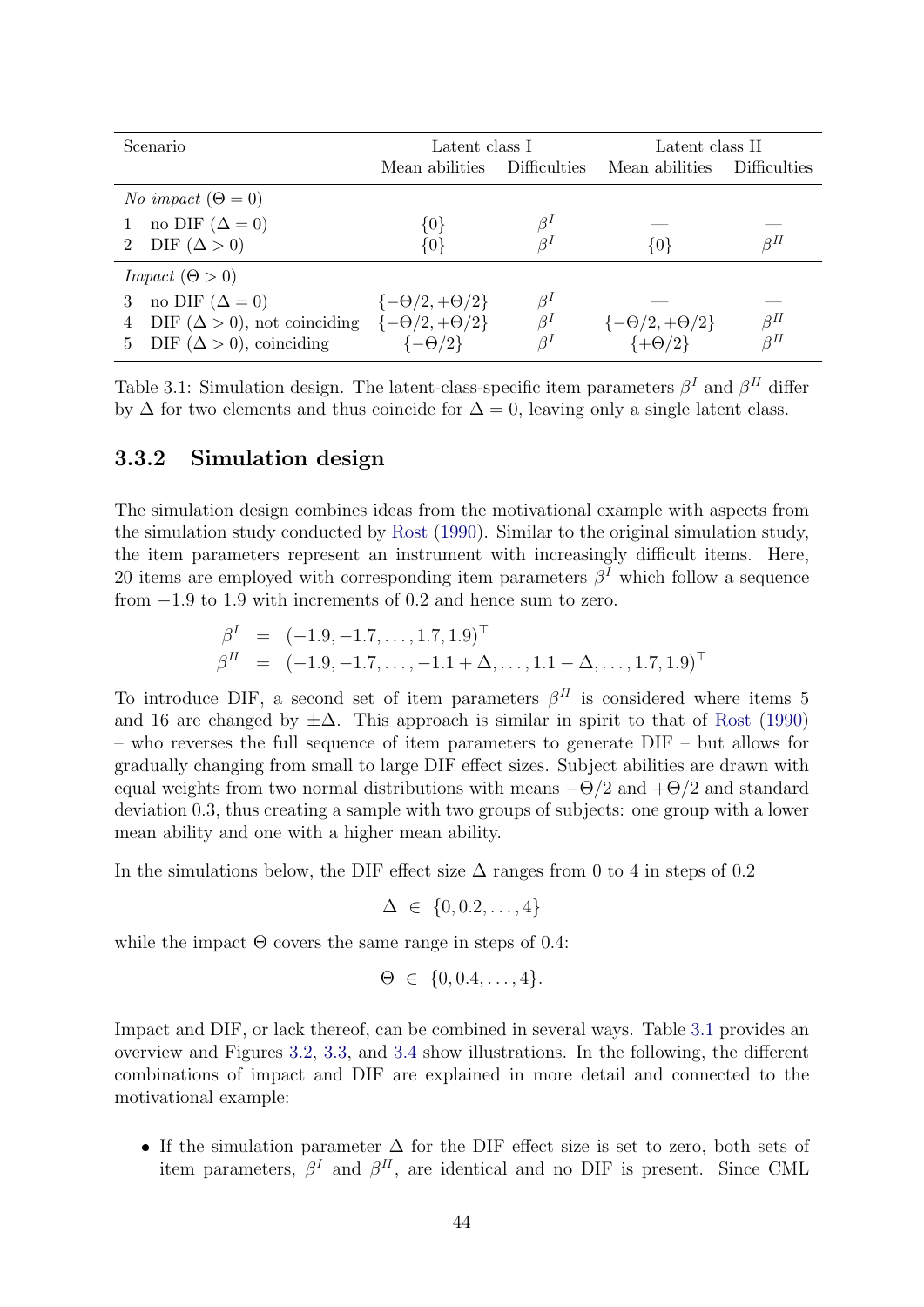

<span id="page-45-0"></span>Figure 3.2: Scenario 2. Left: Item difficulties with DIF ( $\Delta = 2$ ). Right: Stacked histogram of unimodal score distribution with homogeneous abilities  $(\Theta = 0)$ .



<span id="page-45-1"></span>Figure 3.3: Scenario 3. Left: Item difficulties without DIF ( $\Delta = 0$ ). Right: Histogram of bimodal score distribution with impact  $(\Theta = 2)$ .



<span id="page-45-2"></span>Figure 3.4: Stacked histograms of score distributions for Scenarios 4 (left) and 5 (right) with DIF ( $\Delta = 2$ ). Left: impact and DIF, not coinciding ( $\Theta = 2$ ). Right: impact and DIF, coinciding  $(\Theta = 2)$ . For item difficulties see Figure [3.2](#page-45-0) (left).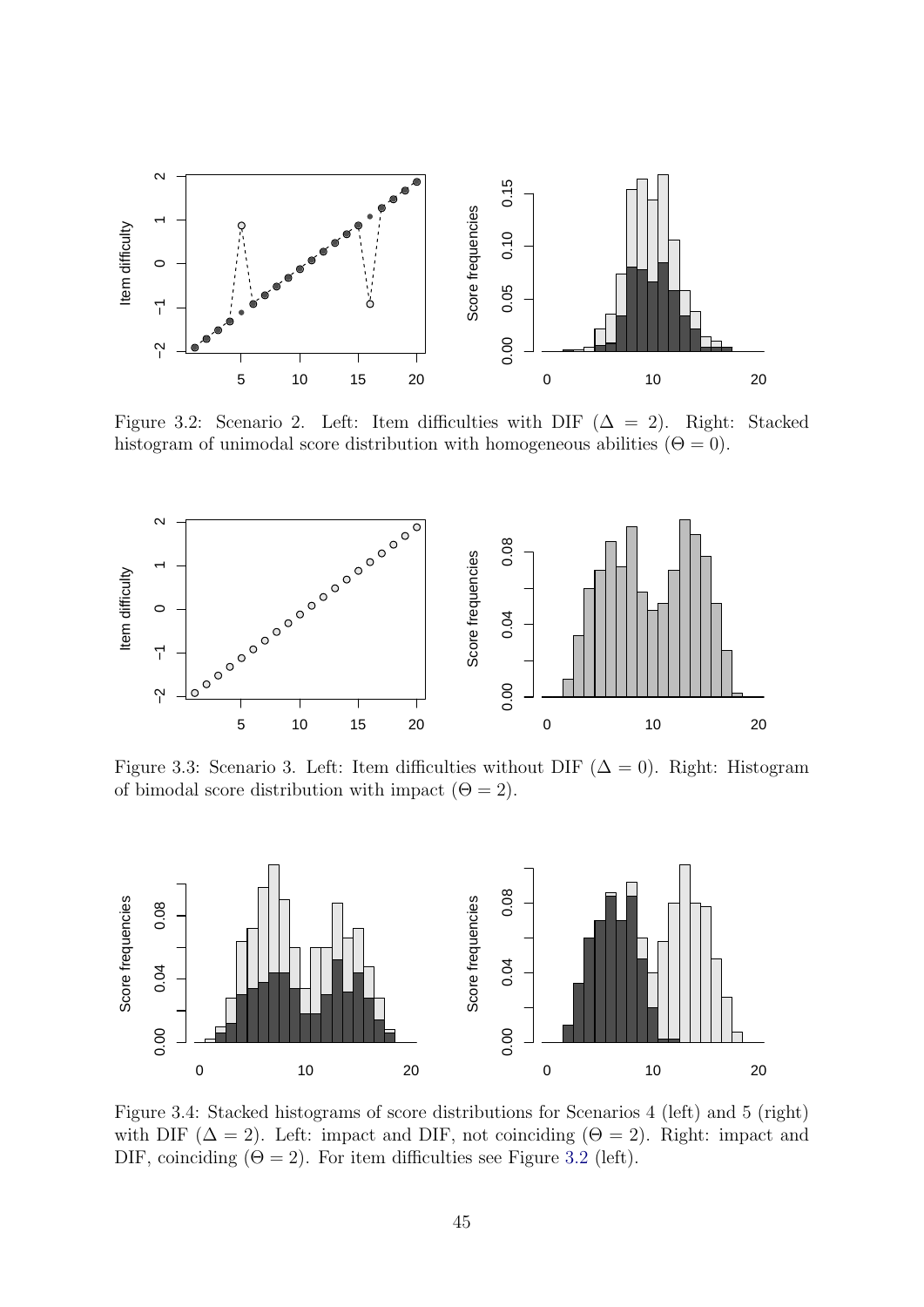is employed, model selection and parameter estimation is typically expected to be independent of whether or not an impact is present (Scenario 1 and 3 in Table [3.1\)](#page-44-0).

In the example: Only the standard course is taught and hence no DIF exists.

• If  $\Delta > 0$ , the item parameter set  $\beta$ <sup>II</sup> is different from  $\beta$ <sup>I</sup>. Hence, there is DIF and two latent classes exist (Scenarios 2, 4, and 5). Both classes are chosen to be of equal size in this case. For an illustration see the left panel of Figure [3.2.](#page-45-0)

In the example: Both courses are taught, thus leading to DIF. The standard course corresponds to the straight line as the item profile while the specialized course corresponds to the spiked item profile with relatively difficult item 16 being easier and the relatively easy item 5 being more difficult for students in this specialized course than for students in the standard course.

If the simulation parameter  $\Theta$  for the impact is set to zero (Scenarios 1 and 2), then the resulting score distribution is unimodal. For an illustration of such a unimodal score distribution see the right panel of Figure [3.2.](#page-45-0) This histogram illustrates specifically Scenario 2 where no impact is present but DIF exists. The histogram is shaded in light and dark gray for the two DIF groups and thus to be read like a "stacked histogram".

In the example: All students are from the same school and hence there is no impact. However, both types of courses may be taught in this one school, thus leading to DIF as in Scenario 2.

If  $\Theta > 0$ , subject abilities are sampled with equal weights from two normal distributions with means  $\{-\Theta/2, +\Theta/2\}$ , thus generating impact. When no DIF is included (Scenario 3), the resulting score distribution moves from being unimodal to being bimodal with increasing Θ. The two modi of high and low scores represent the two groups of subjects with high and low mean abilities, respectively. However, only a medium gray is used to shade the illustrating histogram in Figure [3.3](#page-45-1) as no DIF *groups* are present.

In the example: Only the standard course is taught in both school types. Hence no DIF is present but impact between the school types.

If there is DIF (i.e.,  $\Delta > 0$ ) in addition to impact (i.e.,  $\Theta > 0$ ), subjects can be grouped both according to mean ability (high vs. low) and difficulty (straight vs. spiked profile in  $\beta^I$  and  $\beta^{II}$ , respectively).

These groups can *coincide*: For subjects with low mean ability  $-\Theta/2$ , item difficulties  $\beta^I$  hold, while for subjects with high mean ability  $+\Theta/2$ , item difficulties  $\beta^{II}$ hold. This is simulated in Scenario 5 and labeled *Impact and DIF*, *coinciding*. The resulting score distribution is illustrated in the right panel of Figure [3.4.](#page-45-2) Subjects for whom item difficulties  $\beta^I$  hold are shaded in dark gray and as they also have lower mean abilities, their scores are all relatively low. Conversely, subjects for whom item difficulties  $\beta$ <sup>II</sup> hold are shaded in light gray and as they also have higher mean abilities, their scores are all relatively high.

Additionally, the DIF groups and ability groups can also not coincide: Subjects in either DIF group may stem from both ability groups, not just one. This is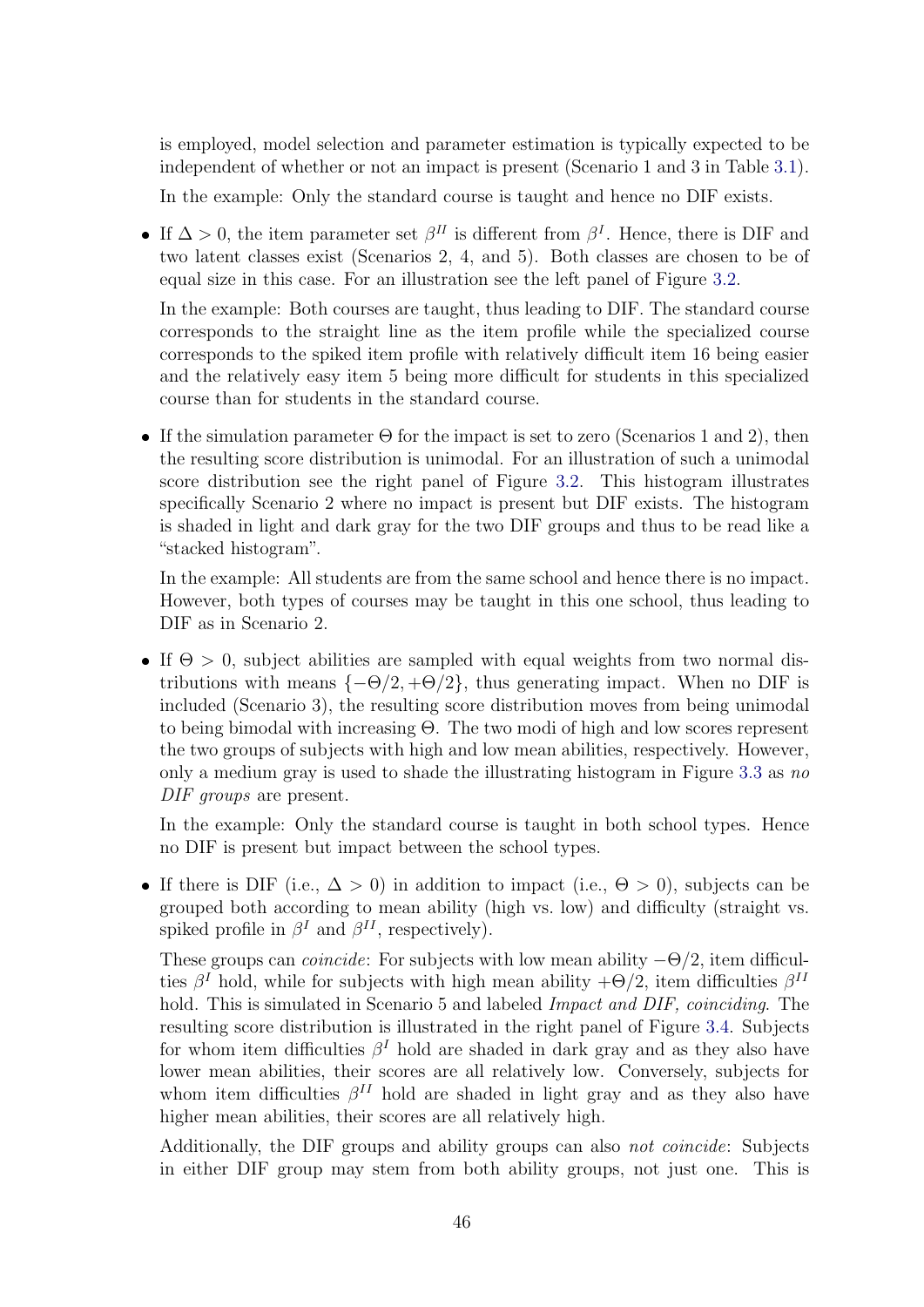simulated in Scenario 4 and labeled *Impact and DIF*, not coinciding. The resulting score distribution is illustrated in the left panel of Figure [3.4.](#page-45-2) Again, subjects for whom item difficulties  $\beta^I$  and  $\beta^{II}$  hold are shaded in dark and light gray, respectively. As subjects stem from both ability groups (high vs. low abilities), both score distributions are bimodal.

In the example: Students from both school types and from both course types are considered, thus leading to both impact and DIF. Either both courses are taught at both schools (Scenario 4, not coinciding) or the standard course is only taught in the first school and the specialized course is only taught at the second school (Scenario 5, coinciding).

Note that Scenario 1 is a special case of Scenario 2 where  $\Delta$  is reduced to zero as well as a special case of Scenario 3 where  $\Theta$  is reduced to zero. Therefore, in the following, Scenario 1 is not inspected separately but included in both the setting of No impact with  $DIF$  (Scenario 2) and the setting of Impact without  $DIF$  (Scenario 3) as a reference point. Similarly, Scenarios 4 and 5 both can be reduced to Scenario 3 if  $\Delta$  is set to zero. It is therefore also included in both the setting of *Impact and DIF*, not coinciding (Scenario 4) and the setting of Impact and DIF, coinciding (Scenario 5) as a reference point.

For each considered combination of  $\Delta$  and  $\Theta$ , 500 datasets of 500 observations each are generated. Larger numbers of datasets or observations lead to very similar results. Observations with raw scores of 0 or  $m$  are removed from the dataset as they do not contribute to the estimation of the Rasch mixture model [\(Rost,](#page-74-0) [1990\)](#page-74-0). For each dataset, Rasch mixture models for each of the saturated, mean-variance, and restricted score specifications are fitted for  $K = 1, 2, 3$ .

### 3.3.3 False alarm rate and hit rate

The main objective here is to determine how suitable a Rasch mixture model, with various choices for the score model, is to recognize DIF or the lack thereof.

For each dataset and type of score model, models with  $K = 1, 2, 3$  latent classes are fitted and the  $K$  associated with the minimum BIC is selected. Choosing one latent class  $(K = 1)$  then corresponds to assuming measurement invariance while choosing more than one latent class  $(K > 1)$  corresponds to assuming violations of measurement invariance. While Rasch mixture models do not constitute a formal significance test, the empirical proportion among the 500 datasets with  $K > 1$  corresponds in essence to the power of DIF detection if  $\Delta > 0$  (and thus two true latent classes exist) and to the associated type I error of a corresponding test if  $\Delta = 0$  (and thus only one true latent class exists). If the rate corresponds to power, it will be referred to as hit rate whereas if it corresponds to a type I error it will be referred to as false alarm rate.

In the following subsections, the key results of the simulation study will be visualized. The exact rates for all conditions are included as a dataset in the R package **psychomix**,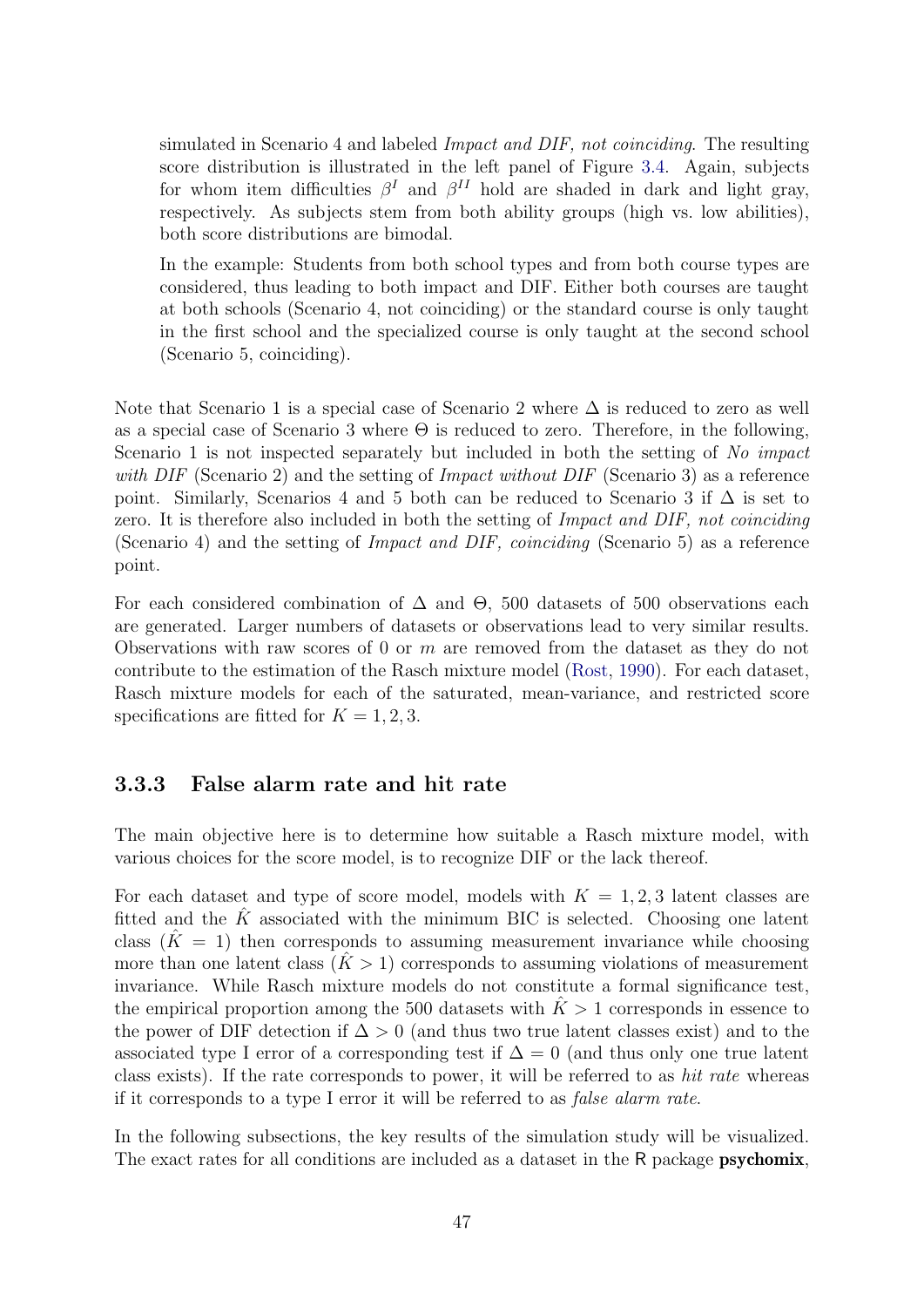for details see the section on computational details.

### Scenario 2: No impact with DIF

This scenario is investigated as a case of DIF that should be fairly simple to detect. There is no impact as abilities are homogeneous across all subjects so the only latent structure to detect is the group membership based on the two item profiles. This latent structure is made increasingly easy to detect by increasing the difference between the item difficulties for both latent groups. In the graphical representation of the item parameters (left panel of Figure [3.2\)](#page-45-0) this corresponds to enlarging the spikes in the item profile.

Figure [3.5](#page-49-0) shows how the rate of choosing a model with more than one latent class ( $K >$ 1) increases along with the DIF effect size  $\Delta$ . At  $\Delta = 0$ , this is a false alarm rate. It is around 7% for the saturated model and very close to zero for the mean-variance and the saturated score model (< 1%). With increasing  $\Delta > 0$ , the rate is a hit rate. For low values of  $\Delta$  the two more parsimonious versions of the Rasch mixture model (with mean-variance and restricted score distribution) are not able to pick up the DIF but at around  $\Delta = 3$  the hit rate for the two models increases and almost approaches 1 at  $\Delta = 4$ . Not surprisingly, the restricted score specification performs somewhat better because in fact the raw score distributions do not differ between the two latent classes. The baseline hit rate of the saturated model for low values of  $\Delta$  is the same as the false alarm rate for  $\Delta = 0$ . It only increases beyond the same threshold ( $\Delta = 3$ ) as the hit rate of the other two models. However, its rate is much lower compared to the other two score model (only around 30%). The reason is that it requires 18 additional score parameters for an additional latent class which is "too costly" in terms of BIC. Hence,  $K = 1$  is chosen for most Rasch mixture models using a saturated score distribution.

The number of iterations in the EM algorithm which are necessary for the estimation to converge is much lower for the mean-variance and the restricted model than for the saturated model. Since the estimation of the saturated model is more extensive due to the higher number of parameters required by this model, it does not converge in about 10% of the cases before reaching the maximum number of iterations which was set to 400. The mean-variance and saturated model usually converge within the first 200 iterations.

Brief summary: The mean-variance and restricted model have higher hit rates than the saturated model in the absence of impact.

### Scenario 3: Impact without DIF

Preferably, a Rasch mixture model should not only detect latent classes if the assumption of measurement invariance is violated but it should also indicate a lack of latent structure if indeed the assumption holds. In this scenario, the subjects all stem from the same class, meaning each item is of the same difficulty for every subject. However, subject abilities are simulated with impact resulting in a bimodal score distribution as illustrated in Figure [3.3.](#page-45-1)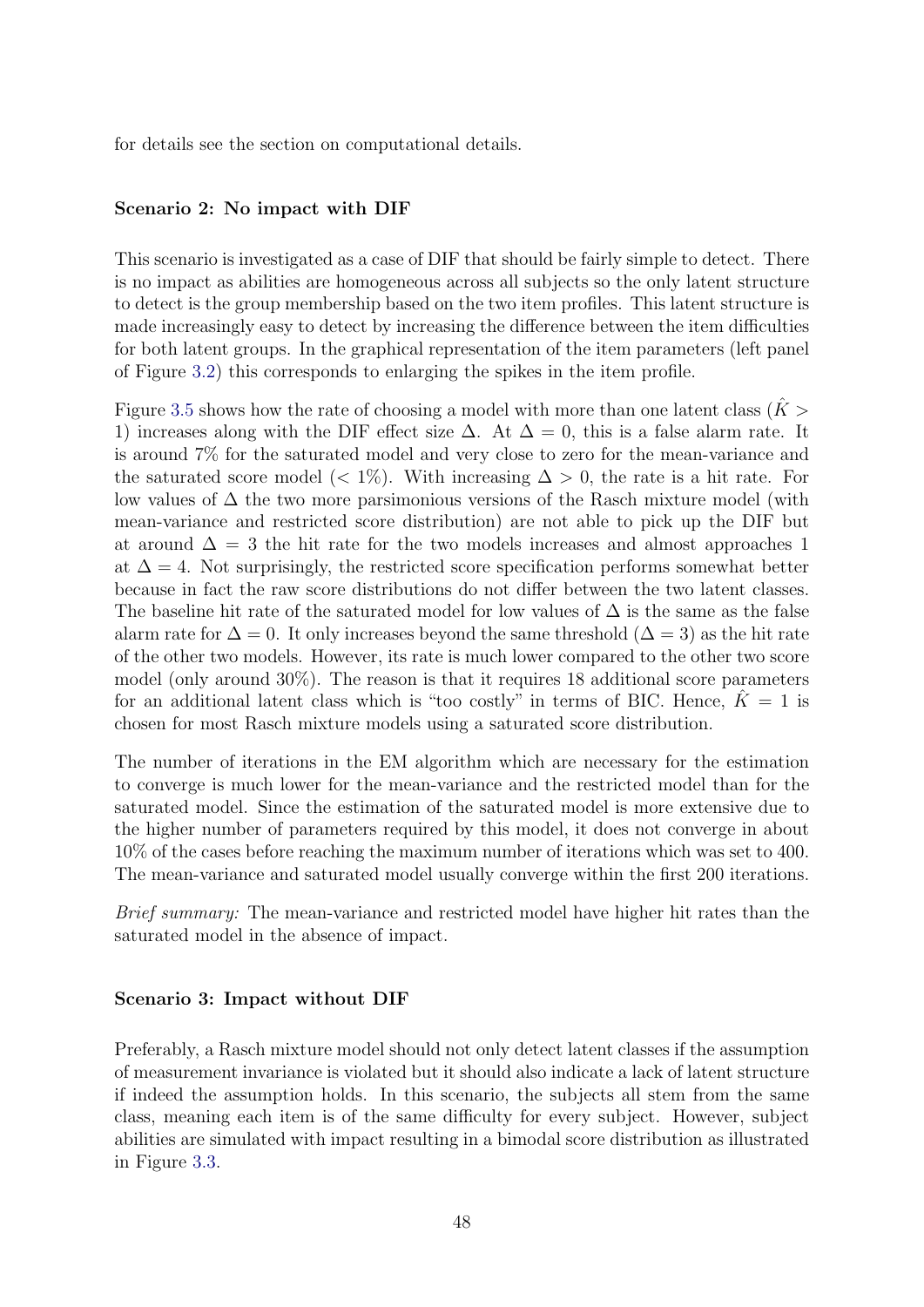

<span id="page-49-0"></span>Figure 3.5: Rate of choosing a model with  $\hat{K} > 1$  latent classes for data from Scenario 2 (DIF without impact, i.e.,  $\Theta = 0$ ).

Here, the rate of choosing more than one latent class can be interpreted as a false alarm rate (Figure [3.6\)](#page-50-0). The restricted score model is invariant against any latent structure in the score distribution and thus almost always ( $\leq 0.2\%$ ) suggests  $K = 1$  latent class based on the DIF-free item difficulties. The rate does not approach any specific significance level as the Rasch mixture model, regardless of the employed score distribution, is not a formal significance test. The saturated model also picks  $\tilde{K} = 1$  in most of the simulation. This might be due to its general reluctance to choose more than one latent class as illustrated in Figure [3.5](#page-49-0) or the circumstance that it can assume any shape (including bimodal patterns). However, the mean-variance score distribution can only model unimodal or U-shaped distributions as mentioned above. Hence, with increasing impact and thus increasingly well-separated modes in the score distribution, the Rasch mixture model with this score specification suggests  $K > 1$  latent classes in up to 53% of the cases. Note, however, that these latent classes do not represent the DIF groups (as there are none) but rather groups of subjects with high vs. low abilities. While this may be acceptable (albeit unnecessarily complex) from a statistical mixture modeling perspective, it is misleading from a psychometric point of view if the aim is DIF detection. Only one Rasch model needs to be estimated for this type of data, consistent item parameter estimates can be obtained via CML and all observations can be scaled in the same way.

Brief summary: If measurement invariance holds but ability differences are present, the mean-variance model exhibits a high false alarm rate while the saturated and restricted model are not affected.

### Scenario 4: Impact and DIF, not coinciding

In this scenario, there is DIF (and thus two true latent classes) if  $\Delta > 0$ . Again, Scenario 3 with  $\Delta = 0$  (and thus without DIF) is included as a reference point. However,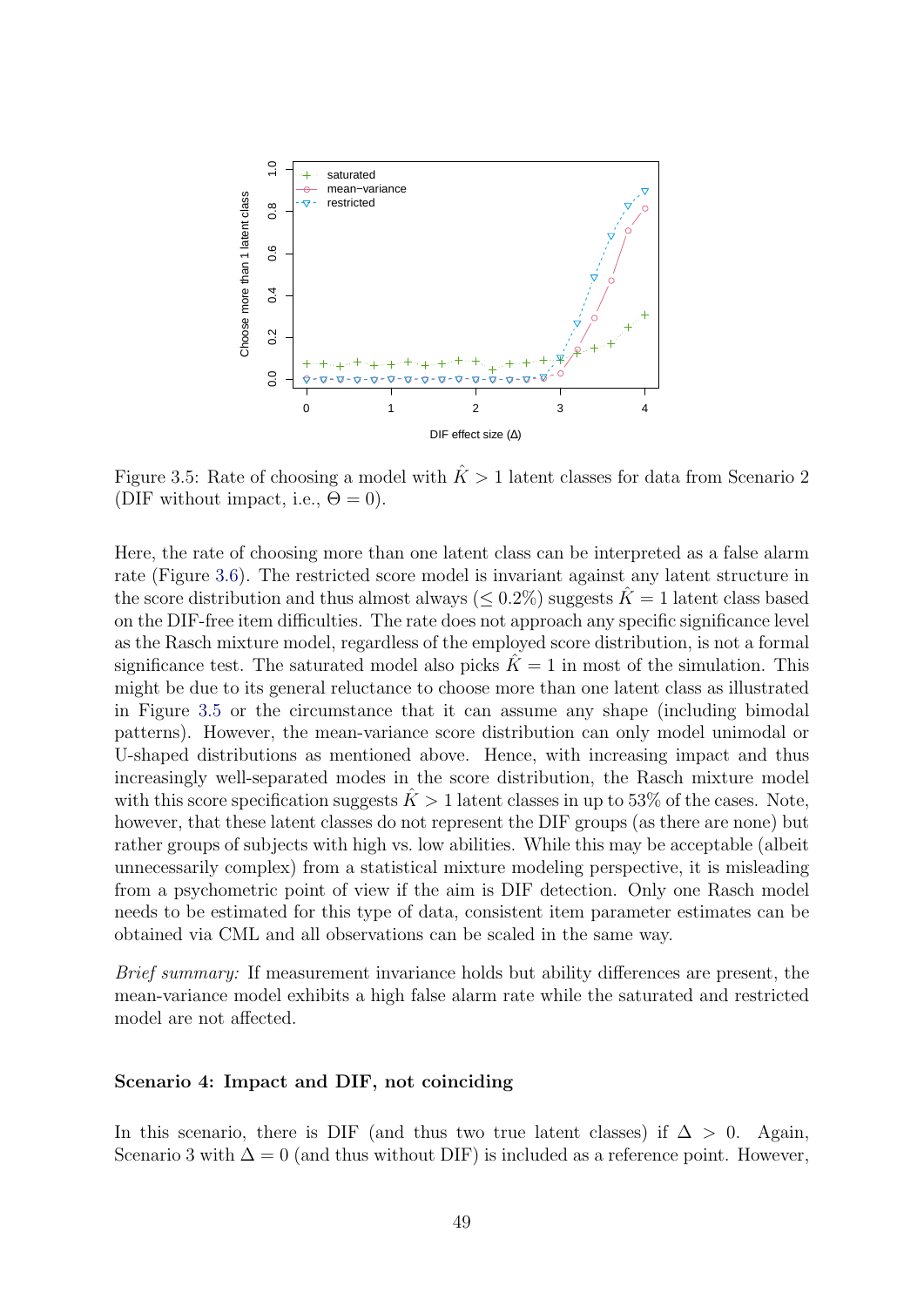

<span id="page-50-0"></span>Figure 3.6: Rate of choosing a model with  $\hat{K} > 1$  latent classes for data from Scenario 3 (impact without DIF, i.e.,  $\Delta = 0$ ).

unlike in Scenario 2, the abilities within the latent classes are not homogeneous but two ability groups exist, which do not coincide with the two DIF groups. Nonetheless, the score distribution is the same across both latent classes (illustrated in the left panel of Figure [3.4\)](#page-45-2).

Figure [3.7](#page-51-0) again shows the rate of choosing  $\hat{K} > 1$  for increasing DIF effect size  $\Delta$  for two levels of impact  $(\Theta = 2.4$  and 3.6), exemplary for medium and high impact. If impact is small (e.g.,  $\Theta = 0.4$ ), the rates are very similar to the case of completely homogeneous abilities without impact (Figure [3.5](#page-49-0) with  $\Theta = 0$ ) and thus not visualized here. While the rates for the restricted and the saturated score model do not change substantially for an increased impact  $(\Theta = 2.4 \text{ and } 3.6)$ , the mean-variance model is influenced by this change in ability differences. While the hit rate is increased to around 20% over the whole range of  $\Delta$ , the false alarm rate at  $\Delta = 0$  is increased to the same extent. Moreover, the hit rate only increases noticeably beyond the initial false alarm rate at around  $\Delta = 3$ , i.e., the same DIF effect size at which the restricted and mean-variance specifications have an increasing hit rate given homogeneous abilities without impact. Thus, given rather high impact  $(\Theta = 3.6)$  the hit rate is not driven by the DIF detection but rather the model's tendency to assign subjects with high vs. low abilities into different groups (as already seen in Figure [3.6\)](#page-50-0).

As Rasch mixture models with  $K = 1, 2, 3$  classes are considered, selecting  $\hat{K} > 1$  classes can either mean selecting the correct number of  $K = 2$  or overselecting  $\hat{K} = 3$  classes. For the saturated and restricted specifications overselection is rare (occurring with rates of less than 9% or less than 1%, respectively). However, similar to Scenario 3 overselection is not rare for the mean-variance specification. Figure [3.8](#page-51-1) depicts the rates of selecting  $\hat{K} = 2$  and  $\hat{K} = 3$  classes, respectively, for increasing  $\Delta$  at  $\Theta = 3.6$ . If the chances of finding the correct number of classes increase with the DIF effect size  $\Delta$ , the rate for overselection ( $\tilde{K} = 3$ ) should drop with increasing  $\Delta$ . For this Scenario 4, denoted with hollow symbols, this rate stays largely the same (around 25%) and even slightly increases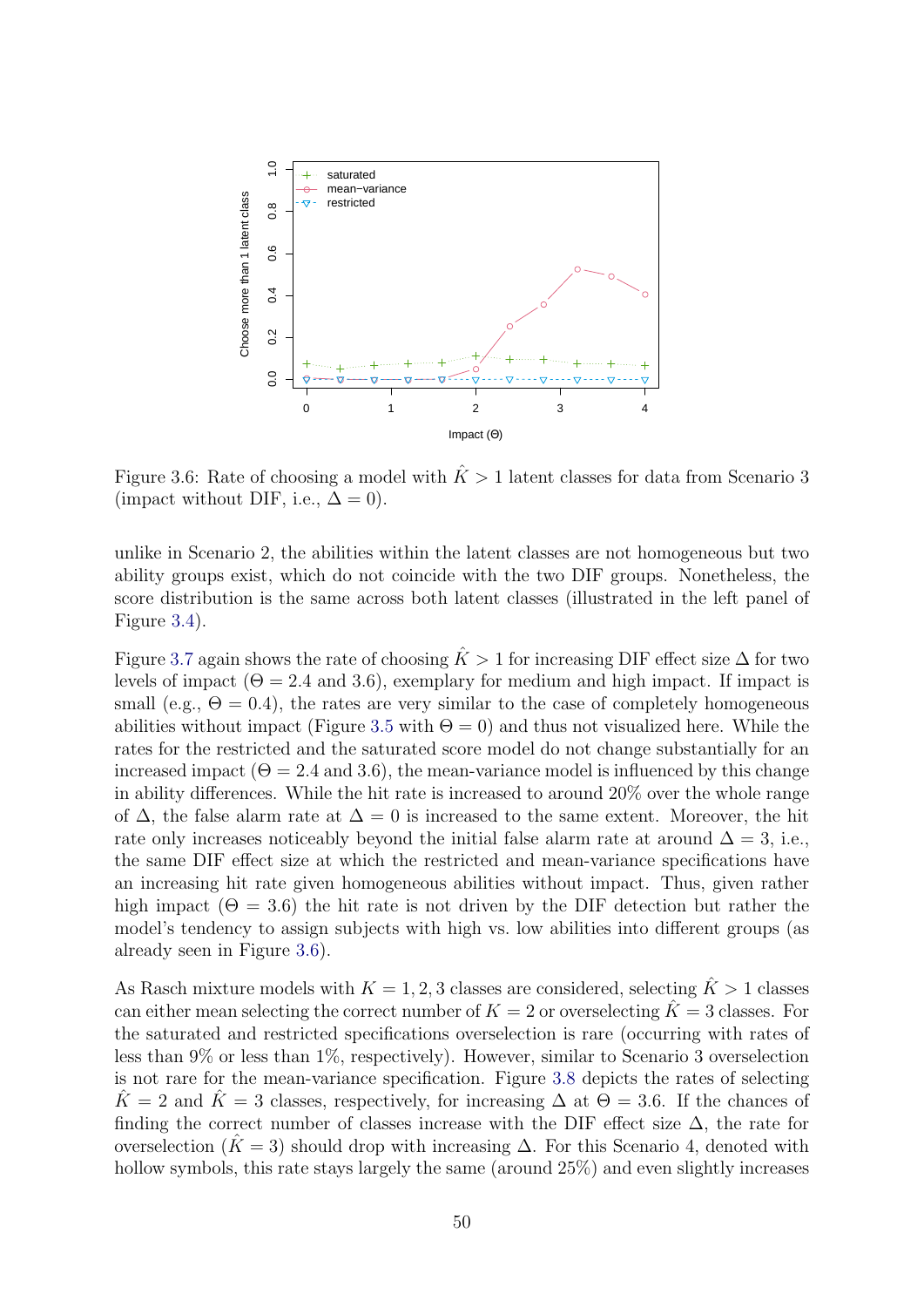

Figure 3.7: Rate of choosing a model with  $\hat{K} > 1$  latent classes for data from Scenario 4 (impact and DIF, not coinciding).

<span id="page-51-0"></span>

<span id="page-51-1"></span>Figure 3.8: Rates of choosing the correct number of classes  $(\hat{K} = 2)$  or overselecting the number of classes  $(K = 3)$  for the Rasch mixture model with mean-variance score specification in Scenarios 4 (hollow, impact within DIF groups) and 5 (solid, impact between DIF groups).

beyond this level, starting from around  $\Delta = 3$ . This illustrates again the pronounced tendency of the mean-variance model for overselection in cases of high impact.

Brief summary: If impact is simulated within DIF groups, the mean-variance model has higher hit rates than the saturated and restricted models. However, the latent classes estimated by the mean-variance model are mostly based on ability differences if the DIF effect size is low. If the DIF effect size is high, the mean-variance model tends to overestimate the number of classes.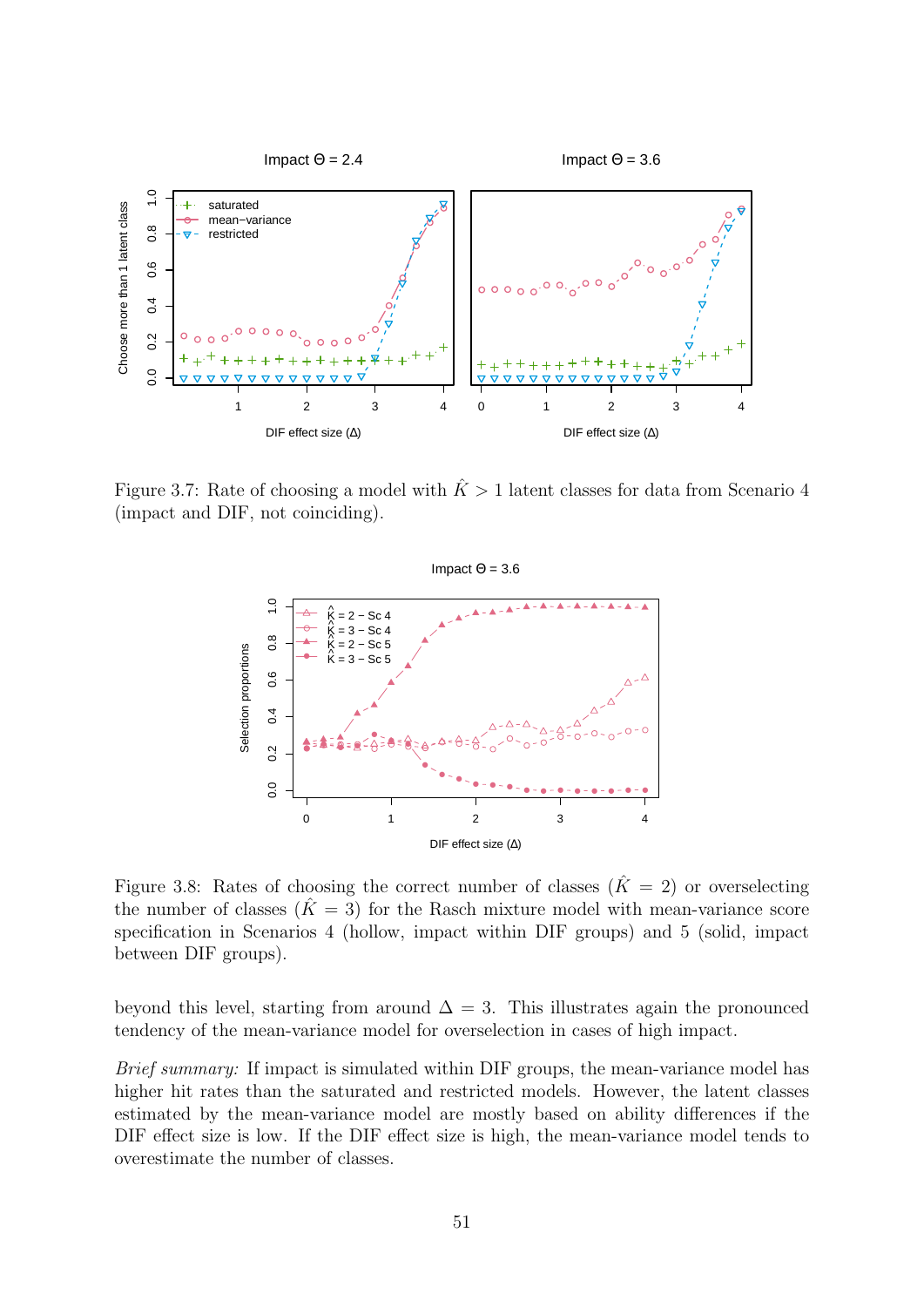

<span id="page-52-0"></span>Figure 3.9: Rate of choosing a model with  $\hat{K} > 1$  latent classes for data from Scenario 5 (impact and DIF, coinciding).

### Scenario 5: Impact and DIF, coinciding

In Scenario 5, there is also DIF (i.e.,  $\Delta > 0$ ) and impact. However, in contrast to Scenario 4 the ability and DIF groups coincide (see the right panel of Figure [3.4\)](#page-45-2). Furthermore, Scenario 3 is included also here as the reference point without DIF ( $\Delta = 0$ ).

Again, small ability differences do not strongly influence the rate of choosing more than one latent class (rates for low levels of impact, such as  $\Theta = 0.4$ , are similar to those for  $\Theta = 0$  as depicted in Figure [3.5\)](#page-49-0). Recall, both mean-variance and restricted specification have comparable hit rates for DIF detection starting from around  $\Delta = 3$  while the saturated specification has lower hit rates.

As impact increases (Figure [3.9\)](#page-52-0), the hit rates of all models increases as well because the ability differences contain information about the DIF groups: separating subjects with low and high abilities also separates the two DIF groups (not separating subjects within each DIF group as in the previous setting). However, for the mean-variance model these increased hit rates are again coupled with a highly increased false alarm rate at  $\Delta = 0$  of 26% and 50% for  $\Theta = 2.4$  and 3.6, respectively. The restricted score model, on the other hand, is invariant to latent structure in the score distribution and thus performs similarly as in previous DIF scenarios, suggesting more than one latent class past a certain threshold of DIF intensity, albeit this threshold being a bit lower than when ability groups and DIF groups do not coincide (around  $\Delta = 2$ ). The saturated model detects more than one latent class at a similar rate to the restricted score model for medium or high impact but its estimation converges more slowly and requires more iterations of the EM algorithm than the other two score models.

Finally, the potential issue of overselection can be considered again. Figure [3.8](#page-51-1) (solid symbols) shows that this problem disappears for the mean-variance specification if both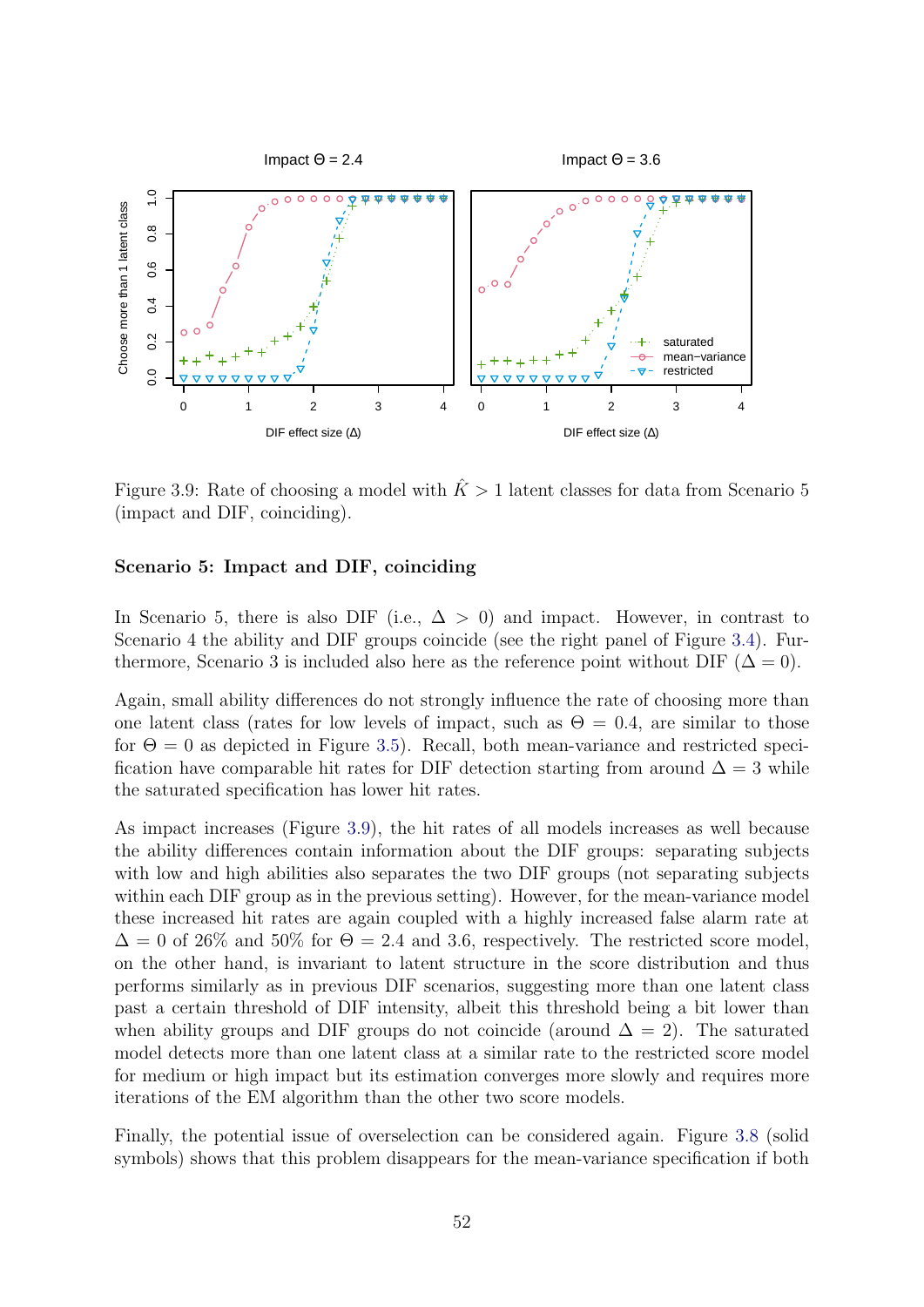DIF effect size  $\Delta$  and impact are large *and* coincide. For the restricted model overselection is again very rare throughout (occurring in less than 1% of all cases) while the saturated model overselects in up to 29% of the datasets.

Brief summary: If abilities differ between DIF groups, the mean-variance model detects the violation of measurement invariance for smaller DIF effect sizes than the saturated and restricted model. While the mean-variance model does not overselect the number of components in this scenario, the high hit rates are connected to a high false alarm rate when no DIF is present but impact is high. This does not affect the other two score models.

### 3.3.4 Quality of estimation

Although here the Rasch mixture model is primarily used analogously to a global DIF test, model assessment goes beyond the question whether or not the correct number of latent classes is found. Once the number of latent classes is established/estimated, it is of interest how well the estimated model fits the data. Which groups are found? How well are the parameters estimated? In the context of Rasch mixture models with different score distributions, both of these aspects depend heavily on the posterior probabilities  $\hat{p}_{ik}$  (Equation [3.5\)](#page-39-0) as the estimation of the item parameters depends on the score distribution only through these. If the  $\hat{p}_{ik}$  were the same for all three score specifications, the estimated item difficulties were the same as well. Hence, the focus here is on how close the estimated posterior probabilities are to the true latent classes in the data. If the similarity between these is high, CML estimation of the item parameters within the classes will also yield better results for all score models.

This is a standard task in the field of cluster analysis and we adopt the widely used Rand index [\(Rand,](#page-74-6) [1971\)](#page-74-6) here: Each observation is assigned to the latent class for which its posterior probability is highest yielding an estimated classification of the data which is compared to the true classification. For this comparison, pairs of observations are considered. Each pair can either be in the same class in both the true and the estimated classification, in different classes for both classifications or it can be in the same class for one but not the other classification. The Rand index is the proportion of pairs for which both classifications agree. Thus, it can assume values between 0 and 1, indicating total dissimilarity and similarity, respectively.

In the following, the Rand index for models with the true number of  $K = 2$  latent classes in Scenarios 4 and 5 (with DIF) is considered. Thus, the question of DIF detection (or model selection) is not investigated again but only the quality of latent class recovery (assuming the number of classes  $K$  to be known or correctly selected). The top row of Figure [3.10](#page-54-0) depicts the average Rand index for data from Scenario 4 (impact and DIF, not coinciding). Here, all three score specifications find similarly well matching classifications, while the Rand index generally decreases with increasing impact (left to right panel). In particular, while the mean-variance score model has problems finding the *correct number* of latent classes in this scenario, it only performs slightly worse than the other two specifications in determining the *correct classes* if the number were known.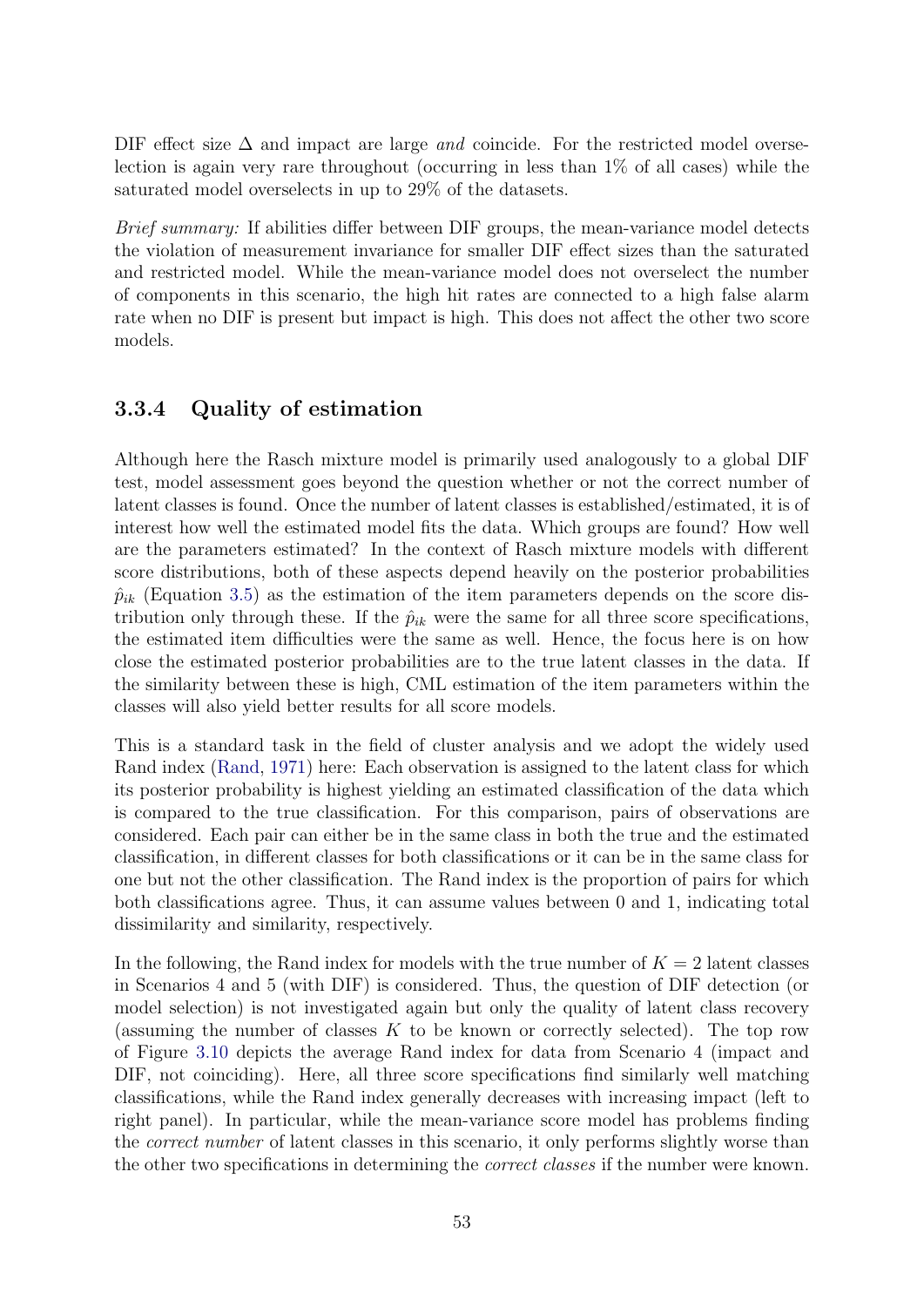

<span id="page-54-0"></span>Figure 3.10: Average Rand index for models with  $K = 2$  latent classes. Top row: Scenario 4 (impact and DIF, not coinciding). Bottom row: Scenario 5 (impact and DIF, coinciding).

Similarly, if it is provided with the correct number of classes, the saturated model also identifies the correct classes equally well compared to the other models – despite its difficulties with convergence for higher DIF effect sizes.

However, in Scenario 5 where the score distribution contains information about the DIF groups, the three score specifications perform very differently as the bottom row of Figure [3.10](#page-54-0) shows. Given the correct number of classes, the mean-variance model is most suitable to uncover the true latent classes, yielding Rand indices close to 1 if both DIF effect size and impact are large. The saturated specification follows a similar pattern albeit with poorer results, reaching values of up to 0.87. However, the classifications obtained from the restricted score specification do not match the true groups well in this scenario, remaining below 0.52 if impact is high. The reason is that the restricted score model is partially misspecified as the score distributions differ substantially across DIF groups.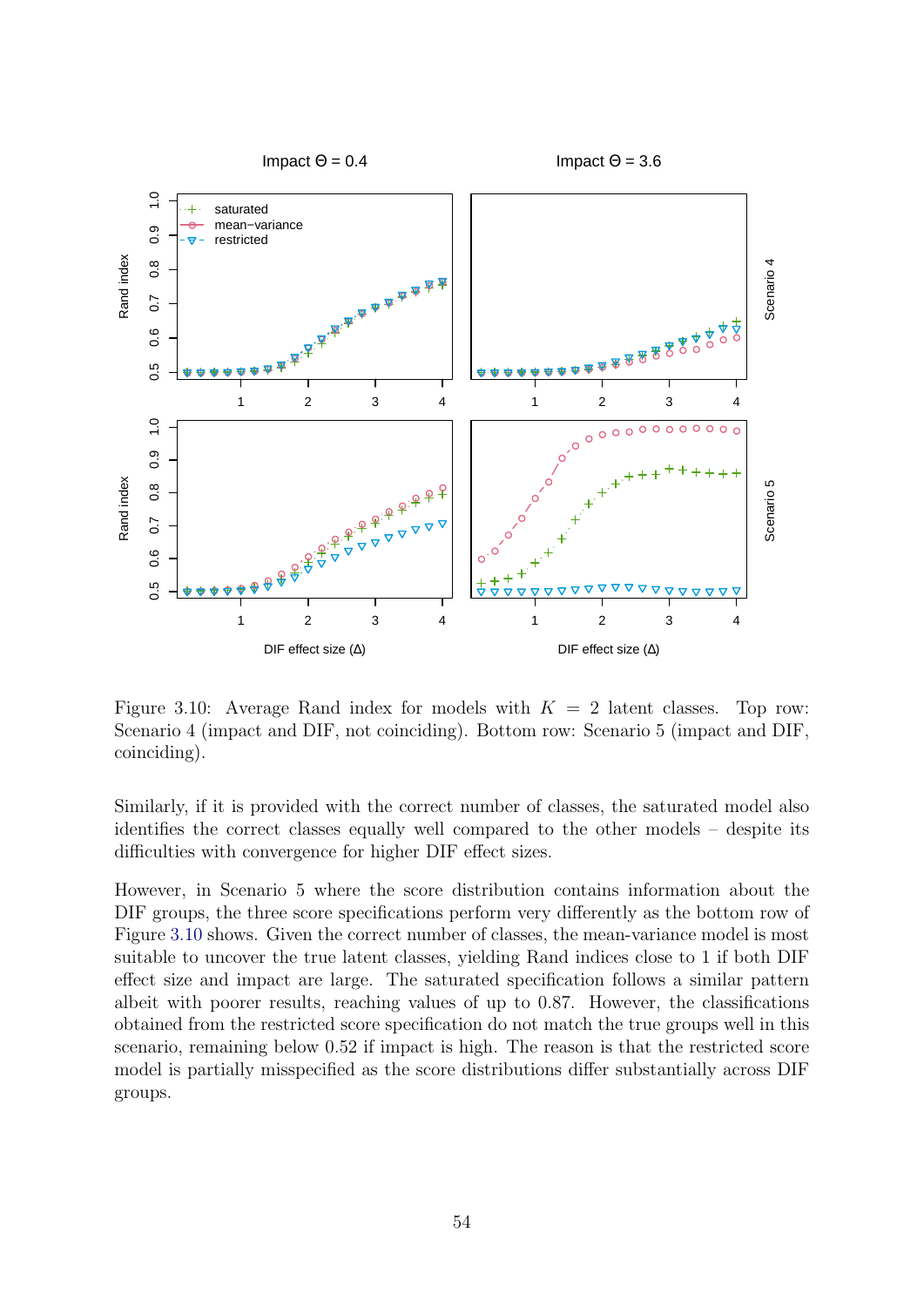## 3.3.5 Summary and implications for practical use

Given various combinations of DIF and ability impact, the score models are differently suitable for the two tasks discussed here – DIF detection and estimation of item parameters in subgroups. Starting with a summary of the results for DIF detection:

- The saturated score model has much lower hit rates than the other two specifications, i.e., violation of measurement invariance remains too often undetected. Only if high impact and high DIF effect sizes coincide does the saturated model perform similarly well as the restricted model.
- The mean-variance model has much higher hit rates. However, if impact is present in the abilities, this specification has highly inflated false alarm rates. Hence, if the mean-variance model selects more than one latent class it is unclear whether this is due to DIF or just varying subject abilities. Thus, measurement invariance might still hold even if more than one latent class is detected.
- The restricted score model also has high hit rates, comparable to the mean-variance model if abilities are rather homogeneous. But unlike the mean-variance specification, its false alarm rate is not distorted by impact. Its performance is not influenced by the ability distribution and detecting more than one latent class reliably indicates DIF, i.e., a violation of measurement invariance.

Hence, if the Rasch mixture model is employed for assessing measurement invariance or detecting DIF, then the restricted score specification appears to be most robust. Thus, the selection of the number of latent classes should only be based on this specification.

[DeMars](#page-71-5) [\(2010\)](#page-71-5) illustrate how significance tests based on the observed (raw) scores in reference and focal groups suffer from inflated type I error rates with an increased sample size if impact is present. This does not apply to the false alarm rate of Rasch mixture models because not a significance test but rather model selection via BIC is carried out. The rate of the BIC selecting the correct model increases with larger sample size if the true model is a Rasch mixture model. Since consistent estimates are employed, a larger sample size also speeds up convergence, which is particularly desirable for the saturated model if the number of latent classes and thus the number of parameters is high.

Given the correct number of classes, the different score models are all similarly suitable to detect the true classification if ability impact does not contain any additional information about the DIF groups. However, if ability impact is highly correlated with DIF groups in the data and the ability groups thus coincide with the DIF groups, this information can be exploited by the unrestricted specifications while it distracts the restricted model.

Thus, while the selection of the number of latent classes should be based only on the restricted score specification, the unrestricted mean-variance and saturated specifications might still prove useful for estimating the Rasch mixture model (after Kˆ has been selected).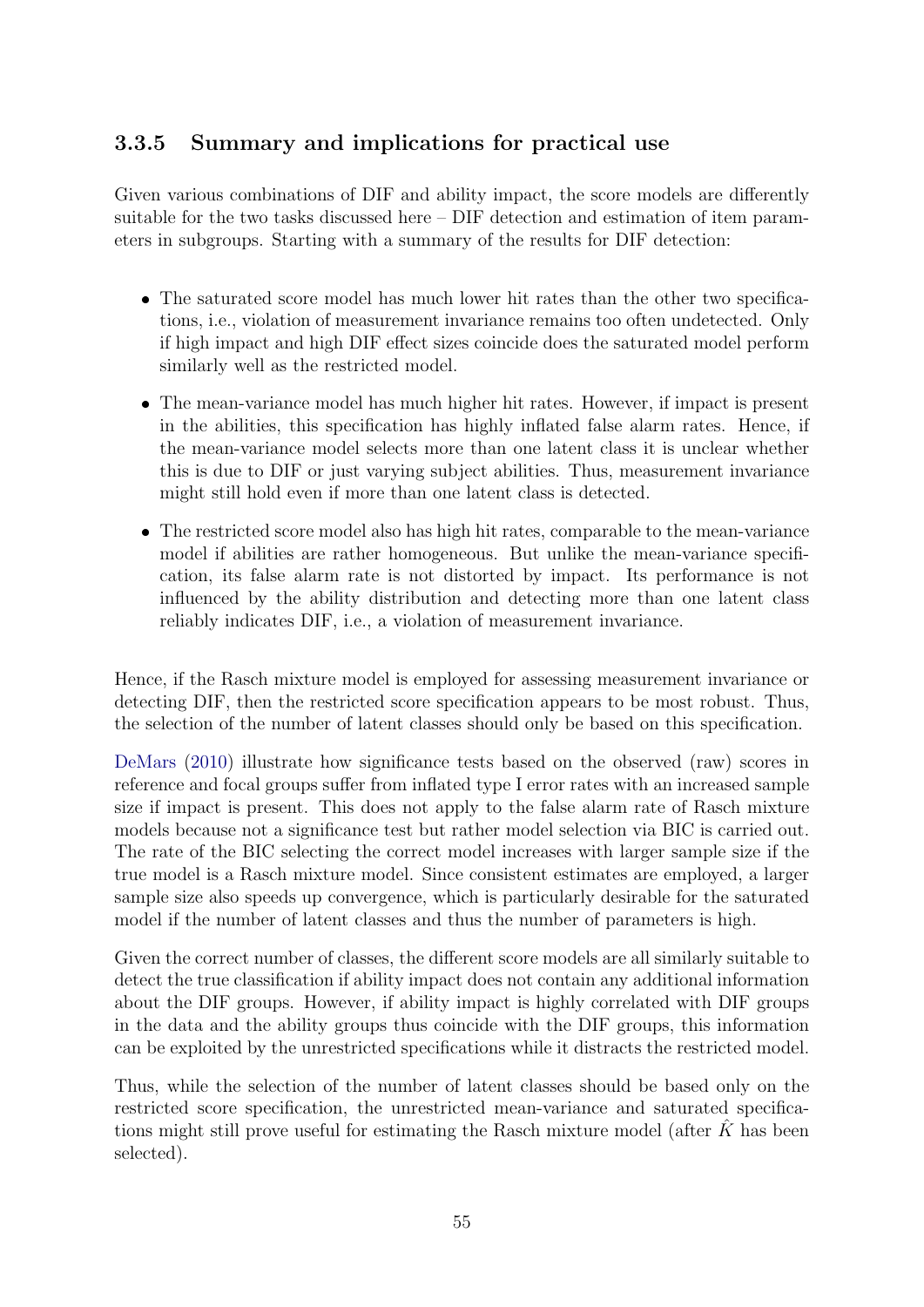We therefore recommend a two-step approach for DIF detection via a Rasch mixture model. First, the number of latent classes is determined via the restricted score model. Second, if furthermore the estimation of the item difficulties is of interest, the full selection of score models can the be utilized. While the likelihood ratio test is not suitable to test for the number of latent classes, it can be used to establish the best fitting score model, given the number of latent classes. If this approach is applied to the full range of score models (saturated and mean-variance, both unrestricted and restricted), the nesting structure of the models needs to be kept in mind.

# <span id="page-56-0"></span>3.4 Empirical application: Verbal aggression

We use a dataset on verbal aggression [\(De Boeck and Wilson,](#page-71-7) [2004\)](#page-71-7) to illustrate this two-step approach of first assessing measurement invariance via a Rasch mixture model with a restricted score distribution and then employing all possible score models to find the best fitting estimation of the item difficulties.

Participants in this study are presented with one of two potentially frustrating situations (S1 and S2):

- S1: A bus fails to stop for me.
- S2: I miss a train because a clerk gave me faulty information.

and a verbally aggressive response (cursing, scolding, shouting). Combining each situation and response with either "I want to" or "I do" leads to the following 12 items:

S1WantCurse S1DoCurse S1WantScold S1DoScold S1WantShout S1DoShout S2WantCurse S2DoCurse S2WantScold S2DoScold S2WantShout S2DoShout

First, we assess measurement invariance with regard to the whole instrument: we fit a Rasch mixture model with a restricted score distribution for  $K = 1, 2, 3, 4$  and employ the BIC for model selection. Note that the restricted versions of the mean-variance and saturated model only differ in their log-likelihood by a constant factor and therefore lead to the same model selection. Results are presented in Table [3.2.](#page-57-0)

The BIC for a Rasch mixture model with more than one latent class is smaller than the BIC for a single Rasch model, thus indicating that measurement invariance is violated. The best fitting model has  $K=3$  latent classes. Given this selection of K, we want to gain further insight in the data and thus want to establish the best fitting Rasch mixture model with  $K = 3$  latent classes. Four different models are conceivable: either using a restricted or unrestricted score model, and either using a saturated or mean-variance specification. The results for all four options are presented in Table [3.3.](#page-57-1) Note that the models with restricted saturated score distribution and restricted mean-variance score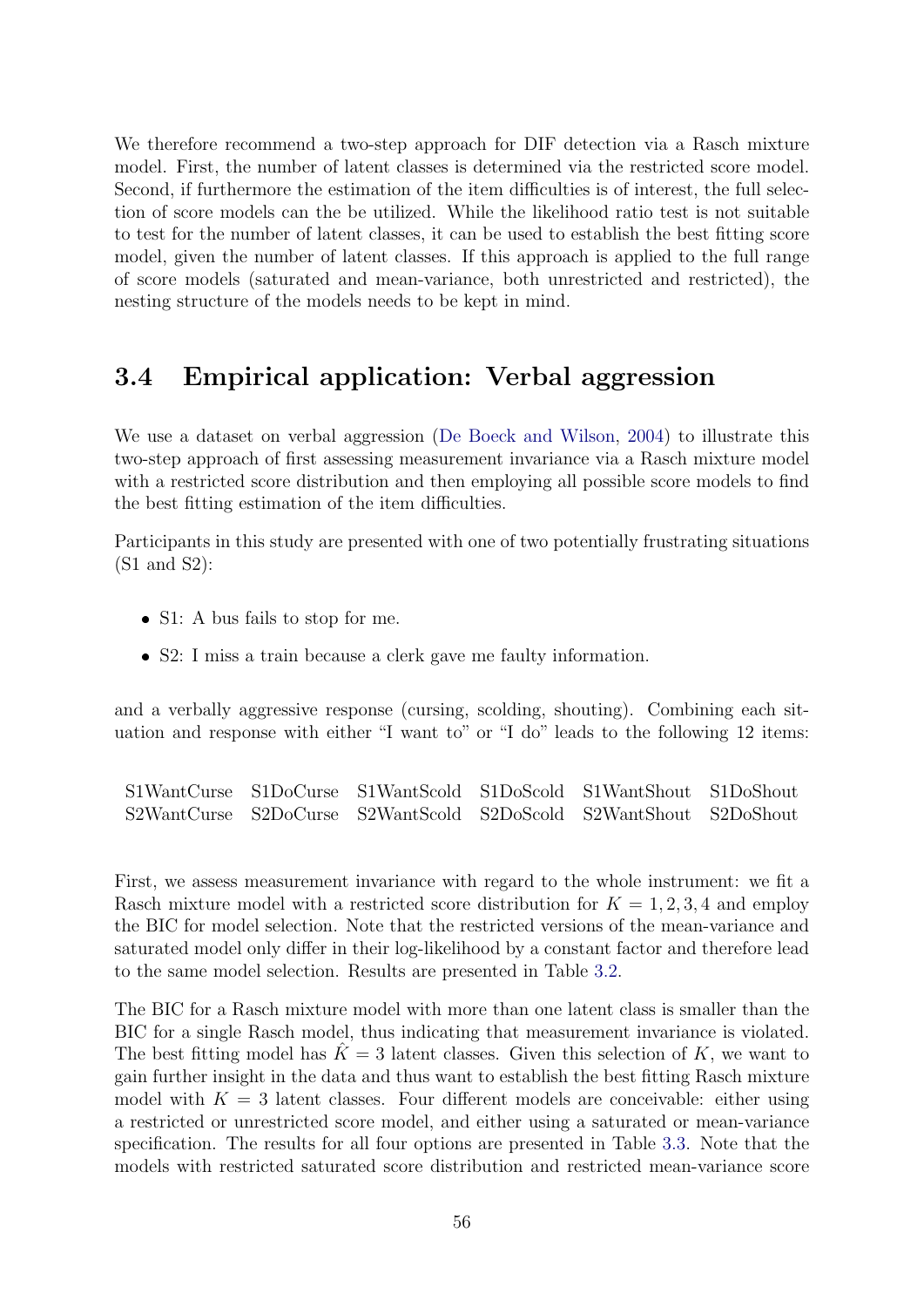| Model                      |  | k $#Df$ | $\log L$      | -BIC     |
|----------------------------|--|---------|---------------|----------|
| restricted (mean-variance) |  | -13-    | $-1900.9$     | 3874.6   |
| restricted (mean-variance) |  |         | $25 -1853.8$  | 3847.8   |
| restricted (mean-variance) |  |         | $37 - 1816.9$ | 3841.4   |
| restricted (mean-variance) |  | 49.     | $-1792.0$     | - 3858.8 |

Table 3.2: DIF detection by selecting the number of latent classes  $\hat{K}$  using the restricted Rasch mixture model.

<span id="page-57-0"></span>

| Model                                                              |   | k $#Df$ | $\log L$      | -BIC    |
|--------------------------------------------------------------------|---|---------|---------------|---------|
| saturated                                                          |   |         | $65 - 1795.2$ | 3955.1  |
| restricted (saturated)                                             | 3 |         | $45 - 1814.1$ | -3880.6 |
| mean-variance                                                      | 3 |         | $41 - 1812.2$ | 3854.4  |
| restricted (mean-variance) $3 \quad 37 \quad -1816.9 \quad 3841.4$ |   |         |               |         |

<span id="page-57-1"></span>Table 3.3: Selection of the score distribution given the number of latent classes  $\hat{K} = 3$ .

distribution lead to identical item parameter estimates. However, it is still of interest to fit them separately because each of the restricted specifications is nested within the corresponding unrestricted specification. Furthermore, the mean-variance distribution is nested within the saturated distribution.

As  $K = 3$  is identical for all of these four models, standard likelihood ratio tests can be used for comparing all nested models with each other. Testing the most parsimonious score model, the restricted mean-variance model, against its unrestricted version and the restricted saturated model at a 5% level shows that a more flexible score model does not yield a significantly better fit. The p-value are 0.051 and 0.686, respectively. Hence, the restricted mean-variance distribution is adopted here which also has the lowest BIC.

To visualize how the three classes found in the data differ, the corresponding item profiles are shown in Figure [3.11.](#page-58-1)

- The latent class in the right panel (with 111 observations) shows a very regular zigzag-pattern where for any type of verbally aggressive response actually "doing" the response is considered more extreme than just "wanting" to respond a certain way as represented by the higher item parameters for the second item, the "do-item", than the first item, the "want-item", of each pair. The three types of response (cursing, scolding, shouting) are considered increasingly aggressive, regardless of the situation (first six items vs. last six items).
- The latent class in the left panel (with 53 observations) distinguishes more strongly between the types of response. However, the relationship between wanting and doing is reversed for all responses except shouting. It is more difficult to agree to the item"I want to curse/scold" than to the corresponding item"I do curse/scold". This could be interpreted as generally more aggressive behavior where one is quick to react a certain way rather than just wanting to react that way. However, shouting is considered a very aggressive response, both in wanting and doing.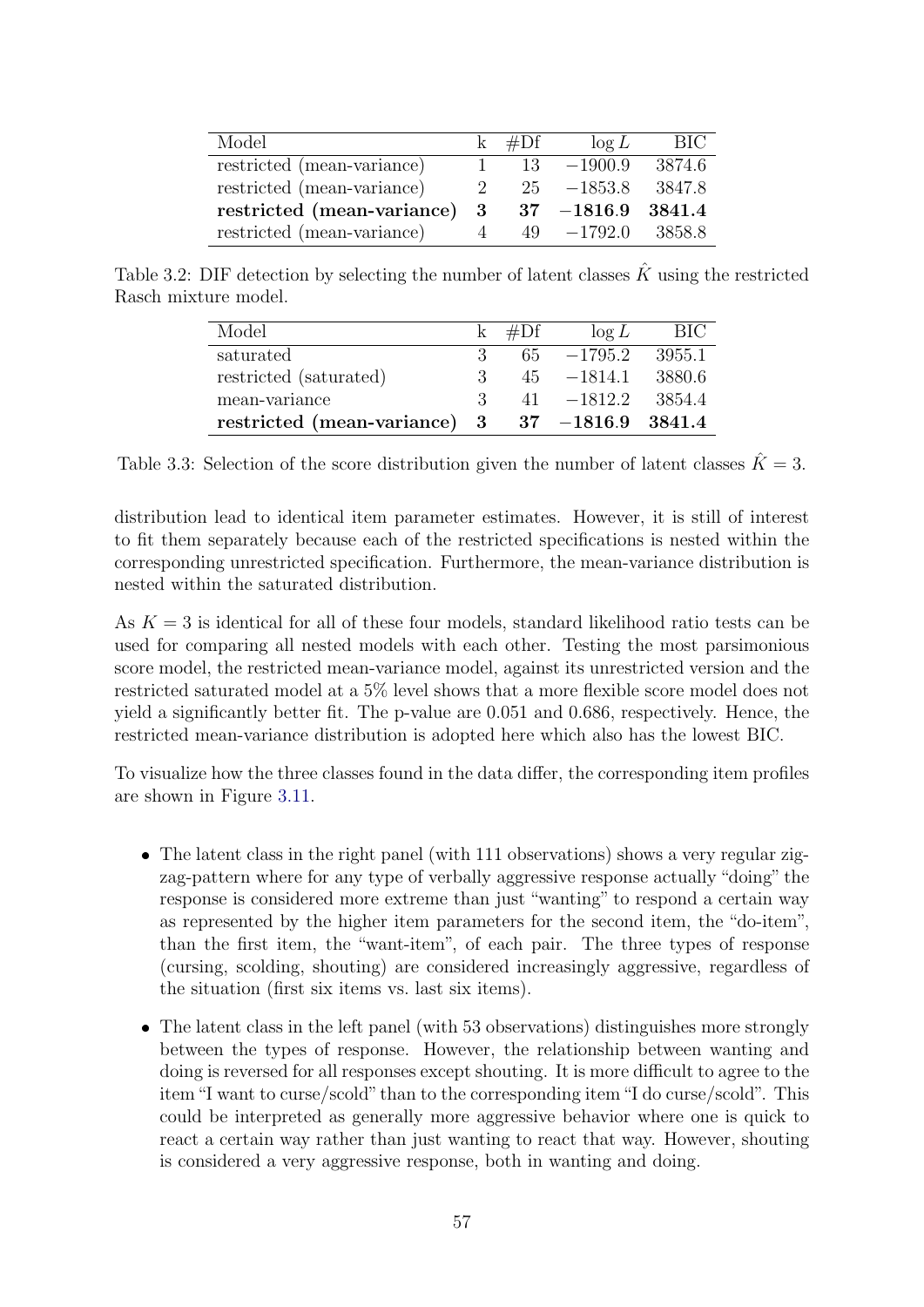

<span id="page-58-1"></span>Figure 3.11: Item profiles for the Rasch mixture model with  $\hat{K} = 3$  latent classes using a restricted mean-variance score distribution for the verbal aggression data.

 The remaining latent class (with 109 observations considerably smaller), depicted in the middle panel, does not distinguish that clearly between response types, situations or wanting vs. doing.

Therefore, not just a single item or a small number of items have DIF but the underlying want/do relationship of the items is different across the three classes. This instrument thus works differently as a whole across classes.

In summary, the respondents in this study are not scalable to one single Rasch-scale but instead need several scales to represent them accurately. A Rasch mixture model with a restricted score distribution is used to estimate the number of latent classes. Given that number of classes, any type of score model is conceivable. Here, the various versions are all fairly similar and the restricted mean-variance specification is chosen based on likelihood ratio tests. Keep in mind that the resulting fits can be substantially different from each other as shown in the simulation study, in particular for the case of impact between DIF classes. The latent classes estimated here differ mainly in their perception of the type and the "want/do"-relationship of a verbally aggressive response.

## <span id="page-58-0"></span>3.5 Conclusion

Unlike in a single Rasch model, item parameter estimation is not independent of the score distribution in Rasch mixture models. The saturated and mean-variance specification of the score model are both well-established. A further option is the new restricted score specification introduced here. In the context of DIF detection, only the restricted score specification should be used as it prevents confounding effects of impact on DIF detection while exhibiting hit rates positively related to DIF effect size. Given the number of latent classes, it may be useful to fit the other score models as well, as they might improve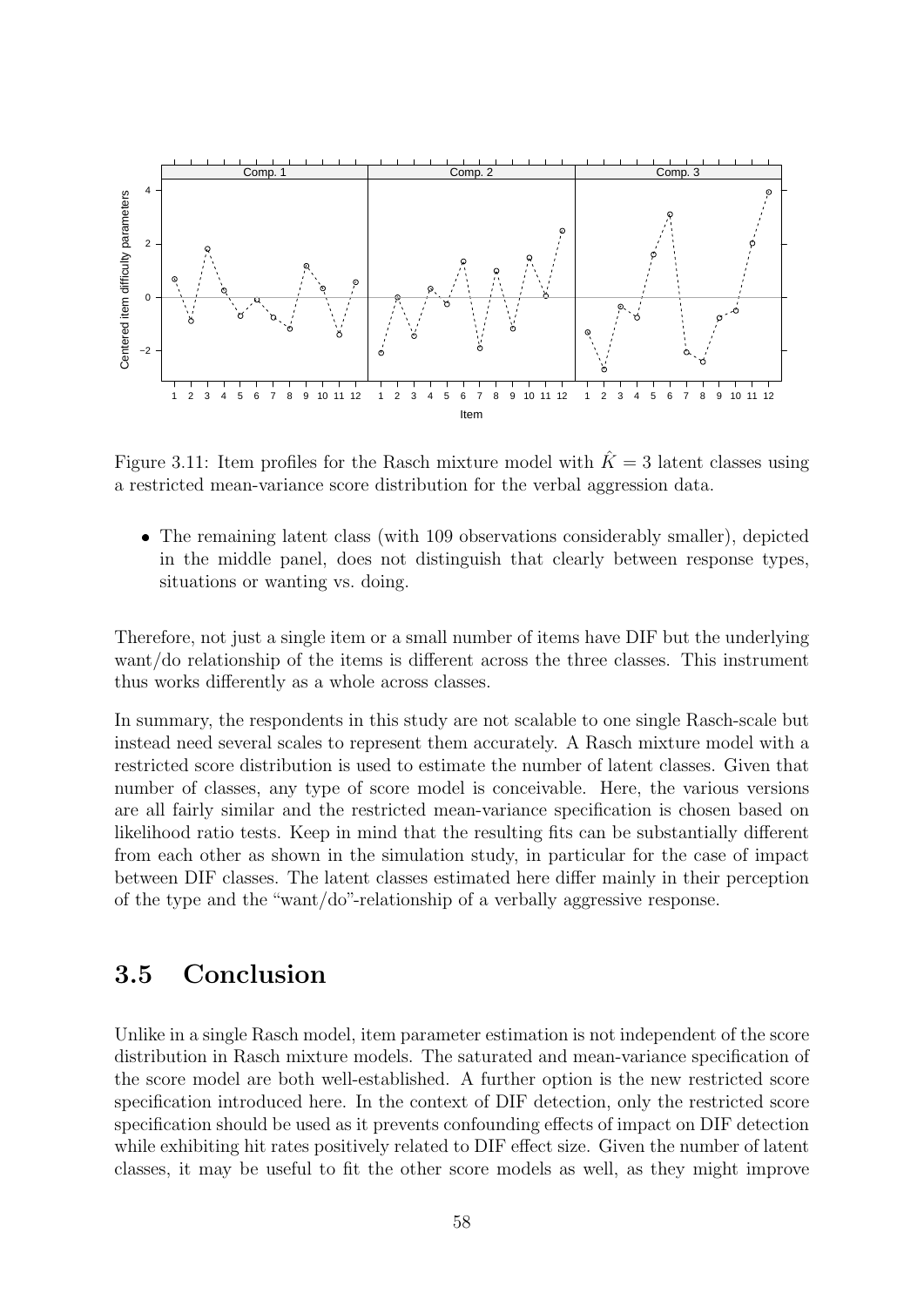estimation of group membership and therefore estimation of the item parameters. The best fitting model can be selected via the likelihood ratio test or an information criterion such as the BIC. This approach enhances the suitability of the Rasch mixture model as a tool for DIF detection as additional information contained in the score distribution is only employed if it contributes to the estimation of latent classes based on measurement invariance.

# Computational details

An implementation of all versions of the Rasch mixture model mentioned here is freely available under the General Public License in the R package psychomix from the Comprehensive R Archive Network. Accompanying the package at [http://CRAN.R-project.](http://CRAN.R-project.org/package=psychomix) [org/package=psychomix](http://CRAN.R-project.org/package=psychomix) is a dataset containing all the simulation results and a vignette with a replication of the verbal aggression example.

# Acknowledgments

This work was supported by the Austrian Ministry of Science BMWF as part of the UniInfrastrukturprogramm of the Focal Point Scientific Computing at Universität Innsbruck.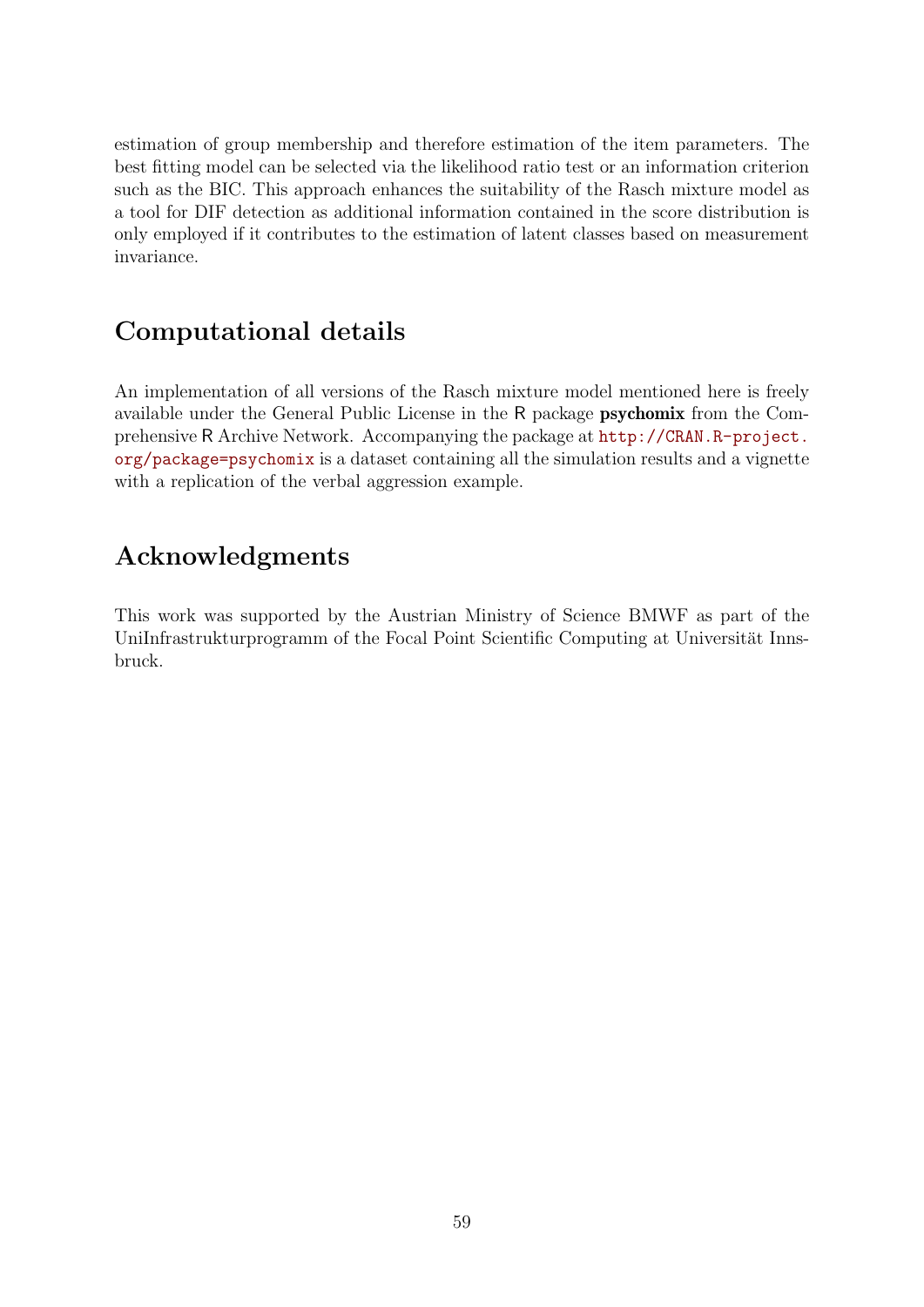# <span id="page-60-0"></span>Chapter 4

# To Split or to Mix? Tree vs. Mixture Models for Detecting Subgroups

This chapter is a (slightly) modified version of Frick [et al.](#page-72-6) [\(2014b\)](#page-72-6), published in COMPSTAT 2014 - Proceedings in Computational Statistics.

### Abstract:

A basic assumption of many statistical models is that the same set of model parameters holds for the entire sample. However, different parameters may hold in subgroups (or clusters) which may or may not be explained by additional covariates. Finite mixture models are a common technique for detecting such clusters and additional covariates (if available) can be included as concomitant variables. Another approach that relies on covariates for detecting the clusters are model-based trees. These recursively partition the data by splits along the covariates and fit one model for each of the resulting subgroups. Both approaches are presented in a unifying framework and their relative (dis)advantages for (a) detecting the presence of clusters and (b) recovering the grouping structure are assessed in a simulation study, varying both the parameter differences between the clusters and their association with the covariates.

### 4.1 Introduction

A basic assumption of many statistical models is that its set of parameters applies to all observations. However, subgroups may exist for which different sets of parameters hold, e.g., the relationship between some response and regressors might be different for younger and older individuals. If the breakpoint which separates "younger" and "older" were known, parameter stability can simply be assessed by checking for parameter differences between these two specific subgroups. However, if the breakpoint is unknown or if there is a smooth transition between "young" and "old", the subgroups can be still be detected in a data-driven way. Either a finite mixture model [\(McLachlan and Peel,](#page-73-5) [2000\)](#page-73-5)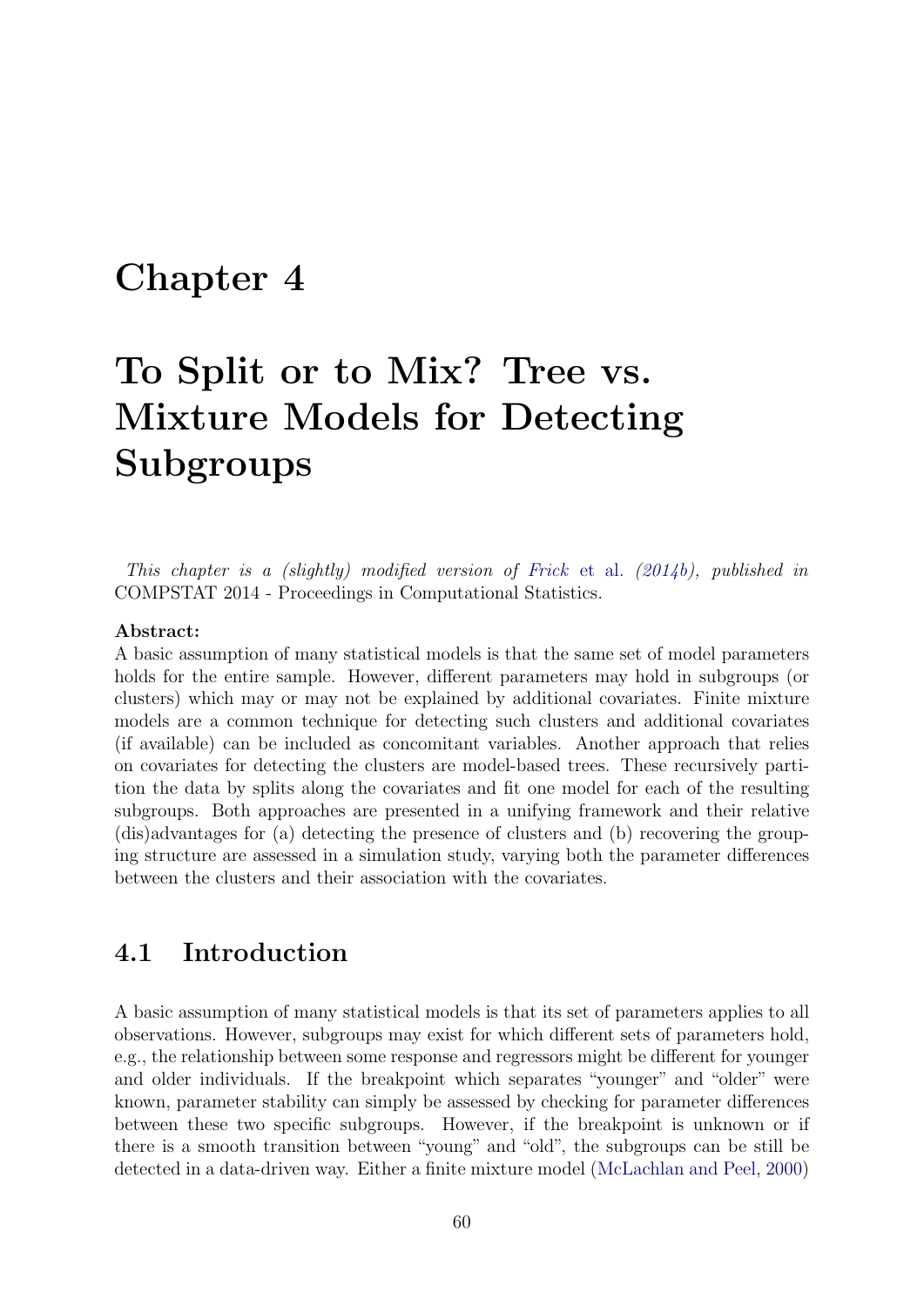can be employed, possibly using age as a concomitant variable [\(Dayton and Macready,](#page-71-8) [1988\)](#page-71-8) to model smooth transitions between clusters. Alternatively, model-based recursive partitioning [\(Zeileis](#page-75-2) et al., [2008\)](#page-75-2) can capture the difference by one or more splits in the partitioning variable age, yielding a tree structure (similar to classification and regression trees, [Breiman, Friedman, Olshen, and Stone,](#page-71-9) [1984\)](#page-71-9) where each leaf is associated with a parametric model.

Given their shared goal of establishing subgroups to capture parameter instabilities across subgroups, how do these mixture models and model-based trees compare? A unifying framework for both methods is presented and their relative (dis)advantages for (a) detecting the presence of clusters with different parameters and (b) recovering the underlying grouping structure are assessed in a simulation study.

## 4.2 Theory

Although both mixture models and model-based trees can be applied to general parametric models estimated by means of the maximum likelihood (ML) principle, we focus on linear regression here because it is the most simple and commonly applied model:

$$
y_i = x_i^{\top} \beta + \varepsilon_i \tag{4.1}
$$

with response  $y_i$ , regressor vector  $x_i$ , and errors  $\varepsilon_i$  for observations  $i = 1, \ldots, n$ . The unknown vector of regression coefficients  $\beta$  can be estimated by least squares, which yields the same estimates as ML estimation under the assumption of independent normal errors with variance  $\sigma^2$ . In the latter case the log-likelihood is given by  $\sum_{i=1}^n \log \phi(y_i; x_i^{\top} \beta, \sigma^2)$ where  $\phi(\cdot)$  denotes the probability density function of the normal distribution.

Within this framework, both trees and mixture models can assess whether the same coefficient vector  $\beta$  holds for all n observations and, if parameter stability is violated, simultaneously find clusters/subgroups and estimate the associated cluster-specific coefficients. Further covariates  $z_i$  can be used as concomitant or partitioning variables, respectively, to establish these clusters.

### 4.2.1 Finite mixture models

Finite mixture models assume that the data stem from K different subgroups with unknown subgroup membership and subgroup-specific parameters  $\beta_{(k)}$  and  $\sigma_{(k)}$  (k =  $1, \ldots, K$ ). The full mixture model is a weighted sum over these separate models (or components):

<span id="page-61-0"></span>
$$
f(y_i; x_i, z_i, \beta_{(1)}, \sigma_{(1)}, \dots, \beta_{(K)}, \sigma_{(K)}) = \sum_{k=1}^K \pi_k(z_i) \cdot \phi(y_i; x_i^{\top} \beta_{(k)}, \sigma_{(k)}^2).
$$
 (4.2)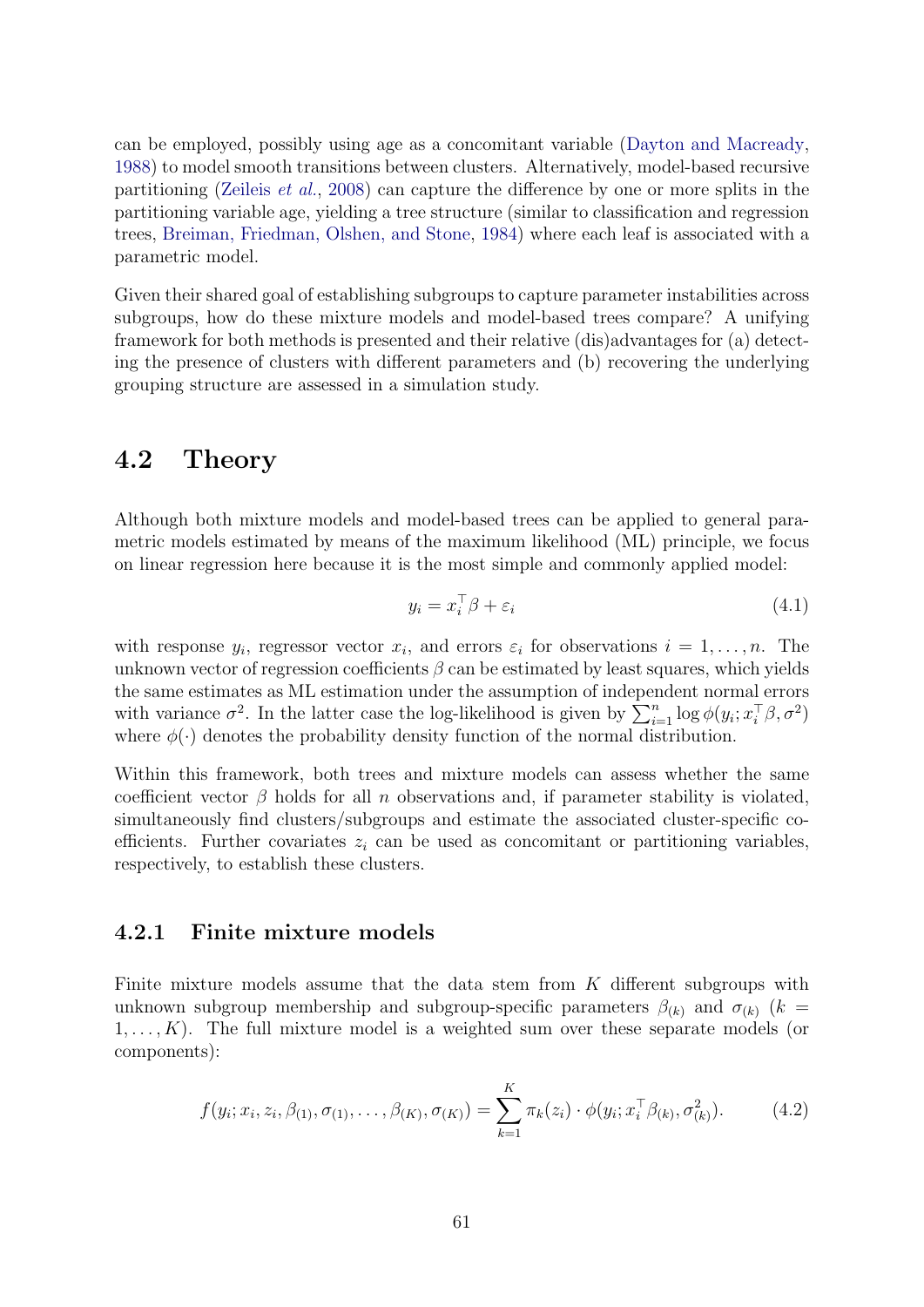The component weights may depend on the additional covariates  $z_i$  through a concomitant variable model [\(Dayton and Macready,](#page-71-8) [1988\)](#page-71-8), typically a multinomial logit model

<span id="page-62-0"></span>
$$
\pi_k(z_i) = \frac{\exp(z_i^\top \alpha_{(k)})}{\sum_{g=1}^K \exp(z_i^\top \alpha_{(g)})}
$$
(4.3)

with component-specific coefficients  $\alpha_{(k)}$ . For identifiability, one group (typically the first) is used as a reference group and the coefficients of this group are set to zero:  $\alpha_{(1)} = 0$ . This also includes the special case without concomitant variables, where  $z_i = 1$ is just an intercept yielding component-specific weights  $\pi_k(z_i) = \pi_{(k)}$ .

Given the number of subgroups  $K$ , all parameters in the mixture model are typically estimated simultaneously by ML using the expectation-maximization (EM) algorithm. To choose the number of subgroups K, the mixture model is typically fitted for  $K =$  $1, 2, \ldots$  and then the best-fitting model is selected by some information criterion. Here, we employ the Bayesian Information Criterion (BIC).

### 4.2.2 Model-based recursive partitioning

Model-based recursive partitioning [\(Zeileis](#page-75-2) et al., [2008\)](#page-75-2) can also detect subgroups for which different model parameters hold. These subgroups are separated by sample splits in the covariates  $z_i$  used for partitioning. The algorithm performs the following steps:

- 1. Estimate the model parameters in the current subgroup.
- 2. Test parameter stability along each partitioning variable  $z_{ij}$ .
- 3. If any instability is found, split the sample along the variable  $z_{ij*}$  with the highest instability. Choose the breakpoint with the highest improvement in model fit.
- 4. Repeat 2–4 on the resulting subsamples until no further instability is found.

Here, we only briefly outline how these parameter instability tests work and refer to [Zeileis and Hornik](#page-75-3) [\(2007\)](#page-75-3) for the theoretical details. The basic idea is that the scores, i.e., the derivative of  $\log \phi(\cdot)$  with respect to the parameters, evaluated at the estimated coefficients behave similar to least squares residuals: They sum to zero and if the model fits well they should fluctuate randomly around zero. However, if the parameters change along one of the partitioning variables  $z_{ij}$ , there should be systematic departures from zero. Such departures along a covariate can be captured by a cumulative sum of the scores (ordered by the covariate) and aggregated to a test statistic, e.g., summing the absolute or squared cumulative deviations. Summing the scores along a categorical partitioning variable then leads to a statistic that has an asymptotic  $\chi^2$  distribution while aggregation along numeric partitioning variables can be done in a way that yields a maximally-selected score (or Lagrange multiplier) test. In either case, the  $p$ -value  $p_i$  can be obtained for each ordering along  $z_{ij}$  without having to re-estimate the model. The p-values are then Bonferroni-adjusted to account for testing along multiple orderings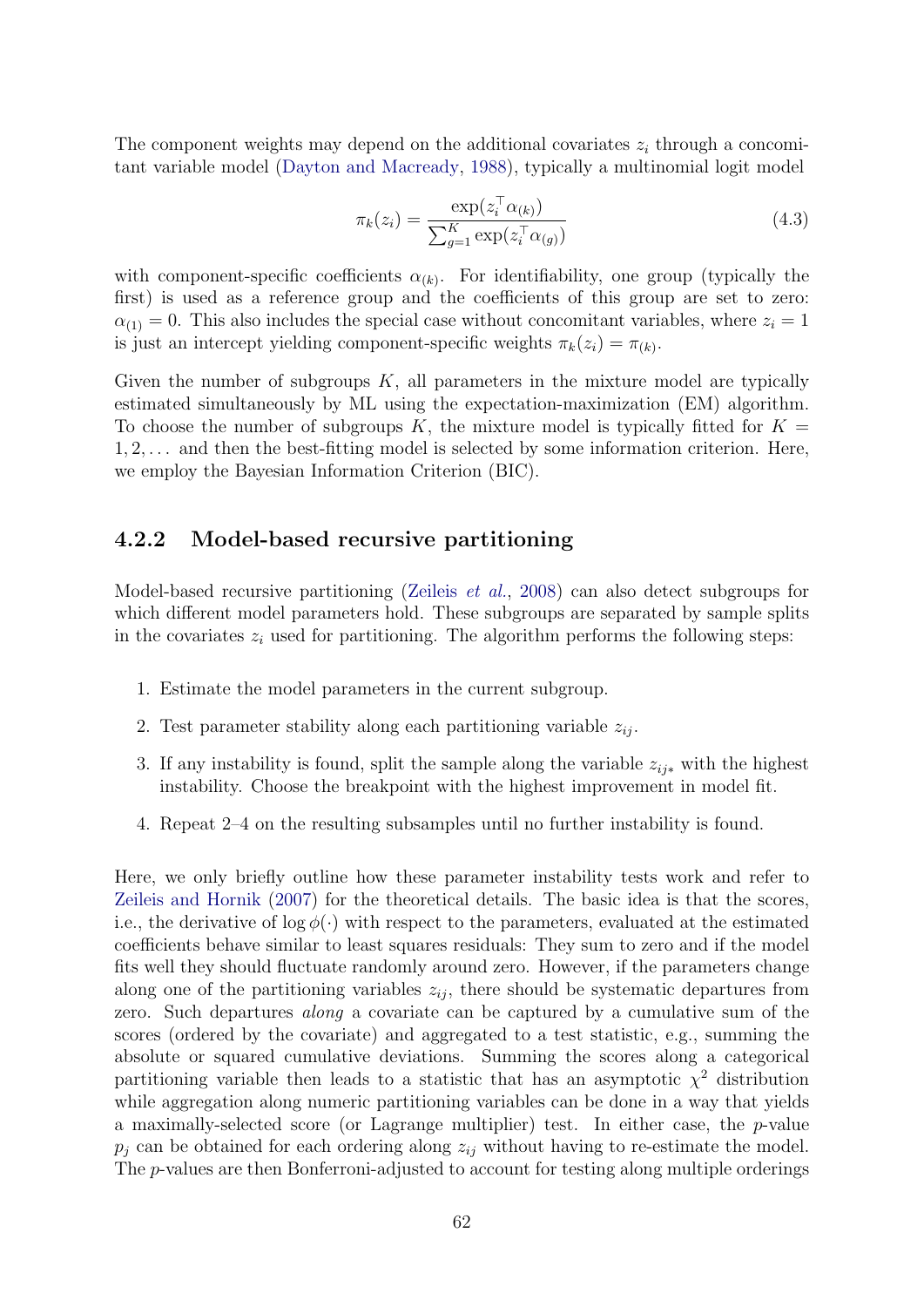and partitioning continues until there is no further significant instability (here at the 5% level).

Since each split can be expressed through an indicator function  $I(\cdot)$  (for going left or right), each branch of the tree can be represented as a product of such indicator functions. Therefore, the model-based tree induced by recursive partitioning is in fact also a model of type [\(4.2\)](#page-61-0), albeit with rather different weights:

<span id="page-63-0"></span>
$$
\pi_k(z_i) = \prod_{j=1}^{J_k} I(s_{(j|k)} \cdot z_{i(j|k)} > b_{(j|k)})
$$
\n(4.4)

where  $z_{(j|k)}$  denotes the j-th partitioning variable for terminal node k,  $b_{(j|k)}$  is the associated breakpoint,  $s_{(j|k)} \in \{-1,1\}$  the sign (signaling splitting to the left or right), and  $J_k$  the number of splits leading up to node k.

### 4.2.3 Differences and similarities

While both methods are based on the same linear regression model and aim at detecting subgroups with stable parameters, certain differences arise:

- $\bullet$  Because K is fixed for each mixture model, it is based on model selection via an information criterion whereas the selection of  $K$  through a tree is based on significance tests.
- $\bullet$  Covariates  $z$  are optional for mixture models and latent subgroups can be estimated. For a tree, those covariates are required. Furthermore, if no covariates associated with the subgroups are available, the groups cannot be detected.
- The concomitant model [\(4.3\)](#page-62-0) assumes a smooth, monotonic transition between subgroups. The sample splits of a tree [\(4.4\)](#page-63-0) represent abrupt shifts, multiple splits in a covariate are able to represent a non-monotonic transition. While variable selection is inherent to trees, it requires an additional step for mixtures models.
- Trees yield a hard clustering and mixtures a probabilistic clustering of the observations.

To investigate how the aforementioned differences between the two methods affect their ability to detect parameter instability, a simulation study is conducted, which is described in the next section.

## 4.3 Simulation study

To determine how well mixture models and model-based trees detect parameter instability, two basic questions are asked. First, is any instability found at all? Second, if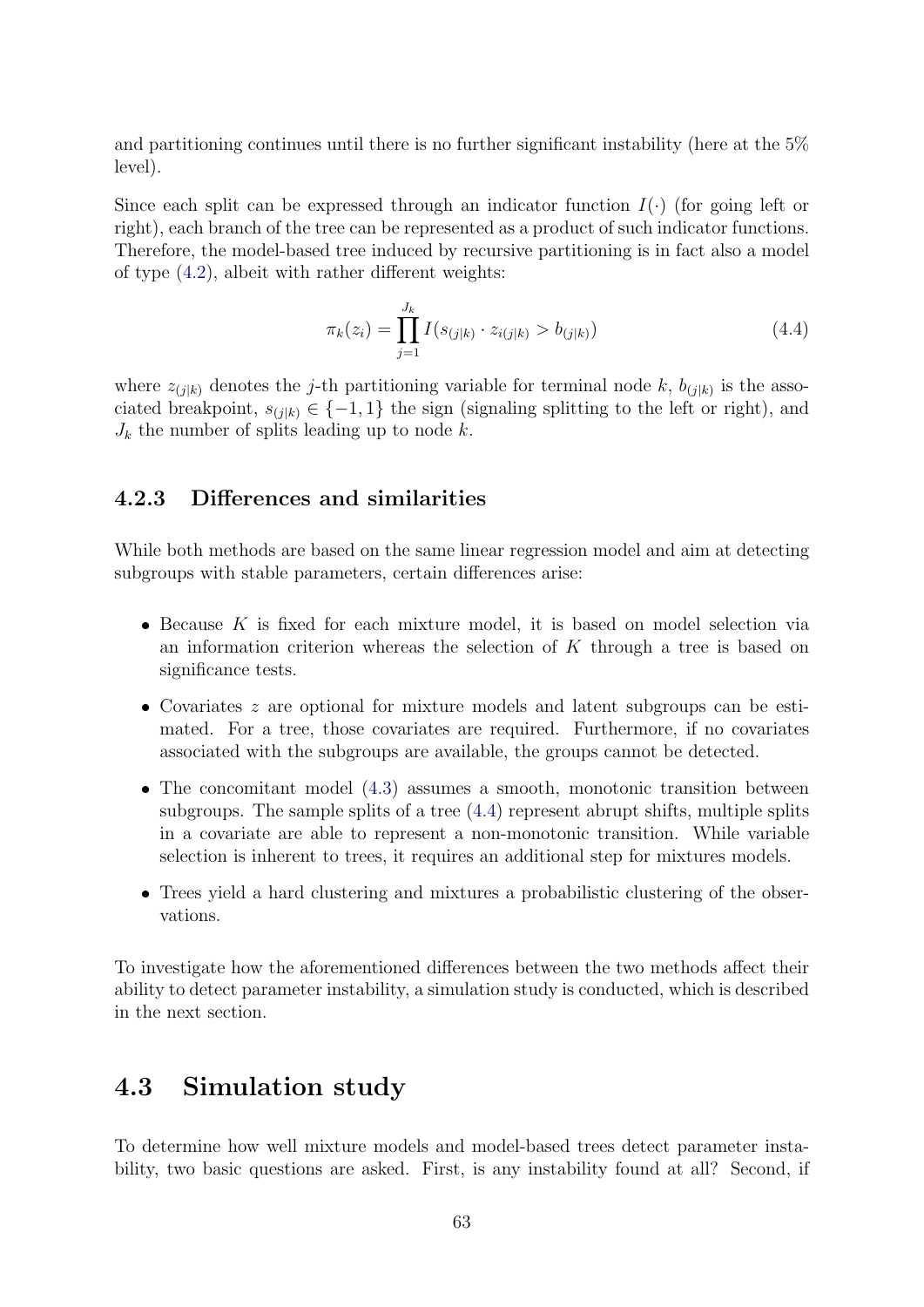so, are the correct subgroups recovered? These two aspects are potentially influenced by several factors: How does the relationship between the response  $y$  and the regressors x differ between the subgroups and how strongly does it differ? If there are any additional covariates z available, how and how strongly are those covariates connected to the subgroups? In general, we expect the following:

- Given the covariates  $z$  are associated strongly enough with the subgroups, trees are able to detect smaller differences in  $\beta_{(k)}$  than mixtures because they employ a significance test for each parameter rather than an information criterion for full sets of parameters. In contrast, mixtures are more suitable to detect subgroups if they are only loosely associated with the covariates z, as long as the differences in  $\beta_{(k)}$  are strong enough.
- If the association between covariates and subgroups is smooth and monotonic, mixtures are more suitable to detect the subgroups whereas trees are more suitable if the association is characterized by abrupt shifts and possibly non-monotonic.
- If several covariates determine the subgroups simultaneously, the mixture is more suitable, whereas trees are more suitable if  $z$  includes several noise variables unconnected to the subgroups.

Motivated by these considerations, the simulation design is explained in the next section.

### 4.3.1 Simulation design

A single regressor x and four additional covariates  $z_1, \ldots, z_4$  are drawn from a uniform distribution on  $[-1, 1]$ . The response y is computed with errors drawn from a standard normal distribution. Two subgroups of equal size are simulated. How they differ is governed by the form of  $\beta$  – either in their *intercept*, *slope*, or *both* – and the magnitude of their differences is governed by the simulation parameter  $\kappa$  (Table [4.1\)](#page-65-0). How the covariates are connected to the subgroups is governed by the form of  $\pi_k(z)$  – either via a logistic or a step function – and the strength of this association is governed by simulation parameter  $\nu$ . Here, three scenarios for  $\pi_k(z)$  are considered: a smooth logistic transition along  $z_1$ , a smooth logistic transition along  $z_1$  and  $z_2$  simultaneously, and a sharp transition along  $z_1$  with two breakpoints (labeled *axis1*, *diagonal*, and *double* step, respectively). The corresponding parameter vector of the logistic function and the breakpoints can be found in Table [4.1.](#page-65-0) The simulation parameters cover the following ranges:  $\kappa \in \{0, 0.05, ..., 1\}$  and  $\nu \in \{-1, -0.5, ..., 2\}$ . Note that  $\beta_{(1)}$  and  $\beta_{(2)}$  are identical if  $\kappa = 0$  and thus only one subgroup is simulated. Each coefficient scenario is combined with every covariate scenario and the sample size  $n \in \{200, 500, 1000\}$  is varied. The covariates  $z_3$  and  $z_4$  are always noise variables and thus either included or excluded in z. For each of these conditions, 500 datasets are drawn and three methods applied: a model-based tree, a plain mixture, and a mixture with concomitant variables. Both mixtures are fitted with  $K = \{1, \ldots, 4\}$  and K selected via BIC. For all computations, the R system for statistical computing [\(R Core Team,](#page-73-7) [2013\)](#page-73-7) is used along with the add-on packages **partykit** [\(Hothorn and Zeileis,](#page-72-7)  $2014$ ) and **flexmix** (Grün and Leisch,  $2008$ ).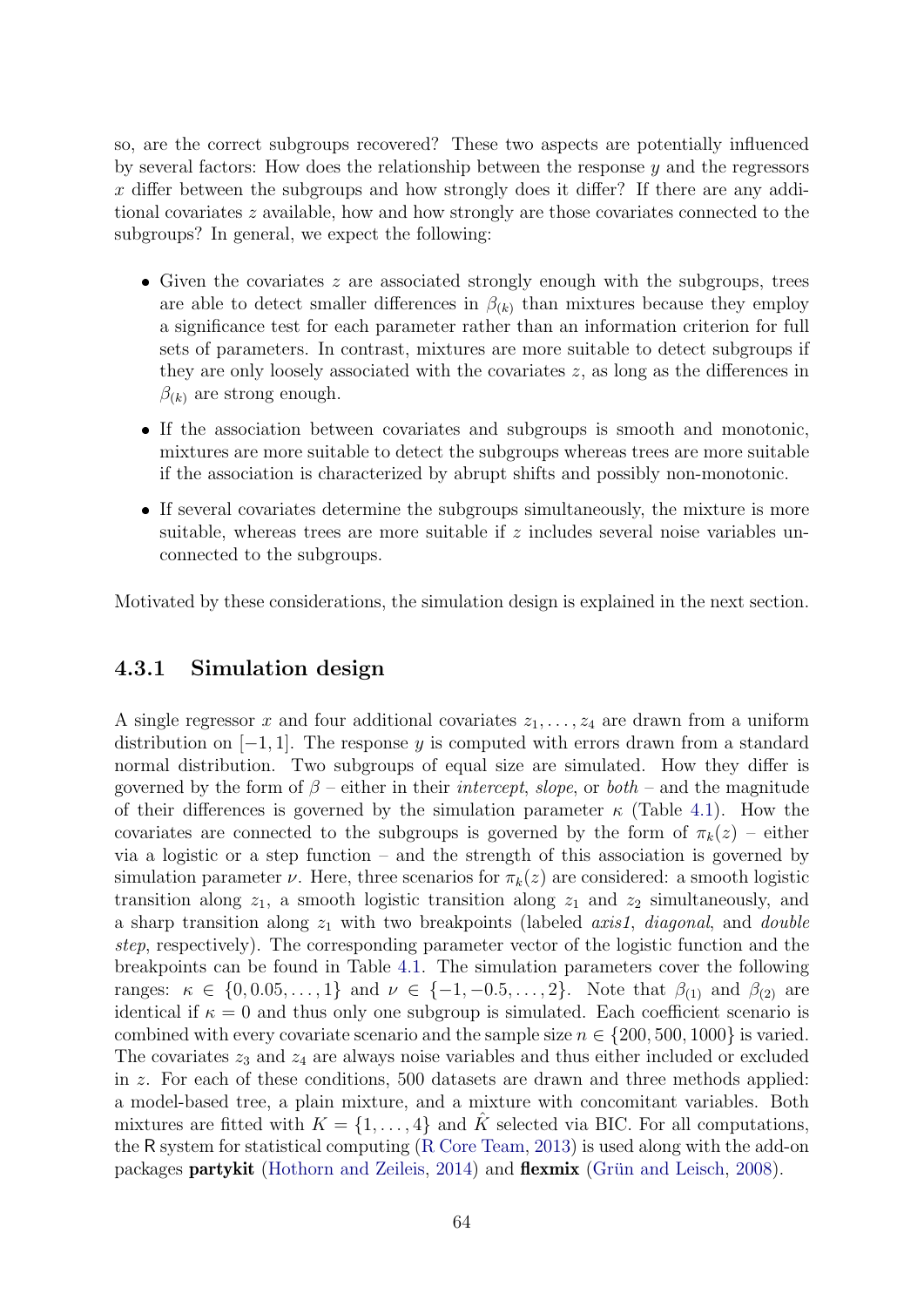|              | Label                            | Details                                                                                                                                                                                                                               |
|--------------|----------------------------------|---------------------------------------------------------------------------------------------------------------------------------------------------------------------------------------------------------------------------------------|
| Coefficients | intercept<br>slope<br>both       | $\beta_{(1)} = (\kappa, 0)^{\top}$ $\beta_{(2)} = (-\kappa, 0)^{\top}$<br>$\beta_{(1)} = (0, \kappa)^{\top}$ $\beta_{(2)} = (0, -\kappa)^{\top}$<br>$\beta_{(1)} = (\kappa, -\kappa)^{\top}$ $\beta_{(2)} = (-\kappa, \kappa)^{\top}$ |
| Covariates   | axis1<br>diagonal<br>double step | logistic with $\alpha_{(2)} = (\exp(\nu), 0, 0, 0)^\top$<br>logistic with $\alpha_{(2)} = (\exp(\nu), -\exp(\nu), 0, 0)^\top$<br>tree with $\pi_2(z) = I(z_1 > -0.5)I(z_1 < 0.5)$                                                     |

<span id="page-65-0"></span>Table 4.1: Simulation scenarios for regression coefficients and covariates.

### 4.3.2 Outcome assessment

To address the first question of whether or not any instability is found, the hit rate is computed: This is the rate of selecting more than one subgroup – this corresponds to splitting at least once for a tree and to selecting  $K > 1$  for a mixture. To address the second question if the right subgroups are found, the estimated clustering is compared to the true clustering. Many external cluster indices such as the Rand index favor a "perfect match", i.e., splitting one true subgroup into several estimated subgroups (as might be unavoidable in a tree) is penalized by the index. Cramér's coefficient is invariant against such departures from a perfect match [\(Mirkin,](#page-73-9) [2001\)](#page-73-9) and thus employed here.

### 4.3.3 Simulation results

Exemplary results are shown for the scenario with differences in both coefficients with  $n = 200$  observations, without the noise variables  $z_3$  and  $z_4$ , and the *double step* scenario as well as the logistic scenarios *axis1* and *diagonal* with three levels  $\nu = \{-1, 0, 1\}$  of separation between subgroups. For the *double step* scenario, the hit rate for detecting instability is depicted in the left panel of Figure [4.1.](#page-66-0) The tree clearly outperforms both mixtures. For the logistic scenarios *axis1* and *diagonal*, the hit rates are depicted in Figure [4.2.](#page-67-0) If the covariates are only weakly associated with the subgroups ( $\nu = -1$ , left column), the tree is unable to detect the subgroups, regardless of how strongly they differ in their regression coefficients. Both mixtures are able to detect instability beyond a threshold of  $\kappa = 0.7$  and reach hit rates of almost 1. For a medium association  $(\nu = 0)$ , the tree is able to detect smaller differences in the regression coefficients than the mixtures but for larger differences both mixtures equally outperform the tree. If the association is strong  $(\nu = 1)$ , the tree outperforms both mixtures. The mixture with concomitants in turn outperforms the plain mixture which is per definition invariant to (changes in) the association between covariates and subgroups. Interestingly, the tree performs rather similarly for the scenarios *axis1* and *diagonal*, indicating that approximation through sequential splits works rather well. For  $\kappa = 0$  only one true subgroup exists and mixtures nearly always select  $\tilde{K} = 1$  while trees incorrectly select  $\tilde{K} > 1$  subgroups only in less than 5% of the cases (which is the significance level employed in the parameter stability tests).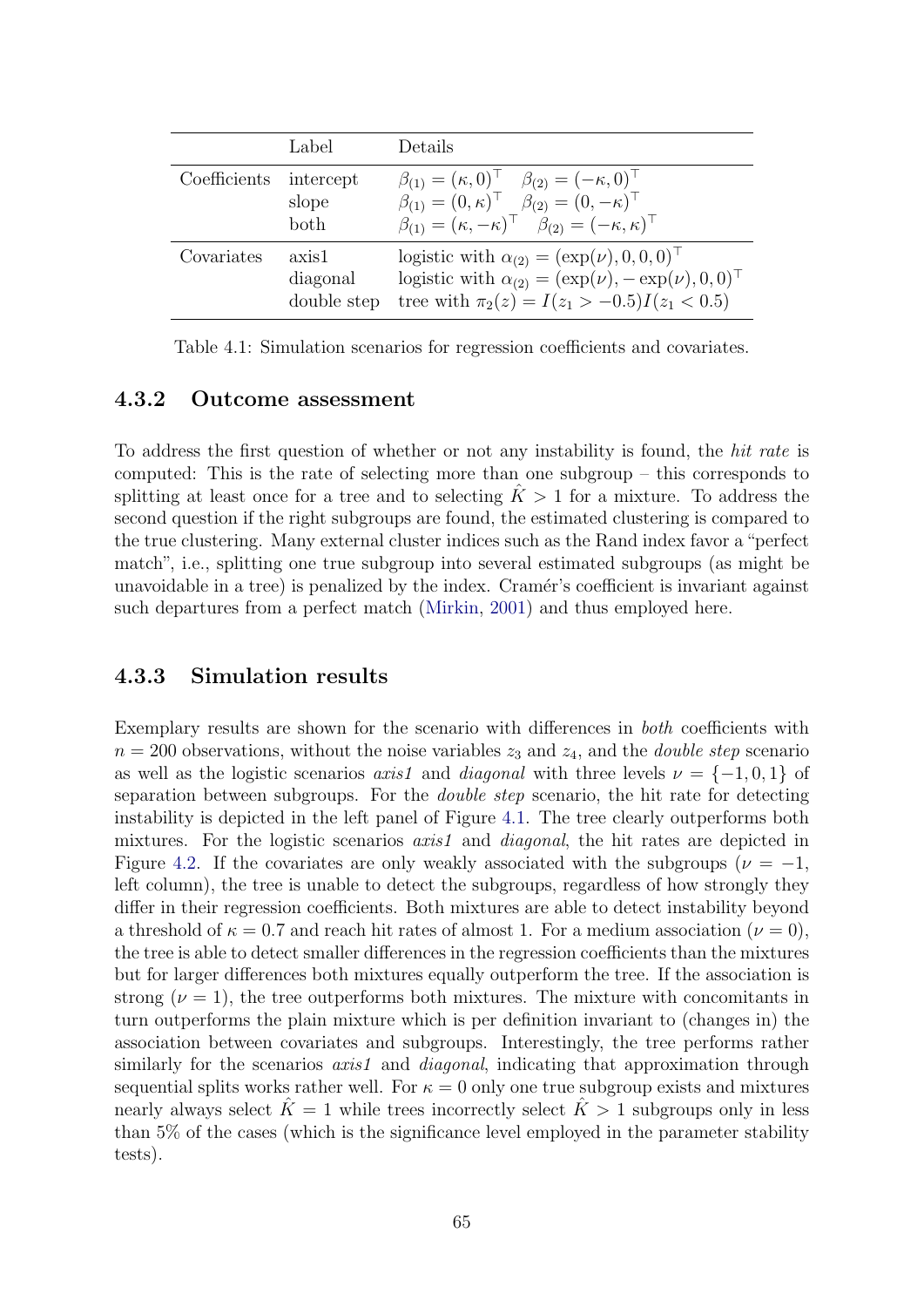

<span id="page-66-0"></span>Figure 4.1: Hit Rate (left panel) and Cramér's coefficient (right panel) for the *double* step covariate scenario. Line type: dashed for tree, solid for mixture, dot-dashed for plain mixture.

The corresponding recovery of the subgroups as measured by Cramér's coefficient is depicted in the right panel of Figure [4.1](#page-66-0) for the double step scenario. Similar to the detection of instability, the tree outperforms both mixtures. For the logistic scenarios, the Cramér's coefficients are shown in Figure [4.3.](#page-67-1) For low and medium levels of association between covariates and subgroups, both mixtures outperform the tree for stronger instabilities. For a medium level of association  $(\nu = 0)$  and small instabilities, the tree's advantage in detecting instabilities translates into an advantage of also uncovering the correct subgroups. However for a stronger association ( $\nu = 1$ ), the mixture with concomitants recovers the true subgroups better than the other two methods once the hit rates are similar across methods. Despite its good hit rates, the tree never exceeds a Cramér's coefficient of about 0.6. This is the case regardless of how strong the regression coefficients differ, indicating that the tree's ability to uncover the correct subgroups is limited by the (relative) weakness of association between covariates and subgroups. For an even stronger association ( $\nu > 1$ , not depicted here), the tree recovers the subgroups as well as the concomitant mixture in the *axis1* scenario but fails to do so in the *diagonal* scenario.

For larger numbers of observations ( $n = 500$  or 1000) and the other two coefficients scenarios *(intercept* and *slope)*, results are similar to those shown here, just being generally more pronounced. Including two additional noise variables  $z_3$  and  $z_4$  affected both the tree and the concomitant mixture, with hit rates dropping slightly stronger for the mixture.

### 4.4 Discussion

Both methods are suitable to detect parameter instability (or lack thereof) and recover the subgroups (if any). Which method is more suitable depends largely on the association between the subgroups and covariates as well as how strongly the subgroups differ in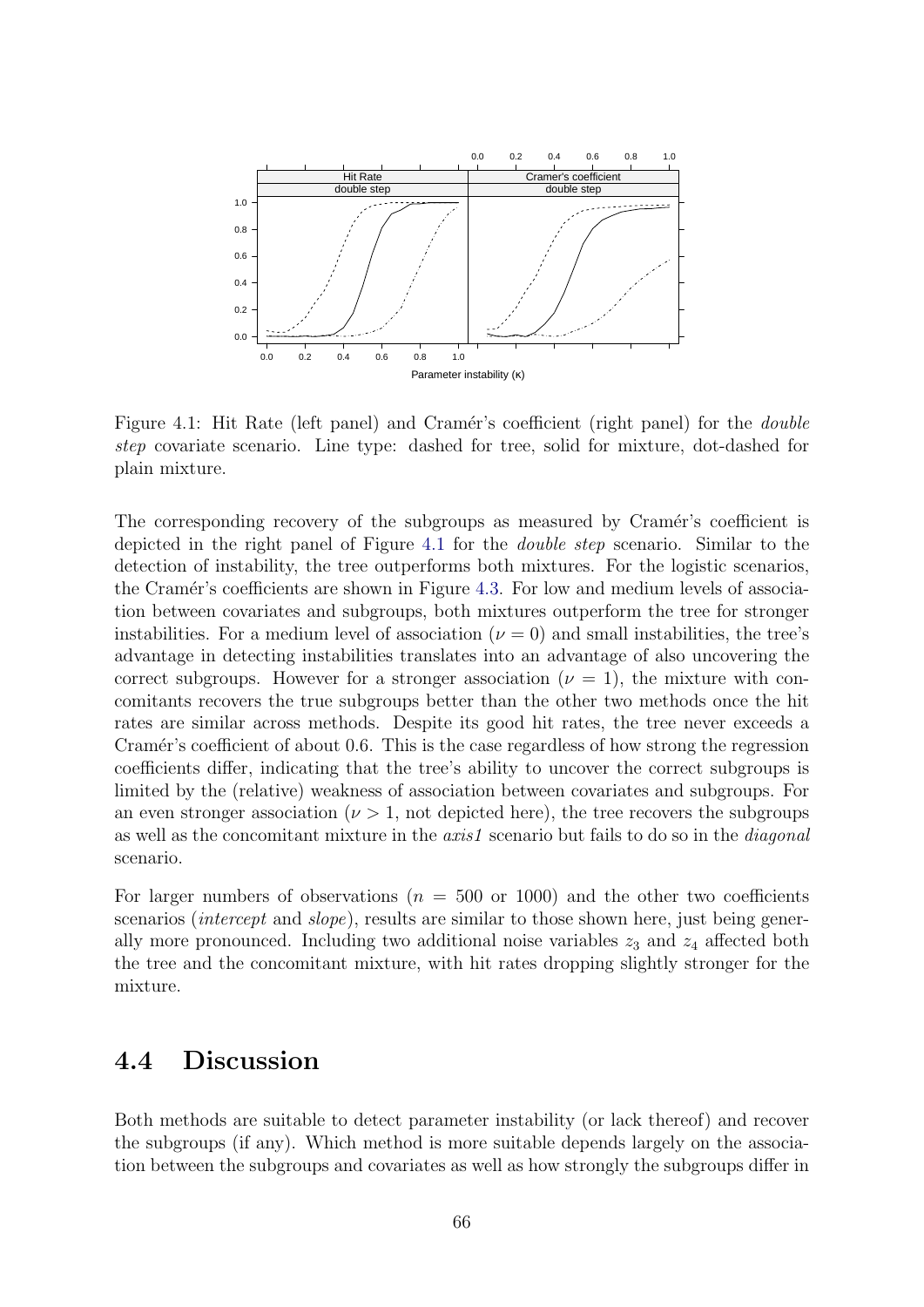

<span id="page-67-0"></span>Figure 4.2: Hit Rate for the logistic covariate scenarios for three levels of  $\nu \in \{-1, 0, 1\}$ . Line type: dashed for tree, solid for mixture, dot-dashed for plain mixture.



<span id="page-67-1"></span>Figure 4.3: Cramér's coefficient for the logistic covariate scenarios for three levels of  $\nu \in \{-1,0,1\}$ . Line type: dashed for tree, solid for mixture, dot-dashed for plain mixture.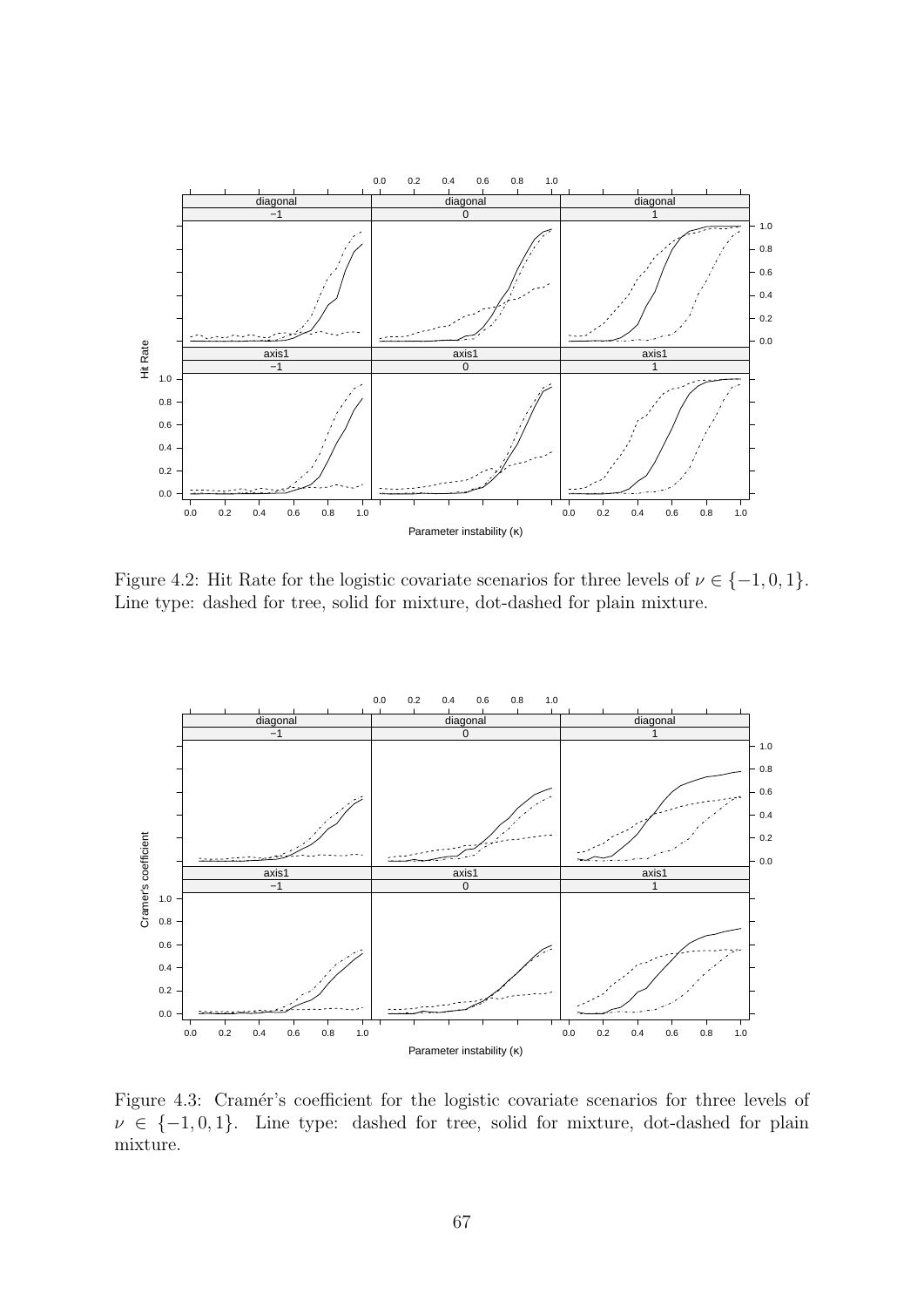their respective parameter vectors. If the association between subgroups and covariates is strong, the tree is able to detect smaller differences in the parameters than the mixtures. The approximation of a smooth transition between classes through sample splits works rather well. In addition, the tree can represent a non-monotonic association which the mixtures cannot. If the association between subgroups and covariates is weak but the difference in the parameters reasonably strong, mixture models are more suitable than the tree. Mixture models are also capable of detecting latent subgroups without any association to covariates. It would be interesting to investigate whether these relationships also apply to situations with more subgroups and mixtures with higher numbers of components. Further questions for further research include the assessment of subgroup recovery on a test set rather than in-sample and variable selection for the concomitant models of mixtures, which could also be accomplished with an information criterion.

In summary, both methods have their relative advantages and thus are more suitable to detect parameter instability and uncover subgroups in different situations. As the exact structure is unknown in practice, we suggest using both methods to gain better insight into the data.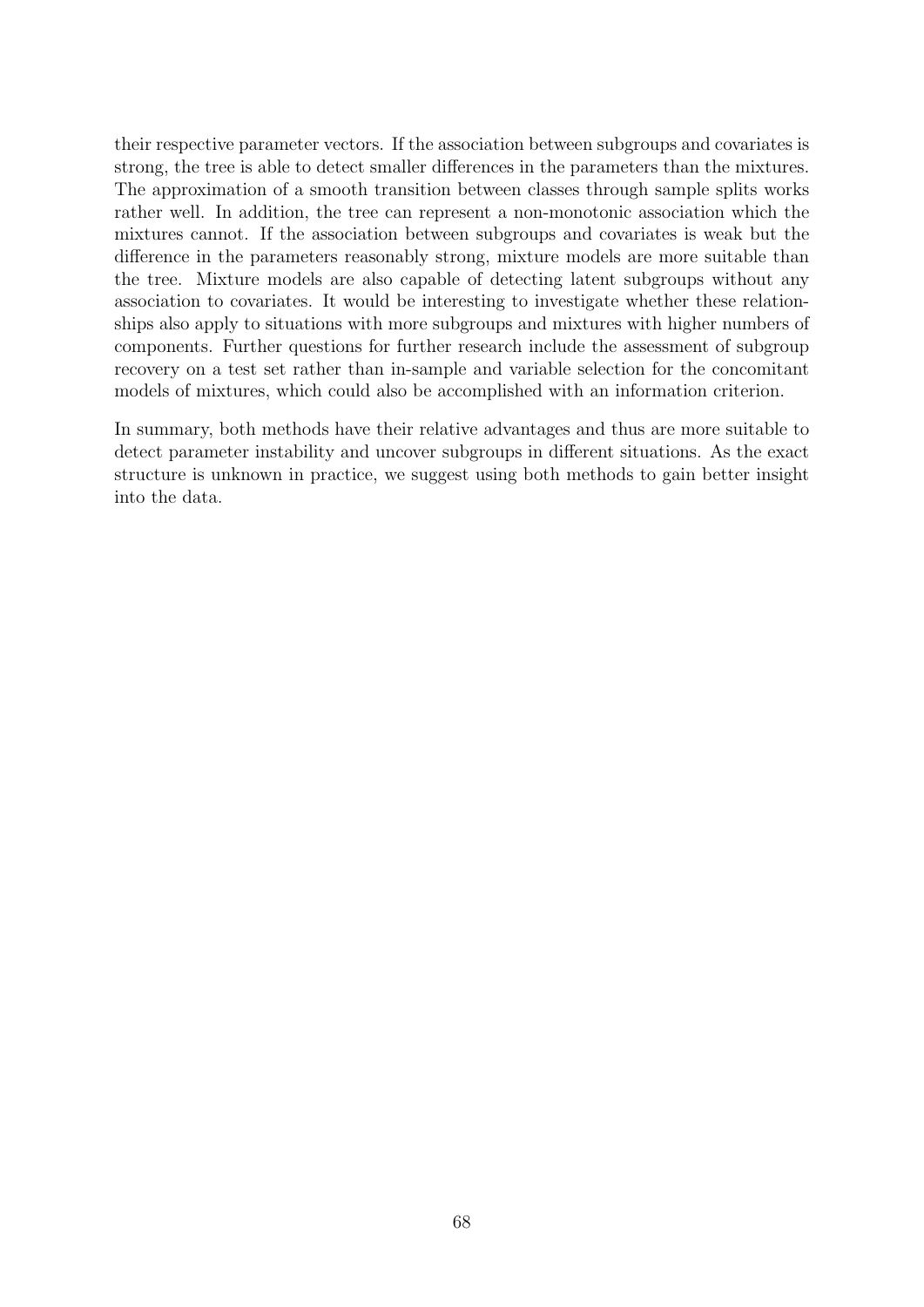# Chapter 5

# Summary and Outlook

Mixture models are a flexible statistical tool, which can be applied to data stemming from different groups when group membership is unknown. This tool is here applied in a psychometric context to Rasch models. The R package psychomix provides a flexible open-source implementation of various extensions of the original model specification by [Rost](#page-74-0) [\(1990\)](#page-74-0), e.g., allowing for different score distributions and the specification of concomitant variable models [\(Dayton and Macready,](#page-71-8) [1988\)](#page-71-8). This package extends the previously existing opportunities for fitting mixtures of Rasch models in R.

The Rasch model is used to measure latent traits by modeling a subject's probability of solving an item as dependent on the subject's ability and the item's difficulty. Accurate measurements and fair comparisons between subjects are only possible if each item is equally difficult for every subject, i.e., no groups of subjects exist for which different sets of item difficulties hold. Rasch mixture models can be used to assess this crucial assumption of measurement invariance. However, previously suggested specifications of the model are not invariant to the distribution of the scores, which are the number of correctly scored items. Thus, the latent groups found by the Rasch mixture model cannot only be based on the item difficulties but also – or even solely – on the subjects' abilities. While the first options are a violation of measurement invariance, the latter is not and thus not of interest in this context. The newly suggested specification of the Rasch mixture model restricts the score distribution in such a way that the latent groups found by the model are *only* based on the item difficulties. It is thus better suited to detect violations of measurement invariance, as illustrated in the simulation study comparing old and new score specifications.

Another method to assess measurement invariance by establishing groups based on stable item difficulties in a data-driven way are Rasch trees [\(Strobl](#page-74-3) et al., [2014\)](#page-74-3). These are based on model-based recursive partitioning which shares certain properties with mixture models. Here, these two general statistical methods are unified in a common framework and relative (dis-)advantages for the detection of parameter instability illustrated in a simulation study. Neither method outperforms the other in all scenarios. Therefore, it is suggested to employ both methods in an empirical analysis to overall gain a better insight into the data.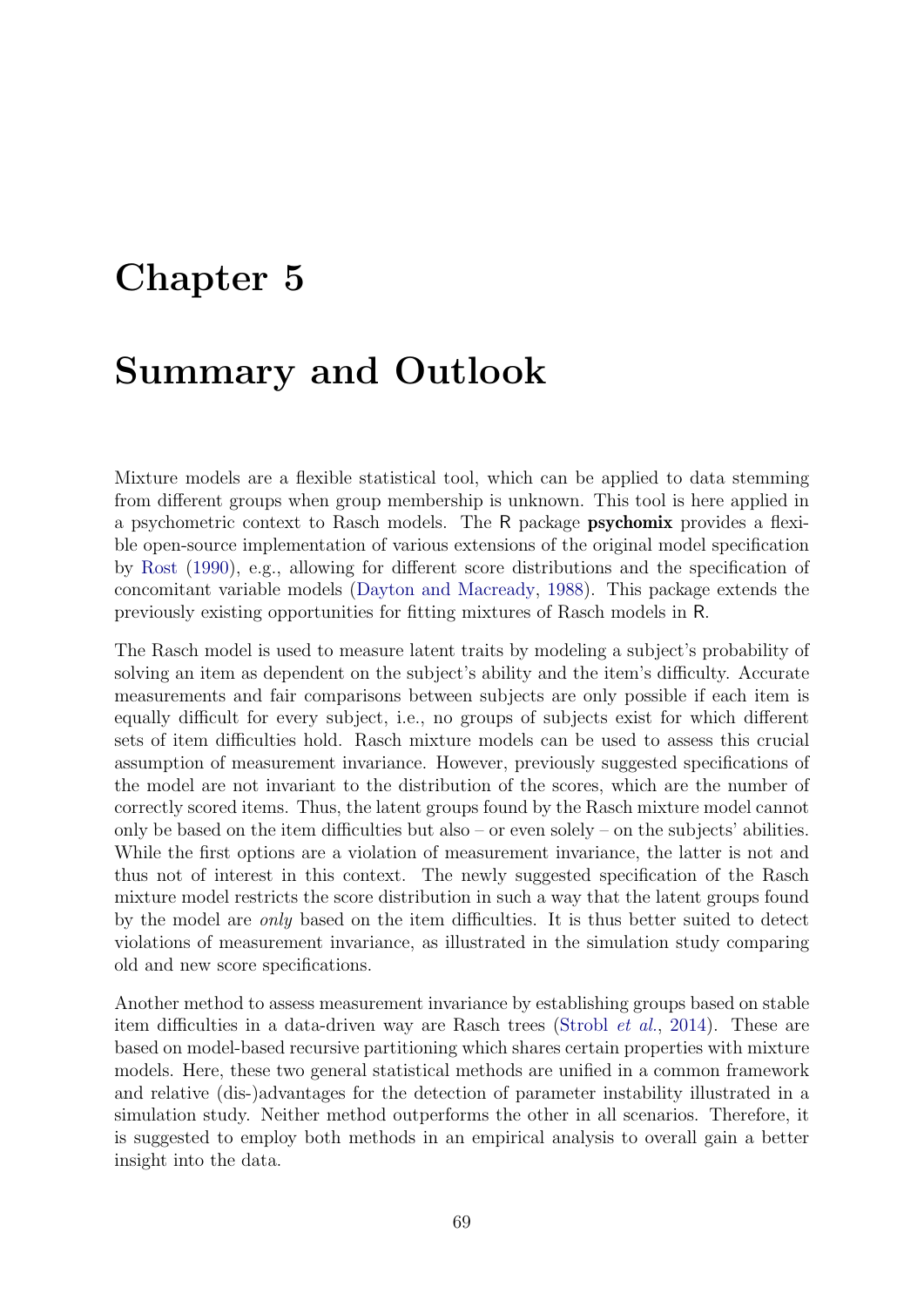Since this thesis features aspects of statistics, psychometrics, and the corresponding statistical and psychometric computing, the outlook for future work also branches out in the various directions. Apart from mixtures of Rasch models, the **psychomix** package also includes mixtures of Bradley-Terry models [\(Bradley and Terry,](#page-71-10) [1952\)](#page-71-10) and is intended to be extended to mixtures of further psychometric models such as the rating scale model [\(Andrich,](#page-71-1) [1978\)](#page-71-1) and the partial credit model [\(Masters,](#page-73-0) [1982\)](#page-73-0).

The comparison of mixture models and model-based recursive partitioning was done for the linear model as the group-specific model. An extension to a psychometric model as the group-specific model is an option to further strengthen the exchange between statistics and psychometrics by assessing how different methods for checking psychometric model assumptions compare. The Rasch model and the Bradley-Terry model could serve as a starting point. The corresponding implementations can be found in the R packages psychotree [\(Strobl, Wickelmaier, and Zeileis,](#page-74-7) [2011b\)](#page-74-7) and psychomix.

The framework of the comparison introduced in Chapter [4](#page-60-0) should in future work be extended to situations with more than two subgroups in the data. Also of interest are more complex examples of parameter instability, e.g., including multiple regressors for the linear model. The assessment of group recovery can be based on a test dataset rather than on the dataset which was also used to fit the model. Variable selection for the concomitant models of mixtures could be accomplished via an information criterion or a likelihood ratio test and potentially included in the simulation design.

A further extension of mixture models allows for a mix of constant and varying parameters in the component-specific model. The varying parameters differ for groups of observations whereas the constant parameters are fixed for the entire sample. In an application to Rasch models, this type of mixture model could be used to estimate constant parameters for DIF-free items and varying parameters for items with DIF. This type of model is similar to mixed-effects models [\(Pinheiro and Bates,](#page-73-10) [2000\)](#page-73-10), however, here the distribution of the varying parameters is unknown and needs to be estimated. Grün and [Leisch](#page-72-8) [\(2008\)](#page-72-8) thus see this type of model more closely related to the varying-coefficients modeling framework [\(Hastie and Tibshirani,](#page-72-9) [1993\)](#page-72-9). From the statistical viewpoint, a closer look towards both model types is warranted since they also deal with heterogeneity in model parameters as do mixture models and model-based recursive partitioning.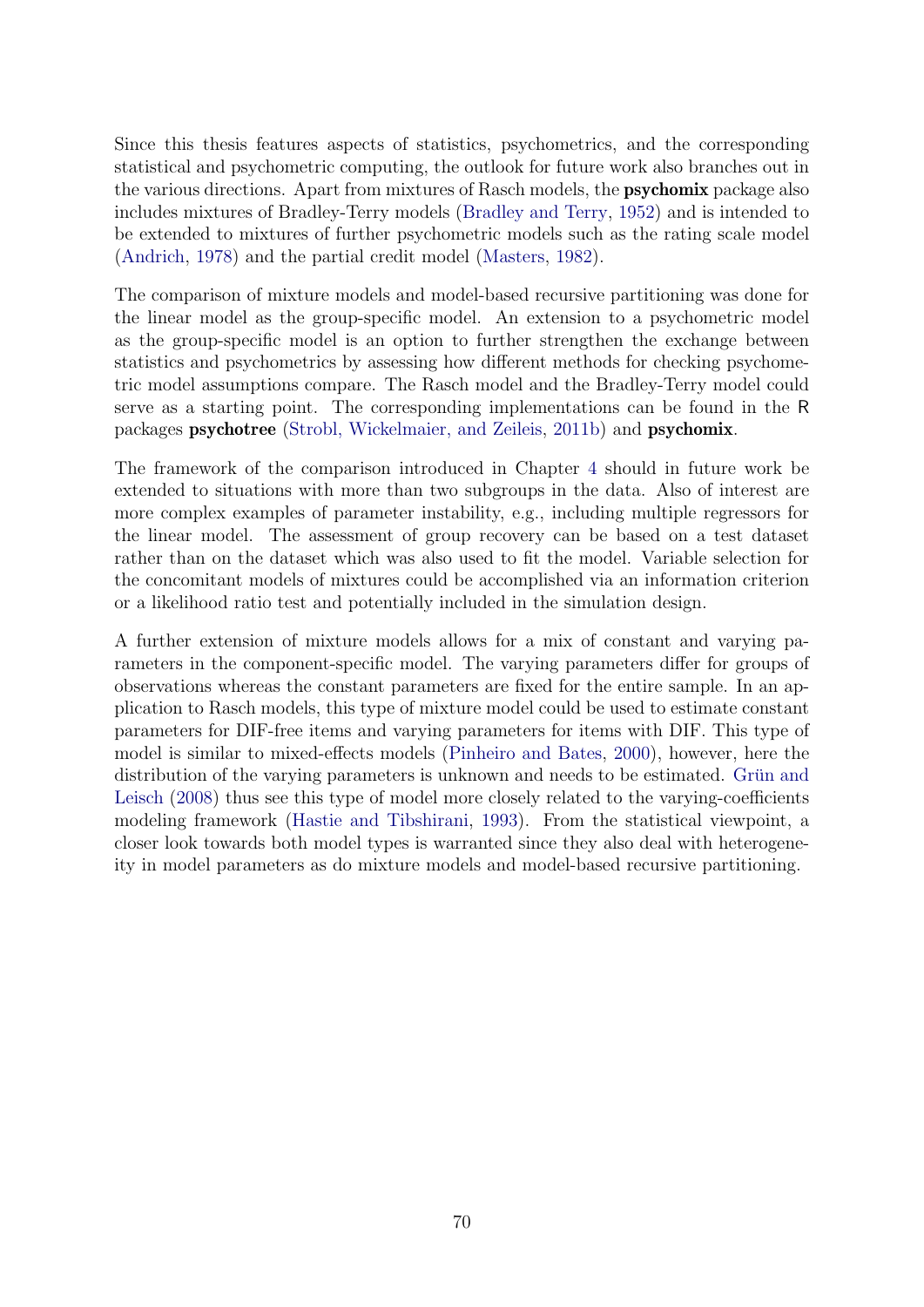# Bibliography

- <span id="page-71-4"></span>Ackerman TA (1992). "A Didactic Explanation of Item Bias, Item Impact, and Item Validity from a Multidimensional Perspective." Journal of Educational Measurement,  $29(1), 67-91.$
- Akaike H (1973). "Information Theory and an Extension of the Maximum Likelihood Principle." In Proceedings of the Second International Symposium on Information Theory, pp. 267–281.
- <span id="page-71-0"></span>Andersen EB (1972). "A Goodness of Fit Test for the Rasch Model." Psychometrika, 38(1), 123–140.
- <span id="page-71-1"></span>Andrich D (1978). "A Rating Formulation for Ordered Response Categories." Psychome $trika, 43(4), 561–573.$
- <span id="page-71-6"></span>Ankenmann RD, Witt EA, Dunbar SB (1999). "An Investigation of the Power of the Likelihood Ratio Goodness-of-Fit Statistic in Detecting Differential Item Functioning." Journal of Educational Measurement, 36(4), 277–300.
- <span id="page-71-2"></span>Baghaei P, Carstensen CH (2013). "Fitting the Mixed Rasch Model to a Reading Comprehension Test: Identifying Reader Types." Practical Assessment, Research & Eval*uation*,  $18(5)$ ,  $1-13$ .
- <span id="page-71-10"></span>Bradley RA, Terry ME (1952). "Rank Analysis of Incomplete Block Designs. I. The Method of Paired Comparisons." Biometrika, 39(3/4), 324–345.
- <span id="page-71-9"></span>Breiman L, Friedman JH, Olshen RA, Stone CJ (1984). Classification and Regression Trees. Wadsworth, California.
- <span id="page-71-3"></span>Cohen AS, Bolt DM (2005). "A Mixture Model Analysis of Differential Item Functioning." Journal of Educational Measurement, 42(2), 133–148.
- <span id="page-71-8"></span>Dayton CM, Macready G (1988). "Concomitant-Variable Latent-Class Models." Journal of the American Statistical Association, 83(401), 173–178.
- <span id="page-71-7"></span>De Boeck P, Wilson M (eds.) (2004). Explanatory Item Response Models: A Generalized Linear and Nonlinear Approach. Springer-Verlag, New York.
- <span id="page-71-5"></span>DeMars CE (2010). "Type I Error Inflation for Detecting DIF in the Presence of Impact." Educational and Psychological Measurement, 70(6), 961–972.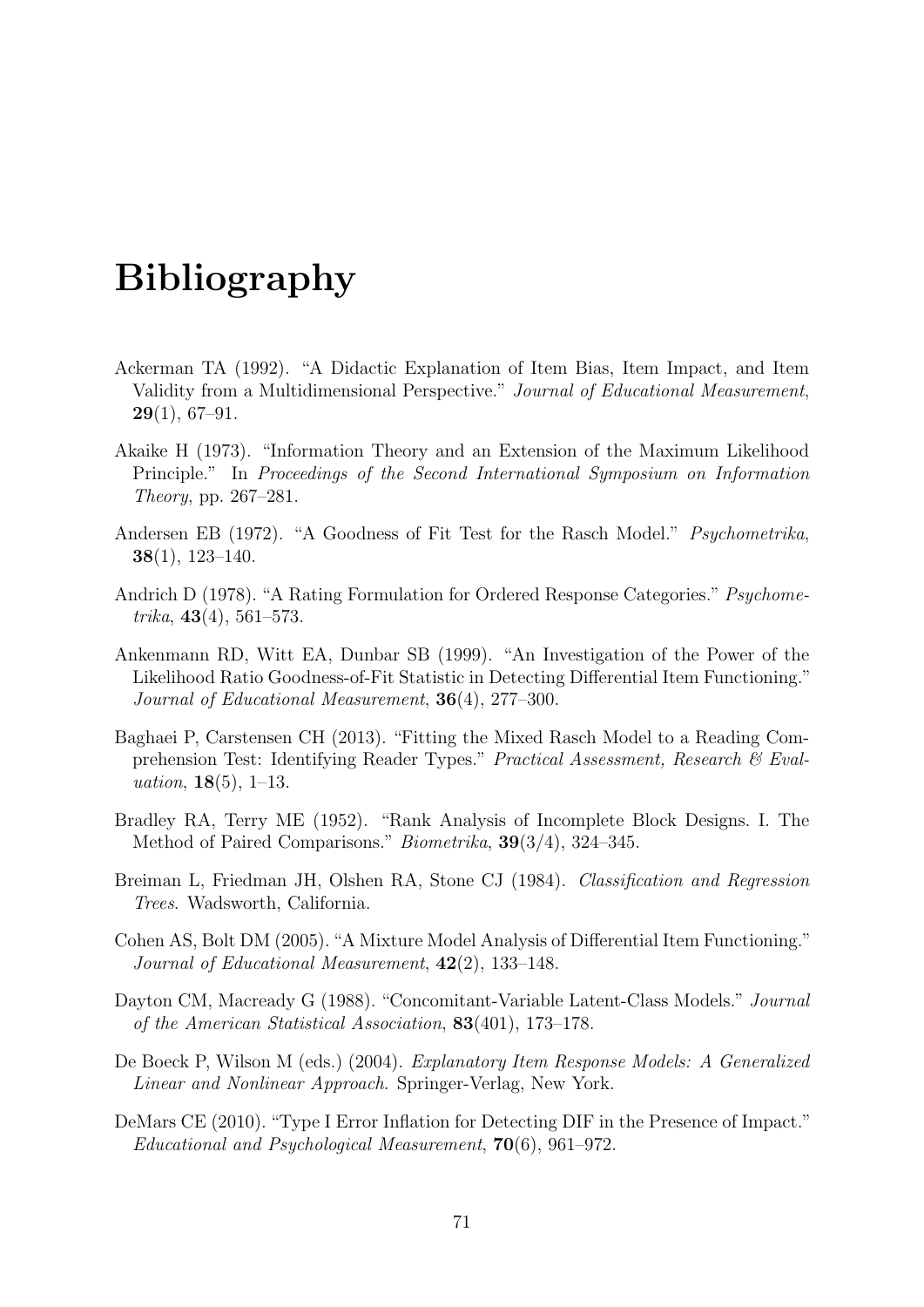- DeMars CE, Lau A (2011). "Differential Item Functioning Detection With Latent Classes: How Accurately Can We Detect Who Is Responding Differentially?" Educational and Psychological Measurement, 71(4), 597–616.
- Dempster A, Laird N, Rubin D (1977). "Maximum Likelihood from Incomplete Data via the EM Algorithm." Journal of the Royal Statistical Society B,  $39(1)$ , 1–38.
- Fischer GH (1995). "Derivations of the Rasch Model." In [Fischer and Molenaar](#page-72-0) [\(1995\)](#page-72-0), chapter 2, pp. 15–38.
- <span id="page-72-0"></span>Fischer GH, Molenaar IW (eds.) (1995). Rasch Models: Foundations, Recent Developments, and Applications. Springer-Verlag, New York.
- <span id="page-72-2"></span>Frick H, Strobl C, Leisch F, Zeileis A (2012). "Flexible Rasch Mixture Models with Package psychomix." Journal of Statistical Software, 48(7), 1–25. URL [http://www.](http://www.jstatsoft.org/v48/i07/) [jstatsoft.org/v48/i07/](http://www.jstatsoft.org/v48/i07/).
- <span id="page-72-3"></span>Frick H, Strobl C, Zeileis A (2014a). "Rasch Mixture Models for DIF Detection: A Comparison of Old and New Score Specifications." Educational and Psychological Measurement. doi:10.1177/0013164414536183. Forthcoming.
- <span id="page-72-4"></span>Frick H, Strobl C, Zeileis A (2014b). "To Split or to Mix? Tree vs. Mixture Models for Detecting Subgroups." In M Gilli, G González-Rodríguez, A Nieto-Reyes (eds.), COMPSTAT 2014 – Proceedings in Computational Statistics, pp. 379–386. The International Statistical Institute/International Association for Statistical Computing. ISBN 978-2-8399-1347-8.
- Glas CAW, Verhelst ND (1995). "Testing the Rasch Model." In [Fischer and Molenaar](#page-72-0) [\(1995\)](#page-72-0), chapter 5, pp. 69–95.
- <span id="page-72-1"></span>Grün B, Leisch F  $(2008)$ . "FlexMix Version 2: Finite Mixtures with Concomitant Variables and Varying and Constant Parameters." Journal of Statistical Software,  $28(4)$ , 1–35. URL <http://www.jstatsoft.org/v28/i04/>.
- Gustafsson JE (1980). "Testing and Obtaining Fit of Data in the Rasch Model." British Journal of Mathematical and Statistical Psychology, 33(2), 205–233.
- Hastie T, Tibshirani R (1993). "Varying-Coefficient Models." Journal of the Royal Statistical Society B,  $55(4)$ , 757–796.
- Holland PW, Thayer DT (1988). "Differential Item Performance and the Mantel-Haenszel procedure." In [Wainer and Braun](#page-75-0) [\(1988\)](#page-75-0), chapter 9, pp. 129–145.
- Hong S, Min SY (2007). "Mixed Rasch Modeling of the Self-Rating Depression Scale: Incorporating Latent Class and Rasch Rating Scale Models." Educational and Psychological Measurement,  $67(2)$ , 280–299.
- Hothorn T, Zeileis A (2014). "partykit: A Modular Toolkit for Recursive Partytioning in R." Working Paper 2014-10, Working Papers in Economics and Statistics, Research Platform Empirical and Experimental Economics, Universität Innsbruck. URL [http:](http://EconPapers.RePEc.org/RePEc:inn:wpaper:2014-10) [//EconPapers.RePEc.org/RePEc:inn:wpaper:2014-10](http://EconPapers.RePEc.org/RePEc:inn:wpaper:2014-10).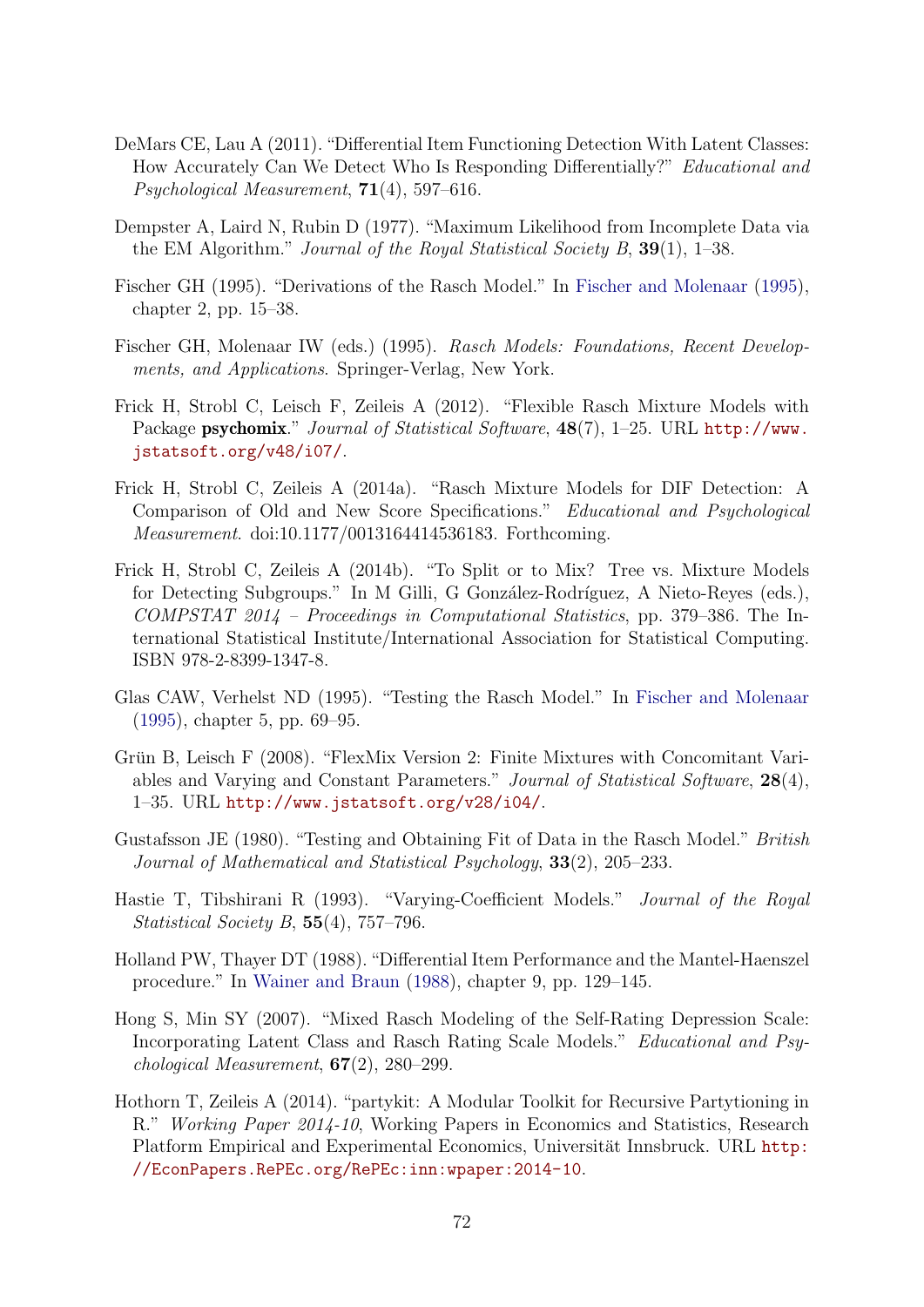- Leisch F (2004). "FlexMix: A General Framework for Finite Mixture Models and Latent Class Regression in R." Journal of Statistical Software,  $11(8)$ , 1–18. URL [http:](http://www.jstatsoft.org/v11/i08/) [//www.jstatsoft.org/v11/i08/](http://www.jstatsoft.org/v11/i08/).
- Li F, Cohen AS, Kim SH, Cho SJ (2009). "Model Selection Methods for Mixture Dichotomous IRT Models." Applied Psychological Measurement, 33(5), 353–373.
- Li Y, Brooks GP, Johanson GA (2012). "Item Discrimination and Type I Error in the Detection of Differential Item Functioning." Educational and Psychological Measurement, 72(5), 847–861.
- Maij-de Meij AM, Kelderman H, van der Flier H (2010). "Improvement in Detection of Differential Item Functioning Using a Mixture Item Response Theory Model." Multivariate Behavioral Research, 45(6), 975–999.
- Mair P, Hatzinger R (2007). "Extended Rasch Modeling: The **eRm** Package for the Application of IRT Models in R." Journal of Statistical Software, 20(9), 1–20. URL <http://www.jstatsoft.org/v20/i09/>.
- Masters GN (1982). "A Rasch Model for Partial Credit Scoring." *Psychometrika*,  $47(2)$ , 149–174.
- McLachlan G, Peel D (2000). Finite Mixture Models. John Wiley & Sons, New York.
- Mirkin B (2001). "Eleven Ways to Look at Chi-squared Coefficients for Contingency Tables." The American Statistician, 55(2), 111–120.
- Molenaar IW (1995a). "Estimation of Item Parameters." In [Fischer and Molenaar](#page-72-0) [\(1995\)](#page-72-0), chapter 3, pp. 39–51.
- Molenaar IW (1995b). "Some Background for Item Response Theory and the Rasch Model." In [Fischer and Molenaar](#page-72-0) [\(1995\)](#page-72-0), chapter 1, pp. 3–14.
- Nieweglowski L (2013). clv: Cluster Validation Techniques. R package version 0.3-2.1, URL <http://CRAN.R-project.org/package=clv>.
- Pearson K (1894). "Contributions to the Theory of Mathematical Evolution." Philosophical Transactions of the Royal Society of London A, 185, 71–110.
- Pinheiro JC, Bates DM (2000). Mixed-Effects Models in S and S-PLUS. Springer-Verlag, New York.
- Preinerstorfer D, Formann AK (2011). "Parameter Recovery and Model Selection in Mixed Rasch Models." British Journal of Mathematical and Statistical Psychology, 65(2), 251–262.
- R Core Team (2013). R: A Language and Environment for Statistical Computing. R Foundation for Statistical Computing, Vienna, Austria. URL [http://www.](http://www.R-project.org/) [R-project.org/](http://www.R-project.org/).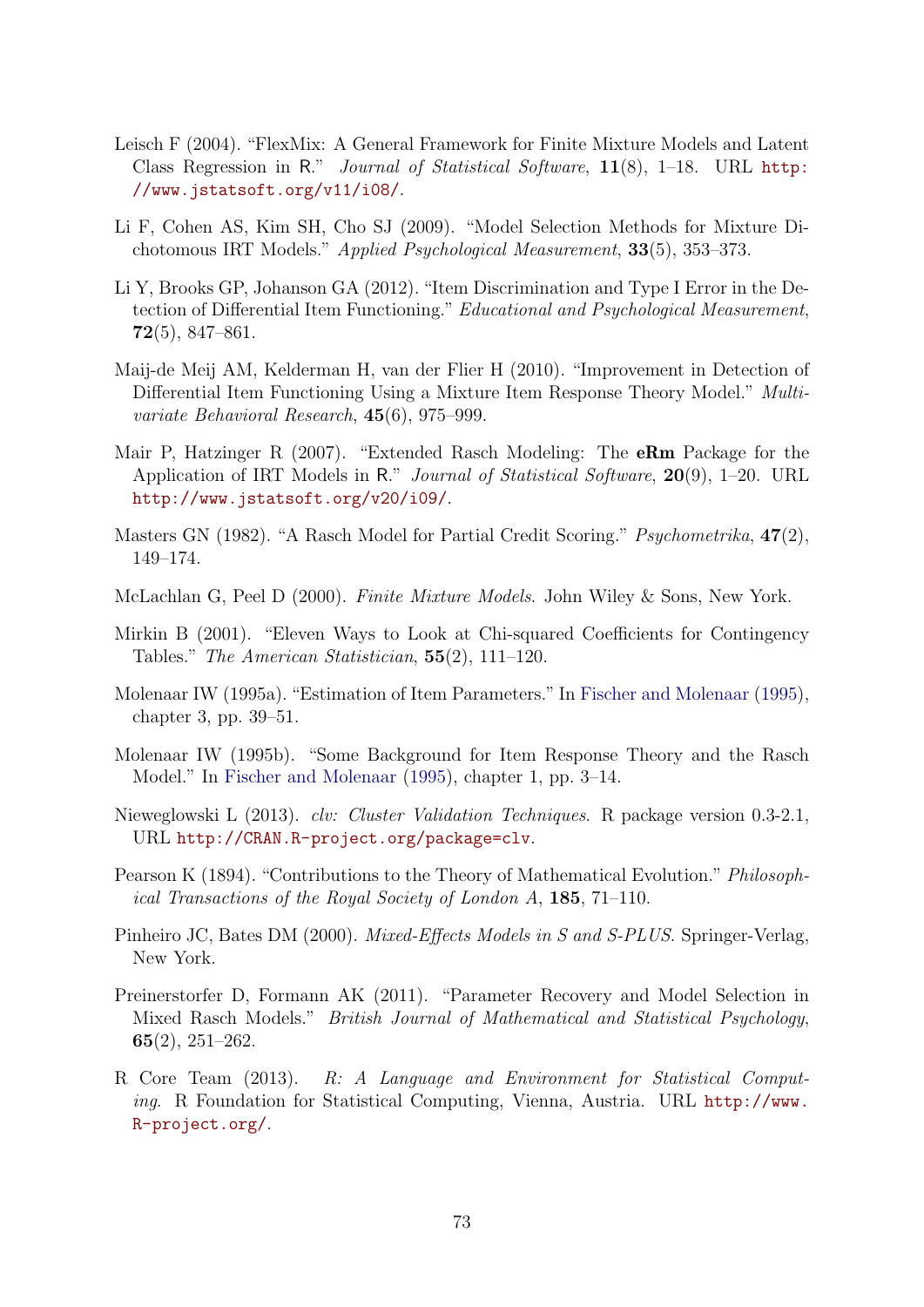- R Core Team (2014). R: A Language and Environment for Statistical Computing. R Foundation for Statistical Computing, Vienna, Austria. URL [http://www.](http://www.R-project.org/) [R-project.org/](http://www.R-project.org/).
- Rand WM (1971). "Objective Criteria for the Evaluation of Clustering Methods." Journal of the American Statistical Association, 66(336), 846–850.
- Rasch G (1960). Probabilistic Models for Some Intelligence and Attainment Tests. The University of Chicago Press.
- R Development Core Team (2011). R: A Language and Environment for Statistical Computing. R Foundation for Statistical Computing, Vienna, Austria. ISBN 3-900051- 07-0, URL <http://www.R-project.org/>.
- Rijmen F, De Boeck P (2005). "A Relationship Between a Between-Item Multidimensional IRT Model and the Mixture Rasch Model." Psychometrika, 70(3), 481-496.
- Rizopoulos D (2006). "ltm: An R Package for Latent Variable Modeling and Item Response Theory Analyses." Journal of Statistical Software, 17(5), 1–25. URL <http://www.jstatsoft.org/v17/i05/>.
- Rost J (1990). "Rasch Models in Latent Classes: An Integration of Two Approaches to Item Analysis." Applied Psychological Measurement, 14(3), 271–282.
- Rost J (1991). "A Logistic Mixture Distribution Model for Polychotomous Item Responses." British Journal of Mathematical and Statistical Psychology, 44(1), 75–92.
- Rost J, von Davier M (1995). "Mixture Distribution Rasch Models." In [Fischer and](#page-72-0) [Molenaar](#page-72-0) [\(1995\)](#page-72-0), chapter 14, pp. 257–268.
- Schwarz G (1978). "Estimating the Dimension of a Model." Annals of Statistics,  $6(2)$ , 461–464.
- Smits DJM, De Boeck P, Vansteelandt K (2004). "The Inhibition of Verbally Aggressive Behaviour." European Journal of Personality, 18(7), 537–555.
- Strobl C, Kopf J, Zeileis A (2011a). "A New Method for Detecting Differential Item Functioning in the Rasch Model." Working Paper 2011-01, Working Papers in Economics and Statistics, Research Platform Empirical and Experimental Economics, Universität Innsbruck. URL <http://EconPapers.RePEc.org/RePEc:inn:wpaper:2011-01>.
- Strobl C, Kopf J, Zeileis A (2014). "A New Method for Detecting Differential Item Functioning in the Rasch Model." Psychometrika. doi:10.1007/s11336-013-9388-3. Forthcoming.
- Strobl C, Wickelmaier F, Zeileis A (2011b). "Accounting for Individual Differences in Bradley-Terry Models by Means of Recursive Partitioning." Journal of Educational and Behavioral Statistics, 36(2), 135–153. doi:10.3102/1076998609359791.
- Tay L, Newman DA, Vermunt JK (2011). "Using Mixed-Measurement Item Response Theory with Covariates (MM-IRT-C) to Ascertain Observed and Unobserved Measurement Equivalence." *Organizational Research Methods*, **14**(1), 147–176.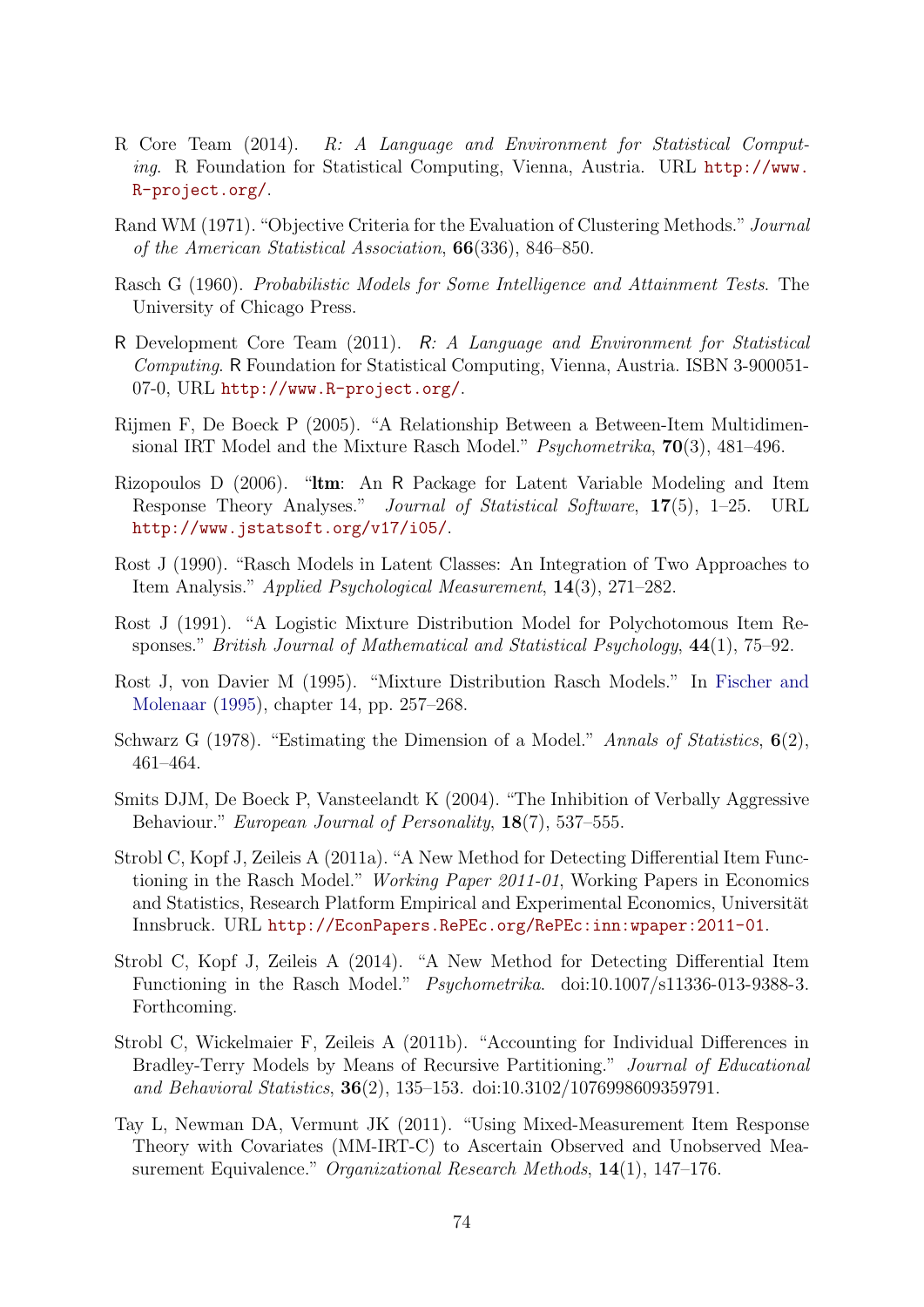- Van den Noortgate W, De Boeck P (2005). "Assessing and Explaining Differential Item Functioning Using Logistic Mixed Models." Journal of Educational and Behavioral Statistics, 30(4), 443–464.
- von Davier M (2000). Winmira  $2001 A$  Microsoft Windows program for analyses with the Rasch model, with the latent class analysis and with the mixed Rasch model [Computer Software]. Available for download from http://winmira.von-davier.de.
- von Davier M, Rost J (1995). "Polytomous Mixed Rasch Models." In [Fischer and](#page-72-0) [Molenaar](#page-72-0) [\(1995\)](#page-72-0), chapter 20, pp. 371–379.
- <span id="page-75-0"></span>Wainer H, Braun HI (eds.) (1988). Test Validity. Lawrence Erlbaum Associates, Hillsdale, New Jersey.
- Weldon WFR (1893). "On Certain Correlated Variations in Carcinus Moenas." In Proceedings of the Royal Society of London, volume 54, pp. 318–329.
- Willse JT (2011). "Mixture Rasch Models with Joint Maximum Likelihood Estimation." Educational and Psychological Measurement, 71(1), 5–19.
- Zeileis A, Hornik K (2007). "Generalized M-Fluctuation Tests for Parameter Instability." Statistica Neerlandica, **61**(4), 488–508.
- Zeileis A, Hothorn T, Hornik K (2008). "Model-Based Recursive Partitioning." Journal of Computational and Graphical Statistics, 17(2), 492–514.
- Zeileis A, Strobl C, Wickelmaier F  $(2011)$ . **psychotools**: Infrastructure for Psychometric Modeling. R package version 0.1-1, URL [http://CRAN.R-project.org/package=](http://CRAN.R-project.org/package=psychotools) [psychotools](http://CRAN.R-project.org/package=psychotools).
- Zickar MJ, Gibby RE, Robie C (2004). "Uncovering Faking Samples in Applicant, Incumbent, and Experimental Data Sets: An Application of Mixed-Model Item Response Theory." Organizational Research Methods, 7(2), 168–190.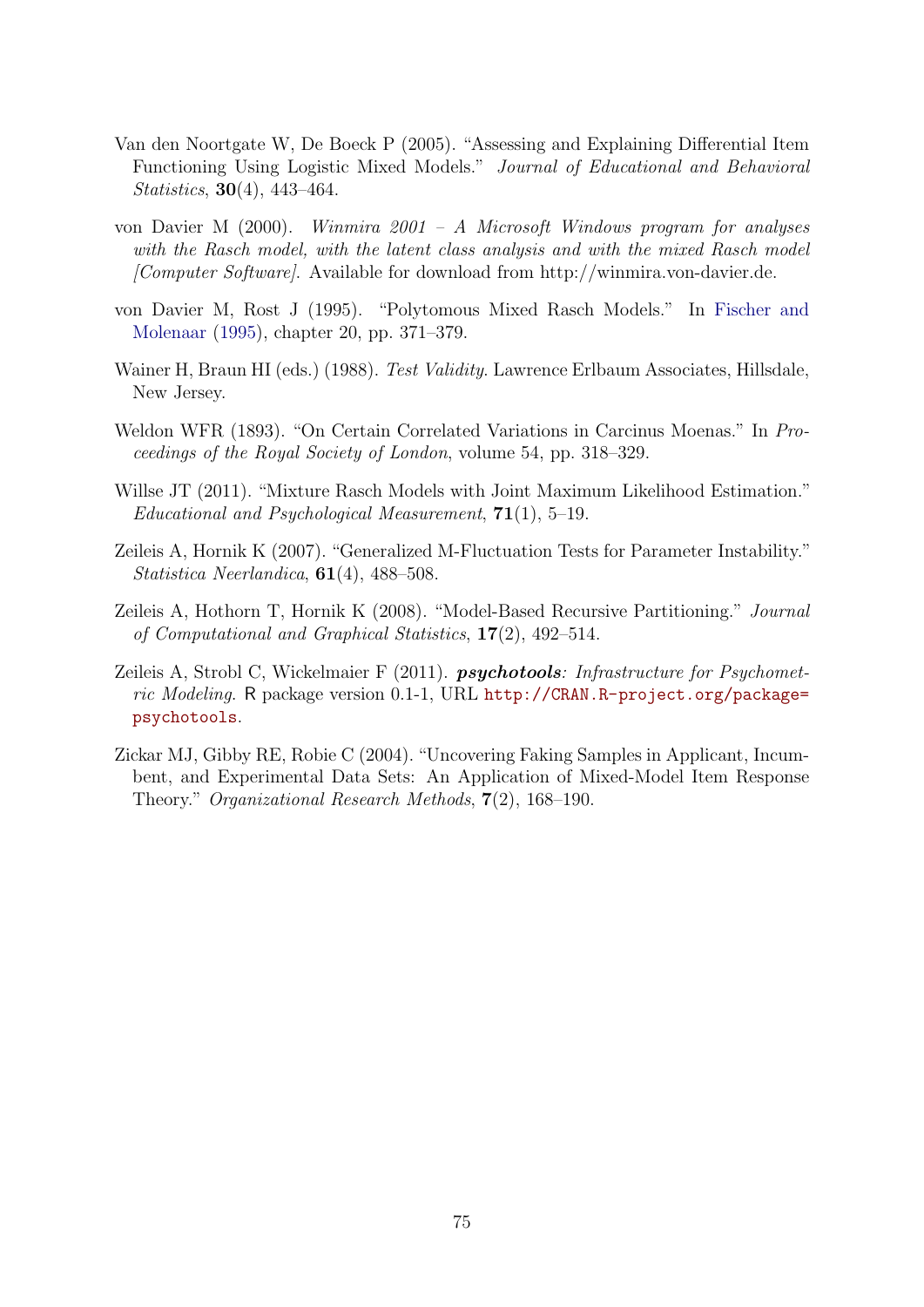### Appendix A

## Using the FLXMCrasch() driver directly with stepFlexmix()

The "FLXM" driver FLXMCrasch(), underlying the raschmix() function, can also be used directly with flexmix() or stepFlexmix(), respectively, via the model argument. To do so, essentially the same arguments as in raschmix() (see Section ??) can be used, however, they need to be arranged somewhat differently. The **formula** just specifies the item responses, while the concomitant variables need to be passed to the concomitant argument in a suitable " $FLXP$ " driver (see Grün and Leisch, [2008\)](#page-72-1). Also some arguments, such as the scores distribution have to be specified in the FLXMCrasch() driver for the model argument. As an example, consider replication of the cm2 model fit on the artificial data from Section ??:

```
R> set.seed(4)
R > fcm2 <- stepFlexmix(resp \degree 1, data = d, k = 1:3,
+ model = FLXMCrasch(scores = "meanvar"),
+ concomitant = FLXPmultinom(" x1 + x2))
```
Thus, there is some more flexibility but somewhat less convenience when using flexmix() or stepFlexmix() directly as opposed through the raschmix() interface. This is also reflected in the objects returned which are of class "flexmix" or "stepFlexmix", not class "raschmix" or "stepRaschmix", respectively. Thus, only the generic functions for those objects apply and not the additional ones specific to Rasch mixture models. In various cases, the methods are inherited or reused from flexmix and thus behave identically, e.g., for BIC() or getModel().

 $R> rbind(cm2 = BIC(cm2), fcm2 = BIC(fcm2))$ 

1 2 3 cm2 21055.12 17776.3 17867.25 fcm2 21055.12 17776.3 17867.25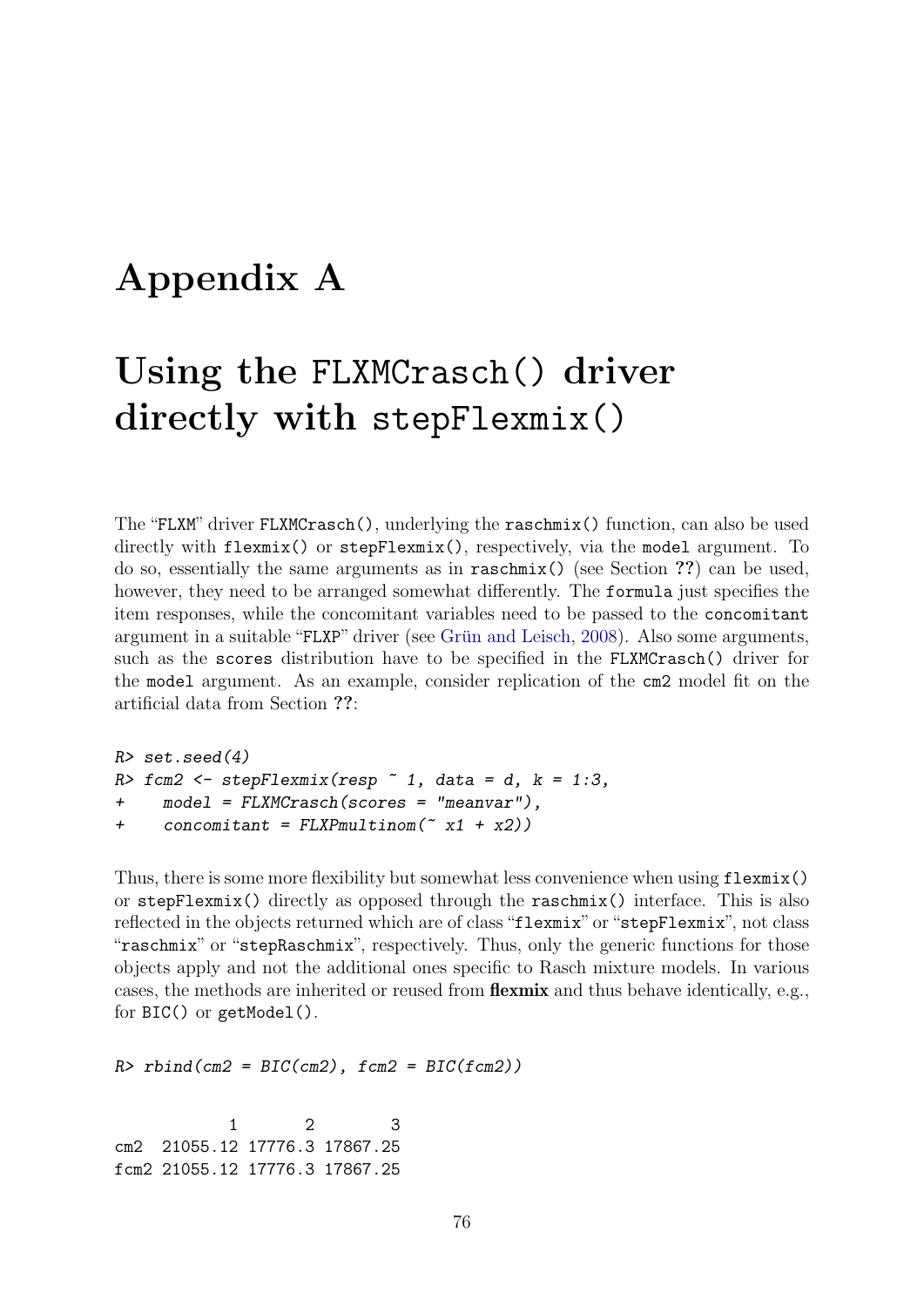$R$ > fcm2b <- getModel(fcm2, which = "BIC")

For other methods, such as parameters(), the methods in **psychomix** offer more convenience. For example, the concomitant model coefficients can be accessed in the same way

```
R> cbind(parameters(cm2b, which = "concomitant"),
+ parameters(fcm2b, which = "concomitant"))
```
1 2 1 2 2 (Intercept) 0 0.45759154 0 0.45759154 x1 0 -0.91231698 0 -0.91231698 x2 0 0.02909326 0 0.02909326

while the item and score parameters cannot be accessed separately (as it is possible for "raschmix" objects). They can only be accessed jointly as the "model" parameters. The method for "raschmix" objects also excludes non-identified or aliased parameters, e.g., the parameter for the anchor item.

 $R$ > parameters(fcm2b, which = "model")

|              | Comp.1    | Comp.2                   |
|--------------|-----------|--------------------------|
| item.Item01  | 0.0000000 | 0.0000000                |
| item.Item02  |           | 0.4458307 -0.5087512     |
| item.Item03  |           | 0.8794596 -1.2541765     |
| item.Ttem04  |           | 1.5175890 -1.7793843     |
| item.Item05  |           | 2.3308845 -2.3289326     |
| item.Item06  |           | 2.8255465 -2.9351253     |
| item.Item07  |           | 3.5001225 -3.5059792     |
| item. Item08 |           | 4.0926599 -4.0813289     |
| item.Item09  |           | 4.6158654 -4.6979718     |
| item. Item10 |           | 5.2655073 -5.2701331     |
| score1       |           | 0.1008315 0.1638214      |
| score2       |           | $-0.2485943 - 0.1711337$ |

To sum up, some (convenience) functionality which is specific for Rasch mixture models is only available for objects of class "raschmix", e.g., the score probabilities via scoreProbs() or the item profiles via the default plot() method among others. On the other hand, functionality which is applicable to mixture models in general is inherited or preserved as part of the additional methods.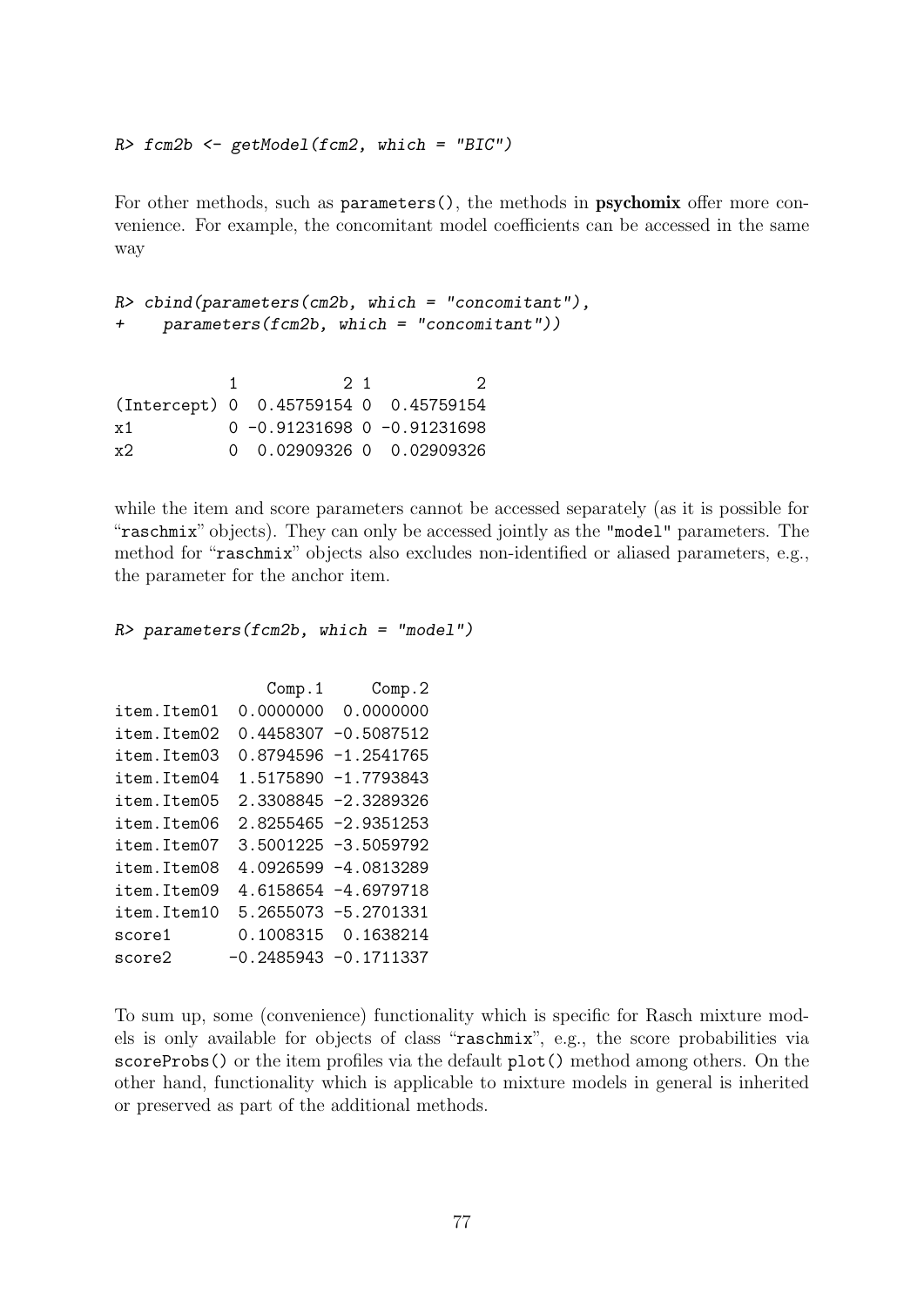# Own Contributions

The authors of the three publications contained in Chapters [2,](#page-13-0) [3,](#page-35-0) and [4](#page-60-0) have contributed in the following way:

- For Frick *[et al.](#page-72-2)* [\(2012\)](#page-72-2), all authors developed the general idea. I wrote the software and the manuscript. Achim Zeileis and Friedrich Leisch contributed to the code and turning it into an R package. Achim Zeileis and Carolin Strobl contributed to structuring and writing the manuscript.
- For Frick [et al.](#page-72-3) [\(2014a\)](#page-72-3), Carolin Strobl, Achim Zeileis, and myself developed the general idea. I wrote the software, conducted the simulation study, and wrote the manuscript. Achim Zeileis and Carolin Strobl contributed to the design of the simulation study as well as to structuring and writing the manuscript.
- For Frick *[et al.](#page-72-4)* [\(2014b\)](#page-72-4), Carolin Strobl, Achim Zeileis, and myself developed the general idea. I conducted the simulation study, and wrote the manuscript. Achim Zeileis and Carolin Strobl contributed to the design of the simulation study as well as to structuring and writing the manuscript.